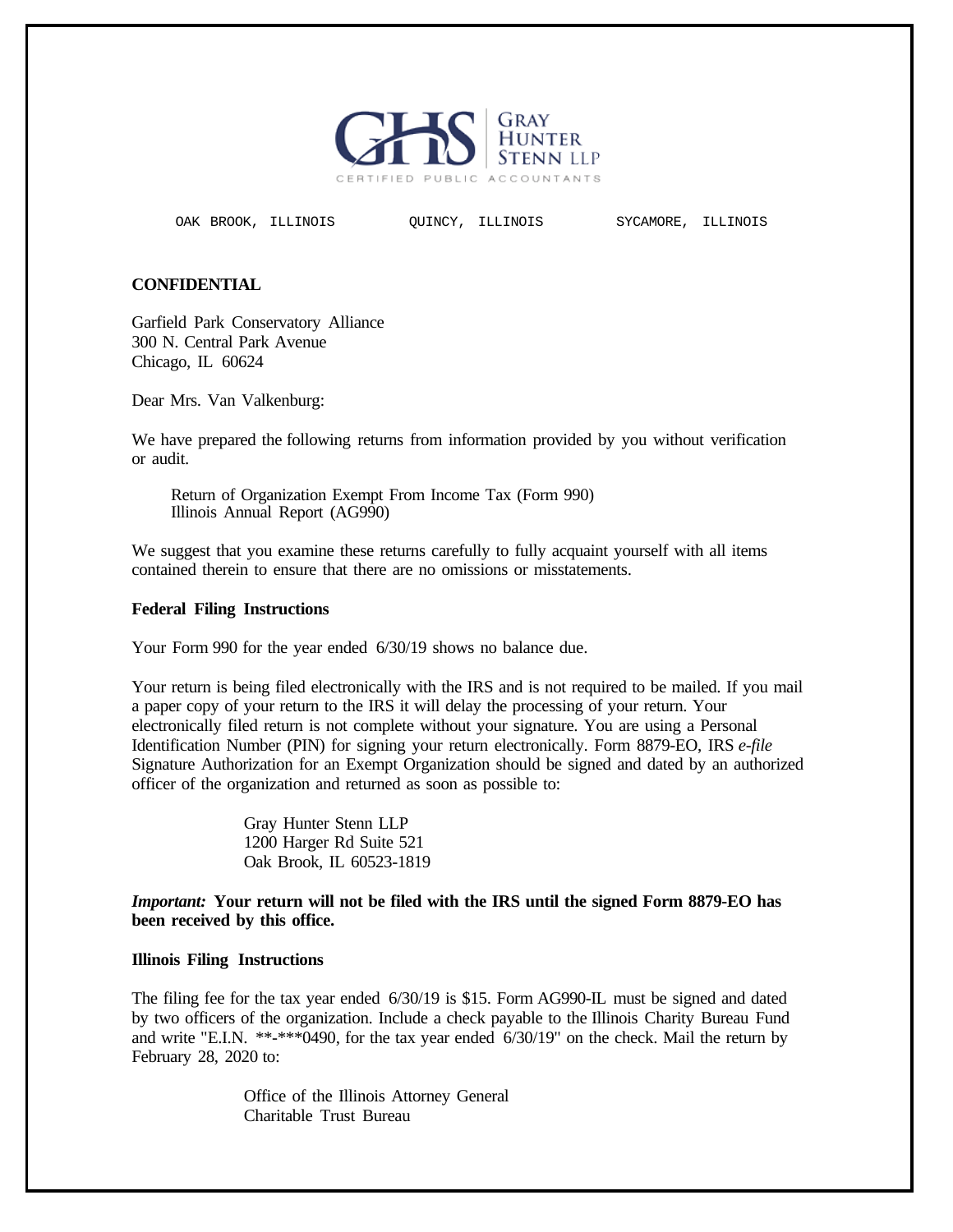100 W. Randolph Street, 11th floor Chicago, IL 60601-3175

Also enclosed is any material you furnished for use in preparing the returns. If the returns are examined, requests may be made for supporting documentation. Therefore, we recommend that you retain all pertinent records for at least seven years.

In order that we may properly advise you of tax considerations, please keep us informed of any significant changes in your financial affairs or of any correspondence received from taxing authorities.

If you have any questions, or if we can be of assistance in any way, please call.

Sincerely,

Gray Hunter Stenn LLP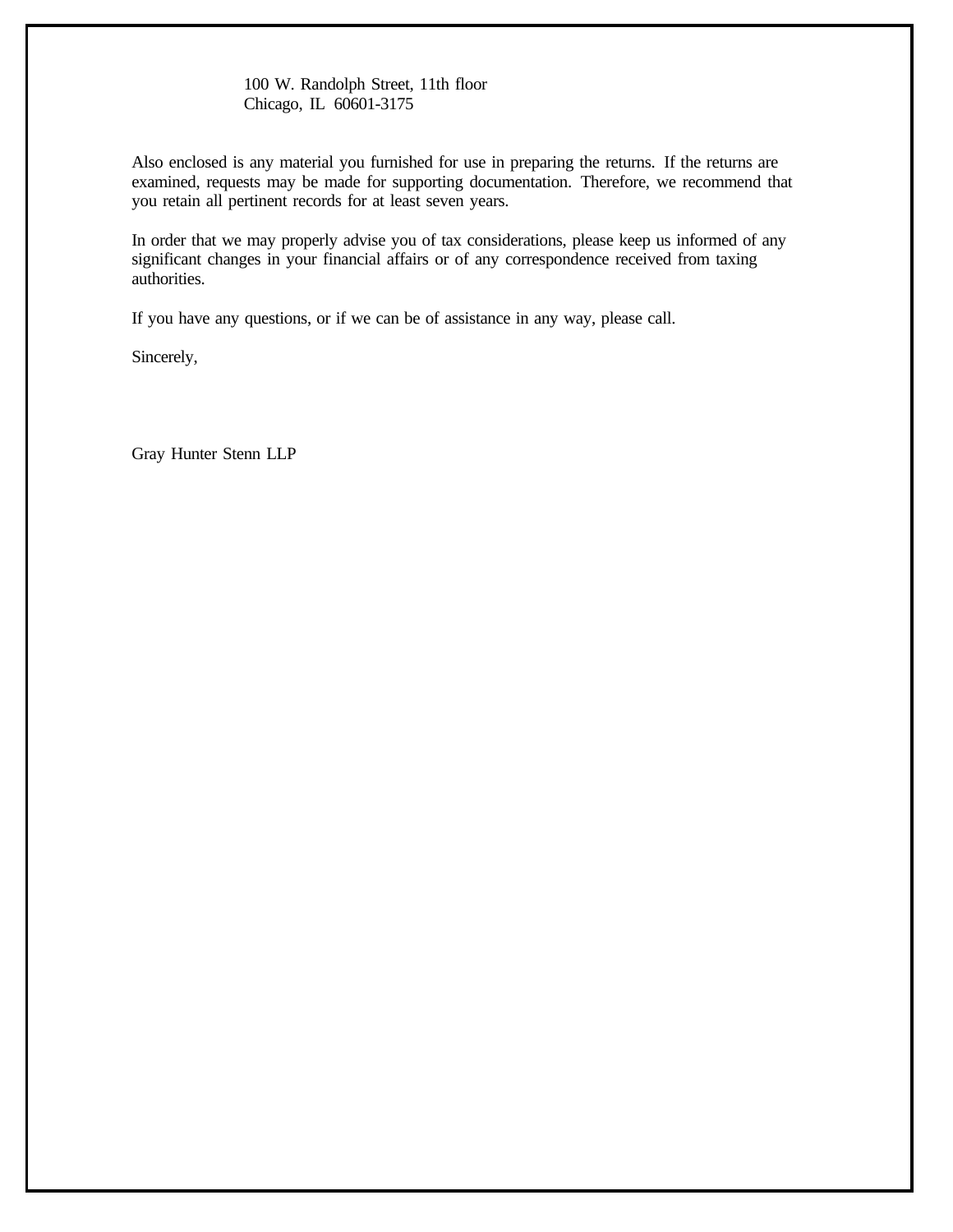|                               | Form 990                            |                                                                                                          |                | <b>Two Year Comparison Report</b> |             | 2017 & 2018                    |
|-------------------------------|-------------------------------------|----------------------------------------------------------------------------------------------------------|----------------|-----------------------------------|-------------|--------------------------------|
|                               |                                     | For calendar year 2018, or tax year beginning                                                            |                | $07/01/18$ , ending               | 06/30/19    |                                |
| Name                          |                                     |                                                                                                          |                |                                   |             | Taxpayer Identification Number |
|                               |                                     |                                                                                                          |                |                                   |             | $***$ $***$ 0490               |
|                               |                                     | GARFIELD PARK CONSERVATORY ALLIANCE                                                                      |                | 2017                              | 2018        | <b>Differences</b>             |
|                               |                                     |                                                                                                          | $\mathbf{1}$ . | 717,890                           | 1,080,652   | 362,762                        |
|                               |                                     |                                                                                                          | 2.             | 43,385                            | 65,609      | 22,224                         |
|                               |                                     |                                                                                                          | 3.             | 491,285                           | 521,553     | 30,268                         |
| Φ                             |                                     |                                                                                                          | 4.             | 13,406                            | 9,225       | $-4,181$                       |
| $\Rightarrow$<br>$\mathbf{C}$ |                                     |                                                                                                          | 5.             | 6,548                             | 9,444       | 2,896                          |
|                               |                                     |                                                                                                          | 6.             |                                   |             |                                |
| >                             |                                     |                                                                                                          | 7.             |                                   |             |                                |
| œ                             |                                     | 7. Net gain or (loss) from sale of assets other than inventory                                           | 8.             | 34,245                            | $-26, 252$  | $-60, 497$                     |
|                               |                                     | 8. Net income or (loss) from fundraising events                                                          | 9.             |                                   |             |                                |
|                               |                                     |                                                                                                          | 10.            | 9,002                             | 629         | $-8,373$                       |
|                               |                                     |                                                                                                          | 11.            | 273,669                           | 302,968     | 29,299                         |
|                               |                                     |                                                                                                          | 12.            | 1,589,430                         | 1,963,828   | 374,398                        |
|                               |                                     | 12. Total revenue. Add lines 1 through 11                                                                | 13.            |                                   |             |                                |
|                               | 13. Grants and similar amounts paid |                                                                                                          | 14.            |                                   |             |                                |
|                               |                                     | 15. Compensation of officers, directors, trustees, etc.                                                  | 15.            |                                   |             |                                |
| w                             |                                     | 16. Salaries, other compensation, and employee benefits                                                  | 16.            | 746,702                           | 998,853     | 252,151                        |
|                               |                                     |                                                                                                          | 17.            |                                   |             |                                |
| ω<br>≏                        |                                     |                                                                                                          | 18.            | 26,564                            | 27,590      | 1,026                          |
| $\times$<br>ш                 |                                     |                                                                                                          | 19.            | 15,879                            | 15,879      |                                |
|                               |                                     | 19. Occupancy, rent, utilities, and maintenance <i>[19. Occupancy, rent, utilities</i> , and maintenance | 20.            | 107,547                           | 104,590     | $-2,957$                       |
|                               |                                     |                                                                                                          | 21.            | 523,533                           | 485,221     | $-38,312$                      |
|                               |                                     |                                                                                                          | 22.            | 1,420,225                         | 1,632,133   | 211,908                        |
|                               |                                     | 23. Excess or (Deficit). Subtract line 22 from line 12                                                   | 23.            | 169,205                           | 331,695     | 162,490                        |
|                               | 24. Total exempt revenue            |                                                                                                          | 24.            | 1,589,430                         | 1,963,828   | 374,398                        |
|                               | 25. Total unrelated revenue         |                                                                                                          | 25.            |                                   |             |                                |
|                               |                                     |                                                                                                          | 26.            | 302,625                           | 322,266     | 19,641                         |
| Information                   |                                     |                                                                                                          | 27.            | $\overline{2,343,526}$            | 2,596,194   | 252,668                        |
|                               |                                     |                                                                                                          | 28.            | 389,904                           | 312,280     | $-77,624$                      |
|                               |                                     |                                                                                                          | 29.            | 1,953,622                         | 2, 283, 914 | 330,292                        |
|                               |                                     | 30. Number of voting members of governing body                                                           | 30.            | 17                                | 18          |                                |
| Other                         |                                     | 31. Number of independent voting members of governing body                                               | 31.            | 17                                | 18          |                                |
|                               | 32. Number of employees             |                                                                                                          | 32.            | 39                                | 34          |                                |
|                               | 33. Number of volunteers            |                                                                                                          | 33.            | 642                               | 746         |                                |
|                               |                                     |                                                                                                          |                |                                   |             |                                |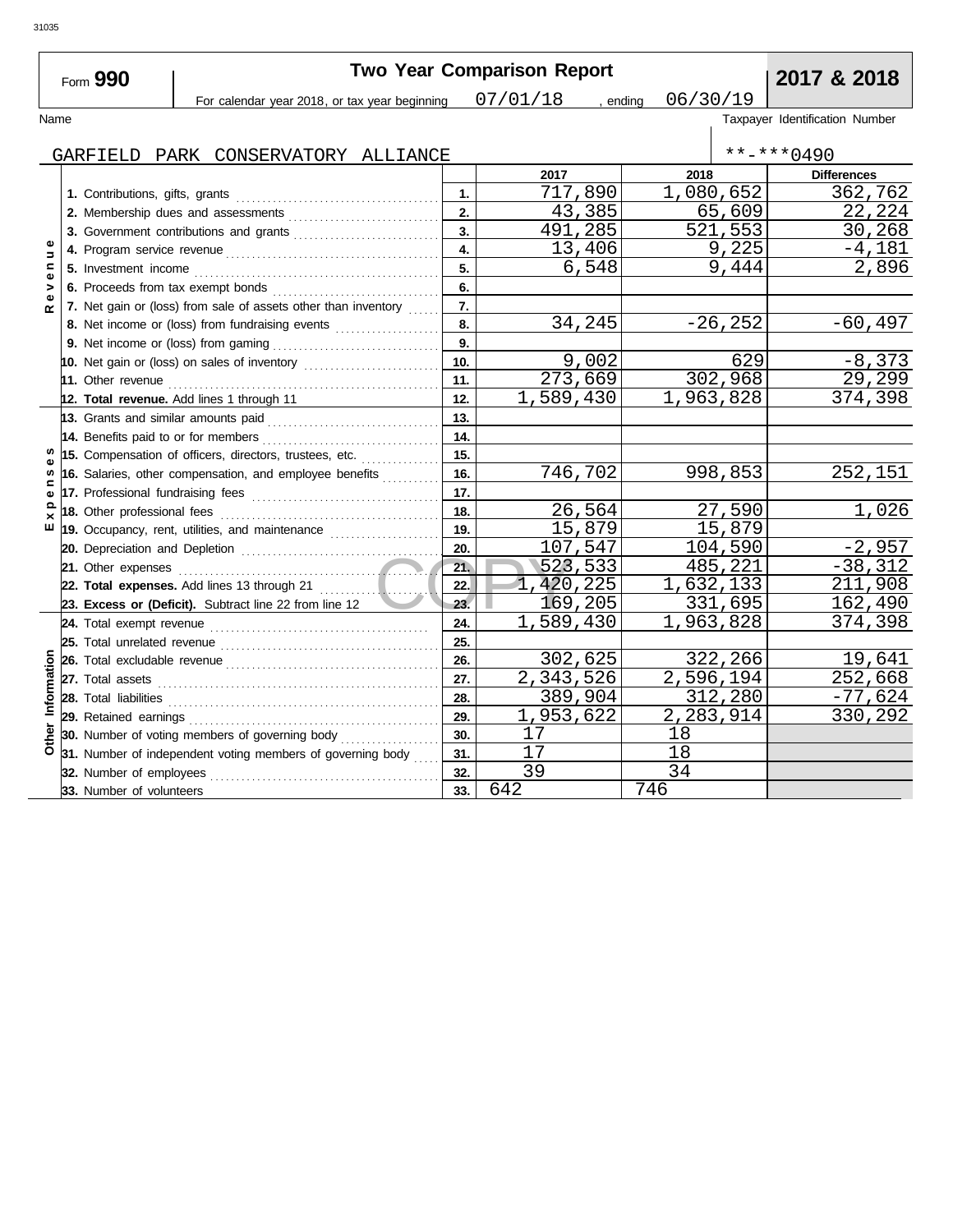Form

# **990 1990 2018 Depending Solution Solution Solution Script Script Script Script Script Prom Income Tax 1947(a)(1)** of the Internal Revenue Code (except private foundations)

u **Do not enter social security numbers on this form as it may be made public. Open to Public**

OMB No. 1545-0047

| LV I U                |
|-----------------------|
| <b>Open to Public</b> |
| <b>Inspection</b>     |

|                                | Department of the Treasury<br>Internal Revenue Service |                            |                                                                                                                                                                                                                                      |                      | Q Do not enter social security numbers on this form as it may be made public.<br><b>u</b> Go to www.irs.gov/Form990 for instructions and the latest information. |                           |                                         |                                               | Open to Public<br><b>Inspection</b>              |
|--------------------------------|--------------------------------------------------------|----------------------------|--------------------------------------------------------------------------------------------------------------------------------------------------------------------------------------------------------------------------------------|----------------------|------------------------------------------------------------------------------------------------------------------------------------------------------------------|---------------------------|-----------------------------------------|-----------------------------------------------|--------------------------------------------------|
|                                |                                                        |                            | For the 2018 calendar year, or tax year beginning $07/01/18$ , and ending                                                                                                                                                            |                      | 06/30/19                                                                                                                                                         |                           |                                         |                                               |                                                  |
|                                | <b>B</b> Check if applicable:                          |                            | C Name of organization                                                                                                                                                                                                               |                      |                                                                                                                                                                  |                           |                                         |                                               | D Employer identification number                 |
|                                | Address change                                         |                            |                                                                                                                                                                                                                                      |                      | GARFIELD PARK CONSERVATORY ALLIANCE                                                                                                                              |                           |                                         |                                               |                                                  |
|                                | Name change                                            |                            | Doing business as                                                                                                                                                                                                                    |                      |                                                                                                                                                                  |                           |                                         |                                               | $***$ $***$ 0490                                 |
|                                |                                                        |                            | Number and street (or P.O. box if mail is not delivered to street address)                                                                                                                                                           |                      |                                                                                                                                                                  | Room/suite                |                                         | E Telephone number                            |                                                  |
|                                | Initial return                                         |                            | 300 N. CENTRAL PARK AVENUE                                                                                                                                                                                                           |                      |                                                                                                                                                                  |                           |                                         |                                               | 773-638-1766                                     |
|                                | Final return/<br>terminated                            |                            | City or town, state or province, country, and ZIP or foreign postal code                                                                                                                                                             |                      |                                                                                                                                                                  |                           |                                         |                                               |                                                  |
|                                | Amended return                                         |                            | CHICAGO                                                                                                                                                                                                                              | IL 60624             |                                                                                                                                                                  |                           |                                         | G Gross receipts \$                           | 2,330,018                                        |
|                                |                                                        |                            | F Name and address of principal officer:                                                                                                                                                                                             |                      |                                                                                                                                                                  |                           |                                         | H(a) Is this a group return for subordinates? | $ X $ No<br>Yes                                  |
|                                | Application pending                                    |                            | JENNIFER VAN VALKENBURG                                                                                                                                                                                                              |                      |                                                                                                                                                                  |                           |                                         |                                               |                                                  |
|                                |                                                        |                            |                                                                                                                                                                                                                                      |                      |                                                                                                                                                                  |                           |                                         | H(b) Are all subordinates included?           | No<br>Yes                                        |
|                                |                                                        |                            |                                                                                                                                                                                                                                      |                      |                                                                                                                                                                  |                           |                                         |                                               | If "No," attach a list. (see instructions)       |
|                                | Tax-exempt status:                                     | X                          | 501(c)(3)<br>501(c)                                                                                                                                                                                                                  | ) $t$ (insert no.)   | 4947(a)(1) or<br>527                                                                                                                                             |                           |                                         |                                               |                                                  |
|                                | Website: U                                             |                            | WWW.GARFIELDCONSERVATORY.ORG                                                                                                                                                                                                         |                      |                                                                                                                                                                  |                           |                                         | H(c) Group exemption number U                 |                                                  |
| ĸ                              | Form of organization:                                  |                            | X Corporation<br>Trust<br>Association                                                                                                                                                                                                | Other $\mathbf u$    |                                                                                                                                                                  | L Year of formation: 1997 |                                         |                                               | $M$ State of legal domicile: $TL$                |
|                                | Part I                                                 | <b>Summary</b>             |                                                                                                                                                                                                                                      |                      |                                                                                                                                                                  |                           |                                         |                                               |                                                  |
|                                |                                                        |                            |                                                                                                                                                                                                                                      |                      |                                                                                                                                                                  |                           |                                         |                                               |                                                  |
|                                |                                                        | SEE SCHEDULE O             |                                                                                                                                                                                                                                      |                      |                                                                                                                                                                  |                           |                                         |                                               |                                                  |
| Governance                     |                                                        |                            |                                                                                                                                                                                                                                      |                      |                                                                                                                                                                  |                           |                                         |                                               |                                                  |
|                                |                                                        |                            |                                                                                                                                                                                                                                      |                      |                                                                                                                                                                  |                           |                                         |                                               |                                                  |
|                                |                                                        |                            | 2 Check this box $\mathbf{u}$   if the organization discontinued its operations or disposed of more than 25% of its net assets.                                                                                                      |                      |                                                                                                                                                                  |                           |                                         |                                               |                                                  |
| න්                             |                                                        |                            |                                                                                                                                                                                                                                      |                      |                                                                                                                                                                  |                           |                                         | 3                                             | 18                                               |
|                                |                                                        |                            |                                                                                                                                                                                                                                      |                      |                                                                                                                                                                  |                           |                                         |                                               | 18                                               |
| <b>Activities</b>              | 5                                                      |                            | Total number of individuals employed in calendar year 2018 (Part V, line 2a) [[[[[[[[[[[[[[[[[[[[[[[[[[[[[[[[                                                                                                                        |                      |                                                                                                                                                                  |                           |                                         | 5                                             | 34                                               |
|                                |                                                        |                            | 6 Total number of volunteers (estimate if necessary) (and the contract of the contract of the contract of the contract of the contract of the contract of the contract of the contract of the contract of the contract of the        |                      |                                                                                                                                                                  |                           |                                         | 6                                             | 746                                              |
|                                |                                                        |                            |                                                                                                                                                                                                                                      |                      |                                                                                                                                                                  |                           |                                         | 7a                                            | 0                                                |
|                                |                                                        |                            | <b>b</b> Net unrelated business taxable income from Form 990-T, line 38 [1] [1] Net unrelated business taxable income from Form 990-T, line 38                                                                                       |                      |                                                                                                                                                                  |                           |                                         | 7b                                            | 0                                                |
|                                |                                                        |                            |                                                                                                                                                                                                                                      |                      |                                                                                                                                                                  |                           | Prior Year<br>$\overline{1}$ , 252, 560 |                                               | Current Year<br>1,667,814                        |
|                                |                                                        |                            | Program service revenue (Part VIII, line 2g)                                                                                                                                                                                         |                      |                                                                                                                                                                  |                           |                                         | 13,406                                        | 9,225                                            |
| Revenue                        | 9                                                      |                            | 10 Investment income (Part VIII, column (A), lines 3, 4, and 7d)                                                                                                                                                                     |                      |                                                                                                                                                                  |                           |                                         | 6,548                                         | 9,444                                            |
|                                |                                                        |                            | 11 Other revenue (Part VIII, column (A), lines 5, 6d, 8c, 9c, 10c, and 11e)                                                                                                                                                          |                      |                                                                                                                                                                  |                           |                                         | 316,916                                       | 277,345                                          |
|                                |                                                        |                            | 12 Total revenue - add lines 8 through 11 (must equal Part VIII, column (A), line 12)                                                                                                                                                |                      |                                                                                                                                                                  |                           | 1,589,430                               |                                               | 1,963,828                                        |
|                                |                                                        |                            | 13 Grants and similar amounts paid (Part IX, column (A), lines 1-3)                                                                                                                                                                  |                      |                                                                                                                                                                  |                           |                                         |                                               | O                                                |
|                                |                                                        |                            | 14 Benefits paid to or for members (Part IX, column (A), line 4)                                                                                                                                                                     |                      |                                                                                                                                                                  |                           |                                         |                                               |                                                  |
|                                |                                                        |                            | 15 Salaries, other compensation, employee benefits (Part IX, column (A), lines 5-10)                                                                                                                                                 |                      |                                                                                                                                                                  |                           |                                         | 746,702                                       | 998,853                                          |
| nses                           |                                                        |                            | 16a Professional fundraising fees (Part IX, column (A), line 11e)                                                                                                                                                                    |                      |                                                                                                                                                                  |                           |                                         |                                               | 0                                                |
|                                |                                                        |                            | <b>b</b> Total fundraising expenses (Part IX, column (D), line 25) $\mathbf{u}$                                                                                                                                                      |                      | 70,283                                                                                                                                                           |                           |                                         |                                               |                                                  |
| Exper                          |                                                        |                            | 17 Other expenses (Part IX, column (A), lines 11a-11d, 11f-24e)                                                                                                                                                                      |                      |                                                                                                                                                                  |                           |                                         | 673,523                                       | 633,280                                          |
|                                |                                                        |                            | 18 Total expenses. Add lines 13-17 (must equal Part IX, column (A), line 25)                                                                                                                                                         |                      |                                                                                                                                                                  |                           | 1,420,225                               |                                               | 1,632,133                                        |
|                                |                                                        |                            | 19 Revenue less expenses. Subtract line 18 from line 12                                                                                                                                                                              |                      |                                                                                                                                                                  |                           |                                         | 169,205                                       | 331,695                                          |
|                                |                                                        |                            |                                                                                                                                                                                                                                      |                      |                                                                                                                                                                  |                           | Beginning of Current Year               |                                               | End of Year                                      |
| Net Assets or<br>Fund Balances |                                                        |                            | 20 Total assets (Part X, line 16) <b>Constant Constant Constant Constant Constant Constant Constant Constant Constant Constant Constant Constant Constant Constant Constant Constant Constant Constant Constant Constant Constan</b> |                      |                                                                                                                                                                  |                           | 2,343,526                               |                                               | 2,596,194                                        |
|                                |                                                        |                            | 21 Total liabilities (Part X, line 26)                                                                                                                                                                                               |                      |                                                                                                                                                                  |                           |                                         | 389,904                                       | 312,280                                          |
|                                |                                                        |                            |                                                                                                                                                                                                                                      |                      |                                                                                                                                                                  |                           | 1,953,622                               |                                               | 2,283,914                                        |
|                                | Part II                                                | <b>Signature Block</b>     |                                                                                                                                                                                                                                      |                      |                                                                                                                                                                  |                           |                                         |                                               |                                                  |
|                                |                                                        |                            | Under penalties of perjury, I declare that I have examined this return, including accompanying schedules and statements, and to the best of my knowledge and belief, it is                                                           |                      |                                                                                                                                                                  |                           |                                         |                                               |                                                  |
|                                |                                                        |                            | true, correct, and complete. Declaration of preparer (other than officer) is based on all information of which preparer has any knowledge.                                                                                           |                      |                                                                                                                                                                  |                           |                                         |                                               |                                                  |
|                                |                                                        |                            |                                                                                                                                                                                                                                      |                      |                                                                                                                                                                  |                           |                                         |                                               |                                                  |
| Sign                           |                                                        | Signature of officer       |                                                                                                                                                                                                                                      |                      |                                                                                                                                                                  |                           |                                         | Date                                          |                                                  |
| Here                           |                                                        |                            | JENNIFER VAN VALKENBURG                                                                                                                                                                                                              |                      |                                                                                                                                                                  | PRESIDENT                 |                                         |                                               |                                                  |
|                                |                                                        |                            | Type or print name and title                                                                                                                                                                                                         |                      |                                                                                                                                                                  |                           |                                         |                                               |                                                  |
|                                |                                                        | Print/Type preparer's name |                                                                                                                                                                                                                                      | Preparer's signature |                                                                                                                                                                  |                           | Date                                    | Check                                         | PTIN<br>if                                       |
| Paid                           |                                                        | BRIAN C. COUGHLIN          |                                                                                                                                                                                                                                      |                      |                                                                                                                                                                  |                           |                                         | self-employed                                 | * * * * * * * * *                                |
|                                | Preparer                                               | Firm's name                | GRAY HUNTER                                                                                                                                                                                                                          | STENN LLP            |                                                                                                                                                                  |                           |                                         | Firm's EIN                                    | $\overline{\star}\star$ - $\star\star\star$ 7757 |
|                                | <b>Use Only</b>                                        |                            | 1200 HARGER RD SUITE 521                                                                                                                                                                                                             |                      |                                                                                                                                                                  |                           |                                         |                                               |                                                  |
|                                |                                                        | Firm's address             | OAK BROOK,<br>ΙL                                                                                                                                                                                                                     | 60523-1819           |                                                                                                                                                                  |                           |                                         | Phone no.                                     | 630-571-4900                                     |
|                                |                                                        |                            | May the IRS discuss this return with the preparer shown above? (see instructions)                                                                                                                                                    |                      |                                                                                                                                                                  |                           |                                         |                                               | $ X $ Yes<br>No                                  |

| Sign     | Signature of officer       |                              |               |                                                                                   |           |      |            | Date                       |                |           |
|----------|----------------------------|------------------------------|---------------|-----------------------------------------------------------------------------------|-----------|------|------------|----------------------------|----------------|-----------|
| Here     |                            | JENNIFER<br>VAN              | VALKENBURG    |                                                                                   | PRESIDENT |      |            |                            |                |           |
|          |                            | Type or print name and title |               |                                                                                   |           |      |            |                            |                |           |
|          | Print/Type preparer's name |                              |               | Preparer's signature                                                              |           | Date |            | f if <sup>1</sup><br>Check | PTIN           |           |
| Paid     | BRIAN C.                   | COUGHLIN                     |               |                                                                                   |           |      |            | self-employed              | *********      |           |
| Preparer | Firm's name                | GRAY                         | <b>HUNTER</b> | STENN<br>T.T.P                                                                    |           |      | Firm's EIN |                            | $***$ -***7757 |           |
| Use Only |                            | 1200                         | HARGER<br>RD. | SUITE 521                                                                         |           |      |            |                            |                |           |
|          | Firm's address             | OAK BROOK,                   | ΙL            | 60523-1819                                                                        |           |      | Phone no.  |                            | 630-571-4900   |           |
|          |                            |                              |               | May the IRS discuss this return with the preparer shown above? (see instructions) |           |      |            |                            | Yes            | <b>No</b> |

**For Paperwork Reduction Act Notice, see the separate instructions.**<br>DAA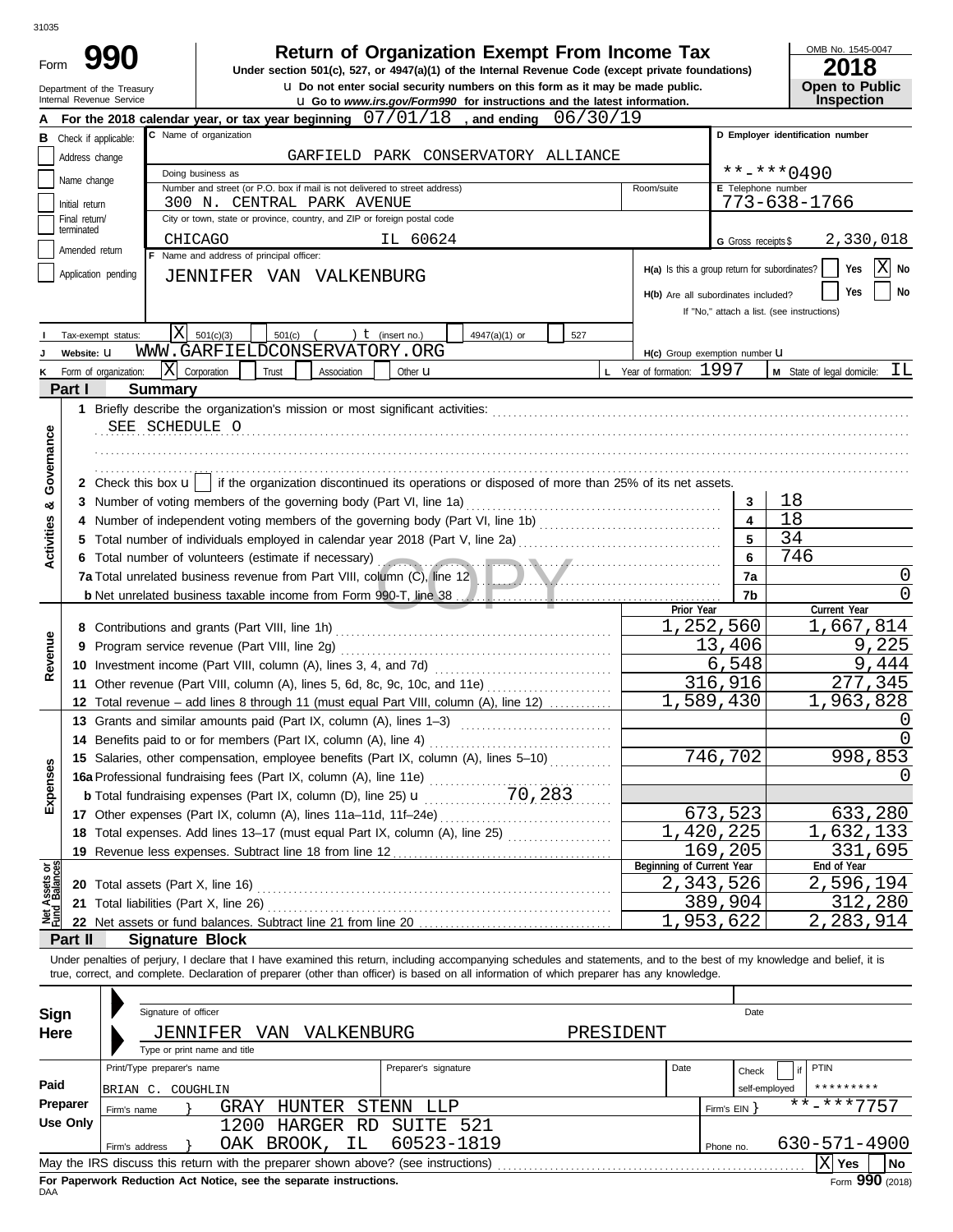|                |                                                                                   |              | Form 990 (2018) GARFIELD PARK CONSERVATORY ALLIANCE **-*** 0490                                                                |             |                                                                                                                      | Page 2                      |
|----------------|-----------------------------------------------------------------------------------|--------------|--------------------------------------------------------------------------------------------------------------------------------|-------------|----------------------------------------------------------------------------------------------------------------------|-----------------------------|
| Part III       |                                                                                   |              | <b>Statement of Program Service Accomplishments</b>                                                                            |             |                                                                                                                      |                             |
|                |                                                                                   |              |                                                                                                                                |             |                                                                                                                      | $\overline{X}$              |
| 1              | Briefly describe the organization's mission:                                      |              |                                                                                                                                |             |                                                                                                                      |                             |
|                | SEE SCHEDULE O                                                                    |              |                                                                                                                                |             |                                                                                                                      |                             |
|                |                                                                                   |              |                                                                                                                                |             |                                                                                                                      |                             |
|                |                                                                                   |              |                                                                                                                                |             |                                                                                                                      |                             |
|                |                                                                                   |              |                                                                                                                                |             |                                                                                                                      |                             |
|                |                                                                                   |              | 2 Did the organization undertake any significant program services during the year which were not listed on the                 |             |                                                                                                                      | Yes $ X $ No                |
|                | prior Form 990 or 990-EZ?<br>If "Yes," describe these new services on Schedule O. |              |                                                                                                                                |             |                                                                                                                      |                             |
|                |                                                                                   |              |                                                                                                                                |             |                                                                                                                      |                             |
| 3<br>services? |                                                                                   |              | Did the organization cease conducting, or make significant changes in how it conducts, any program                             |             |                                                                                                                      | Yes $\overline{X}$ No       |
|                | If "Yes," describe these changes on Schedule O.                                   |              |                                                                                                                                |             |                                                                                                                      |                             |
|                |                                                                                   |              | Describe the organization's program service accomplishments for each of its three largest program services, as measured by     |             |                                                                                                                      |                             |
|                |                                                                                   |              | expenses. Section 501(c)(3) and 501(c)(4) organizations are required to report the amount of grants and allocations to others, |             |                                                                                                                      |                             |
|                |                                                                                   |              | the total expenses, and revenue, if any, for each program service reported.                                                    |             |                                                                                                                      |                             |
|                |                                                                                   |              |                                                                                                                                |             |                                                                                                                      |                             |
| 4a (Code:      |                                                                                   |              |                                                                                                                                |             | ) (Revenue \$                                                                                                        | $65,609$ )                  |
|                | EDUCATION PROGRAMS:                                                               |              | $128,613$ including grants of \$<br>PROVIDE NATURE AND ENVIRONMENTAL EDUCATIONAL PROGRAMS                                      |             |                                                                                                                      |                             |
|                |                                                                                   |              | AND ACTIVITIES FOR SCHOOL AGE CHILDREN AND DOCENT TRAINING PROGRAMS FOR                                                        |             |                                                                                                                      |                             |
| YOUTH.         |                                                                                   |              |                                                                                                                                |             |                                                                                                                      |                             |
|                |                                                                                   |              |                                                                                                                                |             |                                                                                                                      |                             |
|                |                                                                                   |              |                                                                                                                                |             |                                                                                                                      |                             |
|                |                                                                                   |              |                                                                                                                                |             |                                                                                                                      |                             |
|                |                                                                                   |              |                                                                                                                                |             |                                                                                                                      |                             |
|                |                                                                                   |              |                                                                                                                                |             |                                                                                                                      |                             |
|                |                                                                                   |              |                                                                                                                                |             |                                                                                                                      |                             |
|                |                                                                                   |              |                                                                                                                                |             | <u>I.a I.a Martin Albert III.a Albert III.a Albert II.a Albert II.a Albert II.a Albert II.a Albert II.a Albert I</u> |                             |
|                |                                                                                   |              |                                                                                                                                |             |                                                                                                                      |                             |
|                |                                                                                   |              |                                                                                                                                |             |                                                                                                                      |                             |
| 4b (Code:      | ) (Expenses \$                                                                    |              | 499,748 including grants of \$                                                                                                 |             | ) (Revenue \$                                                                                                        |                             |
|                | VISITOR SERVICES:                                                                 |              | ALLIANCE CREATES SEASONAL EVENTS AND EDUCATIONAL                                                                               |             |                                                                                                                      |                             |
| FESTIVALS      | INCLUDING:                                                                        |              | HARVEST DAY, SWEET SATURDAYS, CREATURES OF THE NIGHT,                                                                          |             |                                                                                                                      |                             |
|                |                                                                                   |              | MORNING GLORIES, FIDDLEHEADS AND WILD WEDNESDAYS FOR VISITORS                                                                  |             |                                                                                                                      | AND FAMILIES                |
|                | WITH YOUNG CHILDREN.                                                              |              | ALLIANCE PRESENTS EDUCATIONAL WORKSHOPS                                                                                        |             |                                                                                                                      | ON GARDENING                |
|                |                                                                                   |              | INCLUDING WORM BIN CULTURE, RECYCLING, COMPOSTING AND OTHER SUSTAINABLE                                                        |             |                                                                                                                      |                             |
| מהמדחימת תח    |                                                                                   |              |                                                                                                                                |             |                                                                                                                      |                             |
|                |                                                                                   |              |                                                                                                                                |             |                                                                                                                      |                             |
|                |                                                                                   |              |                                                                                                                                |             |                                                                                                                      |                             |
|                |                                                                                   |              |                                                                                                                                |             |                                                                                                                      |                             |
|                |                                                                                   |              |                                                                                                                                |             |                                                                                                                      |                             |
|                |                                                                                   |              |                                                                                                                                |             |                                                                                                                      |                             |
|                |                                                                                   |              |                                                                                                                                |             |                                                                                                                      |                             |
| 4c (Code:      |                                                                                   |              | ) (Expenses $$$ 564, 934 including grants of \$                                                                                |             | ) (Revenue \$                                                                                                        |                             |
| COMMUNITY      | PROGRAMS:                                                                         |              | ALLIANCE WORKS WITH COMMUNITY GROUPS TO PROVIDE                                                                                |             |                                                                                                                      |                             |
|                |                                                                                   |              | TECHNICAL ASSISTANCE, TRAINING AND PLANT MATERIALS FOR COMMUNITY                                                               |             |                                                                                                                      |                             |
|                |                                                                                   |              | HORTICULTURE AND GARDEN PROJECTS AND PROVIDES PLANT MATERIAL FOR COMMUNITY                                                     |             |                                                                                                                      |                             |
| GARDENS.       |                                                                                   | THE ALLIANCE | GROWS AND CONTRIBUTES FRESH PRODUCE                                                                                            |             | TO LOCAL                                                                                                             |                             |
|                | FARMER'S MARKETS                                                                  |              | TO ENSURE ACCESS TO FRESH AND HIGH QUALITY FOOD.                                                                               |             |                                                                                                                      | THE                         |
| ALLIANCE       | SUPPORTS                                                                          |              | COMMUNITY ACCESS                                                                                                               |             | TO CONSERVATORY MEETING ROOMS AND                                                                                    |                             |
|                |                                                                                   |              | FACILITIES FOR MEETINGS, ARTS AND CULTURE PERFORMANCES AND PROVIDES                                                            |             |                                                                                                                      |                             |
|                |                                                                                   |              | RESOURCES FOR LOCAL EDUCATIONAL AND PERFORMING ARTS                                                                            |             | ORGANIZATIONS.                                                                                                       |                             |
|                |                                                                                   |              |                                                                                                                                |             |                                                                                                                      |                             |
|                |                                                                                   |              |                                                                                                                                |             |                                                                                                                      |                             |
|                |                                                                                   |              |                                                                                                                                |             |                                                                                                                      |                             |
|                |                                                                                   |              |                                                                                                                                |             |                                                                                                                      |                             |
|                | 4d Other program services (Describe in Schedule O.)                               |              |                                                                                                                                |             |                                                                                                                      |                             |
| (Expenses \$   |                                                                                   |              | including grants of \$                                                                                                         | (Revenue \$ |                                                                                                                      |                             |
|                | 4e Total program service expenses <b>u</b>                                        |              | 1,193,295                                                                                                                      |             |                                                                                                                      |                             |
|                |                                                                                   |              |                                                                                                                                |             |                                                                                                                      | $F_{\text{OCD}}$ 990 (2018) |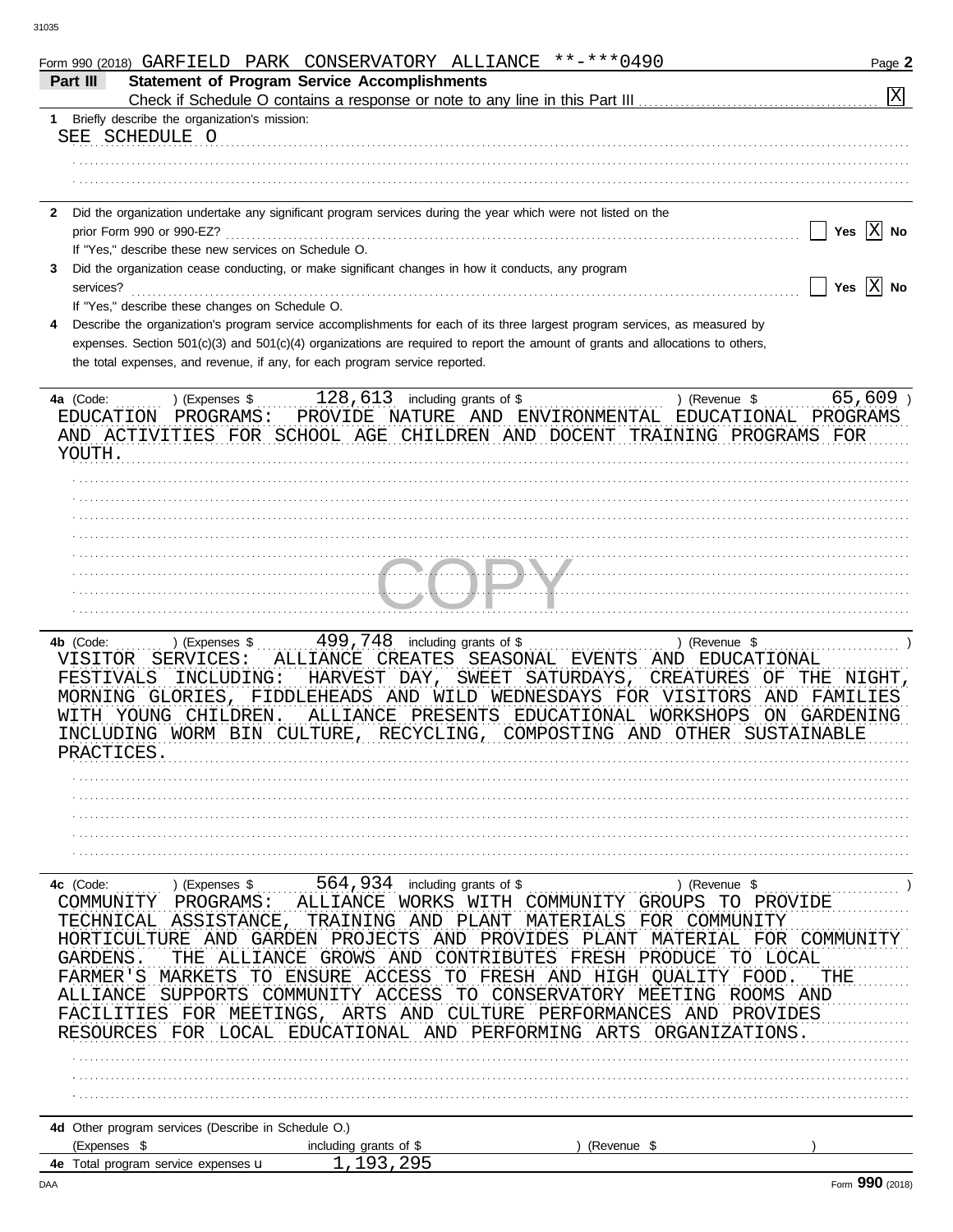|     |                                                                                                                                                                                              |                   | Yes | No           |
|-----|----------------------------------------------------------------------------------------------------------------------------------------------------------------------------------------------|-------------------|-----|--------------|
| 1   | Is the organization described in section $501(c)(3)$ or $4947(a)(1)$ (other than a private foundation)? If "Yes,"                                                                            |                   |     |              |
|     | complete Schedule A                                                                                                                                                                          | 1                 | Χ   |              |
| 2   |                                                                                                                                                                                              | $\mathbf{2}$      | X   |              |
| 3   | Did the organization engage in direct or indirect political campaign activities on behalf of or in opposition to                                                                             |                   |     |              |
|     | candidates for public office? If "Yes," complete Schedule C, Part I                                                                                                                          | 3                 |     | Χ            |
| 4   | Section 501(c)(3) organizations. Did the organization engage in lobbying activities, or have a section 501(h)                                                                                |                   |     |              |
|     | election in effect during the tax year? If "Yes," complete Schedule C, Part II                                                                                                               | 4                 |     | Χ            |
| 5   | Is the organization a section $501(c)(4)$ , $501(c)(5)$ , or $501(c)(6)$ organization that receives membership dues,                                                                         |                   |     |              |
|     | assessments, or similar amounts as defined in Revenue Procedure 98-19? If "Yes," complete Schedule C, Part III                                                                               | 5                 |     | Χ            |
| 6   | Did the organization maintain any donor advised funds or any similar funds or accounts for which donors                                                                                      |                   |     |              |
|     | have the right to provide advice on the distribution or investment of amounts in such funds or accounts? If<br>"Yes," complete Schedule D, Part I                                            | 6                 |     | Χ            |
| 7   | Did the organization receive or hold a conservation easement, including easements to preserve open space,                                                                                    |                   |     |              |
|     | the environment, historic land areas, or historic structures? If "Yes," complete Schedule D, Part II                                                                                         | 7                 |     | Χ            |
| 8   | Did the organization maintain collections of works of art, historical treasures, or other similar assets? If "Yes,"                                                                          |                   |     |              |
|     | complete Schedule D, Part III                                                                                                                                                                | 8                 |     | Χ            |
| 9   | Did the organization report an amount in Part X, line 21, for escrow or custodial account liability, serve as a                                                                              |                   |     |              |
|     | custodian for amounts not listed in Part X; or provide credit counseling, debt management, credit repair, or                                                                                 |                   |     |              |
|     | debt negotiation services? If "Yes," complete Schedule D, Part IV                                                                                                                            | 9                 |     | Χ            |
| 10  | Did the organization, directly or through a related organization, hold assets in temporarily restricted                                                                                      |                   |     |              |
|     | endowments, permanent endowments, or quasi-endowments? If "Yes," complete Schedule D, Part V                                                                                                 | 10                | Χ   |              |
| 11  | If the organization's answer to any of the following questions is "Yes," then complete Schedule D, Parts VI,                                                                                 |                   |     |              |
|     | VII, VIII, IX, or X as applicable.                                                                                                                                                           |                   |     |              |
|     | a Did the organization report an amount for land, buildings, and equipment in Part X, line 10? If "Yes,"                                                                                     |                   |     |              |
|     |                                                                                                                                                                                              | 11a               | Χ   |              |
|     | <b>b</b> Did the organization report an amount for investments—other securities in Part X, line 12 that is 5% or more                                                                        |                   |     |              |
|     | of its total assets reported in Part X, line 16? If "Yes," complete Schedule D, Part VII                                                                                                     | 11b               |     | Χ            |
|     | c Did the organization report an amount for investments—program related in Part X, line 13 that is 5% or more                                                                                |                   |     |              |
|     |                                                                                                                                                                                              | 11c               |     | Χ            |
|     | d Did the organization report an amount for other assets in Part X, line 15 that is 5% or more of its total assets                                                                           |                   |     | Χ            |
| е   | reported in Part X, line 16? If "Yes," complete Schedule D, Part IX<br>Did the organization report an amount for other liabilities in Part X, line 25? If "Yes," complete Schedule D, Part X | 11d<br><b>11e</b> | Χ   |              |
| f   | Did the organization's separate or consolidated financial statements for the tax year include a footnote that addresses                                                                      |                   |     |              |
|     | the organization's liability for uncertain tax positions under FIN 48 (ASC 740)? If "Yes," complete Schedule D, Part X                                                                       | 11f               | Χ   |              |
|     | 12a Did the organization obtain separate, independent audited financial statements for the tax year? If "Yes," complete                                                                      |                   |     |              |
|     |                                                                                                                                                                                              | 12a               | Χ   |              |
| b   | Was the organization included in consolidated, independent audited financial statements for the tax year? If                                                                                 |                   |     |              |
|     | "Yes," and if the organization answered "No" to line 12a, then completing Schedule D, Parts XI and XII is optional                                                                           | 12 <sub>b</sub>   |     | $\mathbf{X}$ |
| 13  |                                                                                                                                                                                              | 13                |     | X            |
| 14a |                                                                                                                                                                                              | 14a               |     | X            |
| b   | Did the organization have aggregate revenues or expenses of more than \$10,000 from grantmaking,                                                                                             |                   |     |              |
|     | fundraising, business, investment, and program service activities outside the United States, or aggregate                                                                                    |                   |     |              |
|     | foreign investments valued at \$100,000 or more? If "Yes," complete Schedule F, Parts I and IV [[[[[[[[[[[[[[[[                                                                              | 14b               |     | Χ            |
| 15  | Did the organization report on Part IX, column (A), line 3, more than \$5,000 of grants or other assistance to or                                                                            |                   |     |              |
|     | for any foreign organization? If "Yes," complete Schedule F, Parts II and IV                                                                                                                 | 15                |     | Χ            |
| 16  | Did the organization report on Part IX, column (A), line 3, more than \$5,000 of aggregate grants or other                                                                                   |                   |     |              |
|     |                                                                                                                                                                                              | 16                |     | Χ            |
| 17  | Did the organization report a total of more than \$15,000 of expenses for professional fundraising services on                                                                               |                   |     |              |
|     |                                                                                                                                                                                              | 17                |     | Χ            |
| 18  | Did the organization report more than \$15,000 total of fundraising event gross income and contributions on<br>Part VIII, lines 1c and 8a? If "Yes," complete Schedule G, Part II            |                   | Χ   |              |
| 19  |                                                                                                                                                                                              | 18                |     |              |
|     | Did the organization report more than \$15,000 of gross income from gaming activities on Part VIII, line 9a?                                                                                 | 19                |     | $\mathbf{X}$ |
| 20a |                                                                                                                                                                                              | 20a               |     | X            |
| b   |                                                                                                                                                                                              | 20 <sub>b</sub>   |     |              |
| 21  | Did the organization report more than \$5,000 of grants or other assistance to any domestic organization or                                                                                  |                   |     |              |
|     |                                                                                                                                                                                              | 21                |     | Χ            |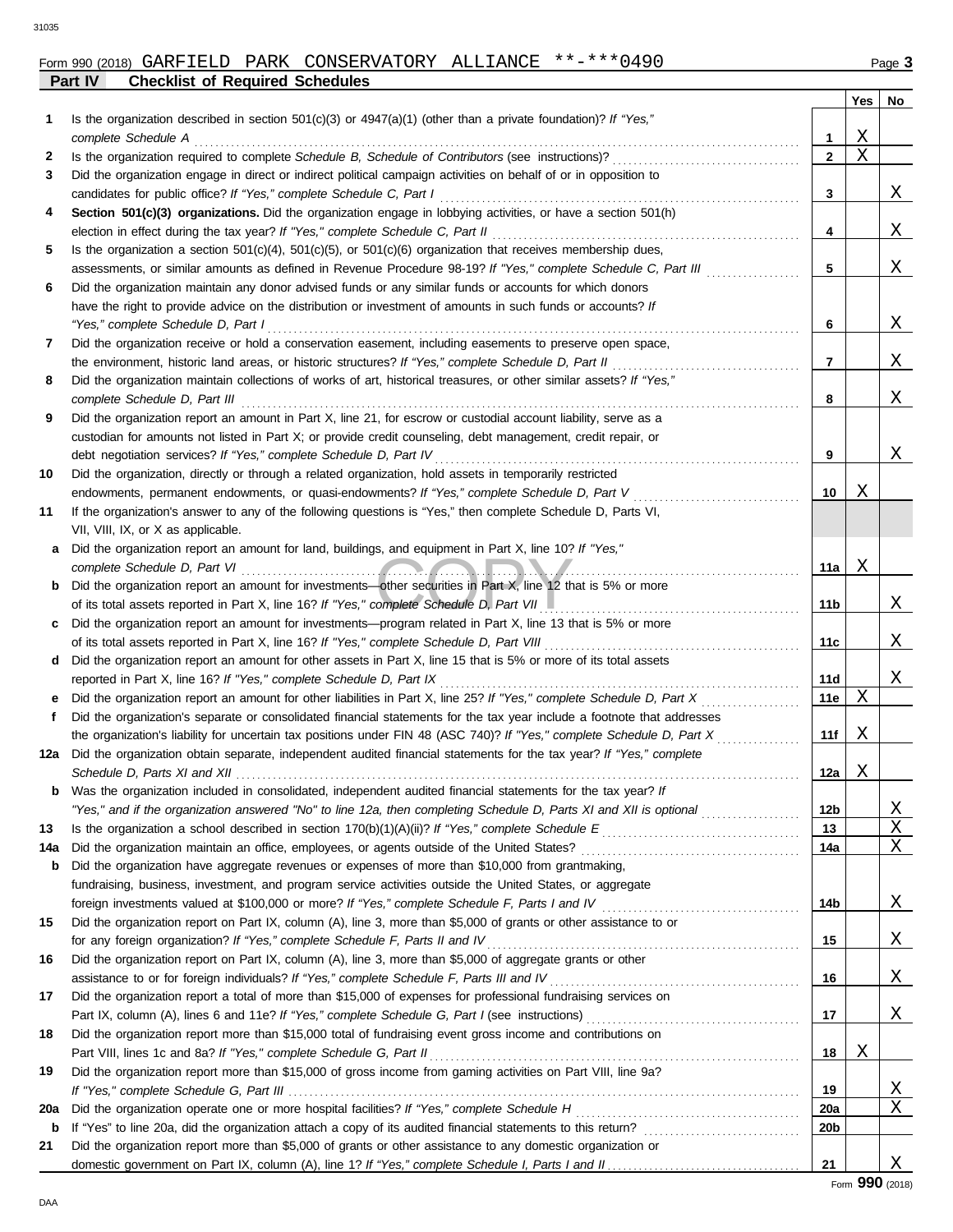## Form 990 (2018) Page **4** GARFIELD PARK CONSERVATORY ALLIANCE \*\*-\*\*\*0490 **Part IV Checklist of Required Schedules** *(continued)*

|     |                                                                                                                                                                          |     | Yes | No |
|-----|--------------------------------------------------------------------------------------------------------------------------------------------------------------------------|-----|-----|----|
| 22  | Did the organization report more than \$5,000 of grants or other assistance to or for domestic individuals on                                                            |     |     |    |
|     | Part IX, column (A), line 2? If "Yes," complete Schedule I, Parts I and III                                                                                              | 22  |     | Χ  |
| 23  | Did the organization answer "Yes" to Part VII, Section A, line 3, 4, or 5 about compensation of the                                                                      |     |     |    |
|     | organization's current and former officers, directors, trustees, key employees, and highest compensated                                                                  |     |     |    |
|     | employees? If "Yes," complete Schedule J                                                                                                                                 | 23  | Χ   |    |
| 24a | Did the organization have a tax-exempt bond issue with an outstanding principal amount of more than                                                                      |     |     |    |
|     | \$100,000 as of the last day of the year, that was issued after December 31, 2002? If "Yes," answer lines 24b                                                            |     |     |    |
|     | through 24d and complete Schedule K. If "No," go to line 25a                                                                                                             | 24a |     | X  |
| b   | Did the organization invest any proceeds of tax-exempt bonds beyond a temporary period exception?                                                                        | 24b |     |    |
| с   | Did the organization maintain an escrow account other than a refunding escrow at any time during the year                                                                |     |     |    |
|     | to defease any tax-exempt bonds?                                                                                                                                         | 24c |     |    |
| d   | Did the organization act as an "on behalf of" issuer for bonds outstanding at any time during the year?                                                                  | 24d |     |    |
| 25a | Section 501(c)(3), 501(c)(4), and 501(c)(29) organizations. Did the organization engage in an excess benefit                                                             |     |     |    |
|     | transaction with a disqualified person during the year? If "Yes," complete Schedule L, Part I                                                                            | 25a |     | Χ  |
| b   | Is the organization aware that it engaged in an excess benefit transaction with a disqualified person in a prior                                                         |     |     |    |
|     | year, and that the transaction has not been reported on any of the organization's prior Forms 990 or 990-EZ?                                                             |     |     |    |
|     | If "Yes," complete Schedule L, Part I                                                                                                                                    | 25b |     | Χ  |
| 26  | Did the organization report any amount on Part X, line 5, 6, or 22 for receivables from or payables to any                                                               |     |     |    |
|     | current or former officers, directors, trustees, key employees, highest compensated employees, or                                                                        |     |     |    |
|     | disqualified persons? If "Yes," complete Schedule L, Part II<br>Did the organization provide a grant or other assistance to an officer, director, trustee, key employee, | 26  |     | Χ  |
| 27  | substantial contributor or employee thereof, a grant selection committee member, or to a 35% controlled                                                                  |     |     |    |
|     | entity or family member of any of these persons? If "Yes," complete Schedule L, Part III                                                                                 | 27  |     | Χ  |
| 28  | Was the organization a party to a business transaction with one of the following parties (see Schedule L,                                                                |     |     |    |
|     | Part IV instructions for applicable filing thresholds, conditions, and exceptions):                                                                                      |     |     |    |
| а   | A current or former officer, director, trustee, or key employee? If "Yes," complete Schedule L, Part IV                                                                  | 28a |     | Χ  |
| b   | A family member of a current or former officer, director, trustee, or key employee? If "Yes," complete                                                                   |     |     |    |
|     | Schedule L, Part IV                                                                                                                                                      | 28b |     | Χ  |
| c   | An entity of which a current or former officer, director, trustee, or key employee (or a family member thereof)                                                          |     |     |    |
|     |                                                                                                                                                                          | 28c |     | X  |
| 29  | Did the organization receive more than \$25,000 in non-cash contributions? If "Yes," complete Schedule M                                                                 | 29  | Χ   |    |
| 30  | Did the organization receive contributions of art, historical treasures, or other similar assets, or qualified                                                           |     |     |    |
|     | conservation contributions? If "Yes," complete Schedule M                                                                                                                | 30  |     | X  |
| 31  | Did the organization liquidate, terminate, or dissolve and cease operations? If "Yes," complete Schedule N, Part I                                                       | 31  |     | Χ  |
| 32  | Did the organization sell, exchange, dispose of, or transfer more than 25% of its net assets? If "Yes,"                                                                  |     |     |    |
|     | complete Schedule N, Part II                                                                                                                                             | 32  |     | Χ  |
| 33  | Did the organization own 100% of an entity disregarded as separate from the organization under Regulations                                                               |     |     |    |
|     | sections 301.7701-2 and 301.7701-3? If "Yes," complete Schedule R, Part I                                                                                                | 33  |     | X  |
| 34  | Was the organization related to any tax-exempt or taxable entity? If "Yes," complete Schedule R, Part II, III,                                                           |     |     |    |
|     | or IV, and Part V, line 1                                                                                                                                                | 34  |     | Χ  |
| 35a |                                                                                                                                                                          | 35a |     | Χ  |
| b   | If "Yes" to line 35a, did the organization receive any payment from or engage in any transaction with a                                                                  |     |     |    |
|     |                                                                                                                                                                          | 35b |     |    |
| 36  | Section 501(c)(3) organizations. Did the organization make any transfers to an exempt non-charitable                                                                     |     |     |    |
|     | related organization? If "Yes," complete Schedule R, Part V, line 2                                                                                                      | 36  |     | X  |
| 37  | Did the organization conduct more than 5% of its activities through an entity that is not a related organization                                                         |     |     |    |
|     |                                                                                                                                                                          | 37  |     | Χ  |
| 38  | Did the organization complete Schedule O and provide explanations in Schedule O for Part VI, lines 11b and                                                               |     | Χ   |    |
|     | 19? Note. All Form 990 filers are required to complete Schedule O.<br>Statements Regarding Other IRS Filings and Tax Compliance<br>Part V                                | 38  |     |    |
|     | Check if Schedule O contains a response or note to any line in this Part V                                                                                               |     |     |    |
|     |                                                                                                                                                                          |     | Yes | No |
| 1а  | 15<br>Enter the number reported in Box 3 of Form 1096. Enter -0- if not applicable [<br>1а                                                                               |     |     |    |
| b   | $\mathbf 0$<br>Enter the number of Forms W-2G included in line 1a. Enter -0- if not applicable<br>1 <sub>b</sub>                                                         |     |     |    |
| с   | Did the organization comply with backup withholding rules for reportable payments to vendors and                                                                         |     |     |    |
|     |                                                                                                                                                                          | 1c  | Χ   |    |
|     |                                                                                                                                                                          |     |     |    |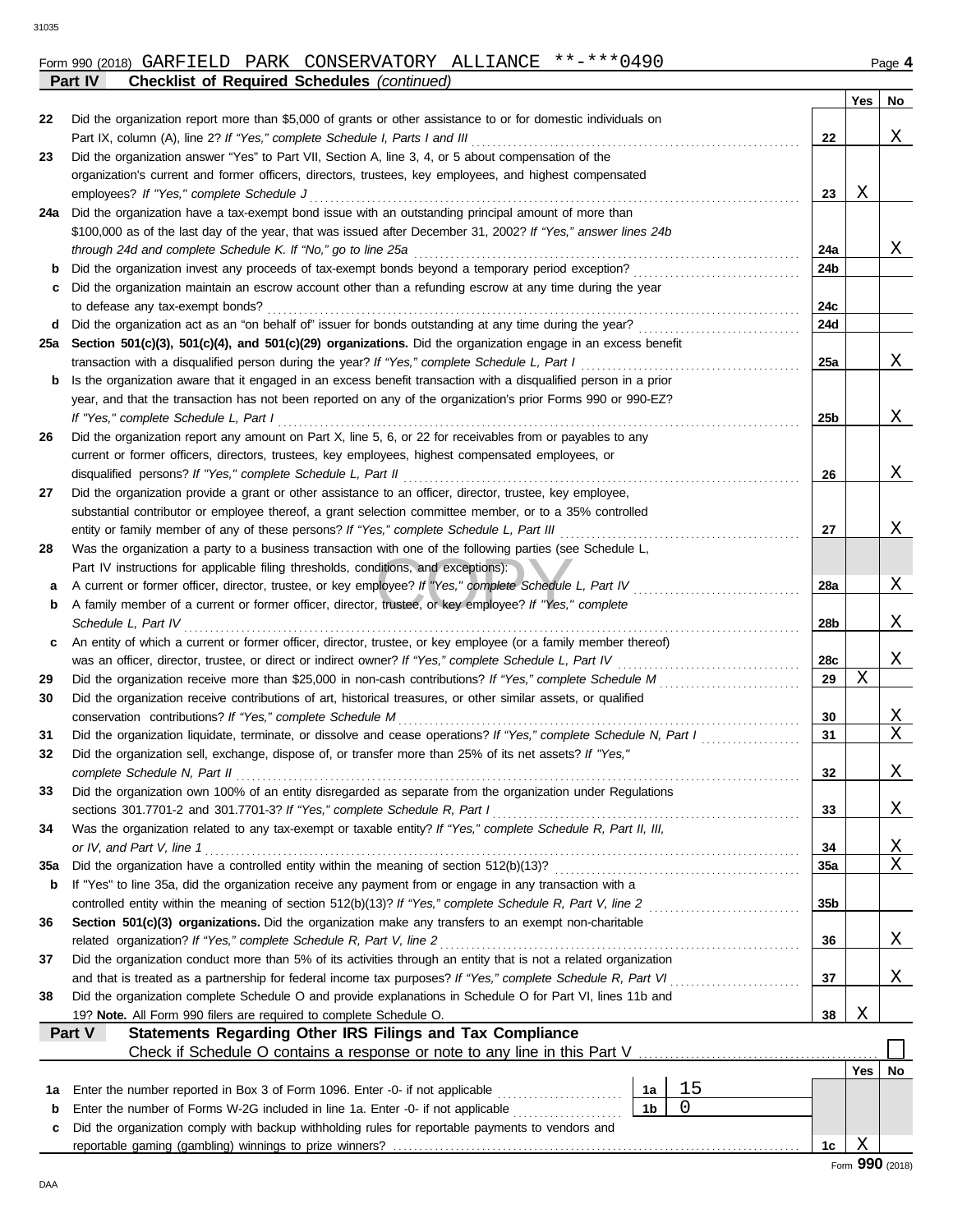|               |  | Form 990 (2018) GARFIELD PARK CONSERVATORY ALLIANCE **-***0490        |  | Page $5$ |
|---------------|--|-----------------------------------------------------------------------|--|----------|
| <b>Part V</b> |  | Statements Regarding Other IRS Filings and Tax Compliance (continued) |  |          |

|     |                                                                                                                                    |                 |    |                | Yes | No.          |  |
|-----|------------------------------------------------------------------------------------------------------------------------------------|-----------------|----|----------------|-----|--------------|--|
| 2a  | Enter the number of employees reported on Form W-3, Transmittal of Wage and Tax                                                    |                 |    |                |     |              |  |
|     | Statements, filed for the calendar year ending with or within the year covered by this return                                      | 2a              | 34 |                |     |              |  |
| b   | If at least one is reported on line 2a, did the organization file all required federal employment tax returns?                     |                 |    | 2b             | Χ   |              |  |
|     | Note. If the sum of lines 1a and 2a is greater than 250, you may be required to e-file (see instructions)                          |                 |    |                |     |              |  |
| за  | Did the organization have unrelated business gross income of \$1,000 or more during the year?                                      |                 |    | 3a             |     | Χ            |  |
| b   | If "Yes," has it filed a Form 990-T for this year? If "No" to line 3b, provide an explanation in Schedule O                        |                 |    | 3b             |     |              |  |
| 4a  | At any time during the calendar year, did the organization have an interest in, or a signature or other authority over,            |                 |    |                |     |              |  |
|     | a financial account in a foreign country (such as a bank account, securities account, or other financial account)?                 |                 |    | 4a             |     | Χ            |  |
| b   | If "Yes," enter the name of the foreign country: $\mathbf u$                                                                       |                 |    |                |     |              |  |
|     | See instructions for filing requirements for FinCEN Form 114, Report of Foreign Bank and Financial Accounts (FBAR).                |                 |    |                |     |              |  |
| 5а  | Was the organization a party to a prohibited tax shelter transaction at any time during the tax year?                              |                 |    | 5a             |     | $\mathbf{X}$ |  |
| b   |                                                                                                                                    |                 |    | 5 <sub>b</sub> |     | X            |  |
| с   | If "Yes" to line 5a or 5b, did the organization file Form 8886-T?                                                                  |                 |    | 5c             |     |              |  |
| 6а  | Does the organization have annual gross receipts that are normally greater than \$100,000, and did the                             |                 |    |                |     |              |  |
|     | organization solicit any contributions that were not tax deductible as charitable contributions?                                   |                 |    | 6a             |     | Χ            |  |
| b   | If "Yes," did the organization include with every solicitation an express statement that such contributions or                     |                 |    |                |     |              |  |
|     | gifts were not tax deductible?                                                                                                     |                 |    | 6b             |     |              |  |
| 7   | Organizations that may receive deductible contributions under section 170(c).                                                      |                 |    |                |     |              |  |
| а   | Did the organization receive a payment in excess of \$75 made partly as a contribution and partly for goods                        |                 |    |                |     |              |  |
|     | and services provided to the payor?                                                                                                |                 |    | 7a             | Χ   |              |  |
| b   |                                                                                                                                    |                 |    | 7b             | Χ   |              |  |
| с   | Did the organization sell, exchange, or otherwise dispose of tangible personal property for which it was                           |                 |    |                |     |              |  |
|     | required to file Form 8282?                                                                                                        |                 |    | 7c             |     | Χ            |  |
| d   | If "Yes," indicate the number of Forms 8282 filed during the year                                                                  | 7d              |    |                |     |              |  |
| е   | Did the organization receive any funds, directly or indirectly, to pay premiums on a personal benefit contract?                    |                 |    | 7e             |     | $\mathbf{X}$ |  |
| f   | Did the organization, during the year, pay premiums, directly or indirectly, on a personal benefit contract?                       |                 |    | 7f             |     | Χ            |  |
| g   | If the organization received a contribution of qualified intellectual property, did the organization file Form 8899 as required?   |                 |    | 7g             |     | Χ            |  |
| h   | If the organization received a contribution of cars, boats, airplanes, or other vehicles, did the organization file a Form 1098-C? |                 |    | 7h             |     | Χ            |  |
| 8   | Sponsoring organizations maintaining donor advised funds. Did a donor advised fund maintained by the                               |                 |    |                |     |              |  |
|     | sponsoring organization have excess business holdings at any time during the year?                                                 |                 |    | 8              |     |              |  |
| 9   | Sponsoring organizations maintaining donor advised funds.                                                                          |                 |    |                |     |              |  |
| а   | Did the sponsoring organization make any taxable distributions under section 4966?                                                 |                 |    | 9a             |     |              |  |
| b   |                                                                                                                                    |                 |    | 9b             |     |              |  |
| 10  | Section 501(c)(7) organizations. Enter:                                                                                            |                 |    |                |     |              |  |
| а   | Initiation fees and capital contributions included on Part VIII, line 12                                                           | 10a             |    |                |     |              |  |
| b   | Gross receipts, included on Form 990, Part VIII, line 12, for public use of club facilities                                        | 10 <sub>b</sub> |    |                |     |              |  |
| 11  | Section 501(c)(12) organizations. Enter:                                                                                           |                 |    |                |     |              |  |
| a   | Gross income from members or shareholders                                                                                          | 11a             |    |                |     |              |  |
| b   | Gross income from other sources (Do not net amounts due or paid to other sources                                                   |                 |    |                |     |              |  |
|     |                                                                                                                                    | 11 <sub>b</sub> |    |                |     |              |  |
| 12a | Section 4947(a)(1) non-exempt charitable trusts. Is the organization filing Form 990 in lieu of Form 1041?                         |                 |    | 12a            |     |              |  |
| b   | If "Yes," enter the amount of tax-exempt interest received or accrued during the year                                              | 12b             |    |                |     |              |  |
| 13  | Section 501(c)(29) qualified nonprofit health insurance issuers.                                                                   |                 |    |                |     |              |  |
| a   | Is the organization licensed to issue qualified health plans in more than one state?                                               |                 |    | 13а            |     |              |  |
|     | Note. See the instructions for additional information the organization must report on Schedule O.                                  |                 |    |                |     |              |  |
| b   | Enter the amount of reserves the organization is required to maintain by the states in which                                       |                 |    |                |     |              |  |
|     |                                                                                                                                    | 13 <sub>b</sub> |    |                |     |              |  |
| c   | Enter the amount of reserves on hand                                                                                               | 13 <sub>c</sub> |    |                |     |              |  |
| 14a | Did the organization receive any payments for indoor tanning services during the tax year?                                         |                 |    | 14a            |     | Χ            |  |
| b   | If "Yes," has it filed a Form 720 to report these payments? If "No," provide an explanation in Schedule O                          |                 |    | 14b            |     |              |  |
| 15  | Is the organization subject to the section 4960 tax on payment(s) of more than \$1,000,000 in remuneration or                      |                 |    |                |     |              |  |
|     | excess parachute payment(s) during the year?                                                                                       |                 |    | 15             |     | Χ            |  |
|     | If "Yes," see instructions and file Form 4720, Schedule N.                                                                         |                 |    |                |     |              |  |
| 16  | Is the organization an educational institution subject to the section 4968 excise tax on net investment income?                    |                 |    | 16             |     | $\mathbf{X}$ |  |
|     | If "Yes," complete Form 4720, Schedule O.                                                                                          |                 |    |                |     |              |  |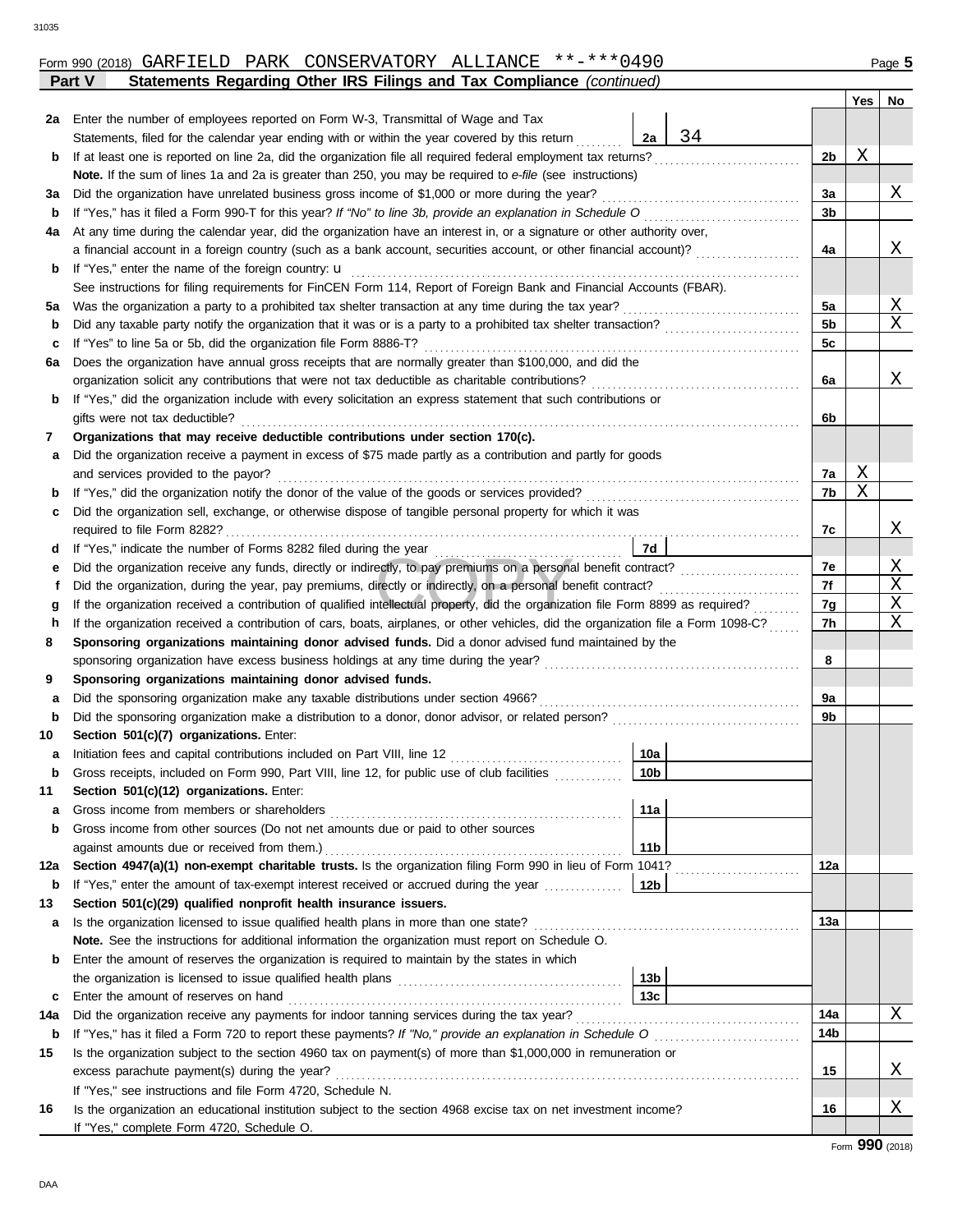|  |  |  |  | Form 990 (2018) GARFIELD PARK CONSERVATORY ALLIANCE **-***0490 |  |  |
|--|--|--|--|----------------------------------------------------------------|--|--|
|--|--|--|--|----------------------------------------------------------------|--|--|

|     | Form 990 (2018) GARFIELD PARK CONSERVATORY ALLIANCE **-***0490                                                                                                                                                                          |                 |     | Page 6                  |
|-----|-----------------------------------------------------------------------------------------------------------------------------------------------------------------------------------------------------------------------------------------|-----------------|-----|-------------------------|
|     | Part VI<br>Governance, Management, and Disclosure For each "Yes" response to lines 2 through 7b below, and for a "No"                                                                                                                   |                 |     |                         |
|     | response to line 8a, 8b, or 10b below, describe the circumstances, processes, or changes in Schedule O. See instructions.                                                                                                               |                 |     |                         |
|     |                                                                                                                                                                                                                                         |                 |     | $\overline{\mathrm{x}}$ |
|     | Section A. Governing Body and Management                                                                                                                                                                                                |                 |     |                         |
|     |                                                                                                                                                                                                                                         |                 | Yes | No                      |
| 1а  | 18<br>Enter the number of voting members of the governing body at the end of the tax year<br>1a                                                                                                                                         |                 |     |                         |
|     | If there are material differences in voting rights among members of the governing body, or                                                                                                                                              |                 |     |                         |
|     | if the governing body delegated broad authority to an executive committee or similar                                                                                                                                                    |                 |     |                         |
|     | committee, explain in Schedule O.                                                                                                                                                                                                       |                 |     |                         |
| b   | 18<br>1b<br>Enter the number of voting members included in line 1a, above, who are independent                                                                                                                                          |                 |     |                         |
| 2   | Did any officer, director, trustee, or key employee have a family relationship or a business relationship with                                                                                                                          |                 |     |                         |
|     | any other officer, director, trustee, or key employee?                                                                                                                                                                                  | 2               |     | Χ                       |
| 3   | Did the organization delegate control over management duties customarily performed by or under the direct                                                                                                                               |                 |     |                         |
|     | supervision of officers, directors, or trustees, or key employees to a management company or other person?<br><u> 1999 - Johann Stoff, martin Stoff, martin Stoff, martin Stoff, martin Stoff, martin Stoff, martin Stoff, martin S</u> | 3               |     | <u>X</u>                |
| 4   | Did the organization make any significant changes to its governing documents since the prior Form 990 was filed?                                                                                                                        | 4               |     | X                       |
| 5   | Did the organization become aware during the year of a significant diversion of the organization's assets?                                                                                                                              | 5               |     | $\mathbf X$             |
| 6   | Did the organization have members or stockholders?                                                                                                                                                                                      | 6               |     | Χ                       |
| 7а  | Did the organization have members, stockholders, or other persons who had the power to elect or appoint                                                                                                                                 |                 |     |                         |
|     | one or more members of the governing body?                                                                                                                                                                                              | 7a              |     | Χ                       |
| b   | Are any governance decisions of the organization reserved to (or subject to approval by) members,                                                                                                                                       |                 |     |                         |
|     | stockholders, or persons other than the governing body?                                                                                                                                                                                 | 7b              |     | Χ                       |
| 8   | Did the organization contemporaneously document the meetings held or written actions undertaken during the year by the following:                                                                                                       |                 |     |                         |
| а   | The governing body?                                                                                                                                                                                                                     | 8а              | Χ   |                         |
| b   | Each committee with authority to act on behalf of the governing body?                                                                                                                                                                   | 8b              | Χ   |                         |
| 9   | Is there any officer, director, trustee, or key employee listed in Part VII, Section A, who cannot be reached at                                                                                                                        |                 |     |                         |
|     |                                                                                                                                                                                                                                         | 9               |     | Χ                       |
|     | Section B. Policies (This Section B requests information about policies not required by the Internal Revenue Code.)                                                                                                                     |                 |     |                         |
|     |                                                                                                                                                                                                                                         |                 | Yes | No                      |
| 10a | Did the organization have local chapters, branches, or affiliates?                                                                                                                                                                      | 10a             |     | Χ                       |
| b   | If "Yes," did the organization have written policies and procedures governing the activities of such chapters,                                                                                                                          |                 |     |                         |
|     | affiliates, and branches to ensure their operations are consistent with the organization's exempt purposes?                                                                                                                             | 10 <sub>b</sub> |     |                         |
| 11a | Has the organization provided a complete copy of this Form 990 to all members of its governing body before filing the form?                                                                                                             | 11a             |     | Χ                       |
| b   | Describe in Schedule O the process, if any, used by the organization to review this Form 990.                                                                                                                                           |                 |     |                         |
| 12a | Did the organization have a written conflict of interest policy? If "No," go to line 13                                                                                                                                                 | 12a             | Χ   |                         |
| b   | Were officers, directors, or trustees, and key employees required to disclose annually interests that could give rise to conflicts?                                                                                                     | 12b             | Χ   |                         |
| c   | Did the organization regularly and consistently monitor and enforce compliance with the policy? If "Yes,"                                                                                                                               |                 |     |                         |
|     | describe in Schedule O how this was done                                                                                                                                                                                                | 12c             | Χ   |                         |
| 13  | Did the organization have a written whistleblower policy?                                                                                                                                                                               | 13              | Χ   |                         |
| 14  | Did the organization have a written document retention and destruction policy?                                                                                                                                                          | 14              | Χ   |                         |
| 15  | Did the process for determining compensation of the following persons include a review and approval by                                                                                                                                  |                 |     |                         |
|     | independent persons, comparability data, and contemporaneous substantiation of the deliberation and decision?                                                                                                                           |                 |     |                         |
| а   |                                                                                                                                                                                                                                         | 15a             | Χ   |                         |
| b   | Other officers or key employees of the organization                                                                                                                                                                                     | 15b             |     | Χ                       |
|     | If "Yes" to line 15a or 15b, describe the process in Schedule O (see instructions).                                                                                                                                                     |                 |     |                         |
| 16a | Did the organization invest in, contribute assets to, or participate in a joint venture or similar arrangement                                                                                                                          |                 |     |                         |
|     | with a taxable entity during the year?                                                                                                                                                                                                  | 16a             |     | Χ                       |
| b   | If "Yes," did the organization follow a written policy or procedure requiring the organization to evaluate its                                                                                                                          |                 |     |                         |
|     | participation in joint venture arrangements under applicable federal tax law, and take steps to safeguard the                                                                                                                           |                 |     |                         |
|     |                                                                                                                                                                                                                                         | 16b             |     |                         |

|            | ישעו                                                                                                                            |
|------------|---------------------------------------------------------------------------------------------------------------------------------|
|            | <b>Section C. Disclosure</b>                                                                                                    |
| 17         | List the states with which a copy of this Form 990 is required to be filed $\mathbf{u}$ IL                                      |
| 18         | Section 6104 requires an organization to make its Forms 1023 (1024 or 1024-A if applicable), 990, and 990-T (Section 501(c)     |
|            | (3)s only) available for public inspection. Indicate how you made these available. Check all that apply.                        |
|            | Own website $\Box$ Another's website $\Box$ Upon request $\Box$ Other (explain in Schedule O)                                   |
| 19         | Describe in Schedule O whether (and if so, how) the organization made its governing documents, conflict of interest policy, and |
|            | financial statements available to the public during the tax year.                                                               |
| 20         | State the name, address, and telephone number of the person who possesses the organization's books and records <b>u</b>         |
|            | PARK CONSERVATORY ALLIANCE 300 N. CENTRAL PARK AVENUE<br>GARFIELD                                                               |
|            | 773-638-1766<br>60624<br>CHICAGO<br>TT.                                                                                         |
| <b>DAA</b> | Form 990 (2018)                                                                                                                 |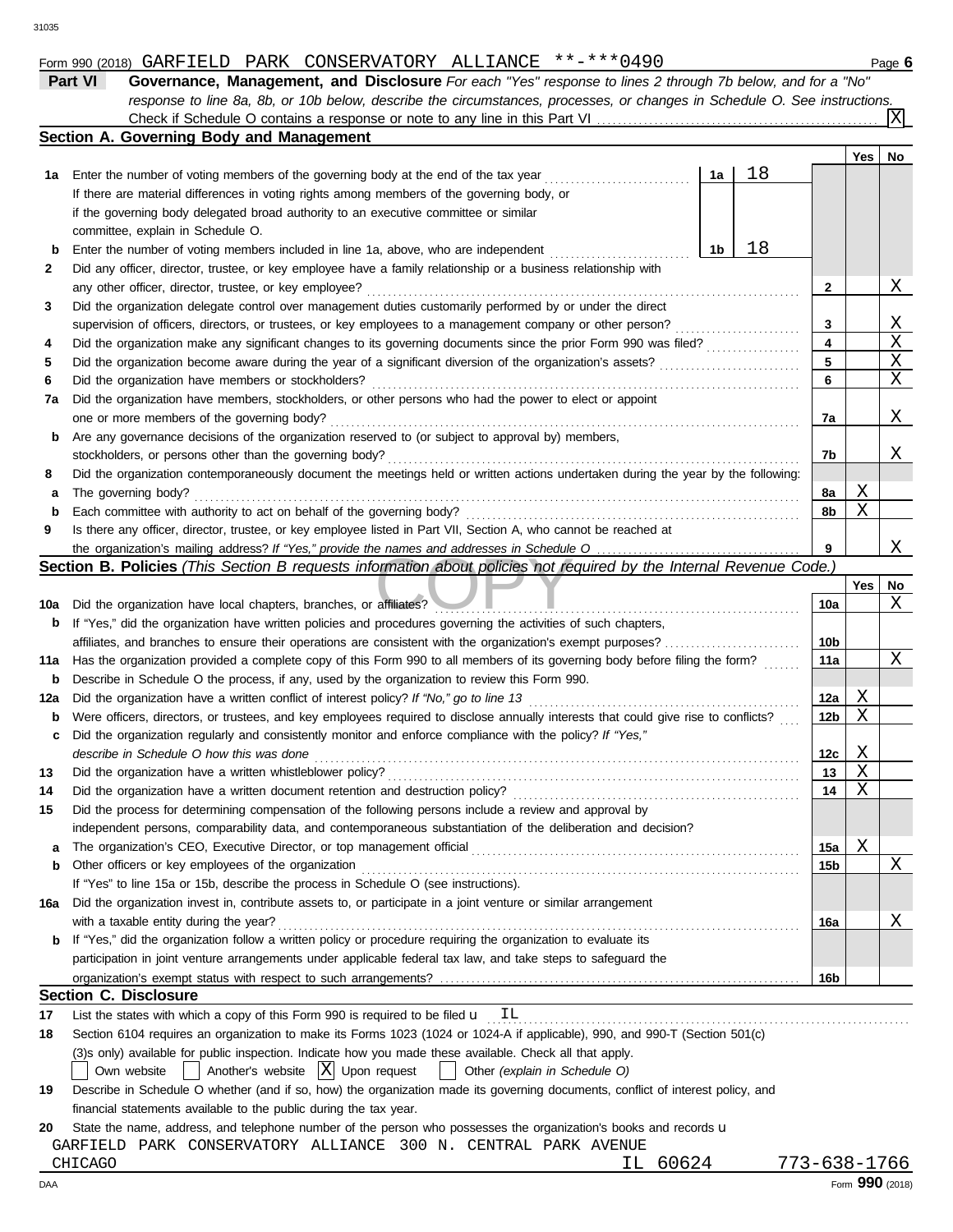● List all of the organization's **current** key employees, if any. See instructions for definition of "key employee."

who received reportable compensation (Box 5 of Form W-2 and/or Box 7 of Form 1099-MISC) of more than \$100,000 from the organization and any related organizations. ■ List the organization's five **current** highest compensated employees (other than an officer, director, trustee, or key employee)<br> **•** Preceived reportable compensation (Box 5 of Form W.2 and/or Box 7 of Form 1000 MISC)

■ List all of the organization's **former** officers, key employees, and highest compensated employees who received more than<br> **•** 00,000 of reportable compensation from the ergonization and any related ergonizations \$100,000 of reportable compensation from the organization and any related organizations.

■ List all of the organization's **former directors or trustees** that received, in the capacity as a former director or trustee of the<br>paization, more than \$10,000 of reportable compensation from the organization and any r organization, more than \$10,000 of reportable compensation from the organization and any related organizations. List persons in the following order: individual trustees or directors; institutional trustees; officers; key employees; highest compensated employees; and former such persons.

Check this box if neither the organization nor any related organization compensated any current officer, director, or trustee.

| (A)<br>Name and Title                    | (B)<br>Average<br>hours per<br>week<br>(list any               |                                      |                          | (C)<br>Position<br>(do not check more than one<br>box, unless person is both an<br>officer and a director/trustee) |              |                                 |        | (D)<br>Reportable<br>compensation<br>from<br>the | (E)<br>Reportable<br>compensation from<br>related<br>organizations | (F)<br>Estimated<br>amount of<br>other<br>compensation   |
|------------------------------------------|----------------------------------------------------------------|--------------------------------------|--------------------------|--------------------------------------------------------------------------------------------------------------------|--------------|---------------------------------|--------|--------------------------------------------------|--------------------------------------------------------------------|----------------------------------------------------------|
|                                          | hours for<br>related<br>organizations<br>below dotted<br>line) | Individual<br>or director<br>trustee | Institutional<br>trustee | Officer                                                                                                            | Key employee | Highest compensated<br>employee | Former | organization<br>(W-2/1099-MISC)                  | (W-2/1099-MISC)                                                    | from the<br>organization<br>and related<br>organizations |
| (1) JENNIFER VAN VALKENBURG<br>PRESIDENT | 40.00<br>0.00                                                  |                                      |                          | Χ                                                                                                                  |              |                                 |        | 150,005                                          | 0                                                                  | 0                                                        |
| (2) PAUL LEVY                            |                                                                |                                      |                          |                                                                                                                    |              |                                 |        |                                                  |                                                                    |                                                          |
| CHAIRMAN                                 | 5.00<br>0.00                                                   | X                                    |                          | X                                                                                                                  |              |                                 |        | 0                                                | 0                                                                  | 0                                                        |
| (3) PAUL LABONNE                         |                                                                |                                      |                          |                                                                                                                    |              |                                 |        |                                                  |                                                                    |                                                          |
| VICE CHAIR                               | 5.00<br>0.00                                                   | $\mathbf X$                          |                          | $\rm X$                                                                                                            |              |                                 |        | 0                                                | 0                                                                  | 0                                                        |
| (4) PETER SCHLOSSMAN                     |                                                                |                                      |                          |                                                                                                                    |              |                                 |        |                                                  |                                                                    |                                                          |
| SECRETARY                                | 5.00<br>0.00                                                   | Χ                                    |                          | X                                                                                                                  |              |                                 |        | 0                                                | 0                                                                  | 0                                                        |
| (5) HENRY KRASNOW                        | 5.00                                                           |                                      |                          |                                                                                                                    |              |                                 |        |                                                  |                                                                    |                                                          |
| TREASURER                                | 0.00                                                           | X                                    |                          | Χ                                                                                                                  |              |                                 |        | 0                                                | 0                                                                  | 0                                                        |
| (6) CORNELL BARNETT                      |                                                                |                                      |                          |                                                                                                                    |              |                                 |        |                                                  |                                                                    |                                                          |
| BOARD MEMBER                             | 5.00<br>0.00                                                   | Χ                                    |                          |                                                                                                                    |              |                                 |        | 0                                                | 0                                                                  | 0                                                        |
| (7) JAMES V. BOARDMAN                    |                                                                |                                      |                          |                                                                                                                    |              |                                 |        |                                                  |                                                                    |                                                          |
| BOARD MEMBER                             | 5.00<br>0.00                                                   | Χ                                    |                          |                                                                                                                    |              |                                 |        | 0                                                | 0                                                                  | 0                                                        |
| (8) MARY CLARE BONACCORSI                |                                                                |                                      |                          |                                                                                                                    |              |                                 |        |                                                  |                                                                    |                                                          |
| BOARD MEMBER                             | 5.00<br>0.00                                                   | X                                    |                          |                                                                                                                    |              |                                 |        | 0                                                | 0                                                                  | 0                                                        |
| (9) MELVIN L. COX                        |                                                                |                                      |                          |                                                                                                                    |              |                                 |        |                                                  |                                                                    |                                                          |
| BOARD MEMBER                             | 5.00<br>0.00                                                   | $\mathbf X$                          |                          |                                                                                                                    |              |                                 |        | 0                                                | 0                                                                  | 0                                                        |
| (10) JOHN HARRIS                         |                                                                |                                      |                          |                                                                                                                    |              |                                 |        |                                                  |                                                                    |                                                          |
| BOARD MEMBER                             | 5.00<br>0.00                                                   | Χ                                    |                          |                                                                                                                    |              |                                 |        | 0                                                | 0                                                                  | 0                                                        |
| (11) GLENNA MO                           |                                                                |                                      |                          |                                                                                                                    |              |                                 |        |                                                  |                                                                    |                                                          |
| BOARD MEMBER                             | 5.00<br>0.00                                                   | $\mathbf X$                          |                          |                                                                                                                    |              |                                 |        | 0                                                | 0                                                                  | 0                                                        |
| DAA                                      |                                                                |                                      |                          |                                                                                                                    |              |                                 |        |                                                  |                                                                    | Form 990 (2018)                                          |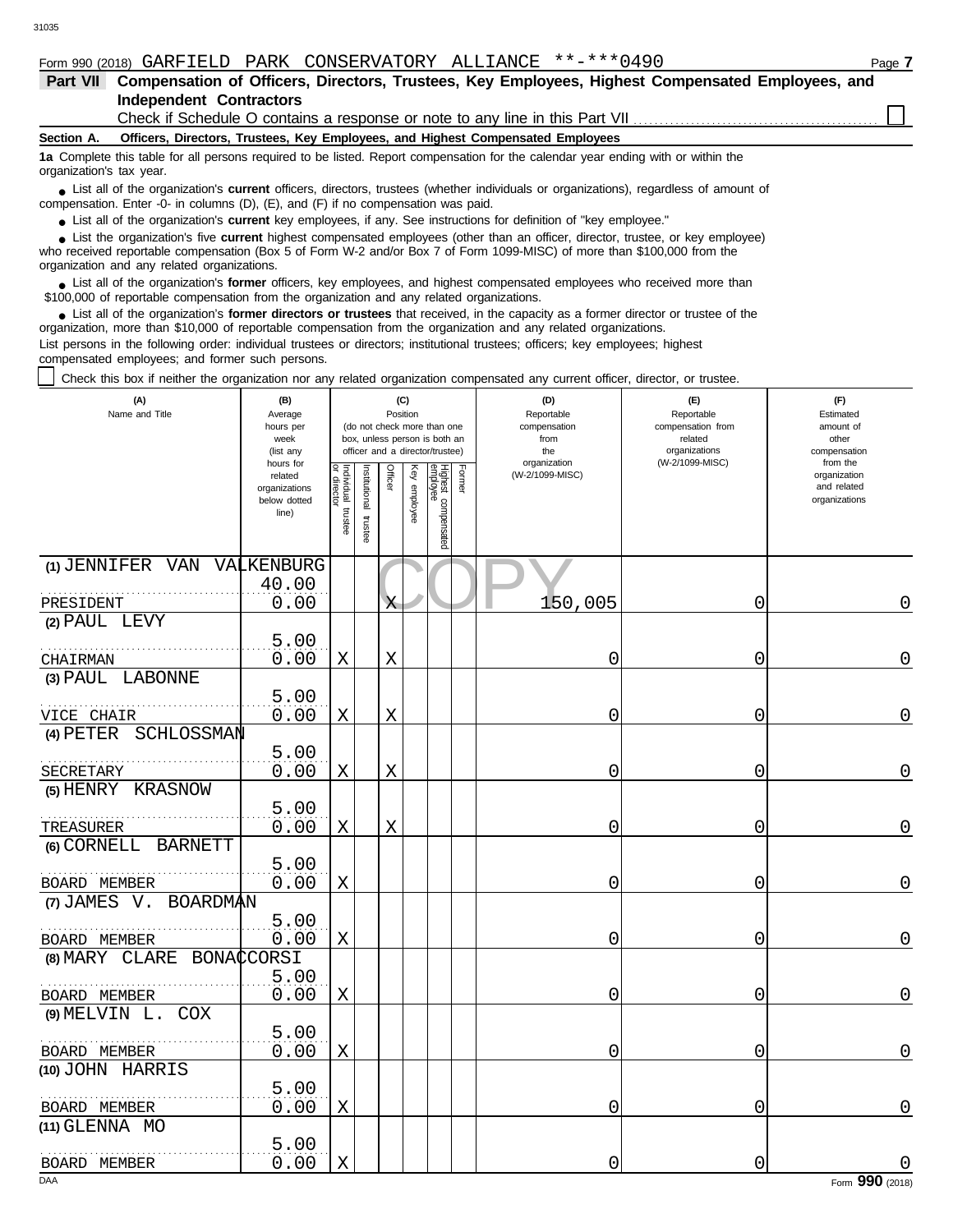| ۰.<br>× | ۰.<br>۰.<br>×<br>۰.<br>× |
|---------|--------------------------|

| Form 990 (2018) GARFIELD                                                                                                                                                                                                                                                                                                                        |                                                                |                                      |                         |                                                                                                                    |              |                                 |        | PARK CONSERVATORY ALLIANCE **-***0490                                                                  |                                                                                       |                                                                    | Page 8              |
|-------------------------------------------------------------------------------------------------------------------------------------------------------------------------------------------------------------------------------------------------------------------------------------------------------------------------------------------------|----------------------------------------------------------------|--------------------------------------|-------------------------|--------------------------------------------------------------------------------------------------------------------|--------------|---------------------------------|--------|--------------------------------------------------------------------------------------------------------|---------------------------------------------------------------------------------------|--------------------------------------------------------------------|---------------------|
| Part VII                                                                                                                                                                                                                                                                                                                                        |                                                                |                                      |                         |                                                                                                                    |              |                                 |        | Section A. Officers, Directors, Trustees, Key Employees, and Highest Compensated Employees (continued) |                                                                                       |                                                                    |                     |
| (A)<br>Name and title                                                                                                                                                                                                                                                                                                                           | (B)<br>Average<br>hours per<br>week<br>(list any               |                                      |                         | (C)<br>Position<br>(do not check more than one<br>box, unless person is both an<br>officer and a director/trustee) |              |                                 |        | (D)<br>Reportable<br>compensation<br>from<br>the<br>organization                                       | (E)<br>Reportable<br>compensation from<br>related<br>organizations<br>(W-2/1099-MISC) | (F)<br>Estimated<br>amount of<br>other<br>compensation<br>from the |                     |
|                                                                                                                                                                                                                                                                                                                                                 | hours for<br>related<br>organizations<br>below dotted<br>line) | Individual<br>or director<br>trustee | nstitutional<br>trustee | Officer                                                                                                            | Key employee | Highest compensated<br>employee | Former | (W-2/1099-MISC)                                                                                        |                                                                                       | organization<br>and related<br>organizations                       |                     |
| (12)<br>MARY NELSON                                                                                                                                                                                                                                                                                                                             |                                                                |                                      |                         |                                                                                                                    |              |                                 |        |                                                                                                        |                                                                                       |                                                                    |                     |
| BOARD MEMBER                                                                                                                                                                                                                                                                                                                                    | 5.00<br>0.00                                                   | Χ                                    |                         |                                                                                                                    |              |                                 |        | 0                                                                                                      | 0                                                                                     |                                                                    | 0                   |
| SUMMER\$<br>(13)<br>ERIKA                                                                                                                                                                                                                                                                                                                       |                                                                |                                      |                         |                                                                                                                    |              |                                 |        |                                                                                                        |                                                                                       |                                                                    |                     |
|                                                                                                                                                                                                                                                                                                                                                 | 5.00                                                           |                                      |                         |                                                                                                                    |              |                                 |        |                                                                                                        |                                                                                       |                                                                    |                     |
| BOARD MEMBER<br>WILLIAMS<br>(14)<br><b>AMANDA</b>                                                                                                                                                                                                                                                                                               | 0.00                                                           | Χ                                    |                         |                                                                                                                    |              |                                 |        | 0                                                                                                      | 0                                                                                     |                                                                    | $\overline{0}$      |
|                                                                                                                                                                                                                                                                                                                                                 | 5.00                                                           |                                      |                         |                                                                                                                    |              |                                 |        |                                                                                                        |                                                                                       |                                                                    |                     |
| BOARD MEMBER                                                                                                                                                                                                                                                                                                                                    | 0.00                                                           | Χ                                    |                         |                                                                                                                    |              |                                 |        | 0                                                                                                      | 0                                                                                     |                                                                    | $\overline{0}$      |
| TROY BARESEL<br>(15)                                                                                                                                                                                                                                                                                                                            |                                                                |                                      |                         |                                                                                                                    |              |                                 |        |                                                                                                        |                                                                                       |                                                                    |                     |
| BOARD MEMBER                                                                                                                                                                                                                                                                                                                                    | 5.00<br>0.00                                                   | Χ                                    |                         |                                                                                                                    |              |                                 |        | 0                                                                                                      | 0                                                                                     |                                                                    | $\overline{0}$      |
| ALAN BELL<br>(16)                                                                                                                                                                                                                                                                                                                               |                                                                |                                      |                         |                                                                                                                    |              |                                 |        |                                                                                                        |                                                                                       |                                                                    |                     |
|                                                                                                                                                                                                                                                                                                                                                 | 5.00                                                           |                                      |                         |                                                                                                                    |              |                                 |        |                                                                                                        |                                                                                       |                                                                    |                     |
| BOARD MEMBER<br>VANESSA HALL<br>(17)                                                                                                                                                                                                                                                                                                            | 0.00                                                           | Χ                                    |                         |                                                                                                                    |              |                                 |        | 0                                                                                                      | 0                                                                                     |                                                                    | $\overline{0}$      |
|                                                                                                                                                                                                                                                                                                                                                 | 5.00                                                           |                                      |                         |                                                                                                                    |              |                                 |        |                                                                                                        |                                                                                       |                                                                    |                     |
| BOARD MEMBER                                                                                                                                                                                                                                                                                                                                    | 0.00                                                           | Χ                                    |                         |                                                                                                                    |              |                                 |        | C                                                                                                      | 0                                                                                     |                                                                    | $\overline{0}$      |
| PASKEVI¢H<br>(18)<br>LUKE                                                                                                                                                                                                                                                                                                                       | 5.00                                                           |                                      |                         |                                                                                                                    |              |                                 |        |                                                                                                        |                                                                                       |                                                                    |                     |
| BOARD MEMBER                                                                                                                                                                                                                                                                                                                                    | 0.00                                                           | X                                    |                         |                                                                                                                    |              |                                 |        | 0                                                                                                      | 0                                                                                     |                                                                    | $\overline{0}$      |
| ROBINSØN<br>(19)<br>AARON                                                                                                                                                                                                                                                                                                                       |                                                                |                                      |                         |                                                                                                                    |              |                                 |        |                                                                                                        |                                                                                       |                                                                    |                     |
| BOARD MEMBER                                                                                                                                                                                                                                                                                                                                    | 5.00<br>0.00                                                   | $\mathbf X$                          |                         |                                                                                                                    |              |                                 |        |                                                                                                        | 0                                                                                     |                                                                    | 0                   |
| 1b Sub-total                                                                                                                                                                                                                                                                                                                                    |                                                                |                                      |                         |                                                                                                                    |              |                                 | u      | 150,005                                                                                                |                                                                                       |                                                                    |                     |
| c Total from continuation sheets to Part VII, Section A                                                                                                                                                                                                                                                                                         |                                                                |                                      |                         |                                                                                                                    |              |                                 | u      |                                                                                                        |                                                                                       |                                                                    |                     |
| Total number of individuals (including but not limited to those listed above) who received more than \$100,000 of<br>$\mathbf{2}$                                                                                                                                                                                                               |                                                                |                                      |                         |                                                                                                                    |              |                                 |        | 150,005                                                                                                |                                                                                       |                                                                    |                     |
| reportable compensation from the organization $\mathbf u$ 1                                                                                                                                                                                                                                                                                     |                                                                |                                      |                         |                                                                                                                    |              |                                 |        |                                                                                                        |                                                                                       |                                                                    |                     |
| Did the organization list any former officer, director, or trustee, key employee, or highest compensated<br>3                                                                                                                                                                                                                                   |                                                                |                                      |                         |                                                                                                                    |              |                                 |        |                                                                                                        |                                                                                       |                                                                    | Yes<br>No           |
|                                                                                                                                                                                                                                                                                                                                                 |                                                                |                                      |                         |                                                                                                                    |              |                                 |        |                                                                                                        |                                                                                       | 3                                                                  | Χ                   |
| For any individual listed on line 1a, is the sum of reportable compensation and other compensation from the<br>4<br>organization and related organizations greater than \$150,000? If "Yes," complete Schedule J for such                                                                                                                       |                                                                |                                      |                         |                                                                                                                    |              |                                 |        |                                                                                                        |                                                                                       |                                                                    |                     |
| individual with the contract of the contract of the contract of the contract of the contract of the contract of the contract of the contract of the contract of the contract of the contract of the contract of the contract o<br>Did any person listed on line 1a receive or accrue compensation from any unrelated organization or individual |                                                                |                                      |                         |                                                                                                                    |              |                                 |        |                                                                                                        |                                                                                       | 4                                                                  | Χ                   |
| 5                                                                                                                                                                                                                                                                                                                                               |                                                                |                                      |                         |                                                                                                                    |              |                                 |        |                                                                                                        |                                                                                       | 5                                                                  | Χ                   |
| Section B. Independent Contractors                                                                                                                                                                                                                                                                                                              |                                                                |                                      |                         |                                                                                                                    |              |                                 |        |                                                                                                        |                                                                                       |                                                                    |                     |
| Complete this table for your five highest compensated independent contractors that received more than \$100,000 of<br>1<br>compensation from the organization. Report compensation for the calendar year ending with or within the organization's tax year.                                                                                     |                                                                |                                      |                         |                                                                                                                    |              |                                 |        |                                                                                                        |                                                                                       |                                                                    |                     |
|                                                                                                                                                                                                                                                                                                                                                 | (A)<br>Name and business address                               |                                      |                         |                                                                                                                    |              |                                 |        |                                                                                                        | (B)<br>Description of services                                                        |                                                                    | (C)<br>Compensation |
|                                                                                                                                                                                                                                                                                                                                                 |                                                                |                                      |                         |                                                                                                                    |              |                                 |        |                                                                                                        |                                                                                       |                                                                    |                     |
|                                                                                                                                                                                                                                                                                                                                                 |                                                                |                                      |                         |                                                                                                                    |              |                                 |        |                                                                                                        |                                                                                       |                                                                    |                     |
|                                                                                                                                                                                                                                                                                                                                                 |                                                                |                                      |                         |                                                                                                                    |              |                                 |        |                                                                                                        |                                                                                       |                                                                    |                     |
|                                                                                                                                                                                                                                                                                                                                                 |                                                                |                                      |                         |                                                                                                                    |              |                                 |        |                                                                                                        |                                                                                       |                                                                    |                     |
|                                                                                                                                                                                                                                                                                                                                                 |                                                                |                                      |                         |                                                                                                                    |              |                                 |        |                                                                                                        |                                                                                       |                                                                    |                     |
|                                                                                                                                                                                                                                                                                                                                                 |                                                                |                                      |                         |                                                                                                                    |              |                                 |        |                                                                                                        |                                                                                       |                                                                    |                     |
|                                                                                                                                                                                                                                                                                                                                                 |                                                                |                                      |                         |                                                                                                                    |              |                                 |        |                                                                                                        |                                                                                       |                                                                    |                     |
| Total number of independent contractors (including but not limited to those listed above) who<br>$\mathbf{2}$                                                                                                                                                                                                                                   |                                                                |                                      |                         |                                                                                                                    |              |                                 |        |                                                                                                        |                                                                                       |                                                                    |                     |

|  |  |  |  | (2018) GARFIELD PARK CONSERVATORY ALLIANCE **-***0490 |  |  |  |
|--|--|--|--|-------------------------------------------------------|--|--|--|
|--|--|--|--|-------------------------------------------------------|--|--|--|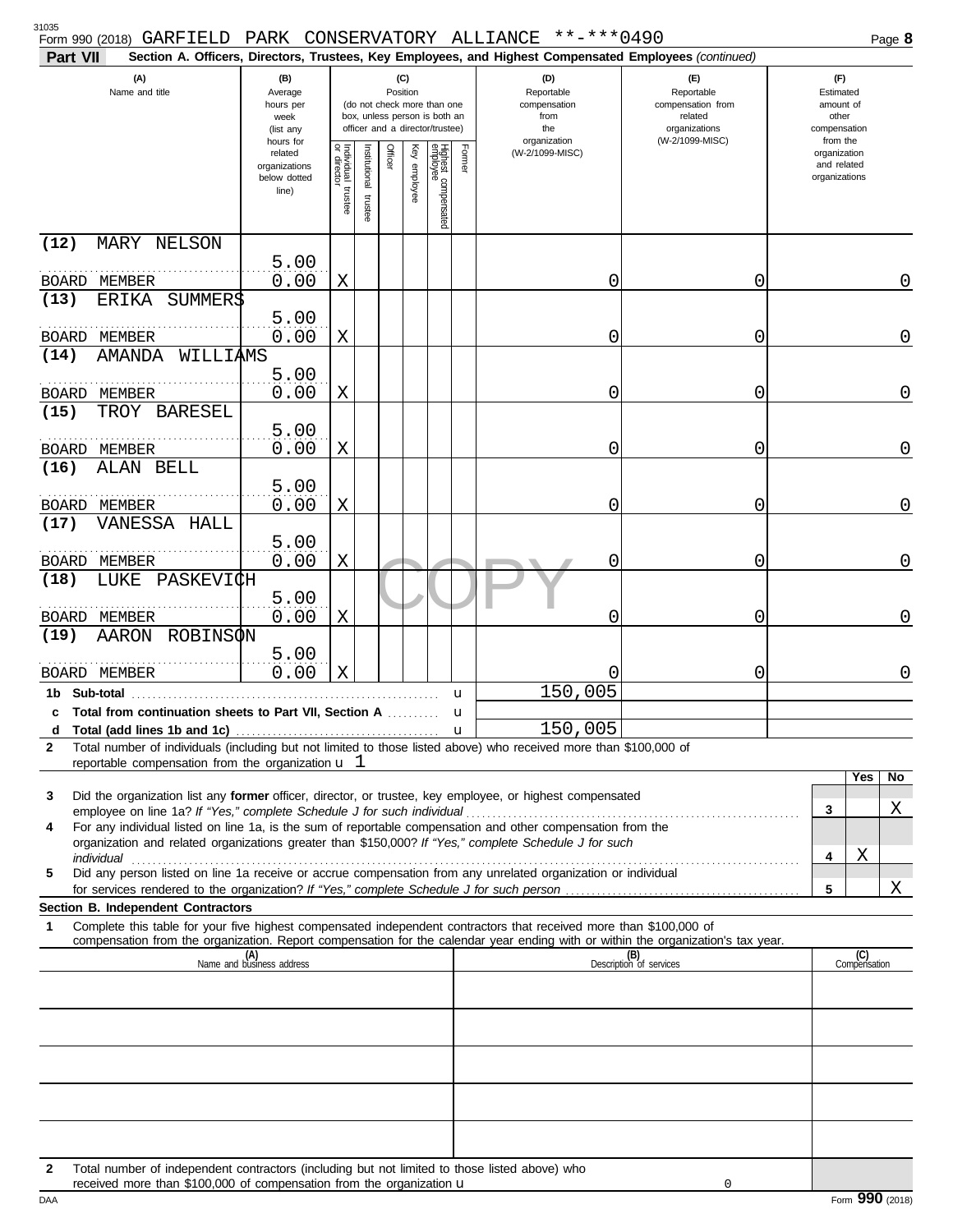## **Part VIII Statement of Revenue**

Check if Schedule O contains a response or note to any line in this Part VIII . . . . . . . . . . . . . . . . . . . . . . . . . . . . . . . . . . . . . . . . . . . .

|                                              |     |                                                                    |                |                              | (A)<br>Total revenue | (B)<br>Related or<br>exempt | (C)<br>Unrelated<br>business | (D)<br>Revenue<br>excluded from tax |
|----------------------------------------------|-----|--------------------------------------------------------------------|----------------|------------------------------|----------------------|-----------------------------|------------------------------|-------------------------------------|
|                                              |     |                                                                    |                |                              |                      | function<br>revenue         | revenue                      | under sections<br>512-514           |
|                                              |     | 1a Federated campaigns                                             | 1a             |                              |                      |                             |                              |                                     |
|                                              |     | <b>b</b> Membership dues                                           | 1 <sub>b</sub> | 65,609                       |                      |                             |                              |                                     |
|                                              |     | c Fundraising events                                               | 1 <sub>c</sub> | 210,130                      |                      |                             |                              |                                     |
|                                              |     | d Related organizations<br>$\mathbb{R}$                            | 1 <sub>d</sub> |                              |                      |                             |                              |                                     |
|                                              |     | <b>e</b> Government grants (contributions)                         | 1e             | 521,553                      |                      |                             |                              |                                     |
|                                              |     | f All other contributions, gifts, grants,                          |                |                              |                      |                             |                              |                                     |
|                                              |     | and similar amounts not included above                             | 1f             | 870,522                      |                      |                             |                              |                                     |
|                                              |     | <b>q</b> Noncash contributions included in lines 1a-1f:            | $\mathsf{\$}$  | 51,879                       |                      |                             |                              |                                     |
| Service Revenue Contributions, Gifts, Grants |     |                                                                    |                |                              | 1,667,814            |                             |                              |                                     |
|                                              |     |                                                                    |                | Busn. Code                   |                      |                             |                              |                                     |
|                                              | 2a  |                                                                    |                | 900099                       | 9,225                | 9,225                       |                              |                                     |
|                                              | b   |                                                                    |                |                              |                      |                             |                              |                                     |
|                                              |     |                                                                    |                |                              |                      |                             |                              |                                     |
|                                              | d   |                                                                    |                |                              |                      |                             |                              |                                     |
|                                              |     |                                                                    |                |                              |                      |                             |                              |                                     |
| Program                                      |     | f All other program service revenue                                |                |                              |                      |                             |                              |                                     |
|                                              |     |                                                                    |                |                              | 9,225                |                             |                              |                                     |
|                                              | 3   | Investment income (including dividends, interest,                  |                |                              |                      |                             |                              |                                     |
|                                              |     | and other similar amounts)                                         |                | u                            | 9,444                |                             |                              | 9,444                               |
|                                              | 4   | Income from investment of tax-exempt bond proceeds u               |                |                              |                      |                             |                              |                                     |
|                                              | 5   |                                                                    |                | $\mathbf u$                  |                      |                             |                              |                                     |
|                                              |     | (i) Real                                                           |                | (ii) Personal                |                      |                             |                              |                                     |
|                                              |     | 302,968<br><b>6a</b> Gross rents                                   |                |                              |                      |                             |                              |                                     |
|                                              | b   | Less: rental exps.                                                 |                |                              |                      |                             |                              |                                     |
|                                              | с   | 302,968<br>Rental inc. or (loss)                                   |                |                              |                      |                             |                              |                                     |
|                                              | d   |                                                                    |                | u                            | 302,968              |                             |                              | 302,968                             |
|                                              |     | <b>7a</b> Gross amount from<br>(i) Securities<br>sales of assets   |                | (ii) Other                   |                      |                             |                              |                                     |
|                                              |     | other than inventory                                               |                |                              |                      |                             |                              |                                     |
|                                              |     | <b>b</b> Less: cost or other                                       |                |                              |                      |                             |                              |                                     |
|                                              |     | basis & sales exps.                                                |                |                              |                      |                             |                              |                                     |
|                                              |     | c Gain or (loss)                                                   |                |                              |                      |                             |                              |                                     |
|                                              | d   |                                                                    |                | u                            |                      |                             |                              |                                     |
|                                              |     | 8a Gross income from fundraising events                            |                |                              |                      |                             |                              |                                     |
| venue                                        |     | 210,130<br>(not including $\$\dots$                                |                |                              |                      |                             |                              |                                     |
| <b>Re</b>                                    |     | of contributions reported on line 1c).                             |                |                              |                      |                             |                              |                                     |
|                                              |     | See Part IV, line 18                                               | a              | 155,643                      |                      |                             |                              |                                     |
| <b>Other</b>                                 |     | <b>b</b> Less: direct expenses                                     | b              | 181,895                      |                      |                             |                              |                                     |
|                                              |     | c Net income or (loss) from fundraising events  u                  |                |                              | $-26, 252$           |                             |                              |                                     |
|                                              |     | 9a Gross income from gaming activities.                            |                |                              |                      |                             |                              |                                     |
|                                              |     | See Part IV, line 19                                               | a              |                              |                      |                             |                              |                                     |
|                                              |     | <b>b</b> Less: direct expenses                                     | b              |                              |                      |                             |                              |                                     |
|                                              |     | c Net income or (loss) from gaming activities  u                   |                |                              |                      |                             |                              |                                     |
|                                              |     | 10a Gross sales of inventory, less                                 |                |                              |                      |                             |                              |                                     |
|                                              |     | returns and allowances                                             | a              | 184,924                      |                      |                             |                              |                                     |
|                                              |     | <b>b</b> Less: cost of goods sold                                  | $\mathbf{b}$   | 184,295                      |                      |                             |                              |                                     |
|                                              |     | <b>c</b> Net income or (loss) from sales of inventory $\mathbf{u}$ |                |                              | 629                  | 629                         |                              |                                     |
|                                              |     | Miscellaneous Revenue                                              |                | <b>Busn. Code</b>            |                      |                             |                              |                                     |
|                                              | 11a |                                                                    |                |                              |                      |                             |                              |                                     |
|                                              | b   |                                                                    |                |                              |                      |                             |                              |                                     |
|                                              | с   | All other revenue                                                  |                |                              |                      |                             |                              |                                     |
|                                              | d   |                                                                    |                |                              |                      |                             |                              |                                     |
|                                              |     | 12 Total revenue. See instructions.                                |                | $\mathbf{u}$<br>$\mathbf{u}$ | 1,963,828            | 9,854                       | 0                            | 312,412                             |
|                                              |     |                                                                    |                |                              |                      |                             |                              |                                     |

DAA

 $\blacksquare$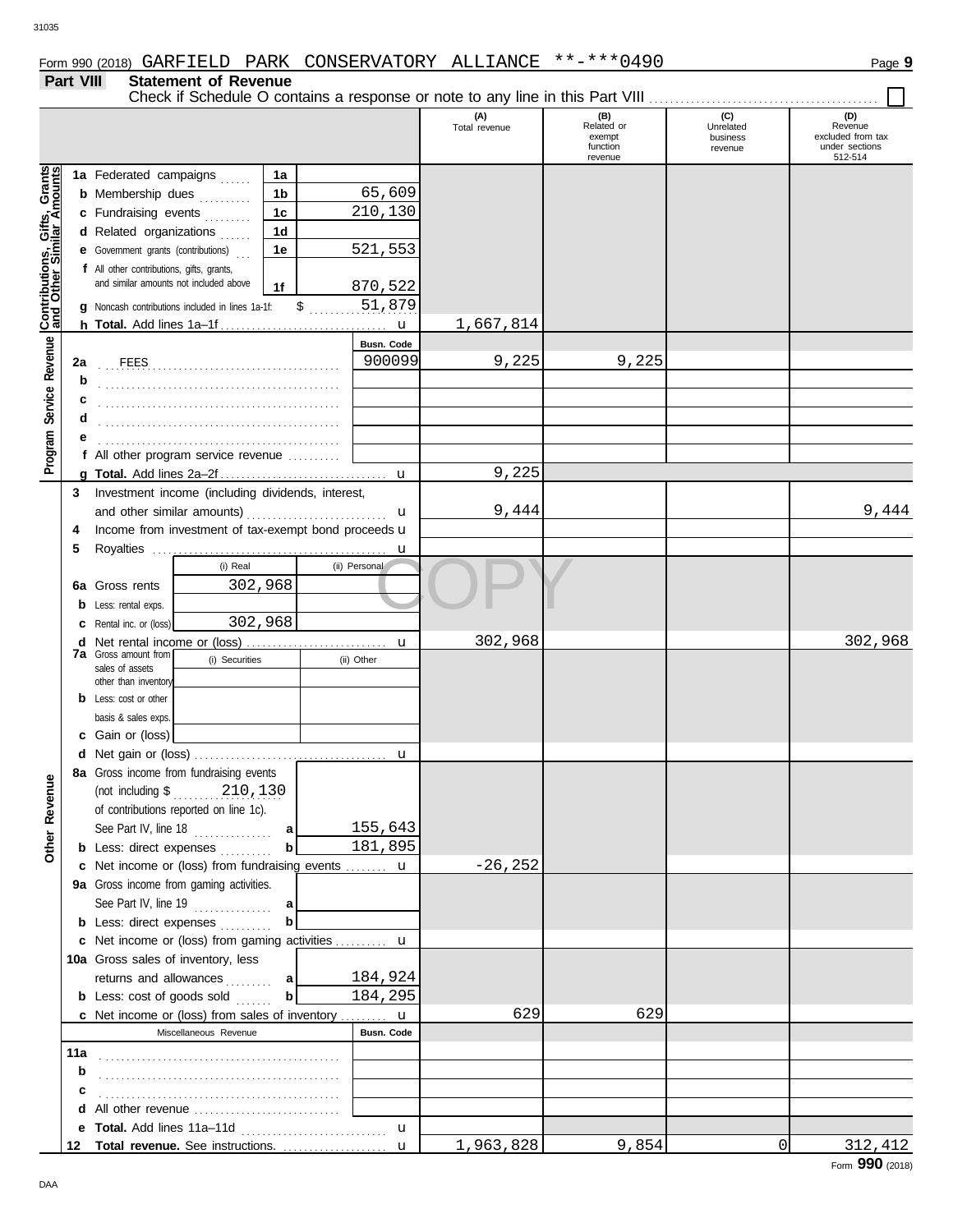## **Part IX Statement of Functional Expenses** Form 990 (2018) Page **10** GARFIELD PARK CONSERVATORY ALLIANCE \*\*-\*\*\*0490

| Check if Schedule O contains a response or note to any line in this Part IX<br>(A)<br>(B)<br>(C)<br>(D)<br>Do not include amounts reported on lines 6b,<br>Total expenses<br>Program service<br>Fundraising<br>Management and<br>7b, 8b, 9b, and 10b of Part VIII.<br>expenses<br>general expenses<br>expenses<br>1 Grants and other assistance to domestic organizations<br>and domestic governments. See Part IV, line 21<br>Grants and other assistance to domestic<br>2<br>individuals. See Part IV, line 22<br>Grants and other assistance to foreign<br>3<br>organizations, foreign governments, and foreign<br>individuals. See Part IV, lines 15 and 16<br>Benefits paid to or for members<br>4<br>Compensation of current officers, directors,<br>5<br>trustees, and key employees<br>Compensation not included above, to disqualified<br>6<br>persons (as defined under section 4958(f)(1)) and<br>persons described in section 4958(c)(3)(B)<br>879,453<br>139,342<br>590,453<br>149,658<br>Other salaries and wages<br>7<br>Pension plan accruals and contributions (include<br>8<br>section 401(k) and 403(b) employer contributions)<br>51,955<br>4,930<br>42,104<br>4,921<br>Other employee benefits<br>9<br>46,311<br>10,276<br>10,858<br>67,445<br>Payroll taxes<br>10<br>Fees for services (non-employees):<br>11<br>Management<br>a<br>b<br>c<br>d<br>Professional fundraising services. See Part IV, line 17<br>е<br>Investment management fees<br>f<br>Other. (If line 11g amount exceeds 10% of line 25, column<br>g<br>27,590<br>10,660<br>15,760<br>1,170<br>(A) amount, list line 11g expenses on Schedule O.)<br>4,671<br>3,445<br>1,226<br>Advertising and promotion<br>12<br>2,549<br>82,129<br>45,921<br>33,659<br>13<br>14<br>15<br>15,879<br>15,879<br>16<br>$\begin{minipage}[c]{0.9\linewidth} \begin{tabular}{l} \textbf{True} \end{tabular} \end{minipage} \begin{minipage}[c]{0.9\linewidth} \begin{tabular}{l} \textbf{True} \end{tabular} \end{minipage} \end{minipage} \begin{minipage}[c]{0.9\linewidth} \begin{tabular}{l} \textbf{True} \end{tabular} \end{minipage} \end{minipage} \begin{minipage}[c]{0.9\linewidth} \begin{tabular}{l} \textbf{True} \end{tabular} \end{minipage} \end{minipage} \begin{minipage}[c]{0.9\linewidth} \begin{tabular}{l} \textbf{True} \end$<br>17<br>Payments of travel or entertainment expenses<br>for any federal, state, or local public officials<br>Conferences, conventions, and meetings<br>19<br>$\overline{1}$ , 067<br>1,067<br>20<br>Payments to affiliates<br>21<br>104,590<br>85,522<br>19,068<br>Depreciation, depletion, and amortization<br>22<br>15,712<br>15,712<br>23<br>$In \textbf{surance} \begin{tabular}{@{}l@{}} \hline \textbf{unsum} & \textbf{unsum} \\ \hline \textbf{unsum} & \textbf{unsum} \\ \hline \textbf{unsum} & \textbf{unsum} \\ \hline \textbf{unsum} & \textbf{unsum} \\ \hline \textbf{unsum} & \textbf{unsum} \\ \hline \textbf{unsum} & \textbf{unsum} \\ \hline \textbf{unsum} & \textbf{unsum} \\ \hline \textbf{unsum} & \textbf{unsum} \\ \hline \textbf{unsum} & \textbf{unsum} \\ \hline \textbf{unsum} & \textbf{unsum} \\ \hline \textbf{unsum}$<br>Other expenses. Itemize expenses not covered<br>24<br>above (List miscellaneous expenses in line 24e. If<br>line 24e amount exceeds 10% of line 25, column<br>(A) amount, list line 24e expenses on Schedule O.)<br>181,005<br>158,211<br>21,594<br>1,200<br>OUTSIDE SERVICES<br>а<br>166,777<br>101,575<br>152<br>65,050<br>CATERING<br>b<br>83,998<br>32,656<br>46,883<br>4,459<br>CONSULTANTS & SPEAKERS<br>c<br>26, 332<br>33,406<br>6,612<br>462<br>MEETINGS & TRAVEL<br>d<br>$-83,544$<br>38,097<br>41,541<br>$-163, 182$<br>All other expenses<br>е |    | Section 501(c)(3) and 501(c)(4) organizations must complete all columns. All other organizations must complete column (A). |           |           |         |        |
|-------------------------------------------------------------------------------------------------------------------------------------------------------------------------------------------------------------------------------------------------------------------------------------------------------------------------------------------------------------------------------------------------------------------------------------------------------------------------------------------------------------------------------------------------------------------------------------------------------------------------------------------------------------------------------------------------------------------------------------------------------------------------------------------------------------------------------------------------------------------------------------------------------------------------------------------------------------------------------------------------------------------------------------------------------------------------------------------------------------------------------------------------------------------------------------------------------------------------------------------------------------------------------------------------------------------------------------------------------------------------------------------------------------------------------------------------------------------------------------------------------------------------------------------------------------------------------------------------------------------------------------------------------------------------------------------------------------------------------------------------------------------------------------------------------------------------------------------------------------------------------------------------------------------------------------------------------------------------------------------------------------------------------------------------------------------------------------------------------------------------------------------------------------------------------------------------------------------------------------------------------------------------------------------------------------------------------------------------------------------------------------------------------------------------------------------------------------------------------------------------------------------------------------------------------------------------------------------------------------------------------------------------------------------------------------------------------------------------------------------------------------------------------------------------------------------------------------------------------------------------------------------------------------------------------------------------------------------------------------------------------------------------------------------------------------------------------------------------------------------------------------------------------------------------------------------------------------------------------------------------------------------------------------------------------------------------------------------------------------------------------------------------------------------------------------------------------------------------------------------------------------------------------------------------------------------------------------------------------------------------------------------------------------------------------------------------------------------------------------------------|----|----------------------------------------------------------------------------------------------------------------------------|-----------|-----------|---------|--------|
|                                                                                                                                                                                                                                                                                                                                                                                                                                                                                                                                                                                                                                                                                                                                                                                                                                                                                                                                                                                                                                                                                                                                                                                                                                                                                                                                                                                                                                                                                                                                                                                                                                                                                                                                                                                                                                                                                                                                                                                                                                                                                                                                                                                                                                                                                                                                                                                                                                                                                                                                                                                                                                                                                                                                                                                                                                                                                                                                                                                                                                                                                                                                                                                                                                                                                                                                                                                                                                                                                                                                                                                                                                                                                                                                                 |    |                                                                                                                            |           |           |         |        |
|                                                                                                                                                                                                                                                                                                                                                                                                                                                                                                                                                                                                                                                                                                                                                                                                                                                                                                                                                                                                                                                                                                                                                                                                                                                                                                                                                                                                                                                                                                                                                                                                                                                                                                                                                                                                                                                                                                                                                                                                                                                                                                                                                                                                                                                                                                                                                                                                                                                                                                                                                                                                                                                                                                                                                                                                                                                                                                                                                                                                                                                                                                                                                                                                                                                                                                                                                                                                                                                                                                                                                                                                                                                                                                                                                 |    |                                                                                                                            |           |           |         |        |
|                                                                                                                                                                                                                                                                                                                                                                                                                                                                                                                                                                                                                                                                                                                                                                                                                                                                                                                                                                                                                                                                                                                                                                                                                                                                                                                                                                                                                                                                                                                                                                                                                                                                                                                                                                                                                                                                                                                                                                                                                                                                                                                                                                                                                                                                                                                                                                                                                                                                                                                                                                                                                                                                                                                                                                                                                                                                                                                                                                                                                                                                                                                                                                                                                                                                                                                                                                                                                                                                                                                                                                                                                                                                                                                                                 |    |                                                                                                                            |           |           |         |        |
|                                                                                                                                                                                                                                                                                                                                                                                                                                                                                                                                                                                                                                                                                                                                                                                                                                                                                                                                                                                                                                                                                                                                                                                                                                                                                                                                                                                                                                                                                                                                                                                                                                                                                                                                                                                                                                                                                                                                                                                                                                                                                                                                                                                                                                                                                                                                                                                                                                                                                                                                                                                                                                                                                                                                                                                                                                                                                                                                                                                                                                                                                                                                                                                                                                                                                                                                                                                                                                                                                                                                                                                                                                                                                                                                                 |    |                                                                                                                            |           |           |         |        |
|                                                                                                                                                                                                                                                                                                                                                                                                                                                                                                                                                                                                                                                                                                                                                                                                                                                                                                                                                                                                                                                                                                                                                                                                                                                                                                                                                                                                                                                                                                                                                                                                                                                                                                                                                                                                                                                                                                                                                                                                                                                                                                                                                                                                                                                                                                                                                                                                                                                                                                                                                                                                                                                                                                                                                                                                                                                                                                                                                                                                                                                                                                                                                                                                                                                                                                                                                                                                                                                                                                                                                                                                                                                                                                                                                 |    |                                                                                                                            |           |           |         |        |
|                                                                                                                                                                                                                                                                                                                                                                                                                                                                                                                                                                                                                                                                                                                                                                                                                                                                                                                                                                                                                                                                                                                                                                                                                                                                                                                                                                                                                                                                                                                                                                                                                                                                                                                                                                                                                                                                                                                                                                                                                                                                                                                                                                                                                                                                                                                                                                                                                                                                                                                                                                                                                                                                                                                                                                                                                                                                                                                                                                                                                                                                                                                                                                                                                                                                                                                                                                                                                                                                                                                                                                                                                                                                                                                                                 |    |                                                                                                                            |           |           |         |        |
|                                                                                                                                                                                                                                                                                                                                                                                                                                                                                                                                                                                                                                                                                                                                                                                                                                                                                                                                                                                                                                                                                                                                                                                                                                                                                                                                                                                                                                                                                                                                                                                                                                                                                                                                                                                                                                                                                                                                                                                                                                                                                                                                                                                                                                                                                                                                                                                                                                                                                                                                                                                                                                                                                                                                                                                                                                                                                                                                                                                                                                                                                                                                                                                                                                                                                                                                                                                                                                                                                                                                                                                                                                                                                                                                                 |    |                                                                                                                            |           |           |         |        |
|                                                                                                                                                                                                                                                                                                                                                                                                                                                                                                                                                                                                                                                                                                                                                                                                                                                                                                                                                                                                                                                                                                                                                                                                                                                                                                                                                                                                                                                                                                                                                                                                                                                                                                                                                                                                                                                                                                                                                                                                                                                                                                                                                                                                                                                                                                                                                                                                                                                                                                                                                                                                                                                                                                                                                                                                                                                                                                                                                                                                                                                                                                                                                                                                                                                                                                                                                                                                                                                                                                                                                                                                                                                                                                                                                 |    |                                                                                                                            |           |           |         |        |
|                                                                                                                                                                                                                                                                                                                                                                                                                                                                                                                                                                                                                                                                                                                                                                                                                                                                                                                                                                                                                                                                                                                                                                                                                                                                                                                                                                                                                                                                                                                                                                                                                                                                                                                                                                                                                                                                                                                                                                                                                                                                                                                                                                                                                                                                                                                                                                                                                                                                                                                                                                                                                                                                                                                                                                                                                                                                                                                                                                                                                                                                                                                                                                                                                                                                                                                                                                                                                                                                                                                                                                                                                                                                                                                                                 |    |                                                                                                                            |           |           |         |        |
|                                                                                                                                                                                                                                                                                                                                                                                                                                                                                                                                                                                                                                                                                                                                                                                                                                                                                                                                                                                                                                                                                                                                                                                                                                                                                                                                                                                                                                                                                                                                                                                                                                                                                                                                                                                                                                                                                                                                                                                                                                                                                                                                                                                                                                                                                                                                                                                                                                                                                                                                                                                                                                                                                                                                                                                                                                                                                                                                                                                                                                                                                                                                                                                                                                                                                                                                                                                                                                                                                                                                                                                                                                                                                                                                                 |    |                                                                                                                            |           |           |         |        |
|                                                                                                                                                                                                                                                                                                                                                                                                                                                                                                                                                                                                                                                                                                                                                                                                                                                                                                                                                                                                                                                                                                                                                                                                                                                                                                                                                                                                                                                                                                                                                                                                                                                                                                                                                                                                                                                                                                                                                                                                                                                                                                                                                                                                                                                                                                                                                                                                                                                                                                                                                                                                                                                                                                                                                                                                                                                                                                                                                                                                                                                                                                                                                                                                                                                                                                                                                                                                                                                                                                                                                                                                                                                                                                                                                 |    |                                                                                                                            |           |           |         |        |
|                                                                                                                                                                                                                                                                                                                                                                                                                                                                                                                                                                                                                                                                                                                                                                                                                                                                                                                                                                                                                                                                                                                                                                                                                                                                                                                                                                                                                                                                                                                                                                                                                                                                                                                                                                                                                                                                                                                                                                                                                                                                                                                                                                                                                                                                                                                                                                                                                                                                                                                                                                                                                                                                                                                                                                                                                                                                                                                                                                                                                                                                                                                                                                                                                                                                                                                                                                                                                                                                                                                                                                                                                                                                                                                                                 |    |                                                                                                                            |           |           |         |        |
|                                                                                                                                                                                                                                                                                                                                                                                                                                                                                                                                                                                                                                                                                                                                                                                                                                                                                                                                                                                                                                                                                                                                                                                                                                                                                                                                                                                                                                                                                                                                                                                                                                                                                                                                                                                                                                                                                                                                                                                                                                                                                                                                                                                                                                                                                                                                                                                                                                                                                                                                                                                                                                                                                                                                                                                                                                                                                                                                                                                                                                                                                                                                                                                                                                                                                                                                                                                                                                                                                                                                                                                                                                                                                                                                                 |    |                                                                                                                            |           |           |         |        |
|                                                                                                                                                                                                                                                                                                                                                                                                                                                                                                                                                                                                                                                                                                                                                                                                                                                                                                                                                                                                                                                                                                                                                                                                                                                                                                                                                                                                                                                                                                                                                                                                                                                                                                                                                                                                                                                                                                                                                                                                                                                                                                                                                                                                                                                                                                                                                                                                                                                                                                                                                                                                                                                                                                                                                                                                                                                                                                                                                                                                                                                                                                                                                                                                                                                                                                                                                                                                                                                                                                                                                                                                                                                                                                                                                 |    |                                                                                                                            |           |           |         |        |
|                                                                                                                                                                                                                                                                                                                                                                                                                                                                                                                                                                                                                                                                                                                                                                                                                                                                                                                                                                                                                                                                                                                                                                                                                                                                                                                                                                                                                                                                                                                                                                                                                                                                                                                                                                                                                                                                                                                                                                                                                                                                                                                                                                                                                                                                                                                                                                                                                                                                                                                                                                                                                                                                                                                                                                                                                                                                                                                                                                                                                                                                                                                                                                                                                                                                                                                                                                                                                                                                                                                                                                                                                                                                                                                                                 |    |                                                                                                                            |           |           |         |        |
|                                                                                                                                                                                                                                                                                                                                                                                                                                                                                                                                                                                                                                                                                                                                                                                                                                                                                                                                                                                                                                                                                                                                                                                                                                                                                                                                                                                                                                                                                                                                                                                                                                                                                                                                                                                                                                                                                                                                                                                                                                                                                                                                                                                                                                                                                                                                                                                                                                                                                                                                                                                                                                                                                                                                                                                                                                                                                                                                                                                                                                                                                                                                                                                                                                                                                                                                                                                                                                                                                                                                                                                                                                                                                                                                                 |    |                                                                                                                            |           |           |         |        |
|                                                                                                                                                                                                                                                                                                                                                                                                                                                                                                                                                                                                                                                                                                                                                                                                                                                                                                                                                                                                                                                                                                                                                                                                                                                                                                                                                                                                                                                                                                                                                                                                                                                                                                                                                                                                                                                                                                                                                                                                                                                                                                                                                                                                                                                                                                                                                                                                                                                                                                                                                                                                                                                                                                                                                                                                                                                                                                                                                                                                                                                                                                                                                                                                                                                                                                                                                                                                                                                                                                                                                                                                                                                                                                                                                 |    |                                                                                                                            |           |           |         |        |
|                                                                                                                                                                                                                                                                                                                                                                                                                                                                                                                                                                                                                                                                                                                                                                                                                                                                                                                                                                                                                                                                                                                                                                                                                                                                                                                                                                                                                                                                                                                                                                                                                                                                                                                                                                                                                                                                                                                                                                                                                                                                                                                                                                                                                                                                                                                                                                                                                                                                                                                                                                                                                                                                                                                                                                                                                                                                                                                                                                                                                                                                                                                                                                                                                                                                                                                                                                                                                                                                                                                                                                                                                                                                                                                                                 |    |                                                                                                                            |           |           |         |        |
|                                                                                                                                                                                                                                                                                                                                                                                                                                                                                                                                                                                                                                                                                                                                                                                                                                                                                                                                                                                                                                                                                                                                                                                                                                                                                                                                                                                                                                                                                                                                                                                                                                                                                                                                                                                                                                                                                                                                                                                                                                                                                                                                                                                                                                                                                                                                                                                                                                                                                                                                                                                                                                                                                                                                                                                                                                                                                                                                                                                                                                                                                                                                                                                                                                                                                                                                                                                                                                                                                                                                                                                                                                                                                                                                                 |    |                                                                                                                            |           |           |         |        |
|                                                                                                                                                                                                                                                                                                                                                                                                                                                                                                                                                                                                                                                                                                                                                                                                                                                                                                                                                                                                                                                                                                                                                                                                                                                                                                                                                                                                                                                                                                                                                                                                                                                                                                                                                                                                                                                                                                                                                                                                                                                                                                                                                                                                                                                                                                                                                                                                                                                                                                                                                                                                                                                                                                                                                                                                                                                                                                                                                                                                                                                                                                                                                                                                                                                                                                                                                                                                                                                                                                                                                                                                                                                                                                                                                 |    |                                                                                                                            |           |           |         |        |
|                                                                                                                                                                                                                                                                                                                                                                                                                                                                                                                                                                                                                                                                                                                                                                                                                                                                                                                                                                                                                                                                                                                                                                                                                                                                                                                                                                                                                                                                                                                                                                                                                                                                                                                                                                                                                                                                                                                                                                                                                                                                                                                                                                                                                                                                                                                                                                                                                                                                                                                                                                                                                                                                                                                                                                                                                                                                                                                                                                                                                                                                                                                                                                                                                                                                                                                                                                                                                                                                                                                                                                                                                                                                                                                                                 |    |                                                                                                                            |           |           |         |        |
|                                                                                                                                                                                                                                                                                                                                                                                                                                                                                                                                                                                                                                                                                                                                                                                                                                                                                                                                                                                                                                                                                                                                                                                                                                                                                                                                                                                                                                                                                                                                                                                                                                                                                                                                                                                                                                                                                                                                                                                                                                                                                                                                                                                                                                                                                                                                                                                                                                                                                                                                                                                                                                                                                                                                                                                                                                                                                                                                                                                                                                                                                                                                                                                                                                                                                                                                                                                                                                                                                                                                                                                                                                                                                                                                                 |    |                                                                                                                            |           |           |         |        |
|                                                                                                                                                                                                                                                                                                                                                                                                                                                                                                                                                                                                                                                                                                                                                                                                                                                                                                                                                                                                                                                                                                                                                                                                                                                                                                                                                                                                                                                                                                                                                                                                                                                                                                                                                                                                                                                                                                                                                                                                                                                                                                                                                                                                                                                                                                                                                                                                                                                                                                                                                                                                                                                                                                                                                                                                                                                                                                                                                                                                                                                                                                                                                                                                                                                                                                                                                                                                                                                                                                                                                                                                                                                                                                                                                 |    |                                                                                                                            |           |           |         |        |
|                                                                                                                                                                                                                                                                                                                                                                                                                                                                                                                                                                                                                                                                                                                                                                                                                                                                                                                                                                                                                                                                                                                                                                                                                                                                                                                                                                                                                                                                                                                                                                                                                                                                                                                                                                                                                                                                                                                                                                                                                                                                                                                                                                                                                                                                                                                                                                                                                                                                                                                                                                                                                                                                                                                                                                                                                                                                                                                                                                                                                                                                                                                                                                                                                                                                                                                                                                                                                                                                                                                                                                                                                                                                                                                                                 |    |                                                                                                                            |           |           |         |        |
|                                                                                                                                                                                                                                                                                                                                                                                                                                                                                                                                                                                                                                                                                                                                                                                                                                                                                                                                                                                                                                                                                                                                                                                                                                                                                                                                                                                                                                                                                                                                                                                                                                                                                                                                                                                                                                                                                                                                                                                                                                                                                                                                                                                                                                                                                                                                                                                                                                                                                                                                                                                                                                                                                                                                                                                                                                                                                                                                                                                                                                                                                                                                                                                                                                                                                                                                                                                                                                                                                                                                                                                                                                                                                                                                                 |    |                                                                                                                            |           |           |         |        |
|                                                                                                                                                                                                                                                                                                                                                                                                                                                                                                                                                                                                                                                                                                                                                                                                                                                                                                                                                                                                                                                                                                                                                                                                                                                                                                                                                                                                                                                                                                                                                                                                                                                                                                                                                                                                                                                                                                                                                                                                                                                                                                                                                                                                                                                                                                                                                                                                                                                                                                                                                                                                                                                                                                                                                                                                                                                                                                                                                                                                                                                                                                                                                                                                                                                                                                                                                                                                                                                                                                                                                                                                                                                                                                                                                 |    |                                                                                                                            |           |           |         |        |
|                                                                                                                                                                                                                                                                                                                                                                                                                                                                                                                                                                                                                                                                                                                                                                                                                                                                                                                                                                                                                                                                                                                                                                                                                                                                                                                                                                                                                                                                                                                                                                                                                                                                                                                                                                                                                                                                                                                                                                                                                                                                                                                                                                                                                                                                                                                                                                                                                                                                                                                                                                                                                                                                                                                                                                                                                                                                                                                                                                                                                                                                                                                                                                                                                                                                                                                                                                                                                                                                                                                                                                                                                                                                                                                                                 |    |                                                                                                                            |           |           |         |        |
|                                                                                                                                                                                                                                                                                                                                                                                                                                                                                                                                                                                                                                                                                                                                                                                                                                                                                                                                                                                                                                                                                                                                                                                                                                                                                                                                                                                                                                                                                                                                                                                                                                                                                                                                                                                                                                                                                                                                                                                                                                                                                                                                                                                                                                                                                                                                                                                                                                                                                                                                                                                                                                                                                                                                                                                                                                                                                                                                                                                                                                                                                                                                                                                                                                                                                                                                                                                                                                                                                                                                                                                                                                                                                                                                                 |    |                                                                                                                            |           |           |         |        |
|                                                                                                                                                                                                                                                                                                                                                                                                                                                                                                                                                                                                                                                                                                                                                                                                                                                                                                                                                                                                                                                                                                                                                                                                                                                                                                                                                                                                                                                                                                                                                                                                                                                                                                                                                                                                                                                                                                                                                                                                                                                                                                                                                                                                                                                                                                                                                                                                                                                                                                                                                                                                                                                                                                                                                                                                                                                                                                                                                                                                                                                                                                                                                                                                                                                                                                                                                                                                                                                                                                                                                                                                                                                                                                                                                 |    |                                                                                                                            |           |           |         |        |
|                                                                                                                                                                                                                                                                                                                                                                                                                                                                                                                                                                                                                                                                                                                                                                                                                                                                                                                                                                                                                                                                                                                                                                                                                                                                                                                                                                                                                                                                                                                                                                                                                                                                                                                                                                                                                                                                                                                                                                                                                                                                                                                                                                                                                                                                                                                                                                                                                                                                                                                                                                                                                                                                                                                                                                                                                                                                                                                                                                                                                                                                                                                                                                                                                                                                                                                                                                                                                                                                                                                                                                                                                                                                                                                                                 |    |                                                                                                                            |           |           |         |        |
|                                                                                                                                                                                                                                                                                                                                                                                                                                                                                                                                                                                                                                                                                                                                                                                                                                                                                                                                                                                                                                                                                                                                                                                                                                                                                                                                                                                                                                                                                                                                                                                                                                                                                                                                                                                                                                                                                                                                                                                                                                                                                                                                                                                                                                                                                                                                                                                                                                                                                                                                                                                                                                                                                                                                                                                                                                                                                                                                                                                                                                                                                                                                                                                                                                                                                                                                                                                                                                                                                                                                                                                                                                                                                                                                                 |    |                                                                                                                            |           |           |         |        |
|                                                                                                                                                                                                                                                                                                                                                                                                                                                                                                                                                                                                                                                                                                                                                                                                                                                                                                                                                                                                                                                                                                                                                                                                                                                                                                                                                                                                                                                                                                                                                                                                                                                                                                                                                                                                                                                                                                                                                                                                                                                                                                                                                                                                                                                                                                                                                                                                                                                                                                                                                                                                                                                                                                                                                                                                                                                                                                                                                                                                                                                                                                                                                                                                                                                                                                                                                                                                                                                                                                                                                                                                                                                                                                                                                 |    |                                                                                                                            |           |           |         |        |
|                                                                                                                                                                                                                                                                                                                                                                                                                                                                                                                                                                                                                                                                                                                                                                                                                                                                                                                                                                                                                                                                                                                                                                                                                                                                                                                                                                                                                                                                                                                                                                                                                                                                                                                                                                                                                                                                                                                                                                                                                                                                                                                                                                                                                                                                                                                                                                                                                                                                                                                                                                                                                                                                                                                                                                                                                                                                                                                                                                                                                                                                                                                                                                                                                                                                                                                                                                                                                                                                                                                                                                                                                                                                                                                                                 |    |                                                                                                                            |           |           |         |        |
|                                                                                                                                                                                                                                                                                                                                                                                                                                                                                                                                                                                                                                                                                                                                                                                                                                                                                                                                                                                                                                                                                                                                                                                                                                                                                                                                                                                                                                                                                                                                                                                                                                                                                                                                                                                                                                                                                                                                                                                                                                                                                                                                                                                                                                                                                                                                                                                                                                                                                                                                                                                                                                                                                                                                                                                                                                                                                                                                                                                                                                                                                                                                                                                                                                                                                                                                                                                                                                                                                                                                                                                                                                                                                                                                                 |    |                                                                                                                            |           |           |         |        |
|                                                                                                                                                                                                                                                                                                                                                                                                                                                                                                                                                                                                                                                                                                                                                                                                                                                                                                                                                                                                                                                                                                                                                                                                                                                                                                                                                                                                                                                                                                                                                                                                                                                                                                                                                                                                                                                                                                                                                                                                                                                                                                                                                                                                                                                                                                                                                                                                                                                                                                                                                                                                                                                                                                                                                                                                                                                                                                                                                                                                                                                                                                                                                                                                                                                                                                                                                                                                                                                                                                                                                                                                                                                                                                                                                 |    |                                                                                                                            |           |           |         |        |
|                                                                                                                                                                                                                                                                                                                                                                                                                                                                                                                                                                                                                                                                                                                                                                                                                                                                                                                                                                                                                                                                                                                                                                                                                                                                                                                                                                                                                                                                                                                                                                                                                                                                                                                                                                                                                                                                                                                                                                                                                                                                                                                                                                                                                                                                                                                                                                                                                                                                                                                                                                                                                                                                                                                                                                                                                                                                                                                                                                                                                                                                                                                                                                                                                                                                                                                                                                                                                                                                                                                                                                                                                                                                                                                                                 |    |                                                                                                                            |           |           |         |        |
|                                                                                                                                                                                                                                                                                                                                                                                                                                                                                                                                                                                                                                                                                                                                                                                                                                                                                                                                                                                                                                                                                                                                                                                                                                                                                                                                                                                                                                                                                                                                                                                                                                                                                                                                                                                                                                                                                                                                                                                                                                                                                                                                                                                                                                                                                                                                                                                                                                                                                                                                                                                                                                                                                                                                                                                                                                                                                                                                                                                                                                                                                                                                                                                                                                                                                                                                                                                                                                                                                                                                                                                                                                                                                                                                                 |    |                                                                                                                            |           |           |         |        |
|                                                                                                                                                                                                                                                                                                                                                                                                                                                                                                                                                                                                                                                                                                                                                                                                                                                                                                                                                                                                                                                                                                                                                                                                                                                                                                                                                                                                                                                                                                                                                                                                                                                                                                                                                                                                                                                                                                                                                                                                                                                                                                                                                                                                                                                                                                                                                                                                                                                                                                                                                                                                                                                                                                                                                                                                                                                                                                                                                                                                                                                                                                                                                                                                                                                                                                                                                                                                                                                                                                                                                                                                                                                                                                                                                 |    |                                                                                                                            |           |           |         |        |
|                                                                                                                                                                                                                                                                                                                                                                                                                                                                                                                                                                                                                                                                                                                                                                                                                                                                                                                                                                                                                                                                                                                                                                                                                                                                                                                                                                                                                                                                                                                                                                                                                                                                                                                                                                                                                                                                                                                                                                                                                                                                                                                                                                                                                                                                                                                                                                                                                                                                                                                                                                                                                                                                                                                                                                                                                                                                                                                                                                                                                                                                                                                                                                                                                                                                                                                                                                                                                                                                                                                                                                                                                                                                                                                                                 |    |                                                                                                                            |           |           |         |        |
|                                                                                                                                                                                                                                                                                                                                                                                                                                                                                                                                                                                                                                                                                                                                                                                                                                                                                                                                                                                                                                                                                                                                                                                                                                                                                                                                                                                                                                                                                                                                                                                                                                                                                                                                                                                                                                                                                                                                                                                                                                                                                                                                                                                                                                                                                                                                                                                                                                                                                                                                                                                                                                                                                                                                                                                                                                                                                                                                                                                                                                                                                                                                                                                                                                                                                                                                                                                                                                                                                                                                                                                                                                                                                                                                                 |    |                                                                                                                            |           |           |         |        |
|                                                                                                                                                                                                                                                                                                                                                                                                                                                                                                                                                                                                                                                                                                                                                                                                                                                                                                                                                                                                                                                                                                                                                                                                                                                                                                                                                                                                                                                                                                                                                                                                                                                                                                                                                                                                                                                                                                                                                                                                                                                                                                                                                                                                                                                                                                                                                                                                                                                                                                                                                                                                                                                                                                                                                                                                                                                                                                                                                                                                                                                                                                                                                                                                                                                                                                                                                                                                                                                                                                                                                                                                                                                                                                                                                 |    |                                                                                                                            |           |           |         |        |
|                                                                                                                                                                                                                                                                                                                                                                                                                                                                                                                                                                                                                                                                                                                                                                                                                                                                                                                                                                                                                                                                                                                                                                                                                                                                                                                                                                                                                                                                                                                                                                                                                                                                                                                                                                                                                                                                                                                                                                                                                                                                                                                                                                                                                                                                                                                                                                                                                                                                                                                                                                                                                                                                                                                                                                                                                                                                                                                                                                                                                                                                                                                                                                                                                                                                                                                                                                                                                                                                                                                                                                                                                                                                                                                                                 |    |                                                                                                                            |           |           |         |        |
|                                                                                                                                                                                                                                                                                                                                                                                                                                                                                                                                                                                                                                                                                                                                                                                                                                                                                                                                                                                                                                                                                                                                                                                                                                                                                                                                                                                                                                                                                                                                                                                                                                                                                                                                                                                                                                                                                                                                                                                                                                                                                                                                                                                                                                                                                                                                                                                                                                                                                                                                                                                                                                                                                                                                                                                                                                                                                                                                                                                                                                                                                                                                                                                                                                                                                                                                                                                                                                                                                                                                                                                                                                                                                                                                                 |    |                                                                                                                            |           |           |         |        |
|                                                                                                                                                                                                                                                                                                                                                                                                                                                                                                                                                                                                                                                                                                                                                                                                                                                                                                                                                                                                                                                                                                                                                                                                                                                                                                                                                                                                                                                                                                                                                                                                                                                                                                                                                                                                                                                                                                                                                                                                                                                                                                                                                                                                                                                                                                                                                                                                                                                                                                                                                                                                                                                                                                                                                                                                                                                                                                                                                                                                                                                                                                                                                                                                                                                                                                                                                                                                                                                                                                                                                                                                                                                                                                                                                 |    |                                                                                                                            |           |           |         |        |
|                                                                                                                                                                                                                                                                                                                                                                                                                                                                                                                                                                                                                                                                                                                                                                                                                                                                                                                                                                                                                                                                                                                                                                                                                                                                                                                                                                                                                                                                                                                                                                                                                                                                                                                                                                                                                                                                                                                                                                                                                                                                                                                                                                                                                                                                                                                                                                                                                                                                                                                                                                                                                                                                                                                                                                                                                                                                                                                                                                                                                                                                                                                                                                                                                                                                                                                                                                                                                                                                                                                                                                                                                                                                                                                                                 |    |                                                                                                                            |           |           |         |        |
|                                                                                                                                                                                                                                                                                                                                                                                                                                                                                                                                                                                                                                                                                                                                                                                                                                                                                                                                                                                                                                                                                                                                                                                                                                                                                                                                                                                                                                                                                                                                                                                                                                                                                                                                                                                                                                                                                                                                                                                                                                                                                                                                                                                                                                                                                                                                                                                                                                                                                                                                                                                                                                                                                                                                                                                                                                                                                                                                                                                                                                                                                                                                                                                                                                                                                                                                                                                                                                                                                                                                                                                                                                                                                                                                                 |    |                                                                                                                            |           |           |         |        |
|                                                                                                                                                                                                                                                                                                                                                                                                                                                                                                                                                                                                                                                                                                                                                                                                                                                                                                                                                                                                                                                                                                                                                                                                                                                                                                                                                                                                                                                                                                                                                                                                                                                                                                                                                                                                                                                                                                                                                                                                                                                                                                                                                                                                                                                                                                                                                                                                                                                                                                                                                                                                                                                                                                                                                                                                                                                                                                                                                                                                                                                                                                                                                                                                                                                                                                                                                                                                                                                                                                                                                                                                                                                                                                                                                 |    |                                                                                                                            |           |           |         |        |
|                                                                                                                                                                                                                                                                                                                                                                                                                                                                                                                                                                                                                                                                                                                                                                                                                                                                                                                                                                                                                                                                                                                                                                                                                                                                                                                                                                                                                                                                                                                                                                                                                                                                                                                                                                                                                                                                                                                                                                                                                                                                                                                                                                                                                                                                                                                                                                                                                                                                                                                                                                                                                                                                                                                                                                                                                                                                                                                                                                                                                                                                                                                                                                                                                                                                                                                                                                                                                                                                                                                                                                                                                                                                                                                                                 |    |                                                                                                                            |           |           |         |        |
|                                                                                                                                                                                                                                                                                                                                                                                                                                                                                                                                                                                                                                                                                                                                                                                                                                                                                                                                                                                                                                                                                                                                                                                                                                                                                                                                                                                                                                                                                                                                                                                                                                                                                                                                                                                                                                                                                                                                                                                                                                                                                                                                                                                                                                                                                                                                                                                                                                                                                                                                                                                                                                                                                                                                                                                                                                                                                                                                                                                                                                                                                                                                                                                                                                                                                                                                                                                                                                                                                                                                                                                                                                                                                                                                                 |    |                                                                                                                            |           |           |         |        |
|                                                                                                                                                                                                                                                                                                                                                                                                                                                                                                                                                                                                                                                                                                                                                                                                                                                                                                                                                                                                                                                                                                                                                                                                                                                                                                                                                                                                                                                                                                                                                                                                                                                                                                                                                                                                                                                                                                                                                                                                                                                                                                                                                                                                                                                                                                                                                                                                                                                                                                                                                                                                                                                                                                                                                                                                                                                                                                                                                                                                                                                                                                                                                                                                                                                                                                                                                                                                                                                                                                                                                                                                                                                                                                                                                 |    |                                                                                                                            |           |           |         |        |
|                                                                                                                                                                                                                                                                                                                                                                                                                                                                                                                                                                                                                                                                                                                                                                                                                                                                                                                                                                                                                                                                                                                                                                                                                                                                                                                                                                                                                                                                                                                                                                                                                                                                                                                                                                                                                                                                                                                                                                                                                                                                                                                                                                                                                                                                                                                                                                                                                                                                                                                                                                                                                                                                                                                                                                                                                                                                                                                                                                                                                                                                                                                                                                                                                                                                                                                                                                                                                                                                                                                                                                                                                                                                                                                                                 | 25 | Total functional expenses. Add lines 1 through 24e                                                                         | 1,632,133 | 1,193,295 | 368,555 | 70,283 |
| Joint costs. Complete this line only if the<br>26                                                                                                                                                                                                                                                                                                                                                                                                                                                                                                                                                                                                                                                                                                                                                                                                                                                                                                                                                                                                                                                                                                                                                                                                                                                                                                                                                                                                                                                                                                                                                                                                                                                                                                                                                                                                                                                                                                                                                                                                                                                                                                                                                                                                                                                                                                                                                                                                                                                                                                                                                                                                                                                                                                                                                                                                                                                                                                                                                                                                                                                                                                                                                                                                                                                                                                                                                                                                                                                                                                                                                                                                                                                                                               |    |                                                                                                                            |           |           |         |        |
| organization reported in column (B) joint costs                                                                                                                                                                                                                                                                                                                                                                                                                                                                                                                                                                                                                                                                                                                                                                                                                                                                                                                                                                                                                                                                                                                                                                                                                                                                                                                                                                                                                                                                                                                                                                                                                                                                                                                                                                                                                                                                                                                                                                                                                                                                                                                                                                                                                                                                                                                                                                                                                                                                                                                                                                                                                                                                                                                                                                                                                                                                                                                                                                                                                                                                                                                                                                                                                                                                                                                                                                                                                                                                                                                                                                                                                                                                                                 |    |                                                                                                                            |           |           |         |        |
| from a combined educational campaign and<br>fundraising solicitation. Check here u<br>if                                                                                                                                                                                                                                                                                                                                                                                                                                                                                                                                                                                                                                                                                                                                                                                                                                                                                                                                                                                                                                                                                                                                                                                                                                                                                                                                                                                                                                                                                                                                                                                                                                                                                                                                                                                                                                                                                                                                                                                                                                                                                                                                                                                                                                                                                                                                                                                                                                                                                                                                                                                                                                                                                                                                                                                                                                                                                                                                                                                                                                                                                                                                                                                                                                                                                                                                                                                                                                                                                                                                                                                                                                                        |    |                                                                                                                            |           |           |         |        |

following SOP 98-2 (ASC 958-720) . . . . . . . . . . . . .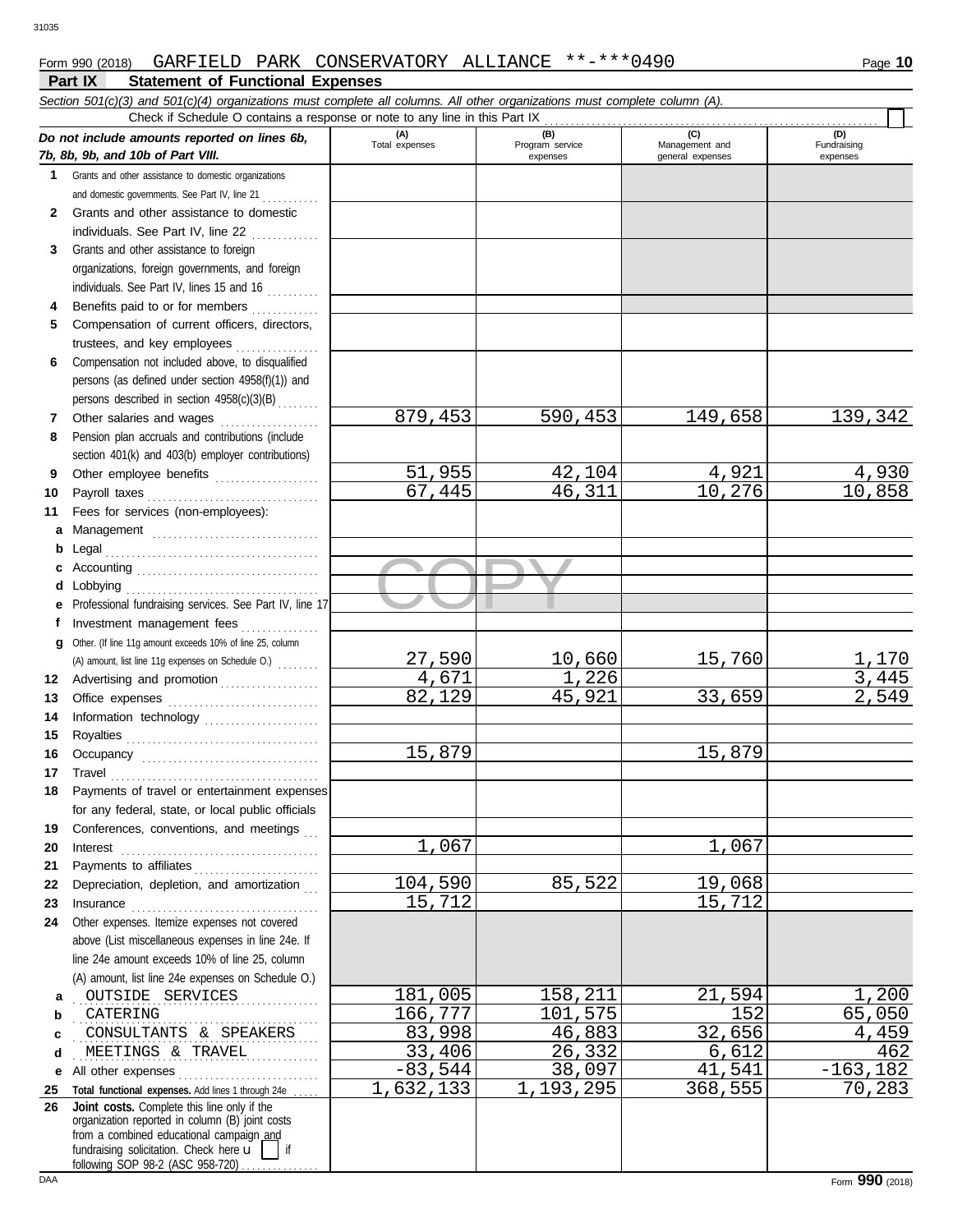|                              |          |                                                                                                                                                                                                                                     |         |                  | (A)<br>Beginning of year               |                         | (B)<br>End of year                       |
|------------------------------|----------|-------------------------------------------------------------------------------------------------------------------------------------------------------------------------------------------------------------------------------------|---------|------------------|----------------------------------------|-------------------------|------------------------------------------|
|                              | 1        |                                                                                                                                                                                                                                     |         |                  | 1,079,715                              | $\overline{1}$          | 1, 416, 909                              |
|                              | 2        |                                                                                                                                                                                                                                     |         |                  |                                        | $\mathbf{2}$            |                                          |
|                              | 3        |                                                                                                                                                                                                                                     |         |                  | 91,945                                 | 3                       | 30,861                                   |
|                              | 4        | Accounts receivable, net                                                                                                                                                                                                            |         |                  | 290,963                                | $\overline{\mathbf{4}}$ | 359,844                                  |
|                              | 5        | Loans and other receivables from current and former officers, directors,                                                                                                                                                            |         |                  |                                        |                         |                                          |
|                              |          | trustees, key employees, and highest compensated employees.                                                                                                                                                                         |         |                  |                                        |                         |                                          |
|                              |          | Complete Part II of Schedule L                                                                                                                                                                                                      |         | 5                |                                        |                         |                                          |
|                              | 6        | Loans and other receivables from other disqualified persons (as defined under section                                                                                                                                               |         |                  |                                        |                         |                                          |
|                              |          | 4958(f)(1)), persons described in section 4958(c)(3)(B), and contributing employers and                                                                                                                                             |         |                  |                                        |                         |                                          |
|                              |          | sponsoring organizations of section 501(c)(9) voluntary employees' beneficiary                                                                                                                                                      |         |                  |                                        |                         |                                          |
|                              |          | organizations (see instructions). Complete Part II of Schedule L                                                                                                                                                                    |         |                  |                                        | 6                       |                                          |
| Assets                       | 7        |                                                                                                                                                                                                                                     |         |                  |                                        | 7                       |                                          |
|                              | 8        | Inventories for sale or use <i>communication</i> and the state of the state or use of the state of the state of the state of the state of the state of the state of the state of the state of the state of the state of the state o |         | 8                | 4,286                                  |                         |                                          |
|                              | 9        |                                                                                                                                                                                                                                     |         |                  |                                        | 9                       |                                          |
|                              |          | 10a Land, buildings, and equipment: cost or                                                                                                                                                                                         |         |                  |                                        |                         |                                          |
|                              |          |                                                                                                                                                                                                                                     |         | <u>1,939,165</u> |                                        |                         |                                          |
|                              |          |                                                                                                                                                                                                                                     |         | 1,270,545        | <u>773,211</u>                         | 10c                     | 668,620                                  |
|                              | 11       |                                                                                                                                                                                                                                     |         |                  | 107,692                                | 11                      | 115,674                                  |
|                              | 12       |                                                                                                                                                                                                                                     |         |                  |                                        | 12                      |                                          |
|                              | 13       |                                                                                                                                                                                                                                     |         |                  |                                        | 13                      |                                          |
|                              | 14       |                                                                                                                                                                                                                                     |         |                  |                                        | 14                      |                                          |
|                              | 15       |                                                                                                                                                                                                                                     |         |                  |                                        | 15                      |                                          |
|                              | 16<br>17 | Total assets. Add lines 1 through 15 (must equal line 34)                                                                                                                                                                           |         |                  | 2,343,526<br>256, 371                  | 16<br>17                | 2,596,194<br>276,849                     |
|                              | 18       |                                                                                                                                                                                                                                     |         |                  |                                        | 18                      |                                          |
|                              | 19       | Grants payable <i>communication</i> and the contract of the contract of the contract of the contract of the contract of the contract of the contract of the contract of the contract of the contract of the contract of the contrac |         |                  |                                        | 19                      |                                          |
|                              | 20       |                                                                                                                                                                                                                                     |         | 20               |                                        |                         |                                          |
|                              | 21       | Escrow or custodial account liability. Complete Part IV of Schedule D                                                                                                                                                               |         |                  | 21                                     |                         |                                          |
|                              | 22       | Loans and other payables to current and former officers, directors,                                                                                                                                                                 |         |                  |                                        |                         |                                          |
| Liabilities                  |          | trustees, key employees, highest compensated employees, and                                                                                                                                                                         |         |                  |                                        |                         |                                          |
|                              |          |                                                                                                                                                                                                                                     |         |                  |                                        | 22                      |                                          |
|                              | 23       |                                                                                                                                                                                                                                     |         |                  |                                        | 23                      |                                          |
|                              | 24       |                                                                                                                                                                                                                                     |         |                  |                                        | 24                      |                                          |
|                              | 25       | Other liabilities (including federal income tax, payables to related third                                                                                                                                                          |         |                  |                                        |                         |                                          |
|                              |          | parties, and other liabilities not included on lines 17-24). Complete Part X                                                                                                                                                        |         |                  |                                        |                         |                                          |
|                              |          | of Schedule D                                                                                                                                                                                                                       |         |                  | 133,533                                | 25                      | 35,431                                   |
|                              | 26       |                                                                                                                                                                                                                                     |         |                  | 389,904                                | 26                      | 312,280                                  |
|                              |          | Organizations that follow SFAS 117 (ASC 958), check here $\mathbf{u}$ $\ \overline{\mathbf{X}}\ $ and                                                                                                                               |         |                  |                                        |                         |                                          |
| <b>Fund Balances</b>         |          | complete lines 27 through 29, and lines 33 and 34.                                                                                                                                                                                  |         |                  |                                        |                         |                                          |
|                              | 27       | Unrestricted net assets                                                                                                                                                                                                             |         |                  | 1,573,888                              | 27                      | 1,898,096                                |
|                              | 28       |                                                                                                                                                                                                                                     | 279,734 | 28               | 385,818                                |                         |                                          |
|                              | 29       |                                                                                                                                                                                                                                     | 100,000 | 29               |                                        |                         |                                          |
| $\overleftarrow{\mathbf{o}}$ |          | Organizations that do not follow SFAS 117 (ASC 958), check here $\mathbf{u}$                                                                                                                                                        |         |                  |                                        |                         |                                          |
|                              |          | complete lines 30 through 34.                                                                                                                                                                                                       |         |                  |                                        |                         |                                          |
| Assets                       | 30       | Capital stock or trust principal, or current funds                                                                                                                                                                                  |         |                  |                                        | 30                      |                                          |
|                              | 31       |                                                                                                                                                                                                                                     |         |                  |                                        | 31                      |                                          |
| ğ                            | 32       | Retained earnings, endowment, accumulated income, or other funds                                                                                                                                                                    |         |                  |                                        | 32                      |                                          |
|                              | 33       | Total net assets or fund balances                                                                                                                                                                                                   |         |                  | 1,953,622<br>$\overline{2}$ , 343, 526 | 33                      | 2, 283, 914<br>$\overline{2}$ , 596, 194 |
|                              | 34       |                                                                                                                                                                                                                                     |         |                  |                                        | 34                      |                                          |

Form **990** (2018)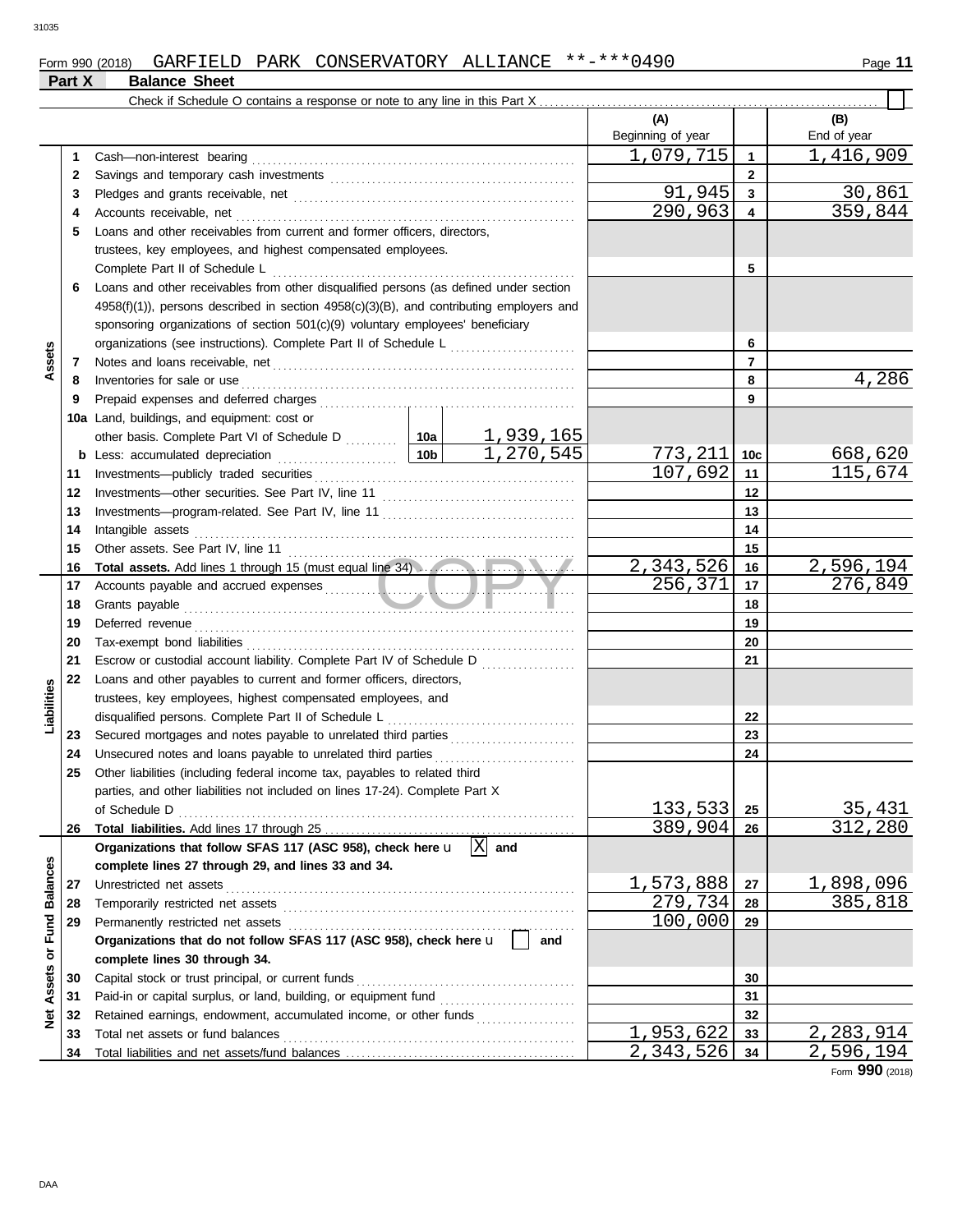| Form 990 (2018) | <b>GARFIELD</b> | <b>PARK</b> | CONSERVATORY | ALLIANCE | 0490<br>**_<br>$-***$ $\cap$ | Page |  |
|-----------------|-----------------|-------------|--------------|----------|------------------------------|------|--|
|                 |                 |             |              |          |                              |      |  |

|    | Part XI<br><b>Reconciliation of Net Assets</b>                                                                 |                         |                |                 |    |
|----|----------------------------------------------------------------------------------------------------------------|-------------------------|----------------|-----------------|----|
|    |                                                                                                                |                         |                |                 |    |
| 1  |                                                                                                                | $\mathbf{1}$            | 1,963,828      |                 |    |
| 2  |                                                                                                                | $\overline{2}$          | 1,632,133      |                 |    |
| 3  | Revenue less expenses. Subtract line 2 from line 1                                                             | $\mathbf{3}$            |                | 331,695         |    |
| 4  |                                                                                                                | $\overline{\mathbf{4}}$ | 1,953,622      |                 |    |
| 5  |                                                                                                                |                         |                | $-1,403$        |    |
| 6  |                                                                                                                | 6                       |                |                 |    |
| 7  |                                                                                                                | $\overline{7}$          |                |                 |    |
| 8  | Prior period adjustments                                                                                       | 8                       |                |                 |    |
| 9  |                                                                                                                | 9                       |                |                 |    |
| 10 | Net assets or fund balances at end of year. Combine lines 3 through 9 (must equal Part X, line                 |                         |                |                 |    |
|    |                                                                                                                | 10                      | 2,283,914      |                 |    |
|    | <b>Financial Statements and Reporting</b><br>Part XII                                                          |                         |                |                 |    |
|    |                                                                                                                |                         |                |                 |    |
|    |                                                                                                                |                         |                | Yes             | No |
| 1  | ΙX<br>Cash<br>Accrual<br>Accounting method used to prepare the Form 990:<br>Other                              |                         |                |                 |    |
|    | If the organization changed its method of accounting from a prior year or checked "Other," explain in          |                         |                |                 |    |
|    | Schedule O.                                                                                                    |                         |                |                 |    |
|    | 2a Were the organization's financial statements compiled or reviewed by an independent accountant?             |                         | 2a             |                 | Χ  |
|    | If "Yes," check a box below to indicate whether the financial statements for the year were compiled or         |                         |                |                 |    |
|    | reviewed on a separate basis, consolidated basis, or both:                                                     |                         |                |                 |    |
|    | Separate basis<br>Consolidated basis<br>Both consolidated and separate basis<br>$\perp$                        |                         |                |                 |    |
|    | <b>b</b> Were the organization's financial statements audited by an independent accountant?                    |                         | 2b             | Χ               |    |
|    | If "Yes," check a box below to indicate whether the financial statements for the year were audited on a        |                         |                |                 |    |
|    | separate basis, consolidated basis, or both:                                                                   |                         |                |                 |    |
|    | Ixl<br>Separate basis<br>Both consolidated and separate basis<br>Consolidated basis                            |                         |                |                 |    |
|    | c If "Yes" to line 2a or 2b, does the organization have a committee that assumes responsibility for oversight  |                         |                |                 |    |
|    |                                                                                                                |                         | 2c             | Χ               |    |
|    | If the organization changed either its oversight process or selection process during the tax year, explain in  |                         |                |                 |    |
|    | Schedule O.                                                                                                    |                         |                |                 |    |
|    | 3a As a result of a federal award, was the organization required to undergo an audit or audits as set forth in |                         |                |                 |    |
|    | the Single Audit Act and OMB Circular A-133?                                                                   |                         | За             |                 | Χ  |
|    | b If "Yes," did the organization undergo the required audit or audits? If the organization did not undergo the |                         |                |                 |    |
|    | required audit or audits, explain why in Schedule O and describe any steps taken to undergo such audits.       |                         | 3 <sub>b</sub> |                 |    |
|    |                                                                                                                |                         |                | Form 990 (2018) |    |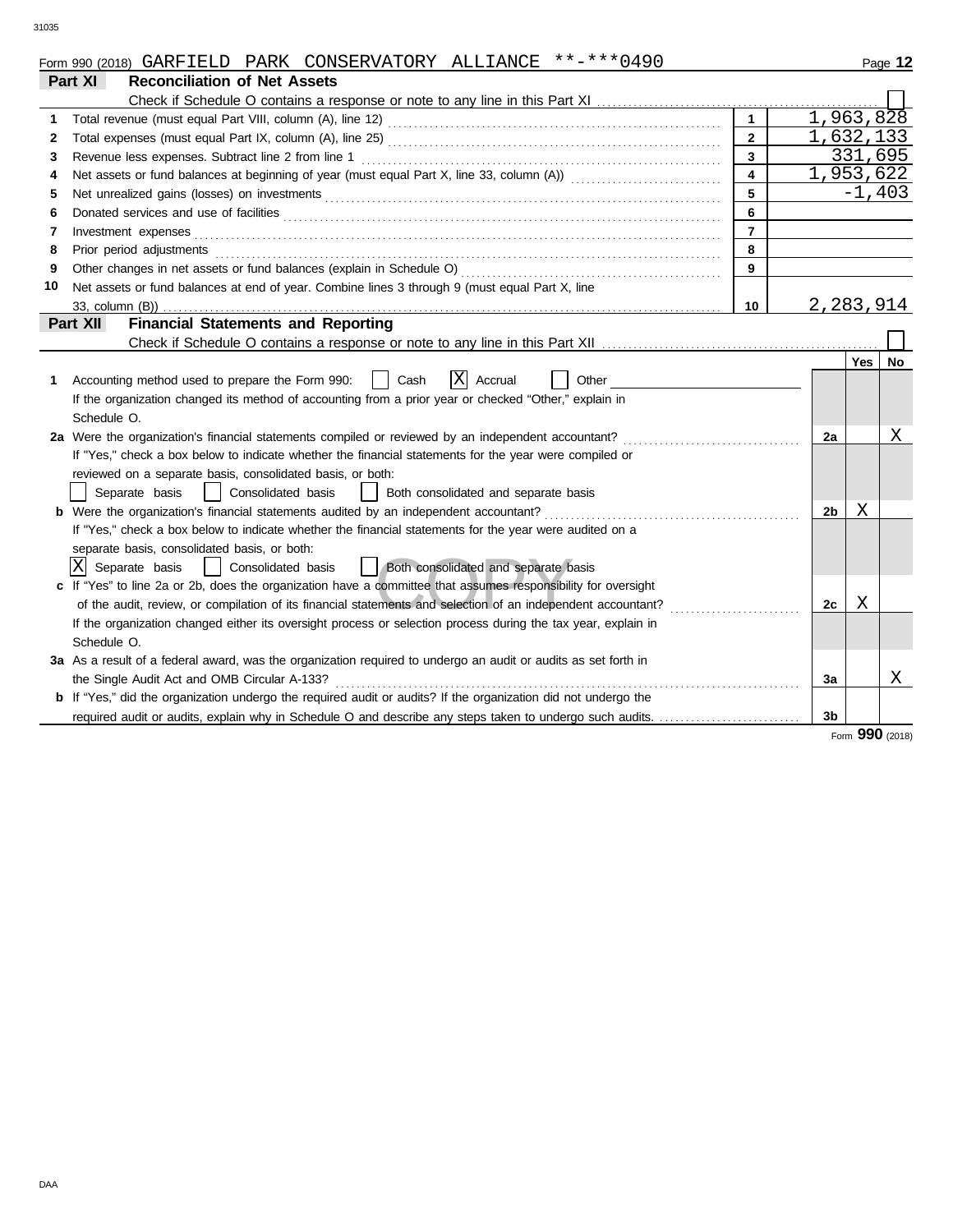| (Form 990 or 990-EZ)                                                                                                                                                                                                                                                                |                                                            | <b>Public Charity Status and Public Support</b><br>Complete if the organization is a section 501(c)(3) organization or a section 4947(a)(1) nonexempt charitable trust.                                                                                        |                                       |    |                                | OMB No. 1545-0047<br>8              |  |  |
|-------------------------------------------------------------------------------------------------------------------------------------------------------------------------------------------------------------------------------------------------------------------------------------|------------------------------------------------------------|----------------------------------------------------------------------------------------------------------------------------------------------------------------------------------------------------------------------------------------------------------------|---------------------------------------|----|--------------------------------|-------------------------------------|--|--|
|                                                                                                                                                                                                                                                                                     |                                                            | La Attach to Form 990 or Form 990-EZ.                                                                                                                                                                                                                          |                                       |    |                                |                                     |  |  |
| Department of the Treasury<br>Internal Revenue Service                                                                                                                                                                                                                              |                                                            | <b>u</b> Go to www.irs.gov/Form990 for instructions and the latest information.                                                                                                                                                                                |                                       |    |                                | Open to Public<br>Inspection        |  |  |
| Name of the organization                                                                                                                                                                                                                                                            |                                                            |                                                                                                                                                                                                                                                                |                                       |    | Employer identification number |                                     |  |  |
|                                                                                                                                                                                                                                                                                     |                                                            | GARFIELD PARK CONSERVATORY ALLIANCE                                                                                                                                                                                                                            |                                       |    | $***$ -*** 0490                |                                     |  |  |
| Part I                                                                                                                                                                                                                                                                              |                                                            | Reason for Public Charity Status (All organizations must complete this part.) See instructions.                                                                                                                                                                |                                       |    |                                |                                     |  |  |
|                                                                                                                                                                                                                                                                                     |                                                            | The organization is not a private foundation because it is: (For lines 1 through 12, check only one box.)                                                                                                                                                      |                                       |    |                                |                                     |  |  |
| 1                                                                                                                                                                                                                                                                                   |                                                            | A church, convention of churches, or association of churches described in section 170(b)(1)(A)(i).                                                                                                                                                             |                                       |    |                                |                                     |  |  |
| 2                                                                                                                                                                                                                                                                                   |                                                            | A school described in section 170(b)(1)(A)(ii). (Attach Schedule E (Form 990 or 990-EZ).)                                                                                                                                                                      |                                       |    |                                |                                     |  |  |
| 3                                                                                                                                                                                                                                                                                   |                                                            | A hospital or a cooperative hospital service organization described in section 170(b)(1)(A)(iii).                                                                                                                                                              |                                       |    |                                |                                     |  |  |
| 4                                                                                                                                                                                                                                                                                   |                                                            | A medical research organization operated in conjunction with a hospital described in section 170(b)(1)(A)(iii). Enter the hospital's name,                                                                                                                     |                                       |    |                                |                                     |  |  |
| city, and state:<br>5                                                                                                                                                                                                                                                               |                                                            | An organization operated for the benefit of a college or university owned or operated by a governmental unit described in                                                                                                                                      |                                       |    |                                |                                     |  |  |
|                                                                                                                                                                                                                                                                                     | section 170(b)(1)(A)(iv). (Complete Part II.)              |                                                                                                                                                                                                                                                                |                                       |    |                                |                                     |  |  |
| 6                                                                                                                                                                                                                                                                                   |                                                            | A federal, state, or local government or governmental unit described in section 170(b)(1)(A)(v).                                                                                                                                                               |                                       |    |                                |                                     |  |  |
| X<br>7                                                                                                                                                                                                                                                                              |                                                            | An organization that normally receives a substantial part of its support from a governmental unit or from the general public                                                                                                                                   |                                       |    |                                |                                     |  |  |
|                                                                                                                                                                                                                                                                                     | described in section 170(b)(1)(A)(vi). (Complete Part II.) |                                                                                                                                                                                                                                                                |                                       |    |                                |                                     |  |  |
| 8                                                                                                                                                                                                                                                                                   |                                                            | A community trust described in section 170(b)(1)(A)(vi). (Complete Part II.)                                                                                                                                                                                   |                                       |    |                                |                                     |  |  |
| 9<br>An agricultural research organization described in section 170(b)(1)(A)(ix) operated in conjunction with a land-grant college<br>or university or a non-land-grant college of agriculture (see instructions). Enter the name, city, and state of the college or<br>university: |                                                            |                                                                                                                                                                                                                                                                |                                       |    |                                |                                     |  |  |
| An organization that normally receives: (1) more than 33 1/3% of its support from contributions, membership fees, and gross<br>10<br>receipts from activities related to its exempt functions—subject to certain exceptions, and (2) no more than 33 1/3% of its                    |                                                            |                                                                                                                                                                                                                                                                |                                       |    |                                |                                     |  |  |
|                                                                                                                                                                                                                                                                                     |                                                            | support from gross investment income and unrelated business taxable income (less section 511 tax) from businesses                                                                                                                                              |                                       |    |                                |                                     |  |  |
|                                                                                                                                                                                                                                                                                     |                                                            | acquired by the organization after June 30, 1975. See section 509(a)(2). (Complete Part III.)                                                                                                                                                                  |                                       |    |                                |                                     |  |  |
| 11                                                                                                                                                                                                                                                                                  |                                                            | An organization organized and operated exclusively to test for public safety. See section 509(a)(4).                                                                                                                                                           |                                       |    |                                |                                     |  |  |
| 12                                                                                                                                                                                                                                                                                  |                                                            | An organization organized and operated exclusively for the benefit of, to perform the functions of, or to carry out the purposes                                                                                                                               |                                       |    |                                |                                     |  |  |
|                                                                                                                                                                                                                                                                                     |                                                            | of one or more publicly supported organizations described in section 509(a)(1) or section 509(a)(2). See section 509(a)(3).<br>Check the box in lines 12a through 12d that describes the type of supporting organization and complete lines 12e, 12f, and 12g. |                                       |    |                                |                                     |  |  |
| a                                                                                                                                                                                                                                                                                   |                                                            | Type I. A supporting organization operated, supervised, or controlled by its supported organization(s), typically by giving                                                                                                                                    |                                       |    |                                |                                     |  |  |
|                                                                                                                                                                                                                                                                                     |                                                            | the supported organization(s) the power to regularly appoint or elect a majority of the directors or trustees of the<br>supporting organization. You must complete Part IV, Sections A and B.                                                                  |                                       |    |                                |                                     |  |  |
| b                                                                                                                                                                                                                                                                                   |                                                            | Type II. A supporting organization supervised or controlled in connection with its supported organization(s), by having<br>control or management of the supporting organization vested in the same persons that control or manage the supported                |                                       |    |                                |                                     |  |  |
|                                                                                                                                                                                                                                                                                     |                                                            | organization(s). You must complete Part IV, Sections A and C.                                                                                                                                                                                                  |                                       |    |                                |                                     |  |  |
| c                                                                                                                                                                                                                                                                                   |                                                            | Type III functionally integrated. A supporting organization operated in connection with, and functionally integrated with,<br>its supported organization(s) (see instructions). You must complete Part IV, Sections A, D, and E.                               |                                       |    |                                |                                     |  |  |
| d                                                                                                                                                                                                                                                                                   |                                                            | Type III non-functionally integrated. A supporting organization operated in connection with its supported organization(s)                                                                                                                                      |                                       |    |                                |                                     |  |  |
|                                                                                                                                                                                                                                                                                     |                                                            | that is not functionally integrated. The organization generally must satisfy a distribution requirement and an attentiveness                                                                                                                                   |                                       |    |                                |                                     |  |  |
|                                                                                                                                                                                                                                                                                     |                                                            | requirement (see instructions). You must complete Part IV, Sections A and D, and Part V.                                                                                                                                                                       |                                       |    |                                |                                     |  |  |
| е                                                                                                                                                                                                                                                                                   |                                                            | Check this box if the organization received a written determination from the IRS that it is a Type I, Type II, Type III<br>functionally integrated, or Type III non-functionally integrated supporting organization.                                           |                                       |    |                                |                                     |  |  |
| f                                                                                                                                                                                                                                                                                   | Enter the number of supported organizations                |                                                                                                                                                                                                                                                                |                                       |    |                                |                                     |  |  |
| g                                                                                                                                                                                                                                                                                   |                                                            | Provide the following information about the supported organization(s).                                                                                                                                                                                         |                                       |    |                                |                                     |  |  |
| (i) Name of supported                                                                                                                                                                                                                                                               | $(ii)$ EIN                                                 | (iii) Type of organization                                                                                                                                                                                                                                     | (iv) Is the organization              |    | (v) Amount of monetary         | (vi) Amount of                      |  |  |
| organization                                                                                                                                                                                                                                                                        |                                                            | (described on lines 1-10<br>above (see instructions))                                                                                                                                                                                                          | listed in your governing<br>document? |    | support (see<br>instructions)  | other support (see<br>instructions) |  |  |
|                                                                                                                                                                                                                                                                                     |                                                            |                                                                                                                                                                                                                                                                | Yes                                   | No |                                |                                     |  |  |
| (A)                                                                                                                                                                                                                                                                                 |                                                            |                                                                                                                                                                                                                                                                |                                       |    |                                |                                     |  |  |
| (B)                                                                                                                                                                                                                                                                                 |                                                            |                                                                                                                                                                                                                                                                |                                       |    |                                |                                     |  |  |
|                                                                                                                                                                                                                                                                                     |                                                            |                                                                                                                                                                                                                                                                |                                       |    |                                |                                     |  |  |
| (C)                                                                                                                                                                                                                                                                                 |                                                            |                                                                                                                                                                                                                                                                |                                       |    |                                |                                     |  |  |
| (D)                                                                                                                                                                                                                                                                                 |                                                            |                                                                                                                                                                                                                                                                |                                       |    |                                |                                     |  |  |
| (E)                                                                                                                                                                                                                                                                                 |                                                            |                                                                                                                                                                                                                                                                |                                       |    |                                |                                     |  |  |
|                                                                                                                                                                                                                                                                                     |                                                            |                                                                                                                                                                                                                                                                |                                       |    |                                |                                     |  |  |
| Total                                                                                                                                                                                                                                                                               |                                                            |                                                                                                                                                                                                                                                                |                                       |    |                                |                                     |  |  |

**For Paperwork Reduction Act Notice, see the Instructions for Form 990 or 990-EZ.**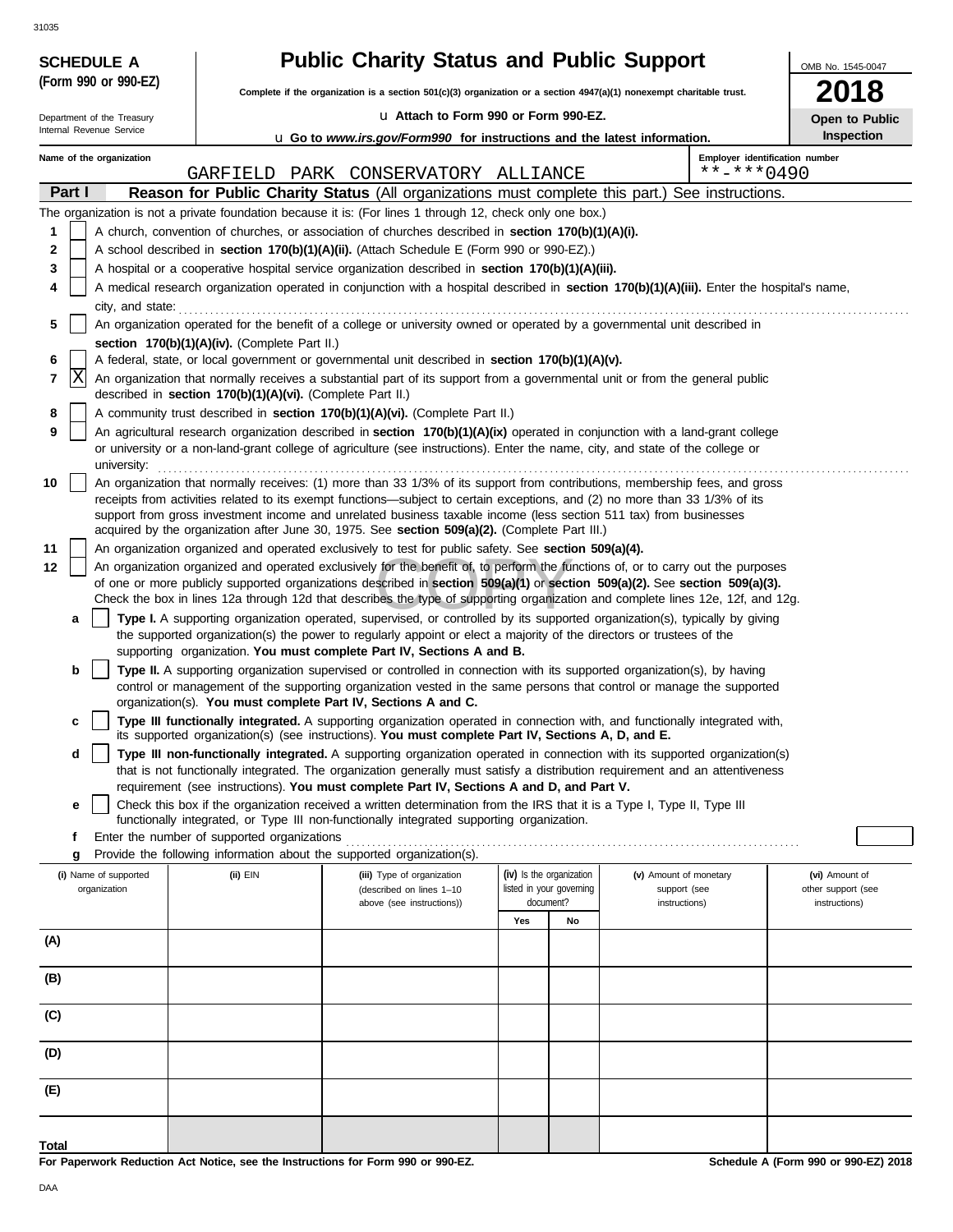## Schedule A (Form 990 or 990-EZ) 2018 GARFIELD PARK CONSERVATORY ALLIANCE \*\*-\*\*\*0490 Page **2**

| Part II | Support Schedule for Organizations Described in Sections 170(b)(1)(A)(iv) and 170(b)(1)(A)(vi)                    |  |  |  |  |
|---------|-------------------------------------------------------------------------------------------------------------------|--|--|--|--|
|         | (Complete only if you checked the box on line 5, 7, or 8 of Part I or if the organization failed to qualify under |  |  |  |  |
|         | Part III. If the organization fails to qualify under the tests listed below, please complete Part III.)           |  |  |  |  |
|         | Section A. Public Support                                                                                         |  |  |  |  |
|         |                                                                                                                   |  |  |  |  |

|              | Calendar year (or fiscal year beginning in)<br>$\mathbf{u}$                                                                                                                                                                    | (a) 2014  | (b) 2015  | $(c)$ 2016 | (d) $2017$ | (e) 2018                              | (f) Total                      |  |  |  |  |  |
|--------------|--------------------------------------------------------------------------------------------------------------------------------------------------------------------------------------------------------------------------------|-----------|-----------|------------|------------|---------------------------------------|--------------------------------|--|--|--|--|--|
| 1            | Gifts, grants, contributions, and<br>membership fees received. (Do not<br>include any "unusual grants.")                                                                                                                       | 1,049,096 | 1,310,870 | 1,061,075  | 1,252,560  | 1,667,814                             | 6,341,415                      |  |  |  |  |  |
| $\mathbf{2}$ | Tax revenues levied for the<br>organization's benefit and either paid<br>to or expended on its behalf                                                                                                                          |           |           |            |            |                                       |                                |  |  |  |  |  |
| 3            | The value of services or facilities<br>furnished by a governmental unit to the<br>organization without charge                                                                                                                  |           |           |            |            |                                       |                                |  |  |  |  |  |
| 4            | Total. Add lines 1 through 3                                                                                                                                                                                                   | 1,049,096 | 1,310,870 | 1,061,075  | 1,252,560  | 1,667,814                             | 6,341,415                      |  |  |  |  |  |
| 5            | The portion of total contributions by<br>each person (other than a<br>governmental unit or publicly<br>supported organization) included on<br>line 1 that exceeds 2% of the amount<br>shown on line 11, column $(f)$           |           |           |            |            |                                       |                                |  |  |  |  |  |
| 6            | Public support. Subtract line 5 from line 4.                                                                                                                                                                                   |           |           |            |            |                                       | 6, 341, 415                    |  |  |  |  |  |
|              | <b>Section B. Total Support</b>                                                                                                                                                                                                |           |           |            |            |                                       |                                |  |  |  |  |  |
|              | Calendar year (or fiscal year beginning in)<br>$\mathbf{u}$                                                                                                                                                                    | (a) 2014  | (b) 2015  | $(c)$ 2016 | (d) $2017$ | (e) 2018                              | (f) Total                      |  |  |  |  |  |
| 7            | Amounts from line 4                                                                                                                                                                                                            | 1,049,096 | 1,310,870 | 1,061,075  | 1,252,560  | 1,667,814                             | 6,341,415                      |  |  |  |  |  |
| 8            | Gross income from interest, dividends,<br>payments received on securities loans,<br>rents, royalties, and income from<br>similar sources                                                                                       | 155,878   | 238,008   | 301, 124   | 280,217    | 312,412                               | 1,287,639                      |  |  |  |  |  |
| 9            | Net income from unrelated business<br>activities, whether or not the business<br>is regularly carried on                                                                                                                       |           |           |            |            |                                       |                                |  |  |  |  |  |
| 10           | Other income. Do not include gain or<br>loss from the sale of capital assets                                                                                                                                                   | 152,345   | 204,802   | 261,029    | 186,145    | 137,623                               | 941,944                        |  |  |  |  |  |
| 11           | Total support. Add lines 7 through 10                                                                                                                                                                                          |           |           |            |            |                                       | 8,570,998                      |  |  |  |  |  |
| $12 \,$      |                                                                                                                                                                                                                                |           |           |            |            | 12                                    | 563,503                        |  |  |  |  |  |
| 13           | First five years. If the Form 990 is for the organization's first, second, third, fourth, or fifth tax year as a section 501(c)(3)                                                                                             |           |           |            |            |                                       |                                |  |  |  |  |  |
|              | organization, check this box and stop here<br>Section C. Computation of Public Support Percentage                                                                                                                              |           |           |            |            |                                       |                                |  |  |  |  |  |
|              |                                                                                                                                                                                                                                |           |           |            |            |                                       |                                |  |  |  |  |  |
| 14<br>15     | Public support percentage for 2018 (line 6, column (f) divided by line 11, column (f)) [[[[[[[[[[[[[[[[[[[[[[<br>Public support percentage from 2017 Schedule A, Part II, line 14                                              |           |           |            |            | 14<br>15                              | 73.99%<br>74.51%               |  |  |  |  |  |
| 16a          | 33 1/3% support test-2018. If the organization did not check the box on line 13, and line 14 is 33 1/3% or more, check this                                                                                                    |           |           |            |            |                                       |                                |  |  |  |  |  |
|              | box and stop here. The organization qualifies as a publicly supported organization [11] content content content content or and stop here. The organization content of the state of the state of the state of the state or and  |           |           |            |            |                                       | $\boldsymbol{\mathrm{X}}$<br>▶ |  |  |  |  |  |
| b            | 33 1/3% support test-2017. If the organization did not check a box on line 13 or 16a, and line 15 is 33 1/3% or more, check                                                                                                    |           |           |            |            |                                       |                                |  |  |  |  |  |
|              |                                                                                                                                                                                                                                |           |           |            |            |                                       |                                |  |  |  |  |  |
| 17a          | 10%-facts-and-circumstances test-2018. If the organization did not check a box on line 13, 16a, or 16b, and line 14 is                                                                                                         |           |           |            |            |                                       |                                |  |  |  |  |  |
|              | 10% or more, and if the organization meets the "facts-and-circumstances" test, check this box and stop here. Explain in                                                                                                        |           |           |            |            |                                       |                                |  |  |  |  |  |
|              | Part VI how the organization meets the "facts-and-circumstances" test. The organization qualifies as a publicly supported                                                                                                      |           |           |            |            |                                       |                                |  |  |  |  |  |
|              | organization                                                                                                                                                                                                                   |           |           |            |            |                                       |                                |  |  |  |  |  |
| b            | 10%-facts-and-circumstances test-2017. If the organization did not check a box on line 13, 16a, 16b, or 17a, and line                                                                                                          |           |           |            |            |                                       |                                |  |  |  |  |  |
|              | 15 is 10% or more, and if the organization meets the "facts-and-circumstances" test, check this box and stop here.                                                                                                             |           |           |            |            |                                       |                                |  |  |  |  |  |
|              | Explain in Part VI how the organization meets the "facts-and-circumstances" test. The organization qualifies as a publicly                                                                                                     |           |           |            |            |                                       |                                |  |  |  |  |  |
|              | supported organization with the contract of the contract of the contract of the contract of the contract of the contract of the contract of the contract of the contract of the contract of the contract of the contract of th |           |           |            |            |                                       |                                |  |  |  |  |  |
| 18           | Private foundation. If the organization did not check a box on line 13, 16a, 16b, 17a, or 17b, check this box and see                                                                                                          |           |           |            |            |                                       |                                |  |  |  |  |  |
|              | instructions                                                                                                                                                                                                                   |           |           |            |            |                                       |                                |  |  |  |  |  |
|              |                                                                                                                                                                                                                                |           |           |            |            | Calcelule A (Fenn 000 ex 000 F7) 0040 |                                |  |  |  |  |  |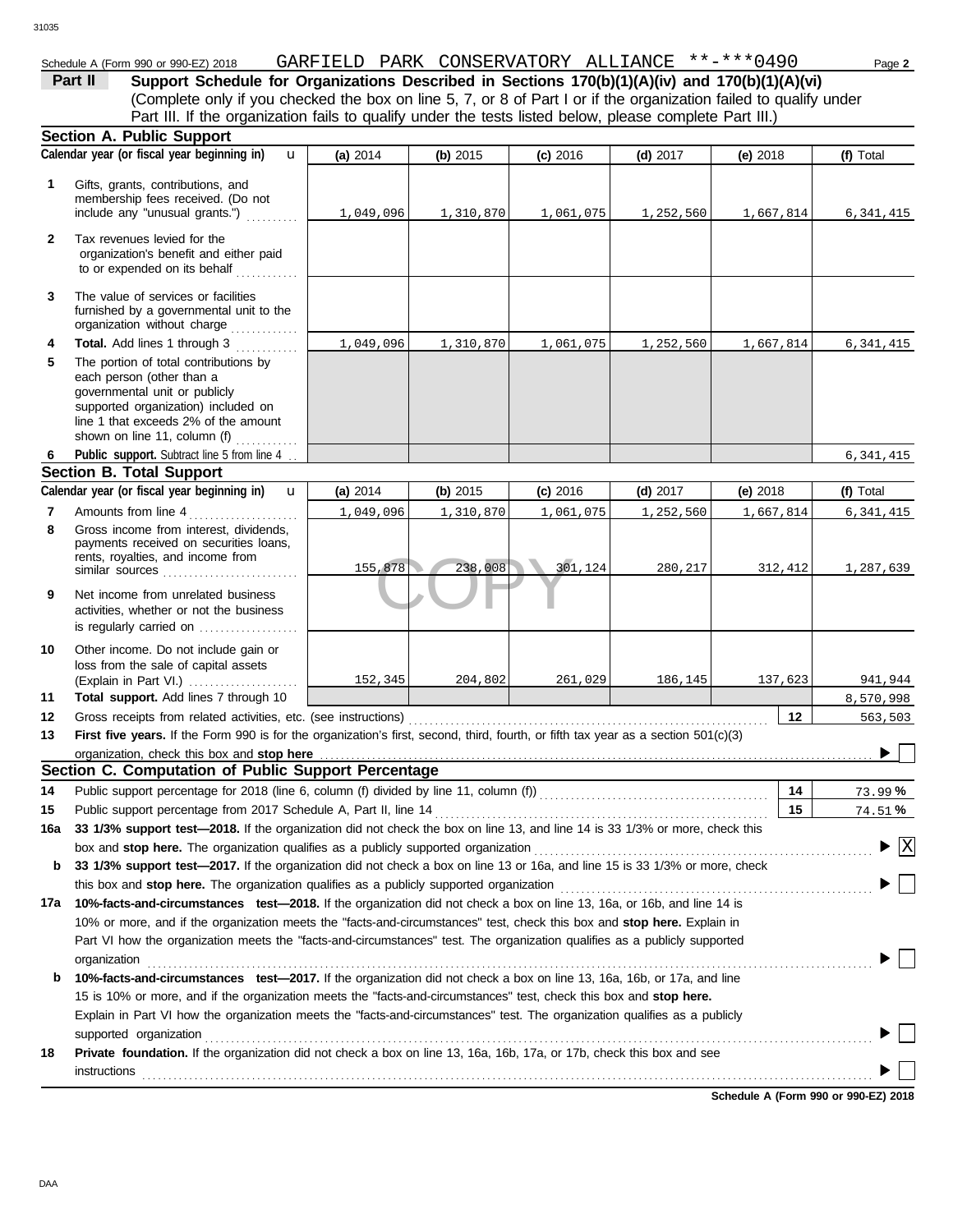## Schedule A (Form 990 or 990-EZ) 2018 Page **3** GARFIELD PARK CONSERVATORY ALLIANCE \*\*-\*\*\*0490

## **Part III Support Schedule for Organizations Described in Section 509(a)(2)**

(Complete only if you checked the box on line 10 of Part I or if the organization failed to qualify under Part II. If the organization fails to qualify under the tests listed below, please complete Part II.)

|              | <b>Section A. Public Support</b>                                                                                                                                                                     |            |          |            |            |            |          |           |
|--------------|------------------------------------------------------------------------------------------------------------------------------------------------------------------------------------------------------|------------|----------|------------|------------|------------|----------|-----------|
|              | Calendar year (or fiscal year beginning in)<br>u                                                                                                                                                     | (a) 2014   | (b) 2015 | $(c)$ 2016 | $(d)$ 2017 | $(e)$ 2018 |          | (f) Total |
| $\mathbf{1}$ | Gifts, grants, contributions, and membership<br>fees received. (Do not include any "unusual grants.")                                                                                                |            |          |            |            |            |          |           |
| 2            | Gross receipts from admissions, merchandise<br>sold or services performed, or facilities<br>furnished in any activity that is related to the<br>organization's tax-exempt purpose                    |            |          |            |            |            |          |           |
| 3            | Gross receipts from activities that are not an<br>unrelated trade or business under section 513                                                                                                      |            |          |            |            |            |          |           |
| 4            | Tax revenues levied for the<br>organization's benefit and either paid<br>to or expended on its behalf                                                                                                |            |          |            |            |            |          |           |
| 5            | The value of services or facilities<br>furnished by a governmental unit to the<br>organization without charge                                                                                        |            |          |            |            |            |          |           |
| 6            | Total. Add lines 1 through 5<br>.                                                                                                                                                                    |            |          |            |            |            |          |           |
|              | <b>7a</b> Amounts included on lines 1, 2, and 3<br>received from disqualified persons                                                                                                                |            |          |            |            |            |          |           |
| b            | Amounts included on lines 2 and 3<br>received from other than disqualified<br>persons that exceed the greater of \$5,000<br>or 1% of the amount on line 13 for the year $\ldots$                     |            |          |            |            |            |          |           |
| c            | Add lines 7a and 7b                                                                                                                                                                                  |            |          |            |            |            |          |           |
| 8            | Public support. (Subtract line 7c from                                                                                                                                                               |            |          |            |            |            |          |           |
|              | line $6.$ )                                                                                                                                                                                          |            |          |            |            |            |          |           |
|              | <b>Section B. Total Support</b>                                                                                                                                                                      |            |          |            |            |            |          |           |
|              | Calendar year (or fiscal year beginning in)<br>$\mathbf{u}$                                                                                                                                          | (a) $2014$ | (b) 2015 | $(c)$ 2016 | $(d)$ 2017 | (e) $2018$ |          | (f) Total |
| 9            | Amounts from line 6<br>.                                                                                                                                                                             |            |          |            |            |            |          |           |
| 10a          | Gross income from interest, dividends,<br>payments received on securities loans, rents,<br>royalties, and income from similar sources                                                                |            |          |            |            |            |          |           |
| b            | Unrelated business taxable income (less<br>section 511 taxes) from businesses<br>acquired after June 30, 1975                                                                                        |            |          |            |            |            |          |           |
| c            | Add lines 10a and 10b                                                                                                                                                                                |            |          |            |            |            |          |           |
| 11           | Net income from unrelated business<br>activities not included in line 10b, whether<br>or not the business is regularly carried on                                                                    |            |          |            |            |            |          |           |
| 12           | Other income. Do not include gain or<br>loss from the sale of capital assets<br>(Explain in Part VI.)                                                                                                |            |          |            |            |            |          |           |
| 13           | Total support. (Add lines 9, 10c, 11,<br>and 12.)                                                                                                                                                    |            |          |            |            |            |          |           |
| 14           | First five years. If the Form 990 is for the organization's first, second, third, fourth, or fifth tax year as a section 501(c)(3)                                                                   |            |          |            |            |            |          |           |
|              | organization, check this box and stop here                                                                                                                                                           |            |          |            |            |            |          |           |
|              | Section C. Computation of Public Support Percentage                                                                                                                                                  |            |          |            |            |            |          |           |
| 15           | Public support percentage for 2018 (line 8, column (f), divided by line 13, column (f)) [[[[[[[[[[[[[[[[[[[[[                                                                                        |            |          |            |            |            | 15       | %         |
| 16           |                                                                                                                                                                                                      |            |          |            |            |            | 16       | $\%$      |
|              | Section D. Computation of Investment Income Percentage                                                                                                                                               |            |          |            |            |            |          |           |
| 17           |                                                                                                                                                                                                      |            |          |            |            |            | 17<br>18 | $\%$      |
| 18           | Investment income percentage from 2017 Schedule A, Part III, line 17<br>33 1/3% support tests-2018. If the organization did not check the box on line 14, and line 15 is more than 33 1/3%, and line |            |          |            |            |            |          | %         |
| 19a          | 17 is not more than 33 1/3%, check this box and stop here. The organization qualifies as a publicly supported organization                                                                           |            |          |            |            |            |          |           |
| b            | 33 1/3% support tests-2017. If the organization did not check a box on line 14 or line 19a, and line 16 is more than 33 1/3%, and                                                                    |            |          |            |            |            |          |           |
|              | line 18 is not more than 33 1/3%, check this box and stop here. The organization qualifies as a publicly supported organization                                                                      |            |          |            |            |            |          |           |
| 20           |                                                                                                                                                                                                      |            |          |            |            |            |          |           |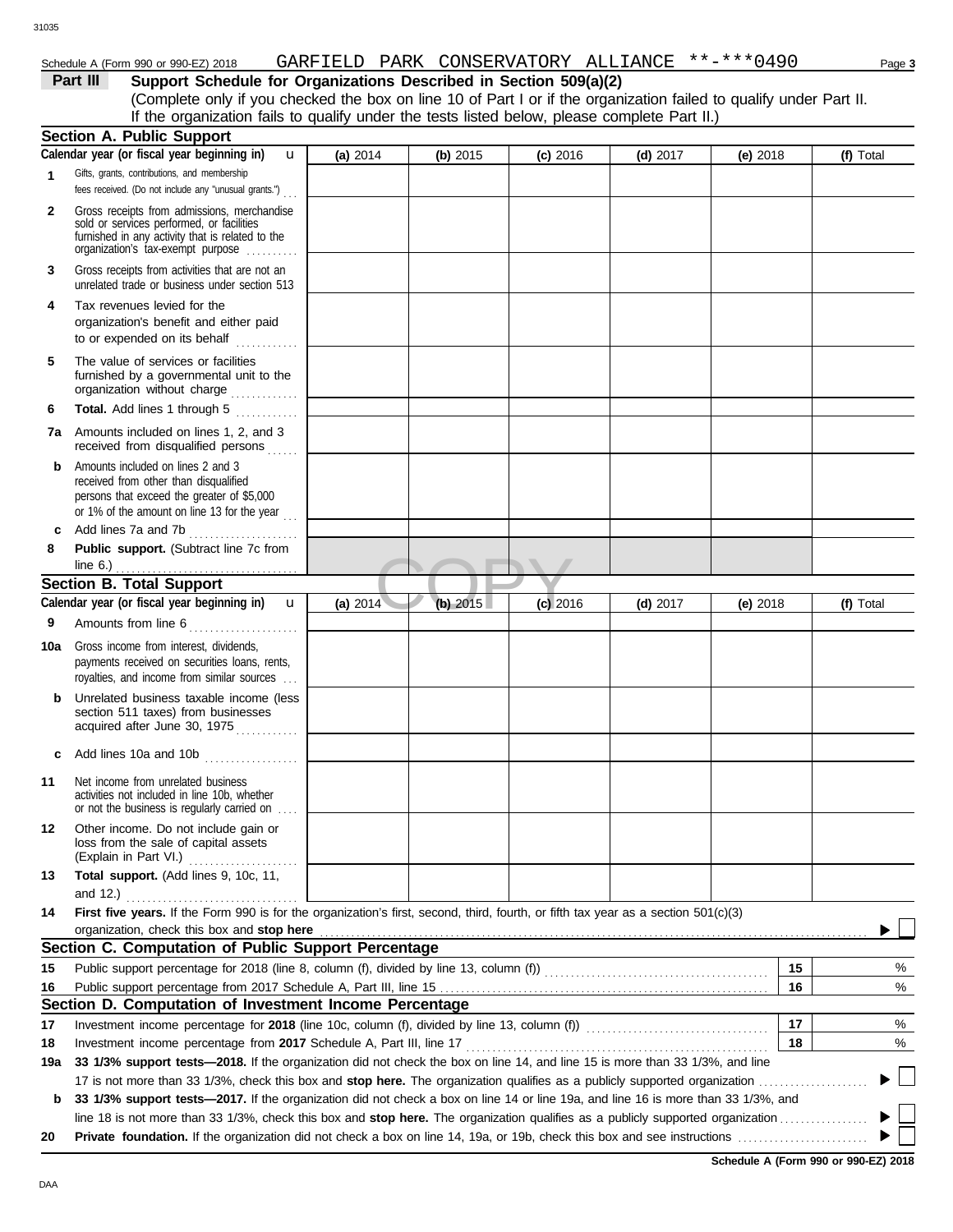## **Part IV Supporting Organizations**

Sections A, D, and E. If you checked 12d of Part I, complete Sections A and D, and complete Part V.) (Complete only if you checked a box in line 12 on Part I. If you checked 12a of Part I, complete Sections A and B. If you checked 12b of Part I, complete Sections A and C. If you checked 12c of Part I, complete

## **Section A. All Supporting Organizations**

- Are all of the organization's supported organizations listed by name in the organization's governing documents? *If "No," describe in Part VI how the supported organizations are designated. If designated by class or purpose, describe the designation. If historic and continuing relationship, explain.* **1**
- Did the organization have any supported organization that does not have an IRS determination of status under section 509(a)(1) or (2)? *If "Yes," explain in Part VI how the organization determined that the supported organization was described in section 509(a)(1) or (2).* **2**
- **3a** Did the organization have a supported organization described in section 501(c)(4), (5), or (6)? *If "Yes," answer (b) and (c) below.*
- **b** Did the organization confirm that each supported organization qualified under section 501(c)(4), (5), or (6) and satisfied the public support tests under section 509(a)(2)? *If "Yes," describe in Part VI when and how the organization made the determination.*
- **c** Did the organization ensure that all support to such organizations was used exclusively for section  $170(c)(2)(B)$ purposes? *If "Yes," explain in Part VI what controls the organization put in place to ensure such use.*
- **4a** Was any supported organization not organized in the United States ("foreign supported organization")? *If "Yes," and if you checked 12a or 12b in Part I, answer (b) and (c) below.*
- **b** Did the organization have ultimate control and discretion in deciding whether to make grants to the foreign supported organization? *If "Yes," describe in Part VI how the organization had such control and discretion despite being controlled or supervised by or in connection with its supported organizations.*
- *to ensure that all support to the foreign supported organization was used exclusively for section 170(c)(2)(B) purposes.*<br>Did the organization add, substitute, or remove any supported organizations during the tax year? **c** Did the organization support any foreign supported organization that does not have an IRS determination under sections 501(c)(3) and 509(a)(1) or (2)? *If "Yes," explain in Part VI what controls the organization used purposes.*
- **5a** Did the organization add, substitute, or remove any supported organizations during the tax year? *If "Yes," answer (b) and (c) below (if applicable). Also, provide detail in Part VI, including (i) the names and EIN numbers of the supported organizations added, substituted, or removed; (ii) the reasons for each such action; (iii) the authority under the organization's organizing document authorizing such action; and (iv) how the action was accomplished (such as by amendment to the organizing document).*
- **b Type I or Type II only.** Was any added or substituted supported organization part of a class already designated in the organization's organizing document?
- **c Substitutions only.** Was the substitution the result of an event beyond the organization's control?
- **6** Did the organization provide support (whether in the form of grants or the provision of services or facilities) to anyone other than (i) its supported organizations, (ii) individuals that are part of the charitable class benefited by one or more of its supported organizations, or (iii) other supporting organizations that also support or benefit one or more of the filing organization's supported organizations? *If "Yes," provide detail in Part VI.*
- **7** Did the organization provide a grant, loan, compensation, or other similar payment to a substantial contributor (as defined in section 4958(c)(3)(C)), a family member of a substantial contributor, or a 35% controlled entity with regard to a substantial contributor? *If "Yes," complete Part I of Schedule L (Form 990 or 990-EZ).*
- **8** Did the organization make a loan to a disqualified person (as defined in section 4958) not described in line 7? *If "Yes," complete Part I of Schedule L (Form 990 or 990-EZ).*
- **9a** Was the organization controlled directly or indirectly at any time during the tax year by one or more disqualified persons as defined in section 4946 (other than foundation managers and organizations described in section 509(a)(1) or (2))? *If "Yes," provide detail in Part VI.*
- **b** Did one or more disqualified persons (as defined in line 9a) hold a controlling interest in any entity in which the supporting organization had an interest? *If "Yes," provide detail in Part VI.*
- **c** Did a disqualified person (as defined in line 9a) have an ownership interest in, or derive any personal benefit from, assets in which the supporting organization also had an interest? *If "Yes," provide detail in Part VI.*
- **10a** Was the organization subject to the excess business holdings rules of section 4943 because of section 4943(f) (regarding certain Type II supporting organizations, and all Type III non-functionally integrated supporting organizations)? *If "Yes," answer 10b below.*
	- **b** Did the organization have any excess business holdings in the tax year? *(Use Schedule C, Form 4720, to determine whether the organization had excess business holdings.)*

**Yes No 1 2 3a 3b 3c 4a 4b 4c 5a 5b 5c 6 7 8 9a 9b 9c 10a 10b**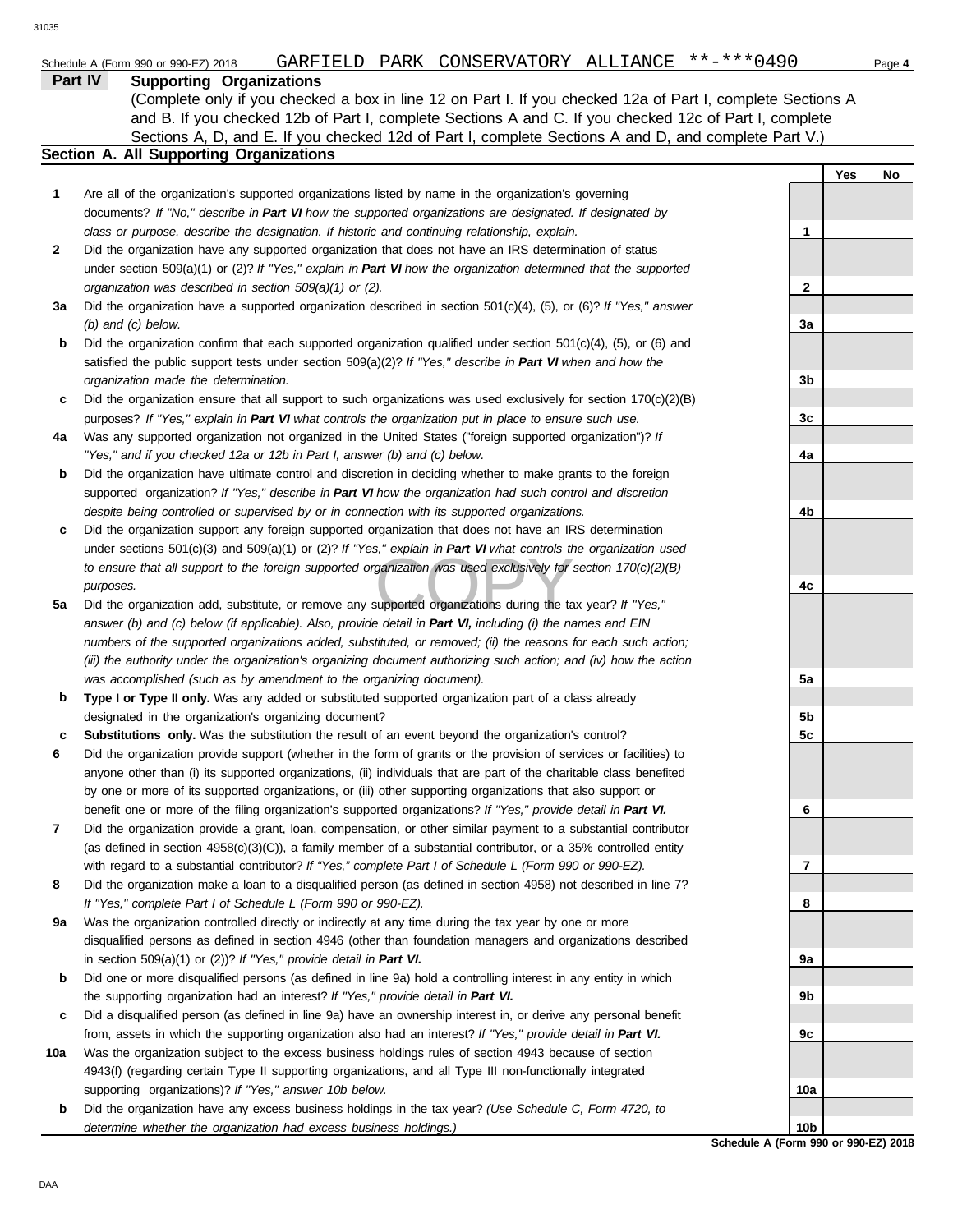|              |                                                                                                                                   |                                      | Yes        | No |
|--------------|-----------------------------------------------------------------------------------------------------------------------------------|--------------------------------------|------------|----|
| 11           | Has the organization accepted a gift or contribution from any of the following persons?                                           |                                      |            |    |
|              | a A person who directly or indirectly controls, either alone or together with persons described in (b) and (c)                    |                                      |            |    |
|              | below, the governing body of a supported organization?                                                                            | 11a                                  |            |    |
| b            | A family member of a person described in (a) above?                                                                               | 11 <sub>b</sub>                      |            |    |
|              | c A 35% controlled entity of a person described in (a) or (b) above? If "Yes" to a, b, or c, provide detail in Part VI.           | 11c                                  |            |    |
|              | <b>Section B. Type I Supporting Organizations</b>                                                                                 |                                      |            |    |
|              |                                                                                                                                   |                                      | Yes        | No |
| 1            | Did the directors, trustees, or membership of one or more supported organizations have the power to                               |                                      |            |    |
|              | regularly appoint or elect at least a majority of the organization's directors or trustees at all times during the                |                                      |            |    |
|              | tax year? If "No," describe in Part VI how the supported organization(s) effectively operated, supervised, or                     |                                      |            |    |
|              | controlled the organization's activities. If the organization had more than one supported organization,                           |                                      |            |    |
|              | describe how the powers to appoint and/or remove directors or trustees were allocated among the supported                         |                                      |            |    |
|              | organizations and what conditions or restrictions, if any, applied to such powers during the tax year.                            | 1                                    |            |    |
| 2            | Did the organization operate for the benefit of any supported organization other than the supported                               |                                      |            |    |
|              | organization(s) that operated, supervised, or controlled the supporting organization? If "Yes," explain in Part                   |                                      |            |    |
|              | VI how providing such benefit carried out the purposes of the supported organization(s) that operated,                            |                                      |            |    |
|              | supervised, or controlled the supporting organization.                                                                            | $\mathbf{2}$                         |            |    |
|              | Section C. Type II Supporting Organizations                                                                                       |                                      |            |    |
|              |                                                                                                                                   |                                      | Yes        | No |
| 1            | Were a majority of the organization's directors or trustees during the tax year also a majority of the directors                  |                                      |            |    |
|              | or trustees of each of the organization's supported organization(s)? If "No," describe in Part VI how control                     |                                      |            |    |
|              | or management of the supporting organization was vested in the same persons that controlled or managed                            |                                      |            |    |
|              | the supported organization(s).                                                                                                    | 1                                    |            |    |
|              | Section D. All Type III Supporting Organizations                                                                                  |                                      |            |    |
|              |                                                                                                                                   |                                      | <b>Yes</b> | No |
| 1            | Did the organization provide to each of its supported organizations, by the last day of the fifth month of the                    |                                      |            |    |
|              | organization's tax year, (i) a written notice describing the type and amount of support provided during the prior tax             |                                      |            |    |
|              | year, (ii) a copy of the Form 990 that was most recently filed as of the date of notification, and (iii) copies of the            |                                      |            |    |
|              | organization's governing documents in effect on the date of notification, to the extent not previously provided?                  | 1                                    |            |    |
| $\mathbf{2}$ | Were any of the organization's officers, directors, or trustees either (i) appointed or elected by the supported                  |                                      |            |    |
|              | organization(s) or (ii) serving on the governing body of a supported organization? If "No," explain in Part VI how                |                                      |            |    |
|              | the organization maintained a close and continuous working relationship with the supported organization(s).                       | 2                                    |            |    |
| 3            | By reason of the relationship described in (2), did the organization's supported organizations have a                             |                                      |            |    |
|              | significant voice in the organization's investment policies and in directing the use of the organization's                        |                                      |            |    |
|              | income or assets at all times during the tax year? If "Yes," describe in Part VI the role the organization's                      |                                      |            |    |
|              | supported organizations played in this regard.<br>Section E. Type III Functionally-Integrated Supporting Organizations            | 3                                    |            |    |
| 1            | Check the box next to the method that the organization used to satisfy the Integral Part Test during the year (see instructions). |                                      |            |    |
| a            | The organization satisfied the Activities Test. Complete line 2 below.                                                            |                                      |            |    |
| b            | The organization is the parent of each of its supported organizations. Complete line 3 below.                                     |                                      |            |    |
| c            | The organization supported a governmental entity. Describe in Part VI how you supported a government entity (see instructions).   |                                      |            |    |
|              |                                                                                                                                   |                                      |            |    |
|              | 2 Activities Test. Answer (a) and (b) below.                                                                                      |                                      | Yes        | No |
| a            | Did substantially all of the organization's activities during the tax year directly further the exempt purposes of                |                                      |            |    |
|              | the supported organization(s) to which the organization was responsive? If "Yes," then in Part VI identify                        |                                      |            |    |
|              | those supported organizations and explain how these activities directly furthered their exempt purposes,                          |                                      |            |    |
|              | how the organization was responsive to those supported organizations, and how the organization determined                         |                                      |            |    |
|              | that these activities constituted substantially all of its activities.                                                            | 2a                                   |            |    |
| b            | Did the activities described in (a) constitute activities that, but for the organization's involvement, one or more               |                                      |            |    |
|              | of the organization's supported organization(s) would have been engaged in? If "Yes," explain in Part VI the                      |                                      |            |    |
|              | reasons for the organization's position that its supported organization(s) would have engaged in these                            |                                      |            |    |
|              | activities but for the organization's involvement.                                                                                | 2b                                   |            |    |
| 3            | Parent of Supported Organizations. Answer (a) and (b) below.                                                                      |                                      |            |    |
| a            | Did the organization have the power to regularly appoint or elect a majority of the officers, directors, or                       |                                      |            |    |
|              | trustees of each of the supported organizations? Provide details in Part VI.                                                      | За                                   |            |    |
| b            | Did the organization exercise a substantial degree of direction over the policies, programs, and activities of each               |                                      |            |    |
|              | of its supported organizations? If "Yes," describe in Part VI the role played by the organization in this regard.                 | 3b                                   |            |    |
| DAA          |                                                                                                                                   | Schedule A (Form 990 or 990-EZ) 2018 |            |    |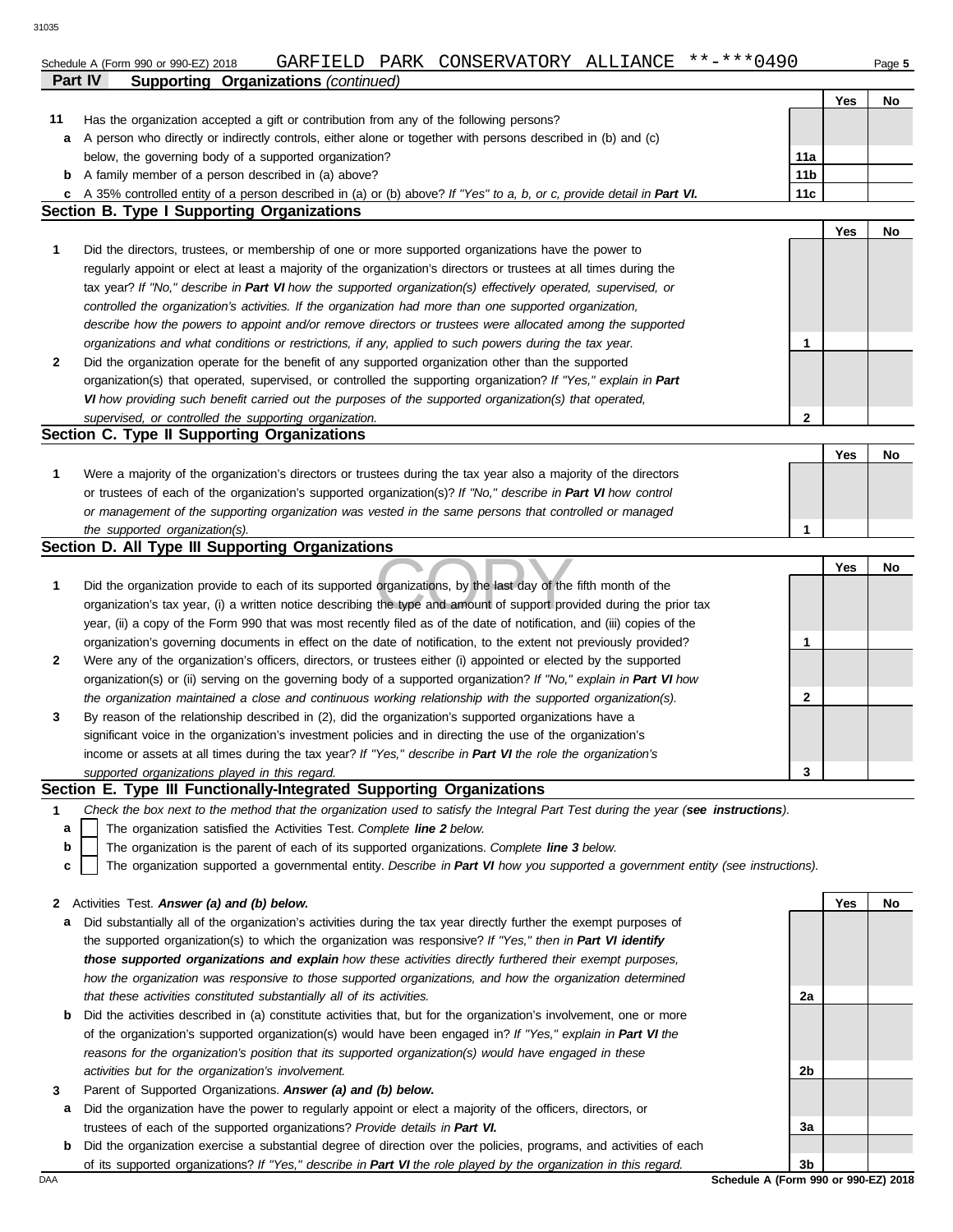|               | GARFIELD PARK CONSERVATORY ALLIANCE **-***0490<br>Schedule A (Form 990 or 990-EZ) 2018                                           |                |                | Page 6                         |
|---------------|----------------------------------------------------------------------------------------------------------------------------------|----------------|----------------|--------------------------------|
| <b>Part V</b> | Type III Non-Functionally Integrated 509(a)(3) Supporting Organizations                                                          |                |                |                                |
| $\mathbf{1}$  | Check here if the organization satisfied the Integral Part Test as a qualifying trust on Nov. 20, 1970 (explain in Part VI). See |                |                |                                |
|               | instructions. All other Type III non-functionally integrated supporting organizations must complete Sections A through E.        |                |                |                                |
|               | Section A - Adjusted Net Income                                                                                                  |                | (A) Prior Year | (B) Current Year<br>(optional) |
| 1             | Net short-term capital gain                                                                                                      | 1              |                |                                |
| 2             | Recoveries of prior-year distributions                                                                                           | $\mathbf{2}$   |                |                                |
| 3             | Other gross income (see instructions)                                                                                            | $\mathbf{3}$   |                |                                |
| 4             | Add lines 1 through 3.                                                                                                           | 4              |                |                                |
| 5             | Depreciation and depletion                                                                                                       | 5              |                |                                |
| 6             | Portion of operating expenses paid or incurred for production or                                                                 |                |                |                                |
|               | collection of gross income or for management, conservation, or                                                                   |                |                |                                |
|               | maintenance of property held for production of income (see instructions)                                                         | 6              |                |                                |
| 7             | Other expenses (see instructions)                                                                                                | 7              |                |                                |
| 8             | <b>Adjusted Net Income</b> (subtract lines 5, 6, and 7 from line 4)                                                              | 8              |                |                                |
|               | <b>Section B - Minimum Asset Amount</b>                                                                                          |                | (A) Prior Year | (B) Current Year<br>(optional) |
| 1             | Aggregate fair market value of all non-exempt-use assets (see                                                                    |                |                |                                |
|               | instructions for short tax year or assets held for part of year):                                                                |                |                |                                |
|               | <b>a</b> Average monthly value of securities                                                                                     | 1a             |                |                                |
|               | Average monthly cash balances<br>b                                                                                               | 1b             |                |                                |
|               | <b>c</b> Fair market value of other non-exempt-use assets                                                                        | 1c             |                |                                |
|               | <b>Total</b> (add lines 1a, 1b, and 1c)<br>d                                                                                     | 1d             |                |                                |
|               | <b>Discount</b> claimed for blockage or other<br>e                                                                               |                |                |                                |
|               | factors (explain in detail in <b>Part VI)</b> :                                                                                  |                |                |                                |
| $\mathbf{2}$  | Acquisition indebtedness applicable to non-exempt-use assets                                                                     | $\mathbf{2}$   |                |                                |
| 3             | Subtract line 2 from line 1d.                                                                                                    | 3              |                |                                |
| 4             | Cash deemed held for exempt use. Enter 1-1/2% of line 3 (for greater amount,                                                     |                |                |                                |
|               | see instructions).                                                                                                               | 4              |                |                                |
| 5             | Net value of non-exempt-use assets (subtract line 4 from line 3)                                                                 | 5              |                |                                |
| 6             | Multiply line 5 by .035.                                                                                                         | 6              |                |                                |
| 7             | Recoveries of prior-year distributions                                                                                           | $\overline{7}$ |                |                                |
| 8             | Minimum Asset Amount (add line 7 to line 6)                                                                                      | 8              |                |                                |
|               | Section C - Distributable Amount                                                                                                 |                |                | <b>Current Year</b>            |
| 1             | Adjusted net income for prior year (from Section A, line 8, Column A)                                                            | $\mathbf{1}$   |                |                                |
| $\mathbf{2}$  | Enter 85% of line 1.                                                                                                             | $\mathbf{2}$   |                |                                |
| 3             | Minimum asset amount for prior year (from Section B, line 8, Column A)                                                           | 3              |                |                                |
| 4             | Enter greater of line 2 or line 3.                                                                                               | 4              |                |                                |
| 5             | Income tax imposed in prior year                                                                                                 | 5              |                |                                |
| 6             | <b>Distributable Amount.</b> Subtract line 5 from line 4, unless subject to                                                      |                |                |                                |
|               | emergency temporary reduction (see instructions).                                                                                | 6              |                |                                |

**7** instructions). Check here if the current year is the organization's first as a non-functionally integrated Type III supporting organization (see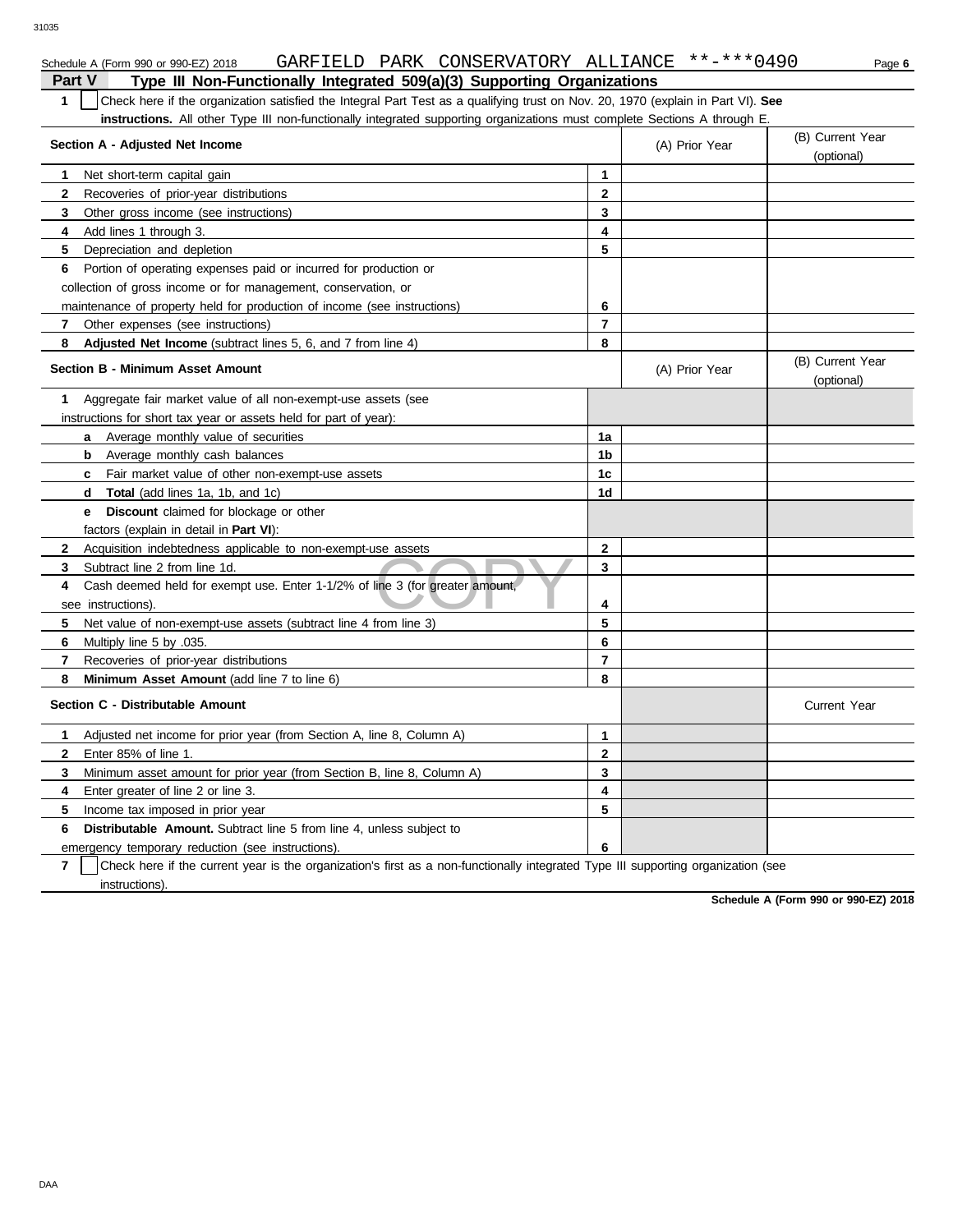|              | ган v<br>rype in Non-Functionally integrated bos(a)(5) Supporting Organizations (continued) |                             |                           |                      |  |
|--------------|---------------------------------------------------------------------------------------------|-----------------------------|---------------------------|----------------------|--|
|              | <b>Section D - Distributions</b>                                                            |                             |                           | <b>Current Year</b>  |  |
| 1            | Amounts paid to supported organizations to accomplish exempt purposes                       |                             |                           |                      |  |
| $\mathbf{2}$ | Amounts paid to perform activity that directly furthers exempt purposes of supported        |                             |                           |                      |  |
|              | organizations, in excess of income from activity                                            |                             |                           |                      |  |
| 3            | Administrative expenses paid to accomplish exempt purposes of supported organizations       |                             |                           |                      |  |
| 4            | Amounts paid to acquire exempt-use assets                                                   |                             |                           |                      |  |
| 5            | Qualified set-aside amounts (prior IRS approval required)                                   |                             |                           |                      |  |
| 6            | Other distributions (describe in <b>Part VI</b> ). See instructions.                        |                             |                           |                      |  |
| 7            | Total annual distributions. Add lines 1 through 6.                                          |                             |                           |                      |  |
| 8            | Distributions to attentive supported organizations to which the organization is responsive  |                             |                           |                      |  |
|              | (provide details in Part VI). See instructions.                                             |                             |                           |                      |  |
| 9            | Distributable amount for 2018 from Section C, line 6                                        |                             |                           |                      |  |
| 10           | Line 8 amount divided by line 9 amount                                                      |                             |                           |                      |  |
|              |                                                                                             | (i)                         | (ii)                      | (iii)                |  |
|              | <b>Section E - Distribution Allocations (see instructions)</b>                              | <b>Excess Distributions</b> | <b>Underdistributions</b> | <b>Distributable</b> |  |
|              |                                                                                             |                             | Pre-2018                  | Amount for 2018      |  |
| 1.           | Distributable amount for 2018 from Section C, line 6                                        |                             |                           |                      |  |
| $\mathbf{2}$ | Underdistributions, if any, for years prior to 2018                                         |                             |                           |                      |  |
|              | (reasonable cause required-explain in Part VI). See                                         |                             |                           |                      |  |
| 3            | instructions.<br>Excess distributions carryover, if any, to 2018                            |                             |                           |                      |  |
|              |                                                                                             |                             |                           |                      |  |
|              |                                                                                             |                             |                           |                      |  |
|              |                                                                                             |                             |                           |                      |  |
|              |                                                                                             |                             |                           |                      |  |
|              |                                                                                             |                             |                           |                      |  |
|              | f Total of lines 3a through e                                                               |                             |                           |                      |  |
|              | g Applied to underdistributions of prior years                                              |                             |                           |                      |  |
|              | h Applied to 2018 distributable amount                                                      |                             |                           |                      |  |
| Ť.           | Carryover from 2013 not applied (see instructions)                                          |                             |                           |                      |  |
|              | Remainder. Subtract lines 3g, 3h, and 3i from 3f.                                           |                             |                           |                      |  |
| 4            | Distributions for 2018 from                                                                 |                             |                           |                      |  |
|              | Section D, line 7:<br>\$                                                                    |                             |                           |                      |  |
|              | a Applied to underdistributions of prior years                                              |                             |                           |                      |  |
|              | <b>b</b> Applied to 2018 distributable amount                                               |                             |                           |                      |  |
|              | <b>c</b> Remainder. Subtract lines 4a and 4b from 4.                                        |                             |                           |                      |  |
| 5            | Remaining underdistributions for years prior to 2018, if                                    |                             |                           |                      |  |
|              | any. Subtract lines 3g and 4a from line 2. For result                                       |                             |                           |                      |  |
|              | greater than zero, explain in Part VI. See instructions.                                    |                             |                           |                      |  |
| 6            | Remaining underdistributions for 2018. Subtract lines 3h                                    |                             |                           |                      |  |
|              | and 4b from line 1. For result greater than zero, explain in                                |                             |                           |                      |  |
|              | Part VI. See instructions.                                                                  |                             |                           |                      |  |
| 7            | Excess distributions carryover to 2019. Add lines 3j                                        |                             |                           |                      |  |
|              | and 4c.                                                                                     |                             |                           |                      |  |
| 8            | Breakdown of line 7:                                                                        |                             |                           |                      |  |
|              |                                                                                             |                             |                           |                      |  |
|              |                                                                                             |                             |                           |                      |  |
|              |                                                                                             |                             |                           |                      |  |
|              |                                                                                             |                             |                           |                      |  |
|              | e Excess from 2018                                                                          |                             |                           |                      |  |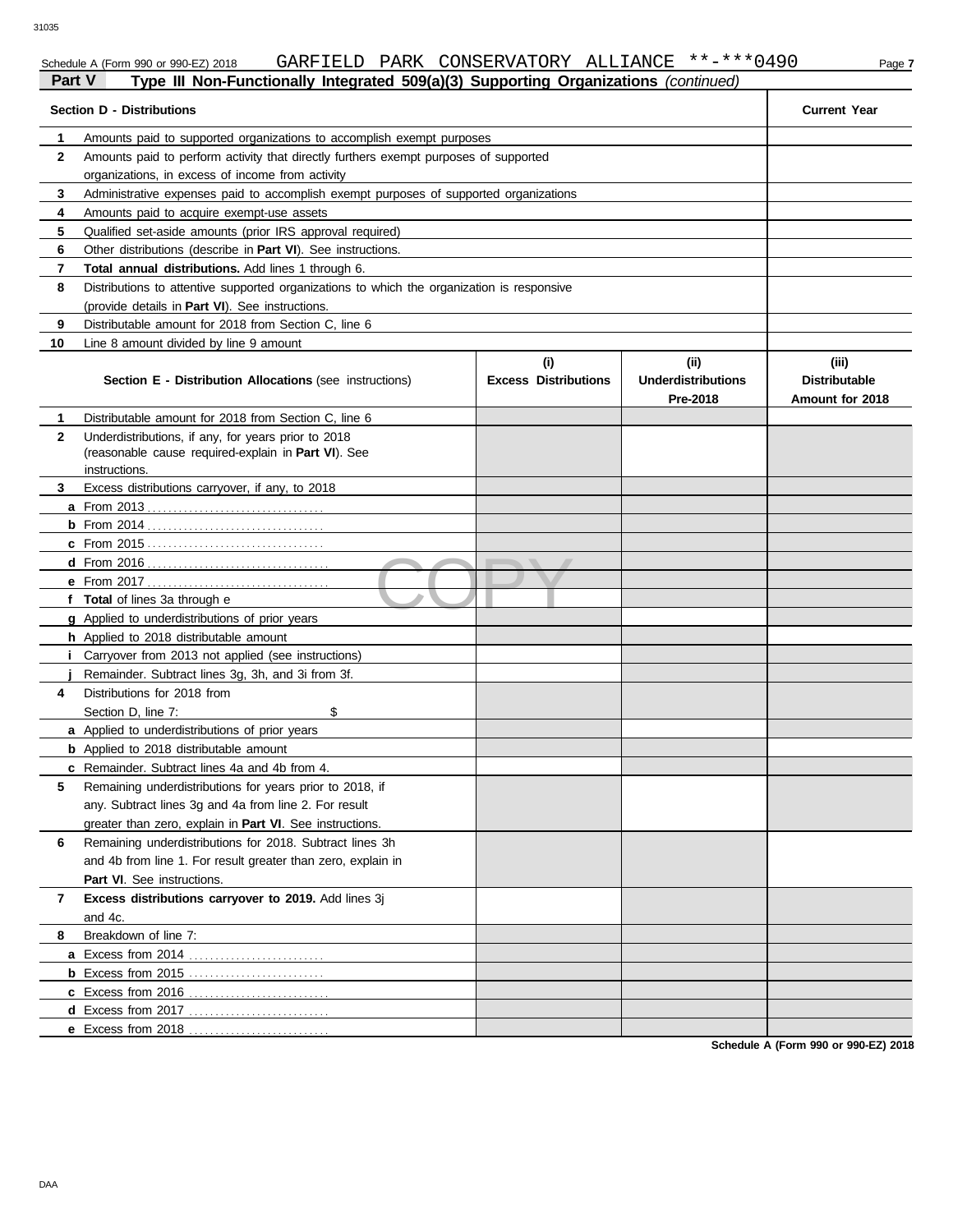|         | Schedule A (Form 990 or 990-EZ) 2018 |                                                                                                |    |                | GARFIELD PARK CONSERVATORY ALLIANCE **-***0490                                                                         | Page 8 |
|---------|--------------------------------------|------------------------------------------------------------------------------------------------|----|----------------|------------------------------------------------------------------------------------------------------------------------|--------|
| Part VI |                                      |                                                                                                |    |                | Supplemental Information. Provide the explanations required by Part II, line 10; Part II, line 17a or 17b; Part        |        |
|         |                                      |                                                                                                |    |                | III, line 12; Part IV, Section A, lines 1, 2, 3b, 3c, 4b, 4c, 5a, 6, 9a, 9b, 9c, 11a, 11b, and 11c; Part IV, Section   |        |
|         |                                      |                                                                                                |    |                | B, lines 1 and 2; Part IV, Section C, line 1; Part IV, Section D, lines 2 and 3; Part IV, Section E, lines 1c, 2a, 2b, |        |
|         |                                      |                                                                                                |    |                | 3a, and 3b; Part V, line 1; Part V, Section B, line 1e; Part V, Section D, lines 5, 6, and 8; and Part V, Section E,   |        |
|         |                                      |                                                                                                |    |                |                                                                                                                        |        |
|         |                                      | lines 2, 5, and 6. Also complete this part for any additional information. (See instructions.) |    |                |                                                                                                                        |        |
|         |                                      |                                                                                                |    |                |                                                                                                                        |        |
|         |                                      | PART II, LINE 10 - OTHER INCOME DETAIL                                                         |    |                |                                                                                                                        |        |
|         |                                      |                                                                                                |    |                |                                                                                                                        |        |
|         | SPECIAL EVENTS                       |                                                                                                | \$ | 941,944        |                                                                                                                        |        |
|         |                                      |                                                                                                |    |                |                                                                                                                        |        |
|         |                                      |                                                                                                |    |                |                                                                                                                        |        |
|         |                                      |                                                                                                |    |                |                                                                                                                        |        |
|         |                                      |                                                                                                |    |                |                                                                                                                        |        |
|         |                                      |                                                                                                |    |                |                                                                                                                        |        |
|         |                                      |                                                                                                |    |                |                                                                                                                        |        |
|         |                                      |                                                                                                |    |                |                                                                                                                        |        |
|         |                                      |                                                                                                |    |                |                                                                                                                        |        |
|         |                                      |                                                                                                |    |                |                                                                                                                        |        |
|         |                                      |                                                                                                |    |                |                                                                                                                        |        |
|         |                                      |                                                                                                |    |                |                                                                                                                        |        |
|         |                                      |                                                                                                |    |                |                                                                                                                        |        |
|         |                                      |                                                                                                |    |                |                                                                                                                        |        |
|         |                                      |                                                                                                |    |                |                                                                                                                        |        |
|         |                                      |                                                                                                |    |                |                                                                                                                        |        |
|         |                                      |                                                                                                |    |                |                                                                                                                        |        |
|         |                                      |                                                                                                |    |                |                                                                                                                        |        |
|         |                                      |                                                                                                |    |                |                                                                                                                        |        |
|         |                                      |                                                                                                |    |                |                                                                                                                        |        |
|         |                                      |                                                                                                |    | $\blacksquare$ |                                                                                                                        |        |
|         |                                      |                                                                                                |    |                |                                                                                                                        |        |
|         |                                      |                                                                                                |    |                |                                                                                                                        |        |
|         |                                      |                                                                                                |    |                |                                                                                                                        |        |
|         |                                      |                                                                                                |    |                |                                                                                                                        |        |
|         |                                      |                                                                                                |    |                |                                                                                                                        |        |
|         |                                      |                                                                                                |    |                |                                                                                                                        |        |
|         |                                      |                                                                                                |    |                |                                                                                                                        |        |
|         |                                      |                                                                                                |    |                |                                                                                                                        |        |
|         |                                      |                                                                                                |    |                |                                                                                                                        |        |
|         |                                      |                                                                                                |    |                |                                                                                                                        |        |
|         |                                      |                                                                                                |    |                |                                                                                                                        |        |
|         |                                      |                                                                                                |    |                |                                                                                                                        |        |
|         |                                      |                                                                                                |    |                |                                                                                                                        |        |
|         |                                      |                                                                                                |    |                |                                                                                                                        |        |
|         |                                      |                                                                                                |    |                |                                                                                                                        |        |
|         |                                      |                                                                                                |    |                |                                                                                                                        |        |
|         |                                      |                                                                                                |    |                |                                                                                                                        |        |
|         |                                      |                                                                                                |    |                |                                                                                                                        |        |
|         |                                      |                                                                                                |    |                |                                                                                                                        |        |
|         |                                      |                                                                                                |    |                |                                                                                                                        |        |
|         |                                      |                                                                                                |    |                |                                                                                                                        |        |
|         |                                      |                                                                                                |    |                |                                                                                                                        |        |
|         |                                      |                                                                                                |    |                |                                                                                                                        |        |
|         |                                      |                                                                                                |    |                |                                                                                                                        |        |
|         |                                      |                                                                                                |    |                |                                                                                                                        |        |
|         |                                      |                                                                                                |    |                |                                                                                                                        |        |
|         |                                      |                                                                                                |    |                |                                                                                                                        |        |
|         |                                      |                                                                                                |    |                |                                                                                                                        |        |
|         |                                      |                                                                                                |    |                |                                                                                                                        |        |
|         |                                      |                                                                                                |    |                |                                                                                                                        |        |
|         |                                      |                                                                                                |    |                |                                                                                                                        |        |
|         |                                      |                                                                                                |    |                |                                                                                                                        |        |
|         |                                      |                                                                                                |    |                |                                                                                                                        |        |
|         |                                      |                                                                                                |    |                |                                                                                                                        |        |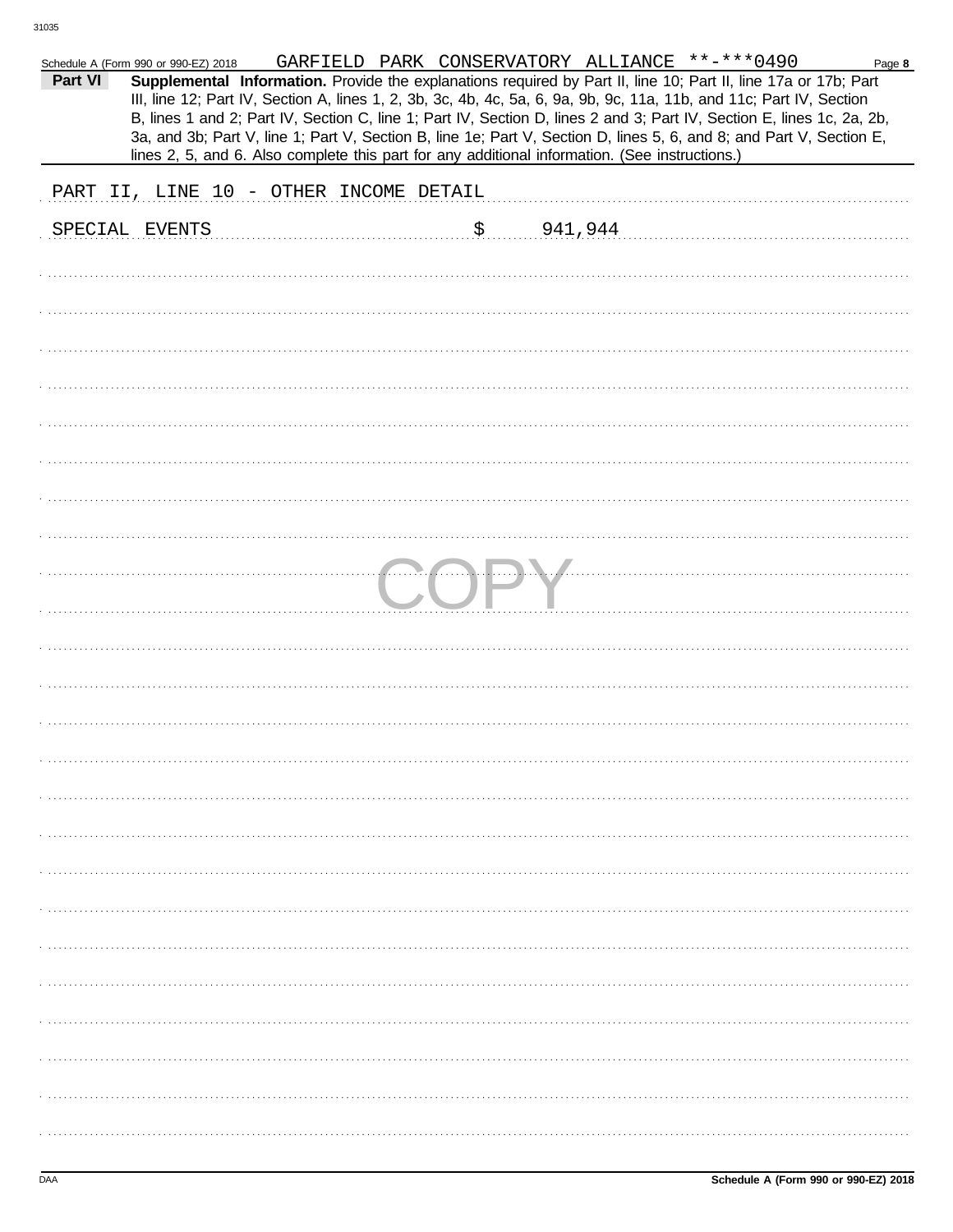| <b>Schedule B</b>                                      | <b>Schedule of Contributors</b>                                       | OMB No. 1545-0047 |
|--------------------------------------------------------|-----------------------------------------------------------------------|-------------------|
| (Form 990, 990-EZ.                                     |                                                                       |                   |
| or 990-PF)                                             | Lu Attach to Form 990, Form 990-EZ, or Form 990-PF.                   | 2018              |
| Department of the Treasury<br>Internal Revenue Service | <b>u</b> Go to <i>www.irs.gov/Form990</i> for the latest information. |                   |

**Employer identification number**

| Name of the organization |  |
|--------------------------|--|
|--------------------------|--|

## GARFIELD PARK CONSERVATORY ALLIANCE \*\*\*\*\*0490

**Organization type** (check one):

| Filers of:         | Section:                                                                           |
|--------------------|------------------------------------------------------------------------------------|
| Form 990 or 990-EZ | $ X $ 501(c)( $3$ ) (enter number) organization                                    |
|                    | $4947(a)(1)$ nonexempt charitable trust <b>not</b> treated as a private foundation |
|                    | 527 political organization                                                         |
| Form 990-PF        | 501(c)(3) exempt private foundation                                                |
|                    | $4947(a)(1)$ nonexempt charitable trust treated as a private foundation            |
|                    | $501(c)(3)$ taxable private foundation                                             |

Check if your organization is covered by the **General Rule** or a **Special Rule. Note:** Only a section 501(c)(7), (8), or (10) organization can check boxes for both the General Rule and a Special Rule. See instructions.

## **General Rule**

This.<br>For an organization filing Form 990, 990-EZ, or 990-PF that received, during the year, contributions totaling \$5,000 or more (in money or property) from any one contributor. Complete Parts I and II. See instructions for determining a contributor's total contributions.

## **Special Rules**

| X | For an organization described in section $501(c)(3)$ filing Form 990 or 990-EZ that met the 33 <sup>1</sup> /3% support test of the<br>regulations under sections 509(a)(1) and 170(b)(1)(A)(vi), that checked Schedule A (Form 990 or 990-EZ), Part II, line<br>13, 16a, or 16b, and that received from any one contributor, during the year, total contributions of the greater of (1)<br>\$5,000; or (2) 2% of the amount on (i) Form 990, Part VIII, line 1h; or (ii) Form 990-EZ, line 1. Complete Parts I and II. |
|---|-------------------------------------------------------------------------------------------------------------------------------------------------------------------------------------------------------------------------------------------------------------------------------------------------------------------------------------------------------------------------------------------------------------------------------------------------------------------------------------------------------------------------|
|   | For an organization described in section 501(c)(7), (8), or (10) filing Form 990 or 990-EZ that received from any one<br>contributor, during the year, total contributions of more than \$1,000 exclusively for religious, charitable, scientific,<br>literary, or educational purposes, or for the prevention of cruelty to children or animals. Complete Parts I (entering)<br>"N/A" in column (b) instead of the contributor name and address), II, and III.                                                         |

For an organization described in section 501(c)(7), (8), or (10) filing Form 990 or 990-EZ that received from any one contributor, during the year, contributions *exclusively* for religious, charitable, etc., purposes, but no such contributions totaled more than \$1,000. If this box is checked, enter here the total contributions that were received during the year for an *exclusively* religious, charitable, etc., purpose. Don't complete any of the parts unless the **General Rule** applies to this organization because it received *nonexclusively* religious, charitable, etc., contributions totaling \$5,000 or more during the year . . . . . . . . . . . . . . . . . . . . . . . . . . . . . . . . . . . . . . . . . . . . . . . . . . . . . . . . . . . . . . . . . . . . . . . . . . . . . . . .

990-EZ, or 990-PF), but it **must** answer "No" on Part IV, line 2, of its Form 990; or check the box on line H of its Form 990-EZ or on its Form 990-PF, Part I, line 2, to certify that it doesn't meet the filing requirements of Schedule B (Form 990, 990-EZ, or 990-PF). **Caution:** An organization that isn't covered by the General Rule and/or the Special Rules doesn't file Schedule B (Form 990,

**For Paperwork Reduction Act Notice, see the instructions for Form 990, 990-EZ, or 990-PF.**

\$ . . . . . . . . . . . . . . . . . . . . . . . . . . .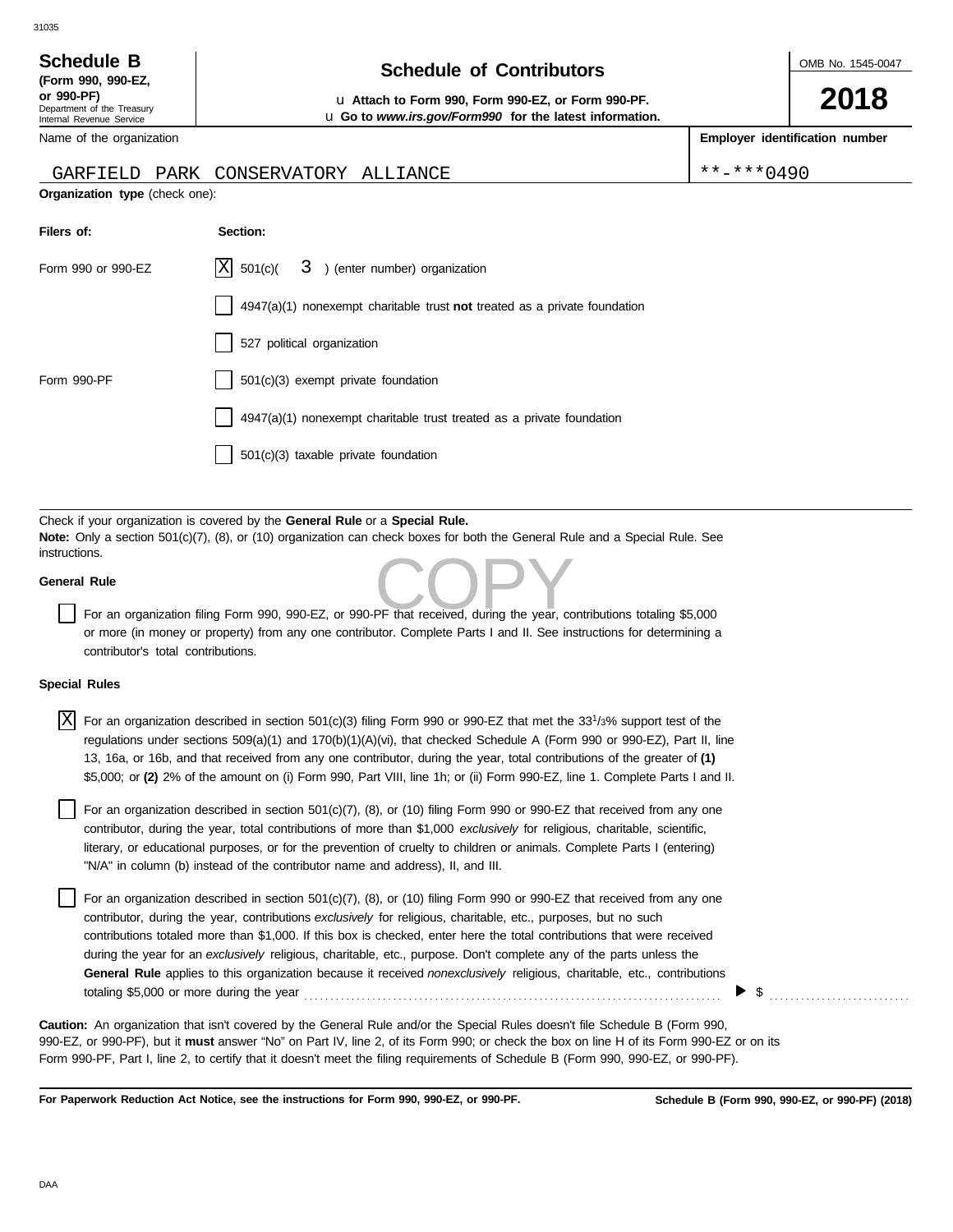| Schedule B (Form 990, 990-EZ, or 990-PF) (2018) | PAGE 1 OF  |  | Page 2                                |
|-------------------------------------------------|------------|--|---------------------------------------|
| Name of organization                            |            |  | <b>Employer identification number</b> |
| GARFIELD PARK CONSERVATORY ALLIANCE             | **_***0490 |  |                                       |

IL 60606 **Part I Type of contribution Person Payroll Noncash (a) (b) (c) (d) No. Name, address, and ZIP + 4 Type of contribution Person Payroll Noncash (a) (b) (c) (d)** No. No. Name, address, and ZIP + 4 **Total contributions** Type of contribution **Person Payroll Noncash (a) (b) (c) (d) No. Name, address, and ZIP + 4 Type of contribution Person Payroll Noncash** \$ . . . . . . . . . . . . . . . . . . . . . . . . . . . . 45,105 (Complete Part II for noncash contributions.)  $$\dots \dots \dots 112,709$ (Complete Part II for noncash contributions.) \$ . . . . . . . . . . . . . . . . . . . . . . . . . . . . 40,000 (Complete Part II for noncash contributions.)  $\frac{1}{2}$ (Complete Part II for noncash contributions.)  $\mathbb{S}$ (Complete Part II for noncash contributions.)  $\frac{1}{2}$ (Complete Part II for noncash contributions.) **Contributors** (see instructions). Use duplicate copies of Part I if additional space is needed. **(a) (b) (c) (d) No. Name, address, and ZIP + 4 Total contributions Type of contribution Person Payroll Noncash (a) (b) (c) (d) No. Name, address, and ZIP + 4 Type of contribution Person Payroll Noncash (a) (b) (c) (d) No. Name, address, and ZIP + 4**  $1$ .... . . . . . . . 2  $3$ ... . . . . . . . . . . . . . . . . . . . . . . . . . . . . . . . . . . . . . . . . . . . . . . . . . . . . . . . . . . . . . . . . . . . . . . . . . . . . . . . . . . . . . . . . . . . . . . . . . . . . . . . . . . . . . . . . . . . . . . . . . . . . . . . . . . . . . . . . . . . . . . . . . . . . . . . . . . . . . . . . . . . . . . . . . . . . . . . . . . . . . . . . . . . . . . . . . . . . . . . . . . . . . . . . . . . . . . . . . . . . . . . . . . . . . . . . . . . . . . . . . . . . . . . . . . . . . . . . . . . . . . . . . . . . . . . . . . . . . . . . . . . . . . . . . . . . . . . . . . . . . . . . . . . . . . . . . . . . . . . . . . . . . . . . . . . . . . . . . . . . . . . . . . . . . . . . . . . . . . . . . . . . . . . . . . . . . . . . . . . . . . . . . . . . . . . . . . . . . . . . . . . . . . . . . . . . . . . . . . . . . . . . . . . . . . . . . . . . . . . . . . . . . . . . . . . . . . . . . . . . . . . . . . . . . . . . . . . . . . . . . . . . . . . . . . . . . . . . . . . . . . . . . . . . . . . . . . . . . . . . . . . . . . . . . . . . . . . . . . . . . . . . . . . . . . . . . . . . . . . . . . . . . . . . . . . . . . . . . . . . . . . . . . . . . . . . . . . . . . . . . . . . . . . . . . . . . . . . . . . . . . . . . . . . . . . . . . . . . . . . . . . . . . . . . . . . . . . . . . . . . . . . . . . . . . . . . . . . . . . . . . . . . . . . . . . . . . . . . . . . . . . . . . . . . . . . . . 3 PNC FOUNDATION . . . . . . . . . . . . . . . . . . . . . . . . . . . . . . . . . . . . . . . . . . . . . . . . . . . . . . . . . . . . . . . . . . . . . . . . . . . . . . . . . . . . . . . . . . . . . . . . . . . . . . . . . . . . . . . . . . . . . . . . . . . . . . . . . . . . . . . . . . . . . . . . . . . . . . . . . . NASHINGTON DC 20024 . . . . . . . . . . . . . . . . . . . . . . . . . . . . . . . . . . . . . . . . . . . . . . . . . . . . . . . . . . . . . . . . . . . . . . . . . . . . . SUITE 4000 1 ... CIRCLE OF SERVICE FOUNDATION . . . . . . . . . . . . . . . . . . . . . . . . . . . . . . . . . . . . . . . . . . . . . . . . . . . . . . . . . . . . . . . . . . . . . . . . . . . . . SUITE 2500 . . . . . . . . . . . . . . . . . . . . . . . . . . . . . . . . . . . . . . . . . . . . . . . . . . . . . . . . . . . . . . . . . . . . . . . . . . . . . **Total contributions Total contributions Total contributions Total contributions Total contributions** 30 S. WACKER DRIVE CHICAGO IL 60606 X INSTITUTE OF MUSEUM AND LIBRARY SERVICES 955 LENFANT PLZA NORTH, SW X 1 NORTH FRANKKLIN CHICAGO IL 60606 X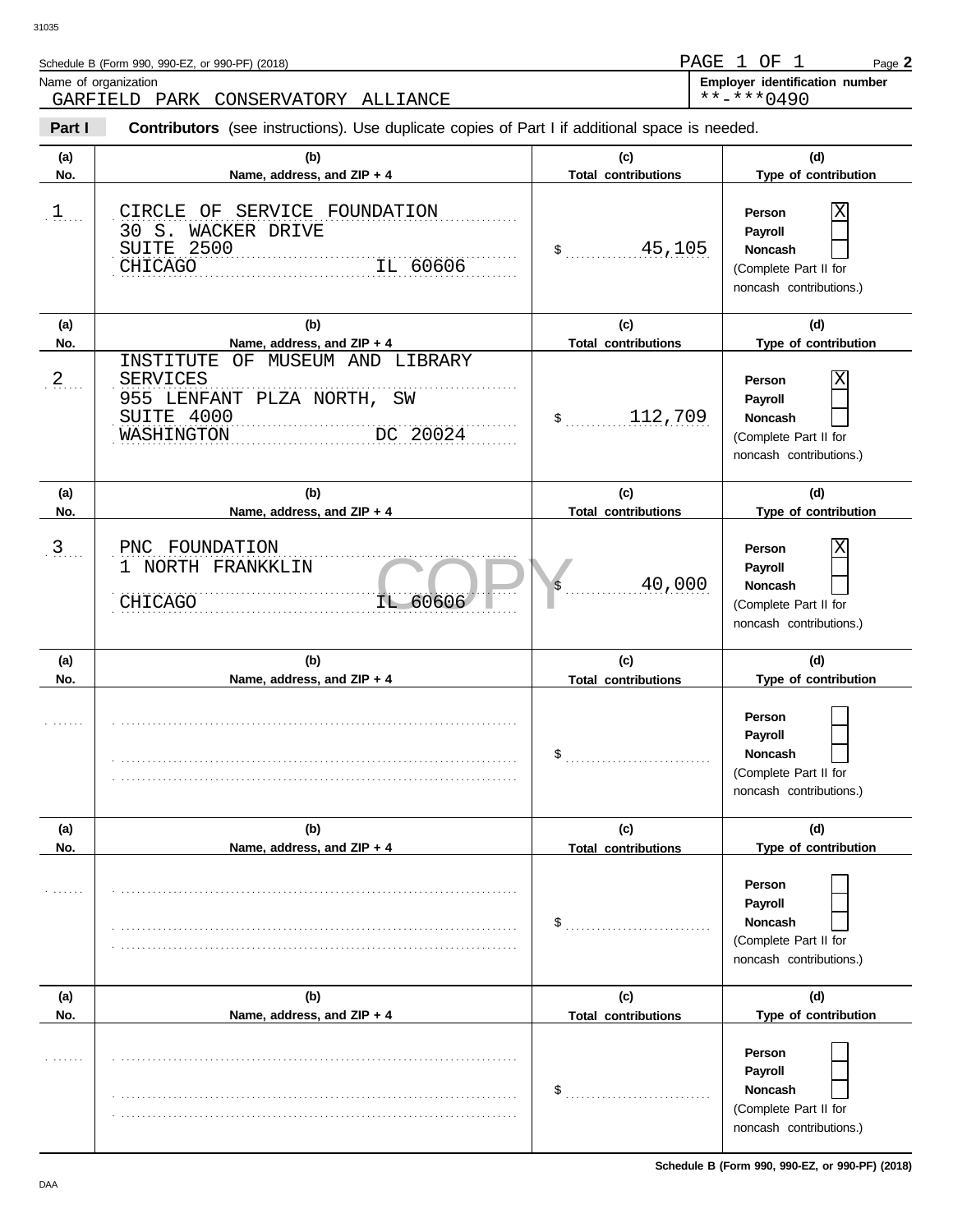| <b>SCHEDULE D</b>                                    | Supplemental Financial Statements                                                                                                                                                                          |                       |                                                                                           |    | OMB No. 1545-0047                            |
|------------------------------------------------------|------------------------------------------------------------------------------------------------------------------------------------------------------------------------------------------------------------|-----------------------|-------------------------------------------------------------------------------------------|----|----------------------------------------------|
| (Form 990)                                           | u Complete if the organization answered "Yes" on Form 990,<br>Part IV, line 6, 7, 8, 9, 10, 11a, 11b, 11c, 11d, 11e, 11f, 12a, or 12b.                                                                     |                       |                                                                                           |    |                                              |
| Department of the Treasury                           |                                                                                                                                                                                                            | u Attach to Form 990. |                                                                                           |    | Open to Public                               |
| Internal Revenue Service<br>Name of the organization | <b>u</b> Go to www.irs.gov/Form990 for instructions and the latest information.                                                                                                                            |                       |                                                                                           |    | Inspection<br>Employer identification number |
|                                                      |                                                                                                                                                                                                            |                       |                                                                                           |    |                                              |
|                                                      | GARFIELD PARK CONSERVATORY ALLIANCE                                                                                                                                                                        |                       |                                                                                           |    | $***$ -*** 0490                              |
| Part I                                               | Organizations Maintaining Donor Advised Funds or Other Similar Funds or Accounts.                                                                                                                          |                       |                                                                                           |    |                                              |
|                                                      | Complete if the organization answered "Yes" on Form 990, Part IV, line 6.                                                                                                                                  |                       |                                                                                           |    |                                              |
|                                                      |                                                                                                                                                                                                            |                       | (a) Donor advised funds                                                                   |    | (b) Funds and other accounts                 |
| 1                                                    |                                                                                                                                                                                                            |                       |                                                                                           |    |                                              |
| 2                                                    |                                                                                                                                                                                                            |                       |                                                                                           |    |                                              |
| 3                                                    | Aggregate value of grants from (during year)                                                                                                                                                               |                       | the control of the control of the control of the control of the control of the control of |    |                                              |
| 4                                                    |                                                                                                                                                                                                            |                       |                                                                                           |    |                                              |
| 5.                                                   | Did the organization inform all donors and donor advisors in writing that the assets held in donor advised                                                                                                 |                       |                                                                                           |    | Yes<br>No                                    |
| 6                                                    | Did the organization inform all grantees, donors, and donor advisors in writing that grant funds can be used                                                                                               |                       |                                                                                           |    |                                              |
|                                                      | only for charitable purposes and not for the benefit of the donor or donor advisor, or for any other purpose                                                                                               |                       |                                                                                           |    |                                              |
|                                                      |                                                                                                                                                                                                            |                       |                                                                                           |    | Yes<br>No                                    |
| Part II                                              | <b>Conservation Easements.</b>                                                                                                                                                                             |                       |                                                                                           |    |                                              |
|                                                      | Complete if the organization answered "Yes" on Form 990, Part IV, line 7.                                                                                                                                  |                       |                                                                                           |    |                                              |
| 1                                                    | Purpose(s) of conservation easements held by the organization (check all that apply).                                                                                                                      |                       |                                                                                           |    |                                              |
|                                                      | Preservation of land for public use (e.g., recreation or education)                                                                                                                                        |                       | Preservation of a historically important land area                                        |    |                                              |
| Protection of natural habitat                        |                                                                                                                                                                                                            |                       | Preservation of a certified historic structure                                            |    |                                              |
| Preservation of open space                           |                                                                                                                                                                                                            |                       |                                                                                           |    |                                              |
| 2<br>easement on the last day of the tax year.       | Complete lines 2a through 2d if the organization held a qualified conservation contribution in the form of a conservation                                                                                  |                       |                                                                                           |    | Held at the End of the Tax Year              |
| а                                                    |                                                                                                                                                                                                            |                       |                                                                                           | 2a |                                              |
| b                                                    |                                                                                                                                                                                                            |                       |                                                                                           | 2b |                                              |
| c                                                    | Number of conservation easements on a certified historic structure included in (a) [11] [12] Number of conservation easements on a certified historic structure included in (a)                            |                       |                                                                                           | 2c |                                              |
| d                                                    | Number of conservation easements included in (c) acquired after 7/25/06, and not on a                                                                                                                      |                       |                                                                                           |    |                                              |
|                                                      | historic structure listed in the National Register [11] Martin Martin Martin Martin Martin Martin Martin Marti                                                                                             |                       |                                                                                           | 2d |                                              |
| 3.                                                   | Number of conservation easements modified, transferred, released, extinguished, or terminated by the organization during the                                                                               |                       |                                                                                           |    |                                              |
| tax year <b>u</b>                                    |                                                                                                                                                                                                            |                       |                                                                                           |    |                                              |
|                                                      | Number of states where property subject to conservation easement is located <b>u</b>                                                                                                                       |                       |                                                                                           |    |                                              |
| 5                                                    | Does the organization have a written policy regarding the periodic monitoring, inspection, handling of                                                                                                     |                       |                                                                                           |    |                                              |
|                                                      |                                                                                                                                                                                                            |                       |                                                                                           |    | No<br>Yes                                    |
| 6                                                    | Staff and volunteer hours devoted to monitoring, inspecting, handling of violations, and enforcing conservation easements during the year                                                                  |                       |                                                                                           |    |                                              |
| <b>u</b><br>7                                        | Amount of expenses incurred in monitoring, inspecting, handling of violations, and enforcing conservation easements during the year                                                                        |                       |                                                                                           |    |                                              |
|                                                      |                                                                                                                                                                                                            |                       |                                                                                           |    |                                              |
| 8                                                    | Does each conservation easement reported on line 2(d) above satisfy the requirements of section 170(h)(4)(B)(i)                                                                                            |                       |                                                                                           |    |                                              |
|                                                      |                                                                                                                                                                                                            |                       |                                                                                           |    | Yes<br>No                                    |
| 9                                                    | In Part XIII, describe how the organization reports conservation easements in its revenue and expense statement, and                                                                                       |                       |                                                                                           |    |                                              |
|                                                      | balance sheet, and include, if applicable, the text of the footnote to the organization's financial statements that describes the                                                                          |                       |                                                                                           |    |                                              |
|                                                      | organization's accounting for conservation easements.                                                                                                                                                      |                       |                                                                                           |    |                                              |
| Part III                                             | Organizations Maintaining Collections of Art, Historical Treasures, or Other Similar Assets.<br>Complete if the organization answered "Yes" on Form 990, Part IV, line 8.                                  |                       |                                                                                           |    |                                              |
|                                                      | 1a If the organization elected, as permitted under SFAS 116 (ASC 958), not to report in its revenue statement and balance sheet                                                                            |                       |                                                                                           |    |                                              |
|                                                      | works of art, historical treasures, or other similar assets held for public exhibition, education, or research in furtherance of                                                                           |                       |                                                                                           |    |                                              |
|                                                      | public service, provide, in Part XIII, the text of the footnote to its financial statements that describes these items.                                                                                    |                       |                                                                                           |    |                                              |
|                                                      | <b>b</b> If the organization elected, as permitted under SFAS 116 (ASC 958), to report in its revenue statement and balance sheet                                                                          |                       |                                                                                           |    |                                              |
|                                                      | works of art, historical treasures, or other similar assets held for public exhibition, education, or research in furtherance of<br>public service, provide the following amounts relating to these items: |                       |                                                                                           |    |                                              |
|                                                      |                                                                                                                                                                                                            |                       |                                                                                           |    |                                              |
|                                                      |                                                                                                                                                                                                            |                       |                                                                                           |    | $\mathbf{u}$ \$ $\ldots$                     |
| 2                                                    | If the organization received or held works of art, historical treasures, or other similar assets for financial gain, provide the                                                                           |                       |                                                                                           |    |                                              |
|                                                      | following amounts required to be reported under SFAS 116 (ASC 958) relating to these items:                                                                                                                |                       |                                                                                           |    |                                              |
| а                                                    |                                                                                                                                                                                                            |                       |                                                                                           |    |                                              |
|                                                      |                                                                                                                                                                                                            |                       |                                                                                           |    |                                              |

| For Paperwork Reduction Act Notice, see the Instructions for Form 990. |  |  |  |
|------------------------------------------------------------------------|--|--|--|
| DAA                                                                    |  |  |  |

| <b>SCHEDULE D</b> | <b>Supplemental Financial Statements</b> |  |
|-------------------|------------------------------------------|--|
|                   |                                          |  |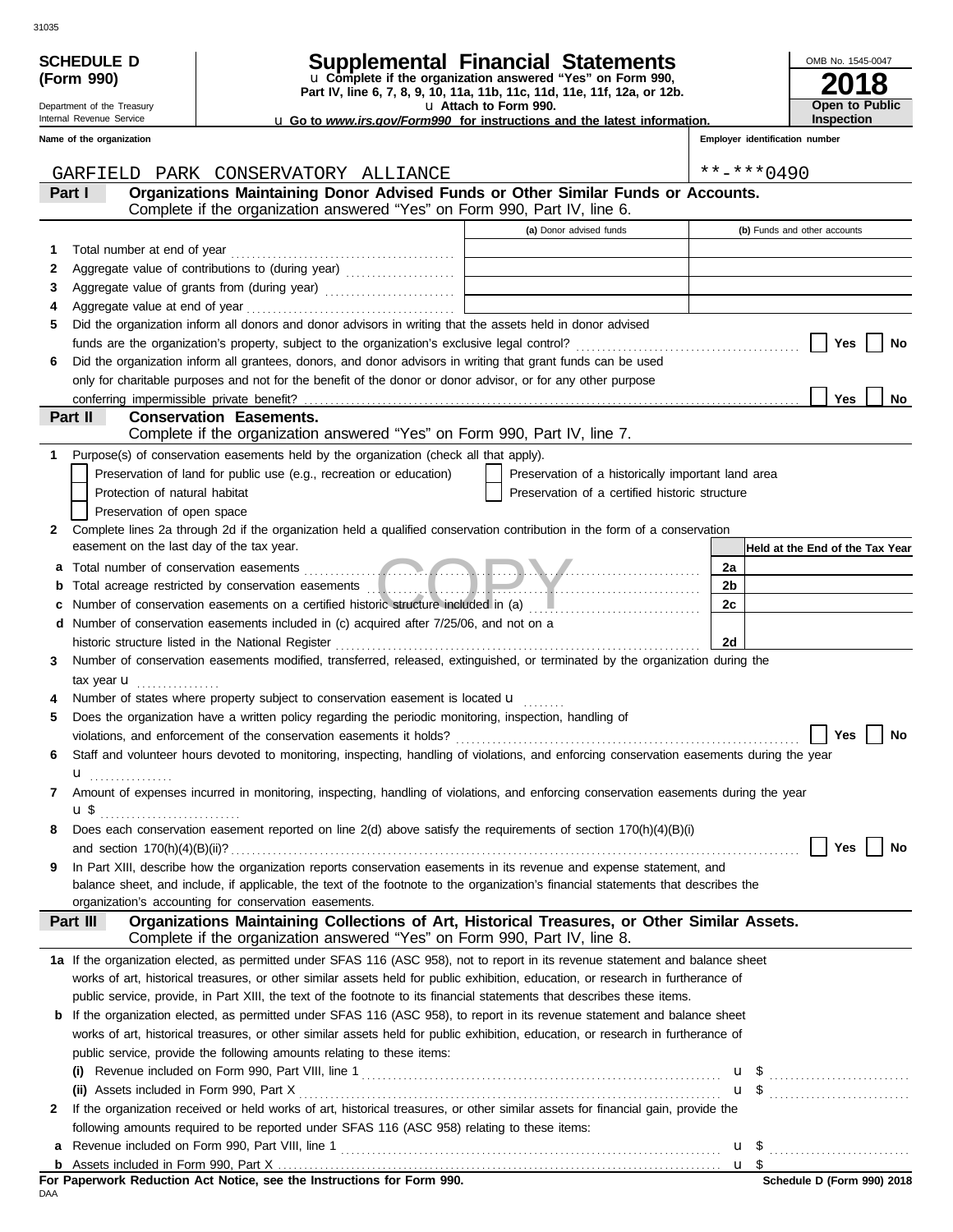|   | Schedule D (Form 990) 2018 GARFIELD PARK CONSERVATORY ALLIANCE **-***0490                                                                                                    |                         |                         |                    |         |                      | Page 2              |  |  |  |
|---|------------------------------------------------------------------------------------------------------------------------------------------------------------------------------|-------------------------|-------------------------|--------------------|---------|----------------------|---------------------|--|--|--|
|   | Organizations Maintaining Collections of Art, Historical Treasures, or Other Similar Assets (continued)<br>Part III                                                          |                         |                         |                    |         |                      |                     |  |  |  |
| 3 | Using the organization's acquisition, accession, and other records, check any of the following that are a significant use of its<br>collection items (check all that apply): |                         |                         |                    |         |                      |                     |  |  |  |
| a | Public exhibition<br>d<br>Loan or exchange programs                                                                                                                          |                         |                         |                    |         |                      |                     |  |  |  |
| b | Scholarly research                                                                                                                                                           | е                       |                         |                    |         |                      |                     |  |  |  |
| c | Preservation for future generations                                                                                                                                          |                         |                         |                    |         |                      |                     |  |  |  |
|   | Provide a description of the organization's collections and explain how they further the organization's exempt purpose in Part                                               |                         |                         |                    |         |                      |                     |  |  |  |
|   | XIII.                                                                                                                                                                        |                         |                         |                    |         |                      |                     |  |  |  |
| 5 | During the year, did the organization solicit or receive donations of art, historical treasures, or other similar                                                            |                         |                         |                    |         |                      |                     |  |  |  |
|   |                                                                                                                                                                              |                         |                         |                    |         |                      | <b>Yes</b><br>No    |  |  |  |
|   | <b>Escrow and Custodial Arrangements.</b><br>Part IV                                                                                                                         |                         |                         |                    |         |                      |                     |  |  |  |
|   | Complete if the organization answered "Yes" on Form 990, Part IV, line 9, or reported an amount on Form                                                                      |                         |                         |                    |         |                      |                     |  |  |  |
|   | 990, Part X, line 21.                                                                                                                                                        |                         |                         |                    |         |                      |                     |  |  |  |
|   | 1a Is the organization an agent, trustee, custodian or other intermediary for contributions or other assets not                                                              |                         |                         |                    |         |                      |                     |  |  |  |
|   | included on Form 990, Part X?                                                                                                                                                |                         |                         |                    |         |                      | Yes<br>No           |  |  |  |
|   | <b>b</b> If "Yes," explain the arrangement in Part XIII and complete the following table:                                                                                    |                         |                         |                    |         |                      |                     |  |  |  |
|   |                                                                                                                                                                              |                         |                         |                    |         |                      | Amount              |  |  |  |
|   | c Beginning balance                                                                                                                                                          |                         |                         |                    |         | 1c                   |                     |  |  |  |
|   |                                                                                                                                                                              |                         |                         |                    |         | 1d                   |                     |  |  |  |
|   |                                                                                                                                                                              |                         |                         |                    |         | 1e                   |                     |  |  |  |
|   |                                                                                                                                                                              |                         |                         |                    |         | 1f                   |                     |  |  |  |
|   |                                                                                                                                                                              |                         |                         |                    |         |                      | <b>Yes</b><br>No    |  |  |  |
|   |                                                                                                                                                                              |                         |                         |                    |         |                      |                     |  |  |  |
|   | <b>Endowment Funds.</b><br>Part V                                                                                                                                            |                         |                         |                    |         |                      |                     |  |  |  |
|   | Complete if the organization answered "Yes" on Form 990, Part IV, line 10.                                                                                                   |                         |                         |                    |         |                      |                     |  |  |  |
|   |                                                                                                                                                                              | (a) Current year        | (b) Prior year          | (c) Two years back |         | (d) Three years back | (e) Four years back |  |  |  |
|   | 1a Beginning of year balance                                                                                                                                                 | 139,734                 | 131,844                 |                    | 122,150 | 119,187              | 118,339             |  |  |  |
|   | <b>b</b> Contributions <b>contributions</b>                                                                                                                                  |                         |                         |                    |         |                      |                     |  |  |  |
|   | c Net investment earnings, gains, and                                                                                                                                        |                         |                         |                    |         |                      |                     |  |  |  |
|   | losses                                                                                                                                                                       | 6,084                   | 7,890                   |                    | 9,694   | 2,963                | 848                 |  |  |  |
|   | d Grants or scholarships<br>.                                                                                                                                                |                         |                         |                    |         |                      |                     |  |  |  |
|   | e Other expenditures for facilities and                                                                                                                                      |                         |                         |                    |         |                      |                     |  |  |  |
|   | programs                                                                                                                                                                     |                         |                         |                    |         |                      |                     |  |  |  |
|   | f Administrative expenses                                                                                                                                                    |                         |                         |                    |         |                      |                     |  |  |  |
|   | g End of year balance                                                                                                                                                        | 145,818                 | 139,734                 |                    | 131,844 | 122,150              | 119,187             |  |  |  |
|   | 2 Provide the estimated percentage of the current year end balance (line 1g, column (a)) held as:                                                                            |                         |                         |                    |         |                      |                     |  |  |  |
|   | Board designated or quasi-endowment <b>u</b> %                                                                                                                               |                         |                         |                    |         |                      |                     |  |  |  |
|   | <b>b</b> Permanent endowment <b>u</b> 68.57 %                                                                                                                                |                         |                         |                    |         |                      |                     |  |  |  |
|   | c Temporarily restricted endowment $\mathbf{u} = 31.43$ %                                                                                                                    |                         |                         |                    |         |                      |                     |  |  |  |
|   |                                                                                                                                                                              |                         |                         |                    |         |                      |                     |  |  |  |
|   | The percentages on lines 2a, 2b, and 2c should equal 100%.                                                                                                                   |                         |                         |                    |         |                      |                     |  |  |  |
|   | 3a Are there endowment funds not in the possession of the organization that are held and administered for the                                                                |                         |                         |                    |         |                      |                     |  |  |  |
|   | organization by:                                                                                                                                                             |                         |                         |                    |         |                      | Yes<br>No           |  |  |  |
|   |                                                                                                                                                                              |                         |                         |                    |         |                      | Χ<br>3a(i)          |  |  |  |
|   | (ii) related organizations                                                                                                                                                   |                         |                         |                    |         |                      | X<br>3a(ii)         |  |  |  |
|   |                                                                                                                                                                              |                         |                         |                    |         |                      | 3b                  |  |  |  |
| 4 | Describe in Part XIII the intended uses of the organization's endowment funds.                                                                                               |                         |                         |                    |         |                      |                     |  |  |  |
|   | Part VI<br>Land, Buildings, and Equipment.                                                                                                                                   |                         |                         |                    |         |                      |                     |  |  |  |
|   | Complete if the organization answered "Yes" on Form 990, Part IV, line 11a. See Form 990, Part X, line 10.                                                                   |                         |                         |                    |         |                      |                     |  |  |  |
|   | Description of property                                                                                                                                                      | (a) Cost or other basis | (b) Cost or other basis |                    |         | (c) Accumulated      | (d) Book value      |  |  |  |
|   |                                                                                                                                                                              | (investment)            | (other)                 |                    |         | depreciation         |                     |  |  |  |
|   | <b>1a</b> Land                                                                                                                                                               |                         |                         |                    |         |                      |                     |  |  |  |
|   |                                                                                                                                                                              |                         |                         |                    |         |                      |                     |  |  |  |
|   | c Leasehold improvements                                                                                                                                                     |                         |                         |                    |         |                      |                     |  |  |  |
|   |                                                                                                                                                                              |                         |                         | 211<br>,612        |         | 203,795              | 7,817               |  |  |  |
|   |                                                                                                                                                                              |                         |                         | 1,727,553          |         | 1,066,750            | 660,803             |  |  |  |
|   |                                                                                                                                                                              |                         |                         |                    |         |                      | 668,620             |  |  |  |

**Schedule D (Form 990) 2018**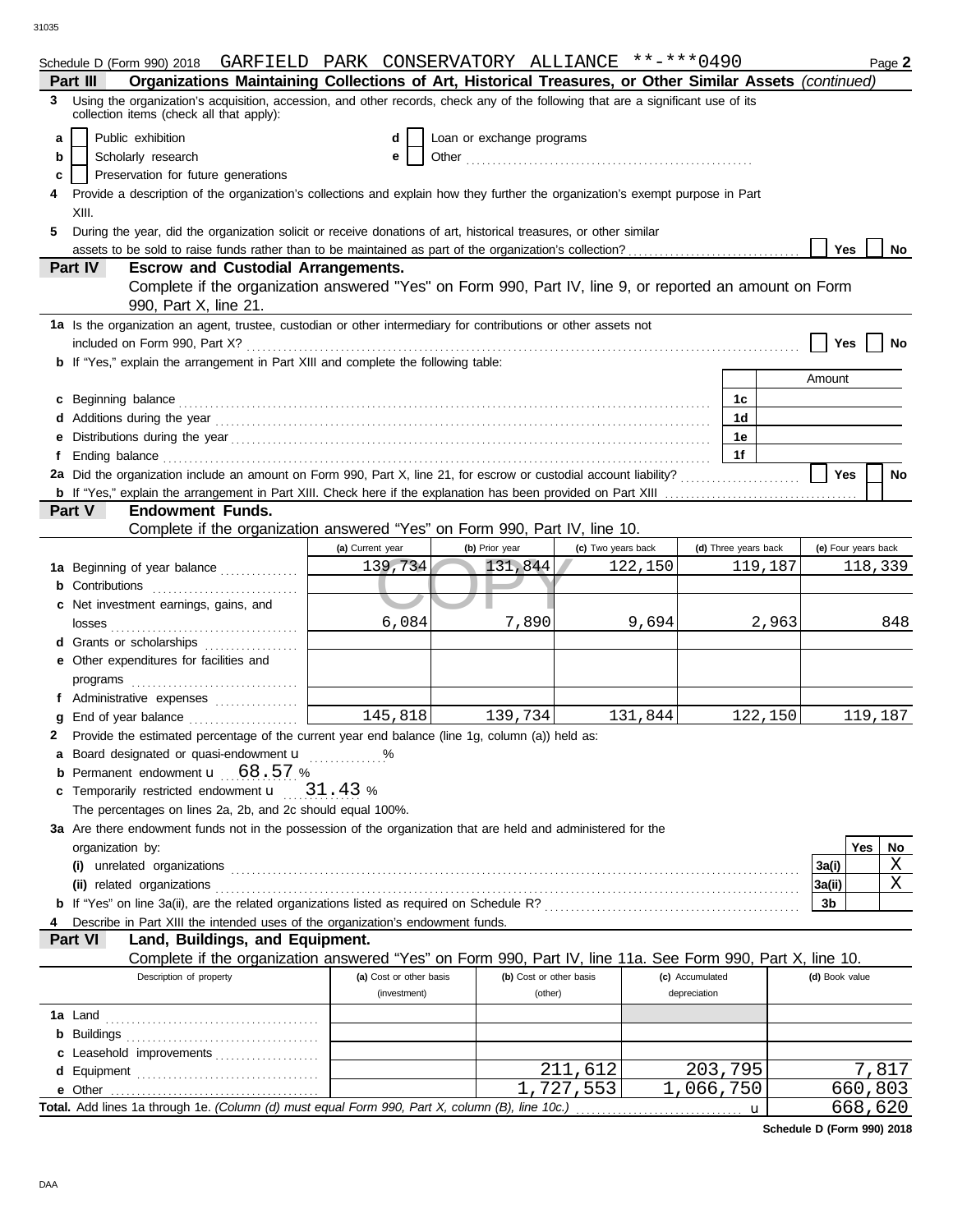| Part VII   | Investments-Other Securities.<br>Complete if the organization answered "Yes" on Form 990, Part IV, line 11b. See Form 990, Part X, line 12. |                |                                  |                |
|------------|---------------------------------------------------------------------------------------------------------------------------------------------|----------------|----------------------------------|----------------|
|            | (a) Description of security or category                                                                                                     | (b) Book value | (c) Method of valuation:         |                |
|            | (including name of security)                                                                                                                |                | Cost or end-of-year market value |                |
|            |                                                                                                                                             |                |                                  |                |
|            |                                                                                                                                             |                |                                  |                |
|            | $(3)$ Other                                                                                                                                 |                |                                  |                |
|            |                                                                                                                                             |                |                                  |                |
|            |                                                                                                                                             |                |                                  |                |
|            |                                                                                                                                             |                |                                  |                |
| $(D)$ .    |                                                                                                                                             |                |                                  |                |
|            |                                                                                                                                             |                |                                  |                |
| (F)<br>(G) |                                                                                                                                             |                |                                  |                |
| (H)        |                                                                                                                                             |                |                                  |                |
|            | Total. (Column (b) must equal Form 990, Part X, col. (B) line 12.) u                                                                        |                |                                  |                |
| Part VIII  | Investments-Program Related.                                                                                                                |                |                                  |                |
|            | Complete if the organization answered "Yes" on Form 990, Part IV, line 11c. See Form 990, Part X, line 13.                                  |                |                                  |                |
|            | (a) Description of investment                                                                                                               | (b) Book value | (c) Method of valuation:         |                |
|            |                                                                                                                                             |                | Cost or end-of-year market value |                |
| (1)        |                                                                                                                                             |                |                                  |                |
| (2)        |                                                                                                                                             |                |                                  |                |
| (3)        |                                                                                                                                             |                |                                  |                |
| (4)        |                                                                                                                                             |                |                                  |                |
| (5)        |                                                                                                                                             |                |                                  |                |
| (6)        |                                                                                                                                             |                |                                  |                |
| (7)        |                                                                                                                                             |                |                                  |                |
| (8)        |                                                                                                                                             |                |                                  |                |
| (9)        | Total. (Column (b) must equal Form 990, Part X, col. (B) line 13.) $\mathbf u$                                                              |                |                                  |                |
| Part IX    | <b>Other Assets.</b>                                                                                                                        |                |                                  |                |
|            | Complete if the organization answered "Yes" on Form 990, Part IV, line 11d. See Form 990, Part X, line 15.                                  |                |                                  |                |
|            | (a) Description                                                                                                                             |                |                                  | (b) Book value |
| (1)        |                                                                                                                                             |                |                                  |                |
| (2)        |                                                                                                                                             |                |                                  |                |
| (3)        |                                                                                                                                             |                |                                  |                |
| (4)        |                                                                                                                                             |                |                                  |                |
| (5)        |                                                                                                                                             |                |                                  |                |
| (6)        |                                                                                                                                             |                |                                  |                |
| (7)        |                                                                                                                                             |                |                                  |                |
| (8)        |                                                                                                                                             |                |                                  |                |
| (9)        |                                                                                                                                             |                |                                  |                |
| Part X     | Other Liabilities.                                                                                                                          |                | u                                |                |
|            | Complete if the organization answered "Yes" on Form 990, Part IV, line 11e or 11f. See Form 990, Part X,                                    |                |                                  |                |
|            | line $25$ .                                                                                                                                 |                |                                  |                |
| 1.         | (a) Description of liability                                                                                                                | (b) Book value |                                  |                |
| (1)        | Federal income taxes                                                                                                                        |                |                                  |                |
| (2)        | MARGIN LOAN                                                                                                                                 | 35,431         |                                  |                |
| (3)        |                                                                                                                                             |                |                                  |                |
| (4)        |                                                                                                                                             |                |                                  |                |
| (5)        |                                                                                                                                             |                |                                  |                |
| (6)        |                                                                                                                                             |                |                                  |                |
| (7)        |                                                                                                                                             |                |                                  |                |
| (8)        |                                                                                                                                             |                |                                  |                |
| (9)        |                                                                                                                                             |                |                                  |                |
|            | Total. (Column (b) must equal Form 990, Part X, col. (B) line 25.) u                                                                        | 35,431         |                                  |                |

Liability for uncertain tax positions. In Part XIII, provide the text of the footnote to the organization's financial statements that reports the **2.** organization's liability for uncertain tax positions under FIN 48 (ASC 740). Check here if the text of the footnote has been provided in Part XIII

 $\overline{\text{X}}$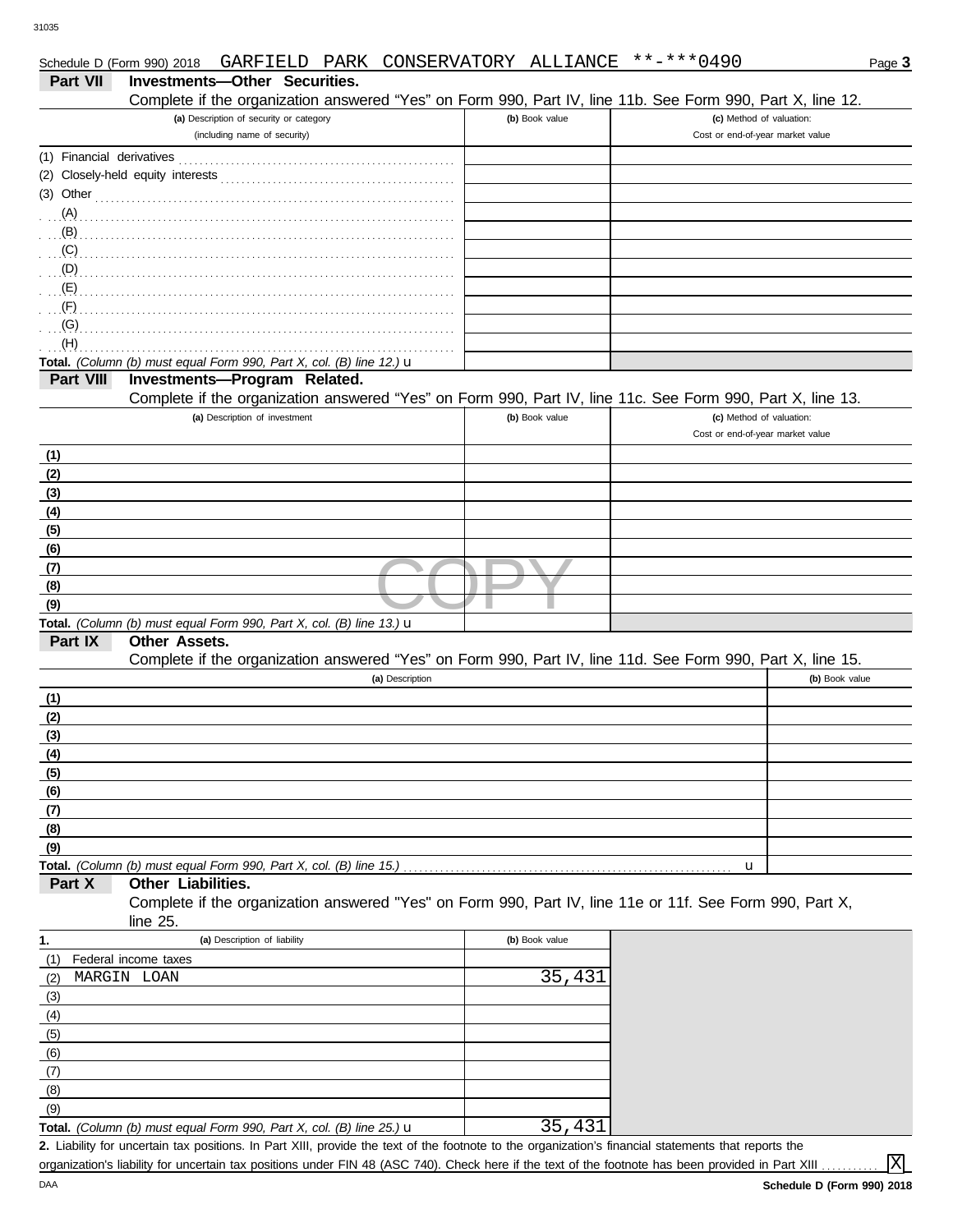| Schedule D (Form 990) 2018 GARFIELD PARK CONSERVATORY ALLIANCE **-***0490                                                                                                                                                           |                |              | Page 4    |
|-------------------------------------------------------------------------------------------------------------------------------------------------------------------------------------------------------------------------------------|----------------|--------------|-----------|
| Reconciliation of Revenue per Audited Financial Statements With Revenue per Return.<br>Part XI                                                                                                                                      |                |              |           |
| Complete if the organization answered "Yes" on Form 990, Part IV, line 12a.                                                                                                                                                         |                |              |           |
| 1                                                                                                                                                                                                                                   |                | $\mathbf{1}$ | 1,962,425 |
| Amounts included on line 1 but not on Form 990, Part VIII, line 12:<br>2                                                                                                                                                            |                |              |           |
| а                                                                                                                                                                                                                                   | $-1,403$<br>2a |              |           |
| b                                                                                                                                                                                                                                   | 2 <sub>b</sub> |              |           |
| c                                                                                                                                                                                                                                   | 2c             |              |           |
| d                                                                                                                                                                                                                                   | 2d             |              |           |
| Add lines 2a through 2d [11] All and the contract of the contract of the contract of the contract of the contract of the contract of the contract of the contract of the contract of the contract of the contract of the contr<br>е |                | 2e           | $-1,403$  |
| 3                                                                                                                                                                                                                                   |                | 3            | 1,963,828 |
| Amounts included on Form 990, Part VIII, line 12, but not on line 1:<br>4                                                                                                                                                           |                |              |           |
| а                                                                                                                                                                                                                                   | 4a             |              |           |
|                                                                                                                                                                                                                                     | 4 <sub>b</sub> |              |           |
| Add lines 4a and 4b<br>c                                                                                                                                                                                                            |                | 4c           |           |
| 5.                                                                                                                                                                                                                                  |                | 5            | 1,963,828 |
| Reconciliation of Expenses per Audited Financial Statements With Expenses per Return.<br>Part XII                                                                                                                                   |                |              |           |
| Complete if the organization answered "Yes" on Form 990, Part IV, line 12a.                                                                                                                                                         |                |              |           |
| Total expenses and losses per audited financial statements<br>1                                                                                                                                                                     |                | 1            | 1,632,133 |
| Amounts included on line 1 but not on Form 990, Part IX, line 25:<br>2                                                                                                                                                              |                |              |           |
| а                                                                                                                                                                                                                                   | 2a             |              |           |
| b                                                                                                                                                                                                                                   | 2 <sub>b</sub> |              |           |
| Other losses<br>c                                                                                                                                                                                                                   | 2c             |              |           |
| d                                                                                                                                                                                                                                   | 2d             |              |           |
| Add lines 2a through 2d [11] All and the contract of the contract of the contract of the contract of the contract of the contract of the contract of the contract of the contract of the contract of the contract of the contr<br>е |                | 2e           | 1,632,133 |
| 3                                                                                                                                                                                                                                   |                | 3            |           |
| Amounts included on Form 990, Part IX, line 25, but not on line 1:<br>4                                                                                                                                                             |                |              |           |
| Investment expenses not included on Form 990, Part VIII, line 7b<br>а                                                                                                                                                               | ∕4a<br>4b      |              |           |
| Add lines 4a and 4b<br>c                                                                                                                                                                                                            |                | 4c           |           |
|                                                                                                                                                                                                                                     |                | 5            | 1,632,133 |
| Part XIII Supplemental Information.                                                                                                                                                                                                 |                |              |           |
| Provide the descriptions required for Part II, lines 3, 5, and 9; Part III, lines 1a and 4; Part IV, lines 1b and 2b; Part V, line 4; Part X, line                                                                                  |                |              |           |
| 2; Part XI, lines 2d and 4b; and Part XII, lines 2d and 4b. Also complete this part to provide any additional information.                                                                                                          |                |              |           |
| PART V, LINE 4 - INTENDED USES FOR ENDOWMENT FUNDS                                                                                                                                                                                  |                |              |           |
|                                                                                                                                                                                                                                     |                |              |           |
| LONG-TERM OBJECTIVE FOR THE FUNDS ADOPTED BY GARFIELD PARK CONSERVATORY<br>THE                                                                                                                                                      |                |              |           |
|                                                                                                                                                                                                                                     |                |              |           |
| ALLIANCE IS TO GENERATE ADDITIONAL CASH FLOW TO HELP SUPPORT THE ALLIANCE'S                                                                                                                                                         |                |              |           |
|                                                                                                                                                                                                                                     |                |              |           |
| GENERAL OPERATIONS.                                                                                                                                                                                                                 |                |              |           |
|                                                                                                                                                                                                                                     |                |              |           |
|                                                                                                                                                                                                                                     |                |              |           |
|                                                                                                                                                                                                                                     |                |              |           |
| PART X - FIN 48 FOOTNOTE                                                                                                                                                                                                            |                |              |           |
|                                                                                                                                                                                                                                     |                |              |           |
| ACCOUNTING PRINCIPLES GENERALLY ACCEPTED IN THE UNITED STATES OF                                                                                                                                                                    |                |              |           |
|                                                                                                                                                                                                                                     |                |              |           |
| AMERICA REQUIRE MANAGEMENT TO EVALUATE TAX POSITIONS TAKEN BY THE ALLIANCE                                                                                                                                                          |                |              |           |
|                                                                                                                                                                                                                                     |                |              |           |
| AND RECOGNIZE A TAX LIABILITY IF THE ALLIANCE HAS TAKEN AN UNCERTAIN                                                                                                                                                                |                |              |           |
|                                                                                                                                                                                                                                     |                |              |           |
| POSITION THAT MORE LIKELY THAN NOT WOULD NOT BE SUSTAINED UPON EXAMINATION                                                                                                                                                          |                |              |           |
|                                                                                                                                                                                                                                     |                |              |           |
| BY THE IRS OR OTHER APPLICABLE TAXING AUTHORITIES. MANAGEMENT HAS ANALYZED                                                                                                                                                          |                |              |           |
|                                                                                                                                                                                                                                     |                |              |           |
| THE TAX POSITIONS TAKEN BY THE ALLIANCE AND HAS CONCLUDED THAT AS OF JUNE                                                                                                                                                           |                |              |           |
|                                                                                                                                                                                                                                     |                |              |           |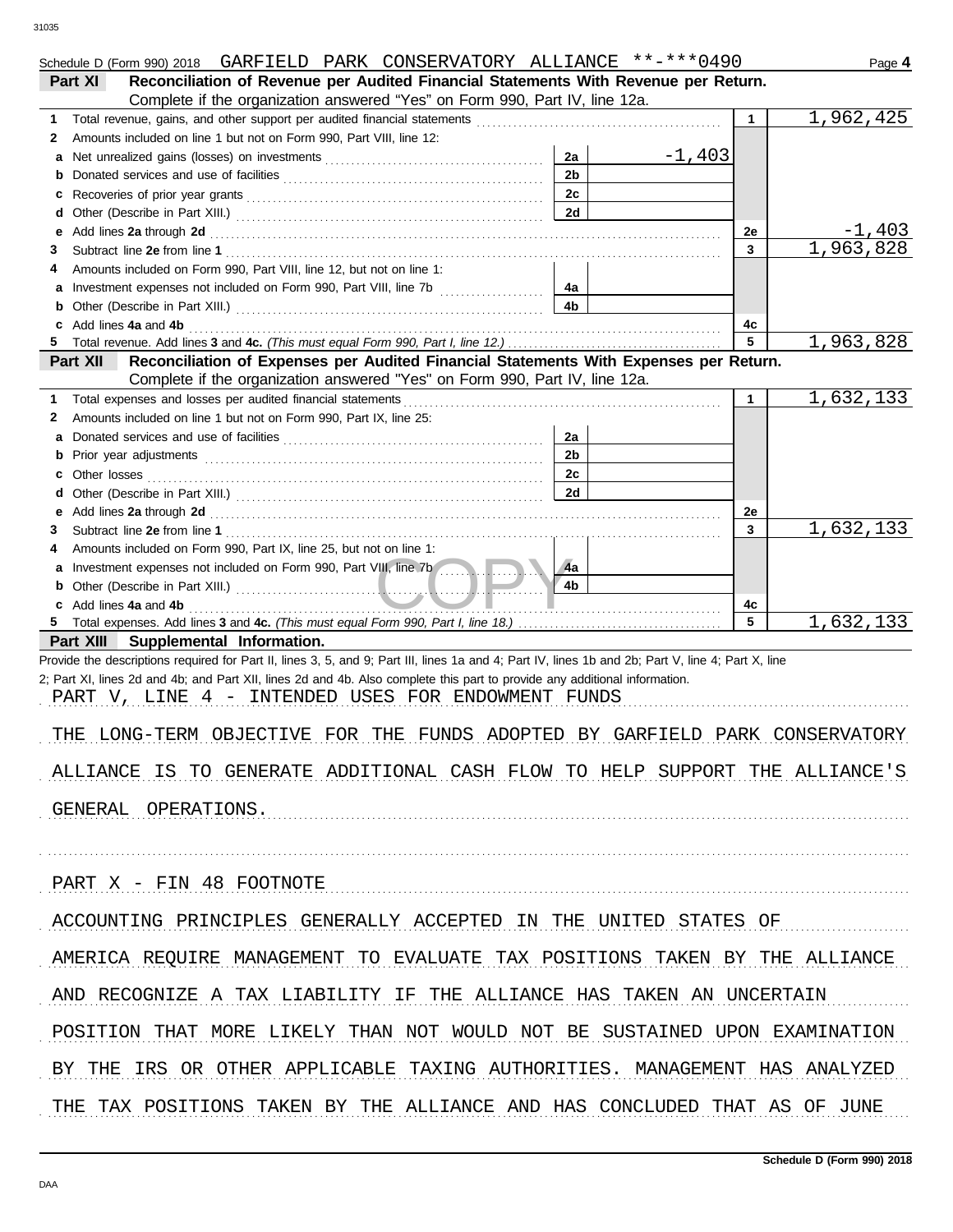| Schedule D (Form 990) 2018 GARFIELD PARK CONSERVATORY ALLIANCE **-*** 0490<br>Page 5<br>Part XIII<br>Supplemental Information (continued) |
|-------------------------------------------------------------------------------------------------------------------------------------------|
| 30, 2019 AND 2018, THERE ARE NO UNCERTAIN POSITIONS TAKEN OR EXPECTED TO BE                                                               |
| TAKEN THAT WOULD REQUIRE RECOGNITION OF A LIABILITY OR DISCLOSURE IN THE                                                                  |
| FINANCIAL STATEMENTS. THE ALLIANCE IS SUBJECT TO ROUTINE AUDITS BY TAXING                                                                 |
| JURISDICTIONS; HOWEVER,<br>THERE ARE CURRENTLY NO AUDITORS FOR ANY TAX PERIODS                                                            |
| IN PROGRESS. MANAGEMENT BELIEVES IT IS NO LONGER SUBJECT TO EXAMINATION FOR                                                               |
| YEARS PRIOR TO 2015.                                                                                                                      |
|                                                                                                                                           |
|                                                                                                                                           |
|                                                                                                                                           |
|                                                                                                                                           |
|                                                                                                                                           |
|                                                                                                                                           |
|                                                                                                                                           |
|                                                                                                                                           |
|                                                                                                                                           |
|                                                                                                                                           |
|                                                                                                                                           |
|                                                                                                                                           |
|                                                                                                                                           |
|                                                                                                                                           |
|                                                                                                                                           |
|                                                                                                                                           |
|                                                                                                                                           |
|                                                                                                                                           |
|                                                                                                                                           |
|                                                                                                                                           |
|                                                                                                                                           |
|                                                                                                                                           |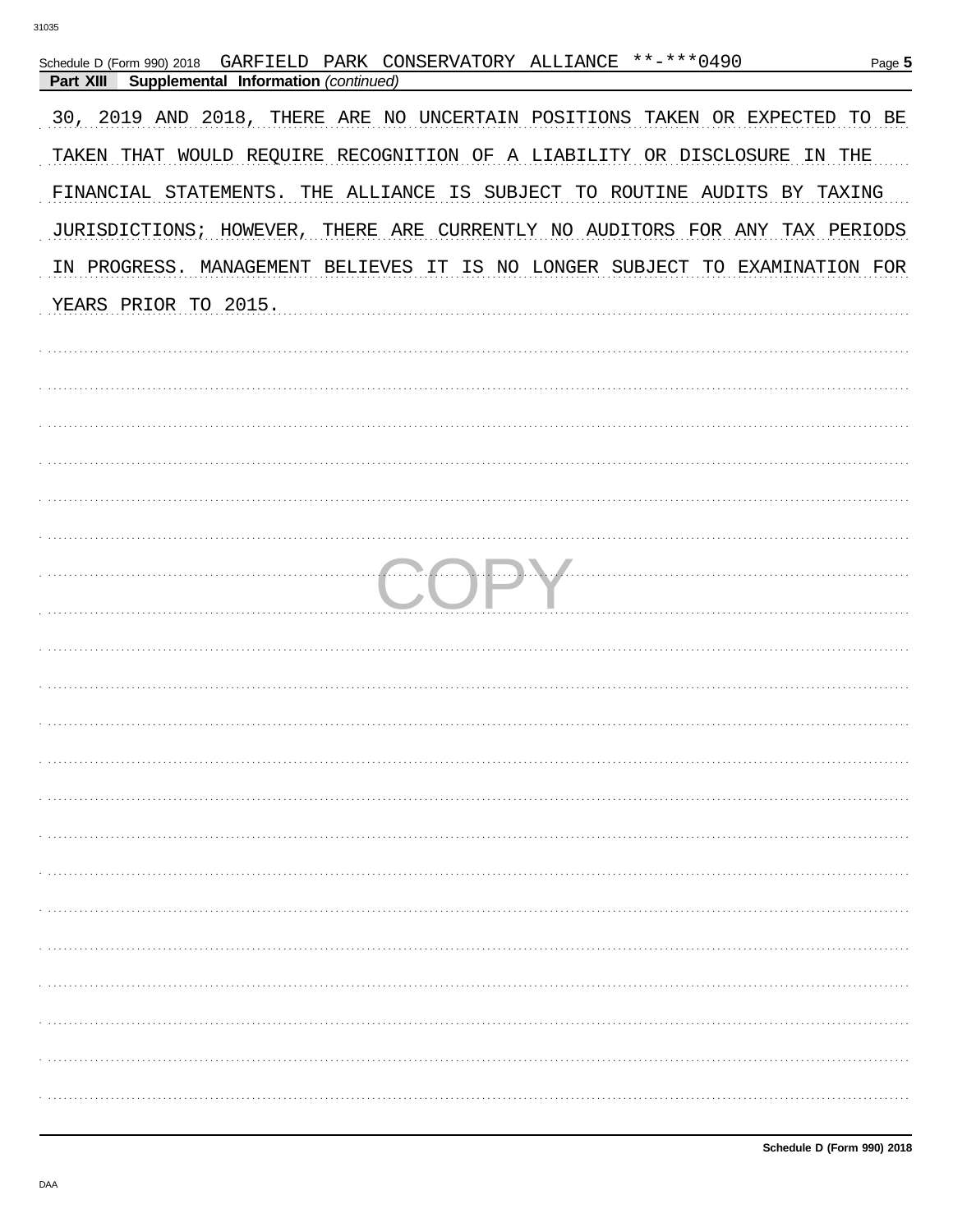| <b>SCHEDULE G</b>                                      |                                                                                                                                                                                                                                          |                            |                                       |     |                                | Supplemental Information Regarding Fundraising or Gaming Activities      |                                          | OMB No. 1545-0047                   |
|--------------------------------------------------------|------------------------------------------------------------------------------------------------------------------------------------------------------------------------------------------------------------------------------------------|----------------------------|---------------------------------------|-----|--------------------------------|--------------------------------------------------------------------------|------------------------------------------|-------------------------------------|
| (Form 990 or 990-EZ)                                   | Complete if the organization answered "Yes" on Form 990, Part IV, line 17, 18, or 19, or if the<br>organization entered more than \$15,000 on Form 990-EZ, line 6a.                                                                      |                            |                                       |     |                                |                                                                          |                                          |                                     |
| Department of the Treasury<br>Internal Revenue Service |                                                                                                                                                                                                                                          |                            | LI Attach to Form 990 or Form 990-EZ. |     |                                | U Go to www.irs.gov/Form990 for instructions and the latest information. |                                          | <b>Open to Public</b><br>Inspection |
| Name of the organization                               |                                                                                                                                                                                                                                          |                            |                                       |     |                                |                                                                          | Employer identification number           |                                     |
| Part I                                                 | GARFIELD<br>Fundraising Activities. Complete if the organization answered "Yes" on Form 990, Part IV, line 17.                                                                                                                           | PARK CONSERVATORY ALLIANCE |                                       |     |                                |                                                                          | $***$ $***$ 0490                         |                                     |
|                                                        | Form 990-EZ filers are not required to complete this part.                                                                                                                                                                               |                            |                                       |     |                                |                                                                          |                                          |                                     |
| 1                                                      | Indicate whether the organization raised funds through any of the following activities. Check all that apply.                                                                                                                            |                            |                                       |     |                                |                                                                          |                                          |                                     |
| Mail solicitations<br>a                                |                                                                                                                                                                                                                                          | e                          |                                       |     |                                | Solicitation of non-government grants                                    |                                          |                                     |
| Internet and email solicitations<br>b                  |                                                                                                                                                                                                                                          | f                          |                                       |     |                                | Solicitation of government grants                                        |                                          |                                     |
| Phone solicitations<br>c                               |                                                                                                                                                                                                                                          | a                          | Special fundraising events            |     |                                |                                                                          |                                          |                                     |
| In-person solicitations<br>d                           |                                                                                                                                                                                                                                          |                            |                                       |     |                                |                                                                          |                                          |                                     |
|                                                        | 2a Did the organization have a written or oral agreement with any individual (including officers, directors, trustees,<br>or key employees listed in Form 990, Part VII) or entity in connection with professional fundraising services? |                            |                                       |     |                                |                                                                          |                                          | No<br>Yes                           |
|                                                        | b If "Yes," list the 10 highest paid individuals or entities (fundraisers) pursuant to agreements under which the fundraiser is to be<br>compensated at least \$5,000 by the organization.                                               |                            |                                       |     |                                |                                                                          |                                          |                                     |
|                                                        |                                                                                                                                                                                                                                          |                            |                                       |     | (iii) Did fund-<br>raiser have |                                                                          | (v) Amount paid to                       | (vi) Amount paid to                 |
|                                                        | (i) Name and address of individual<br>or entity (fundraiser)                                                                                                                                                                             |                            | (ii) Activity                         |     | custody or<br>control of       | (iv) Gross receipts<br>from activity                                     | (or retained by)<br>fundraiser listed in | (or retained by)<br>organization    |
|                                                        |                                                                                                                                                                                                                                          |                            |                                       |     | contributions?                 |                                                                          | col. (i)                                 |                                     |
|                                                        |                                                                                                                                                                                                                                          |                            |                                       | Yes | No                             |                                                                          |                                          |                                     |
| 1                                                      |                                                                                                                                                                                                                                          |                            |                                       |     |                                |                                                                          |                                          |                                     |
| $\mathbf{2}$                                           |                                                                                                                                                                                                                                          |                            |                                       |     |                                |                                                                          |                                          |                                     |
|                                                        |                                                                                                                                                                                                                                          |                            |                                       |     |                                |                                                                          |                                          |                                     |
| 3                                                      |                                                                                                                                                                                                                                          |                            |                                       |     |                                |                                                                          |                                          |                                     |
|                                                        |                                                                                                                                                                                                                                          |                            |                                       |     |                                |                                                                          |                                          |                                     |
| 4                                                      |                                                                                                                                                                                                                                          |                            |                                       |     |                                |                                                                          |                                          |                                     |
|                                                        |                                                                                                                                                                                                                                          |                            |                                       |     |                                |                                                                          |                                          |                                     |
| 5                                                      |                                                                                                                                                                                                                                          |                            |                                       |     |                                |                                                                          |                                          |                                     |
|                                                        |                                                                                                                                                                                                                                          |                            |                                       |     |                                |                                                                          |                                          |                                     |
|                                                        |                                                                                                                                                                                                                                          |                            |                                       |     |                                |                                                                          |                                          |                                     |
|                                                        |                                                                                                                                                                                                                                          |                            |                                       |     |                                |                                                                          |                                          |                                     |
|                                                        |                                                                                                                                                                                                                                          |                            |                                       |     |                                |                                                                          |                                          |                                     |
| 7                                                      |                                                                                                                                                                                                                                          |                            |                                       |     |                                |                                                                          |                                          |                                     |
|                                                        |                                                                                                                                                                                                                                          |                            |                                       |     |                                |                                                                          |                                          |                                     |
| 8                                                      |                                                                                                                                                                                                                                          |                            |                                       |     |                                |                                                                          |                                          |                                     |
|                                                        |                                                                                                                                                                                                                                          |                            |                                       |     |                                |                                                                          |                                          |                                     |
|                                                        |                                                                                                                                                                                                                                          |                            |                                       |     |                                |                                                                          |                                          |                                     |
| 9                                                      |                                                                                                                                                                                                                                          |                            |                                       |     |                                |                                                                          |                                          |                                     |
|                                                        |                                                                                                                                                                                                                                          |                            |                                       |     |                                |                                                                          |                                          |                                     |
| 10                                                     |                                                                                                                                                                                                                                          |                            |                                       |     |                                |                                                                          |                                          |                                     |
|                                                        |                                                                                                                                                                                                                                          |                            |                                       |     |                                |                                                                          |                                          |                                     |
| Total                                                  |                                                                                                                                                                                                                                          |                            |                                       |     |                                |                                                                          |                                          |                                     |
| 3<br>registration or licensing.                        | List all states in which the organization is registered or licensed to solicit contributions or has been notified it is exempt from                                                                                                      |                            |                                       |     |                                |                                                                          |                                          |                                     |
|                                                        |                                                                                                                                                                                                                                          |                            |                                       |     |                                |                                                                          |                                          |                                     |
|                                                        |                                                                                                                                                                                                                                          |                            |                                       |     |                                |                                                                          |                                          |                                     |
|                                                        |                                                                                                                                                                                                                                          |                            |                                       |     |                                |                                                                          |                                          |                                     |
|                                                        |                                                                                                                                                                                                                                          |                            |                                       |     |                                |                                                                          |                                          |                                     |
|                                                        |                                                                                                                                                                                                                                          |                            |                                       |     |                                |                                                                          |                                          |                                     |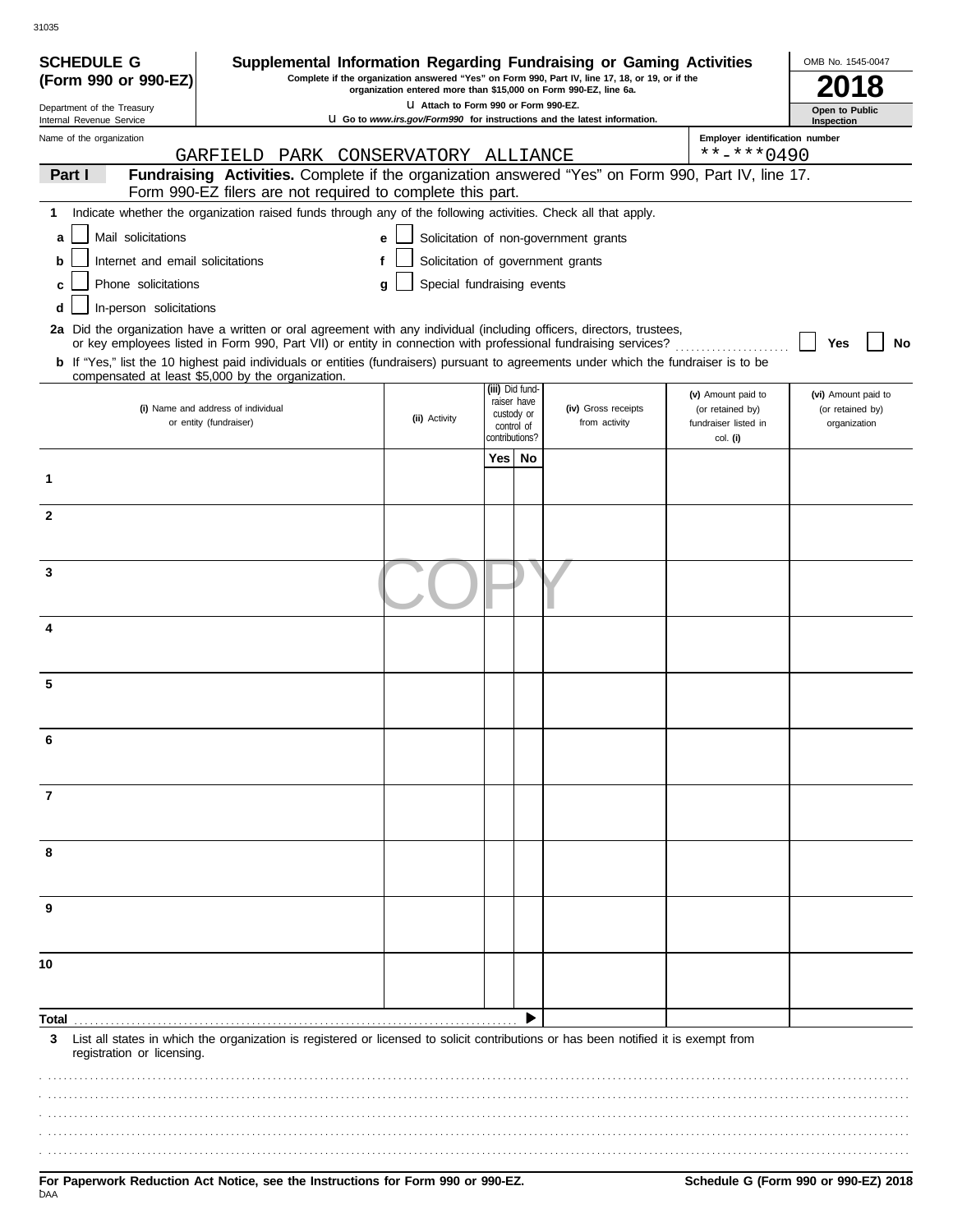| Schedule G (Form 990 or 990-EZ) 2018 | GARFIELD | PARK | . CONSERVATORY | . ALLIANCE | -***0490<br>**_ | $P$ aqe $\blacktriangle$ |
|--------------------------------------|----------|------|----------------|------------|-----------------|--------------------------|
|                                      |          |      |                |            |                 |                          |

**Part II Fundraising Events.** Complete if the organization answered "Yes" on Form 990, Part IV, line 18, or reported more gross receipts greater than \$5,000. than \$15,000 of fundraising event contributions and gross income on Form 990-EZ, lines 1 and 6b. List events with

|          |                       |                              | (a) Event $#1$                                                                                      | $(b)$ Event #2        | (c) Other events |                            |  |  |  |
|----------|-----------------------|------------------------------|-----------------------------------------------------------------------------------------------------|-----------------------|------------------|----------------------------|--|--|--|
|          |                       |                              |                                                                                                     |                       |                  | (d) Total events           |  |  |  |
|          |                       |                              | FLEUROTICA                                                                                          | BEER UNDER GLAS       | T                | (add col. (a) through      |  |  |  |
|          |                       |                              | (event type)                                                                                        | (event type)          | (total number)   | $col.$ (c))                |  |  |  |
|          |                       |                              |                                                                                                     |                       |                  |                            |  |  |  |
| Revenue  |                       | 1 Gross receipts             | 189,897                                                                                             | 134,748               | 23,108           | 347,753                    |  |  |  |
|          |                       |                              |                                                                                                     |                       |                  |                            |  |  |  |
|          |                       | 2 Less: Contributions        | 164,500                                                                                             | 45,630                |                  | 210,130                    |  |  |  |
|          |                       | 3 Gross income (line 1 minus |                                                                                                     |                       |                  |                            |  |  |  |
|          |                       |                              | 25,397                                                                                              | 89,118                | 23,108           | 137,623                    |  |  |  |
|          |                       |                              |                                                                                                     |                       |                  |                            |  |  |  |
|          |                       | 4 Cash prizes                |                                                                                                     |                       |                  |                            |  |  |  |
|          |                       |                              |                                                                                                     |                       |                  |                            |  |  |  |
|          |                       | 5 Noncash prizes             |                                                                                                     |                       |                  |                            |  |  |  |
|          | 6 Rent/facility costs |                              |                                                                                                     |                       |                  |                            |  |  |  |
|          |                       |                              | 25,857                                                                                              |                       |                  | <u>25,857</u>              |  |  |  |
| Expenses |                       | 7 Food and beverages         | 2,628                                                                                               | 88,349                |                  | 90,977                     |  |  |  |
|          |                       |                              |                                                                                                     |                       |                  |                            |  |  |  |
| Direct   |                       | 8 Entertainment              | 9,000                                                                                               |                       |                  | 9,000                      |  |  |  |
|          |                       |                              |                                                                                                     |                       |                  |                            |  |  |  |
|          |                       | 9 Other direct expenses      | 21,277                                                                                              | 17,497                | 17,287           | 56,061                     |  |  |  |
|          |                       |                              |                                                                                                     |                       |                  |                            |  |  |  |
|          |                       |                              |                                                                                                     |                       |                  | 181,895                    |  |  |  |
|          |                       |                              | 10 Direct expense summary. Add lines 4 through 9 in column (d)                                      |                       |                  |                            |  |  |  |
|          | Part III              |                              | Gaming. Complete if the organization answered "Yes" on Form 990, Part IV, line 19, or reported more |                       |                  |                            |  |  |  |
|          |                       |                              | than \$15,000 on Form 990-EZ, line 6a.                                                              |                       |                  |                            |  |  |  |
|          |                       |                              |                                                                                                     | (b) Pull tabs/instant |                  | (d) Total gaming (add      |  |  |  |
|          |                       |                              | (a) Bingo<br>(c) Other gaming<br>bingo/progressive bingo                                            |                       |                  | col. (a) through col. (c)) |  |  |  |
| Revenue  |                       |                              |                                                                                                     |                       |                  |                            |  |  |  |
|          |                       | Gross revenue                |                                                                                                     |                       |                  |                            |  |  |  |
|          |                       |                              |                                                                                                     |                       |                  |                            |  |  |  |

|          |                            | (a) Bingo                                                                            | bingo/progressive bingo  | (c) Other gaming      | col. (a) through col. (c)) |
|----------|----------------------------|--------------------------------------------------------------------------------------|--------------------------|-----------------------|----------------------------|
| Revenue  | Gross revenue              |                                                                                      |                          |                       |                            |
|          | 2 Cash prizes              |                                                                                      |                          |                       |                            |
| Expenses | 3 Noncash prizes           |                                                                                      |                          |                       |                            |
| Direct   | 4 Rent/facility costs      |                                                                                      |                          |                       |                            |
|          | 5 Other direct expenses    |                                                                                      |                          |                       |                            |
|          | 6 Volunteer labor          | $\%$<br>Yes<br>No.                                                                   | <b>Yes</b><br>$\%$<br>No | Yes<br>%<br><b>No</b> |                            |
|          | 7                          |                                                                                      |                          |                       |                            |
|          |                            |                                                                                      |                          |                       |                            |
| 9        |                            |                                                                                      |                          |                       |                            |
|          |                            | a Is the organization licensed to conduct gaming activities in each of these states? |                          |                       | <b>Yes</b><br>No           |
|          | <b>b</b> If "No," explain: |                                                                                      |                          |                       |                            |

| 10a Were any of the organization's gaming licenses revoked, suspended, or terminated during the tax year? | No<br>Yes |
|-----------------------------------------------------------------------------------------------------------|-----------|
| <b>b</b> If "Yes," explain:                                                                               |           |
|                                                                                                           |           |
|                                                                                                           |           |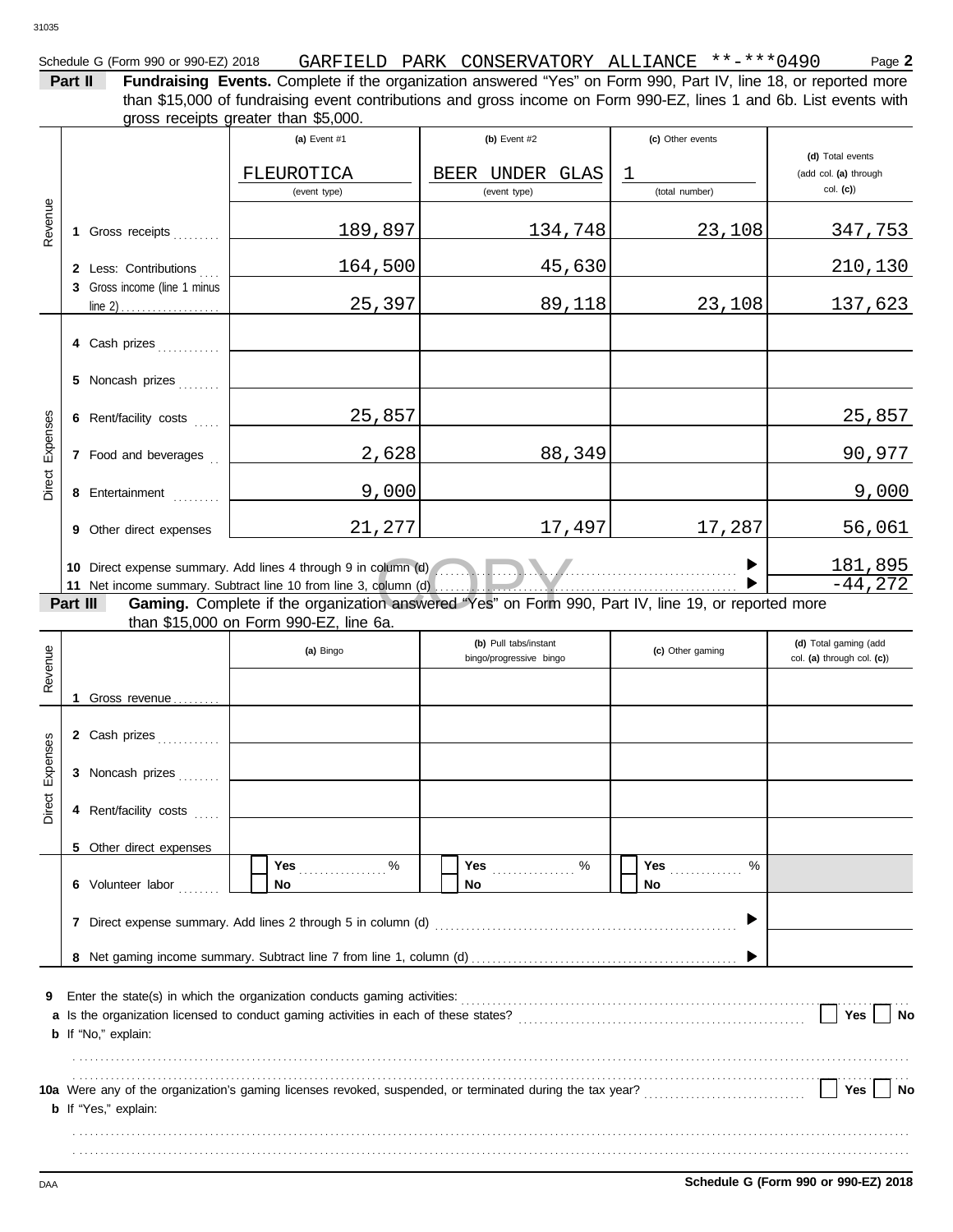|          | GARFIELD PARK CONSERVATORY ALLIANCE **-***0490<br>Schedule G (Form 990 or 990-EZ) 2018                                                                                                                                                                                                                                                           |                 |     | Page 3 |
|----------|--------------------------------------------------------------------------------------------------------------------------------------------------------------------------------------------------------------------------------------------------------------------------------------------------------------------------------------------------|-----------------|-----|--------|
| 11<br>12 | Is the organization a grantor, beneficiary or trustee of a trust, or a member of a partnership or other entity                                                                                                                                                                                                                                   |                 | Yes | No     |
|          |                                                                                                                                                                                                                                                                                                                                                  |                 | Yes | No     |
| 13       | Indicate the percentage of gaming activity conducted in:                                                                                                                                                                                                                                                                                         |                 |     |        |
| a        |                                                                                                                                                                                                                                                                                                                                                  | 13a             |     | %<br>% |
| b<br>14  | An outside facility <b>contract and the contract of the contract of the contract of the contract of the contract of the contract of the contract of the contract of the contract of the contract of the contract of the contract</b><br>Enter the name and address of the person who prepares the organization's gaming/special events books and | 13 <sub>b</sub> |     |        |
|          | records:                                                                                                                                                                                                                                                                                                                                         |                 |     |        |
|          |                                                                                                                                                                                                                                                                                                                                                  |                 |     |        |
|          |                                                                                                                                                                                                                                                                                                                                                  |                 |     |        |
|          | 15a Does the organization have a contract with a third party from whom the organization receives gaming<br>revenue?                                                                                                                                                                                                                              |                 | Yes | No     |
| b        |                                                                                                                                                                                                                                                                                                                                                  |                 |     |        |
|          |                                                                                                                                                                                                                                                                                                                                                  |                 |     |        |
|          | If "Yes," enter name and address of the third party:                                                                                                                                                                                                                                                                                             |                 |     |        |
|          |                                                                                                                                                                                                                                                                                                                                                  |                 |     |        |
|          |                                                                                                                                                                                                                                                                                                                                                  |                 |     |        |
| 16       | Gaming manager information:                                                                                                                                                                                                                                                                                                                      |                 |     |        |
|          |                                                                                                                                                                                                                                                                                                                                                  |                 |     |        |
|          |                                                                                                                                                                                                                                                                                                                                                  |                 |     |        |
|          |                                                                                                                                                                                                                                                                                                                                                  |                 |     |        |
|          | Director/officer<br>Employee<br>Independent contractor                                                                                                                                                                                                                                                                                           |                 |     |        |
| 17       | Mandatory distributions:                                                                                                                                                                                                                                                                                                                         |                 |     |        |
| a        | Is the organization required under state law to make charitable distributions from the gaming proceeds to                                                                                                                                                                                                                                        |                 |     |        |
|          | retain the state gaming license?                                                                                                                                                                                                                                                                                                                 |                 | Yes | No     |
|          | Enter the amount of distributions required under state law to be distributed to other exempt organizations or                                                                                                                                                                                                                                    |                 |     |        |
|          | spent in the organization's own exempt activities during the tax year $\mathbf{u}$ \$                                                                                                                                                                                                                                                            |                 |     |        |
|          | Supplemental Information. Provide the explanations required by Part I, line 2b, columns (iii) and (v); and<br>Part IV<br>Part III, lines 9, 9b, 10b, 15b, 15c, 16, and 17b, as applicable. Also provide any additional information.                                                                                                              |                 |     |        |
|          | See instructions.                                                                                                                                                                                                                                                                                                                                |                 |     |        |
|          |                                                                                                                                                                                                                                                                                                                                                  |                 |     |        |
|          |                                                                                                                                                                                                                                                                                                                                                  |                 |     |        |
|          |                                                                                                                                                                                                                                                                                                                                                  |                 |     |        |
|          |                                                                                                                                                                                                                                                                                                                                                  |                 |     |        |
|          |                                                                                                                                                                                                                                                                                                                                                  |                 |     |        |
|          |                                                                                                                                                                                                                                                                                                                                                  |                 |     |        |
|          |                                                                                                                                                                                                                                                                                                                                                  |                 |     |        |
|          |                                                                                                                                                                                                                                                                                                                                                  |                 |     |        |
|          |                                                                                                                                                                                                                                                                                                                                                  |                 |     |        |
|          |                                                                                                                                                                                                                                                                                                                                                  |                 |     |        |
|          |                                                                                                                                                                                                                                                                                                                                                  |                 |     |        |
|          |                                                                                                                                                                                                                                                                                                                                                  |                 |     |        |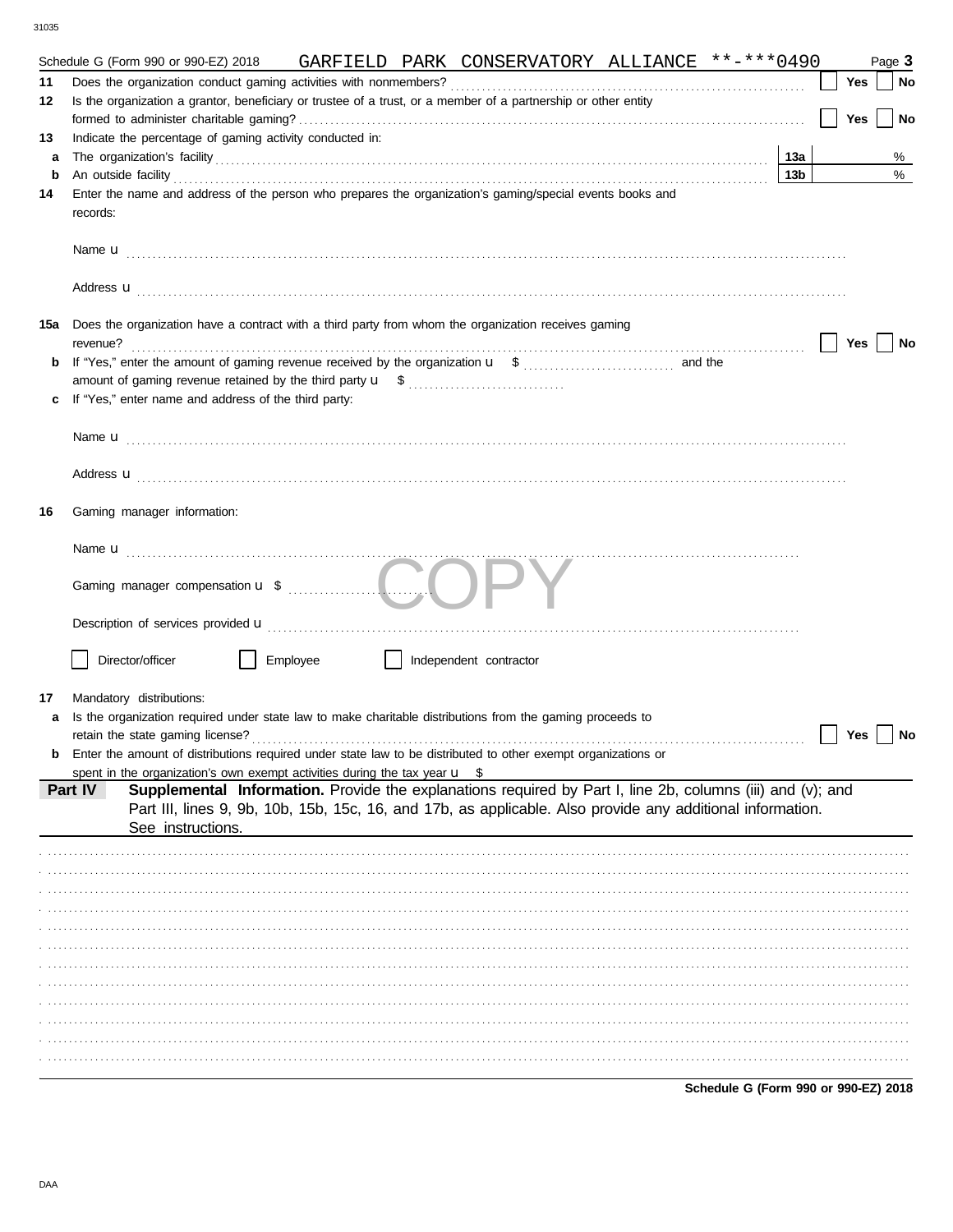| <b>Compensation Information</b><br><b>SCHEDULE J</b>   |                                                                                                                                                                                                                                | OMB No. 1545-0047 |                   |    |  |  |
|--------------------------------------------------------|--------------------------------------------------------------------------------------------------------------------------------------------------------------------------------------------------------------------------------|-------------------|-------------------|----|--|--|
| (Form 990)                                             | For certain Officers, Directors, Trustees, Key Employees, and Highest<br><b>Compensated Employees</b>                                                                                                                          |                   |                   |    |  |  |
|                                                        | u Complete if the organization answered "Yes" on Form 990, Part IV, line 23.                                                                                                                                                   | Open to Public    |                   |    |  |  |
| Department of the Treasury<br>Internal Revenue Service | u Attach to Form 990.<br><b>uGo to www.irs.gov/Form990 for instructions and the latest information.</b>                                                                                                                        |                   | <b>Inspection</b> |    |  |  |
| Name of the organization                               | Employer identification number                                                                                                                                                                                                 |                   |                   |    |  |  |
| Part I                                                 | $***$ $***$ 0490<br>GARFIELD<br>PARK CONSERVATORY ALLIANCE<br>Questions Regarding Compensation                                                                                                                                 |                   |                   |    |  |  |
|                                                        |                                                                                                                                                                                                                                |                   | Yes               | No |  |  |
|                                                        | 1a Check the appropriate box(es) if the organization provided any of the following to or for a person listed on Form                                                                                                           |                   |                   |    |  |  |
|                                                        | 990, Part VII, Section A, line 1a. Complete Part III to provide any relevant information regarding these items.                                                                                                                |                   |                   |    |  |  |
| First-class or charter travel                          | Housing allowance or residence for personal use                                                                                                                                                                                |                   |                   |    |  |  |
| Travel for companions                                  | Payments for business use of personal residence                                                                                                                                                                                |                   |                   |    |  |  |
|                                                        | Tax indemnification and gross-up payments<br>Health or social club dues or initiation fees                                                                                                                                     |                   |                   |    |  |  |
| Discretionary spending account                         | Personal services (such as maid, chauffeur, chef)                                                                                                                                                                              |                   |                   |    |  |  |
|                                                        | <b>b</b> If any of the boxes on line 1a are checked, did the organization follow a written policy regarding payment                                                                                                            |                   |                   |    |  |  |
|                                                        | or reimbursement or provision of all of the expenses described above? If "No," complete Part III to                                                                                                                            |                   |                   |    |  |  |
|                                                        | explain continuous contract and the contract of the contract of the contract of the contract of the contract of the contract of the contract of the contract of the contract of the contract of the contract of the contract o | 1b                |                   |    |  |  |
|                                                        |                                                                                                                                                                                                                                |                   |                   |    |  |  |
| 2                                                      | Did the organization require substantiation prior to reimbursing or allowing expenses incurred by all                                                                                                                          |                   |                   |    |  |  |
|                                                        | directors, trustees, and officers, including the CEO/Executive Director, regarding the items checked on line                                                                                                                   | $\mathbf{2}$      |                   |    |  |  |
|                                                        |                                                                                                                                                                                                                                |                   |                   |    |  |  |
| 3                                                      | Indicate which, if any, of the following the filing organization used to establish the compensation of the                                                                                                                     |                   |                   |    |  |  |
|                                                        | organization's CEO/Executive Director. Check all that apply. Do not check any boxes for methods used by a                                                                                                                      |                   |                   |    |  |  |
|                                                        | related organization to establish compensation of the CEO/Executive Director, but explain in Part III.                                                                                                                         |                   |                   |    |  |  |
| Compensation committee                                 | Written employment contract                                                                                                                                                                                                    |                   |                   |    |  |  |
|                                                        | Compensation survey or study<br>Independent compensation consultant                                                                                                                                                            |                   |                   |    |  |  |
| Form 990 of other organizations                        | Approval by the board or compensation committee                                                                                                                                                                                |                   |                   |    |  |  |
| 4                                                      | During the year, did any person listed on Form 990, Part VII, Section A, line 1a, with respect to the filing                                                                                                                   |                   |                   |    |  |  |
| organization or a related organization:                |                                                                                                                                                                                                                                |                   |                   |    |  |  |
|                                                        | a Receive a severance payment or change-of-control payment?                                                                                                                                                                    | 4a                |                   | Χ  |  |  |
| b                                                      |                                                                                                                                                                                                                                | 4b                |                   | Χ  |  |  |
|                                                        |                                                                                                                                                                                                                                | 4c                |                   | X  |  |  |
|                                                        | If "Yes" to any of lines 4a-c, list the persons and provide the applicable amounts for each item in Part III.                                                                                                                  |                   |                   |    |  |  |
|                                                        | Only section 501(c)(3), 501(c)(4), and 501(c)(29) organizations must complete lines 5-9.                                                                                                                                       |                   |                   |    |  |  |
| 5                                                      | For persons listed on Form 990, Part VII, Section A, line 1a, did the organization pay or accrue any                                                                                                                           |                   |                   |    |  |  |
|                                                        | compensation contingent on the revenues of:                                                                                                                                                                                    |                   |                   |    |  |  |
|                                                        |                                                                                                                                                                                                                                | 5a                |                   | Χ  |  |  |
|                                                        |                                                                                                                                                                                                                                | 5b                |                   | Χ  |  |  |
| If "Yes" on line 5a or 5b, describe in Part III.       |                                                                                                                                                                                                                                |                   |                   |    |  |  |
| 6                                                      | For persons listed on Form 990, Part VII, Section A, line 1a, did the organization pay or accrue any                                                                                                                           |                   |                   |    |  |  |
|                                                        | compensation contingent on the net earnings of:                                                                                                                                                                                |                   |                   |    |  |  |
| a The organization?                                    |                                                                                                                                                                                                                                | 6a                |                   | Χ  |  |  |
|                                                        |                                                                                                                                                                                                                                | 6b                |                   | Χ  |  |  |
| If "Yes" on line 6a or 6b, describe in Part III.       |                                                                                                                                                                                                                                |                   |                   |    |  |  |
|                                                        |                                                                                                                                                                                                                                |                   |                   |    |  |  |
| 7                                                      | For persons listed on Form 990, Part VII, Section A, line 1a, did the organization provide any nonfixed                                                                                                                        | 7                 |                   | Χ  |  |  |
| 8                                                      | Were any amounts reported on Form 990, Part VII, paid or accrued pursuant to a contract that was subject                                                                                                                       |                   |                   |    |  |  |
|                                                        | to the initial contract exception described in Regulations section 53.4958-4(a)(3)? If "Yes," describe                                                                                                                         |                   |                   |    |  |  |
|                                                        |                                                                                                                                                                                                                                | 8                 |                   | Χ  |  |  |
|                                                        |                                                                                                                                                                                                                                |                   |                   |    |  |  |
| 9                                                      | If "Yes" on line 8, did the organization also follow the rebuttable presumption procedure described in                                                                                                                         |                   |                   |    |  |  |
|                                                        |                                                                                                                                                                                                                                | 9                 |                   |    |  |  |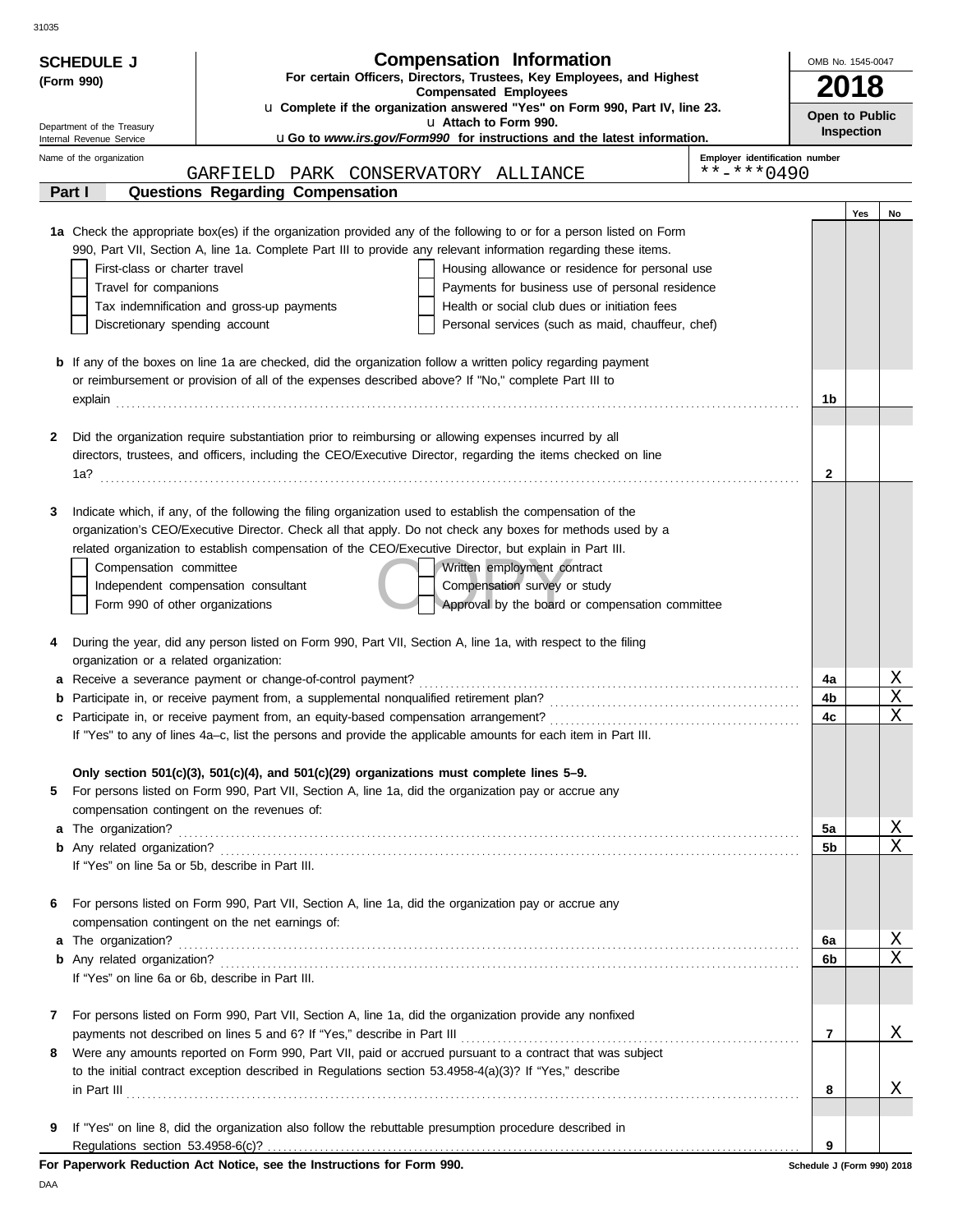#### GARFIELD PARK CONSERVATORY ALLIANCE \*\*-\*\*\*0490 Schedule J (Form 990) 2018

#### Officers, Directors, Trustees, Key Employees, and Highest Compensated Employees. Use duplicate copies if additional space is needed. Part II

For each individual whose compensation must be reported on Schedule J, report compensation from the organization on row (i) and from related organizations, described in the instructions, on row (ii). Do not list any individuals that aren't listed on Form 990, Part VII.

Note: The sum of columns (B)(i)-(iii) for each listed individual must equal the total amount of Form 990, Part VII, Section A, line 1a, applicable column (D) and (E) amounts for that individual.

|                         |               |                          | (B) Breakdown of W-2 and/or 1099-MISC compensation |                                           | (C) Retirement and             | (D) Nontaxable | (E) Total of columns | (F) Compensation                                           |
|-------------------------|---------------|--------------------------|----------------------------------------------------|-------------------------------------------|--------------------------------|----------------|----------------------|------------------------------------------------------------|
| (A) Name and Title      |               | (i) Base<br>compensation | (ii) Bonus & incentive<br>compensation             | (iii) Other<br>reportable<br>compensation | other deferred<br>compensation | benefits       | $(B)(i)$ – $(D)$     | in column (B) reported<br>as deferred on prior<br>Form 990 |
| JENNIFER VAN VALKENBURG | (i)           | 150,005                  | 0                                                  |                                           |                                | $\Omega$       | 150,005              | $\Omega$                                                   |
| 1 PRESIDENT             | (ii)          | U                        |                                                    |                                           |                                | 0              | C                    | 0                                                          |
|                         | (i)           |                          |                                                    |                                           |                                |                |                      |                                                            |
|                         |               |                          |                                                    |                                           |                                |                |                      |                                                            |
|                         | (i)           |                          |                                                    |                                           |                                |                |                      |                                                            |
|                         |               |                          |                                                    |                                           |                                |                |                      |                                                            |
|                         | (i)           |                          |                                                    |                                           |                                |                |                      |                                                            |
|                         |               |                          |                                                    |                                           |                                |                |                      |                                                            |
|                         | (i)           |                          |                                                    |                                           |                                |                |                      |                                                            |
| 5                       |               |                          |                                                    |                                           |                                |                |                      |                                                            |
|                         | $\frac{1}{2}$ |                          |                                                    |                                           |                                |                |                      |                                                            |
| 6                       |               |                          |                                                    |                                           |                                |                |                      |                                                            |
|                         | (i)           |                          |                                                    |                                           |                                |                |                      |                                                            |
| $\overline{7}$          |               |                          |                                                    |                                           |                                |                |                      |                                                            |
|                         | (i)           |                          |                                                    |                                           |                                |                |                      |                                                            |
| 8                       |               |                          |                                                    |                                           |                                |                |                      |                                                            |
|                         | (i)           |                          |                                                    |                                           |                                |                |                      |                                                            |
| 9                       |               |                          |                                                    |                                           |                                |                |                      |                                                            |
|                         | (i)           |                          |                                                    |                                           |                                |                |                      |                                                            |
| 10                      |               |                          |                                                    |                                           |                                |                |                      |                                                            |
|                         | (i)           |                          |                                                    |                                           |                                |                |                      |                                                            |
| 11                      |               |                          |                                                    |                                           |                                |                |                      |                                                            |
|                         | (i)           |                          |                                                    |                                           |                                |                |                      |                                                            |
| $12$                    |               |                          |                                                    |                                           |                                |                |                      |                                                            |
|                         | (i)           |                          |                                                    |                                           |                                |                |                      |                                                            |
| 13                      |               |                          |                                                    |                                           |                                |                |                      |                                                            |
|                         | (i)           |                          |                                                    |                                           |                                |                |                      |                                                            |
| 14                      |               |                          |                                                    |                                           |                                |                |                      |                                                            |
|                         | (i)           |                          |                                                    |                                           |                                |                |                      |                                                            |
| 15                      |               |                          |                                                    |                                           |                                |                |                      |                                                            |
|                         | (i)           |                          |                                                    |                                           |                                |                |                      |                                                            |
| 16                      |               |                          |                                                    |                                           |                                |                |                      |                                                            |
|                         |               |                          |                                                    |                                           |                                |                |                      |                                                            |

Schedule J (Form 990) 2018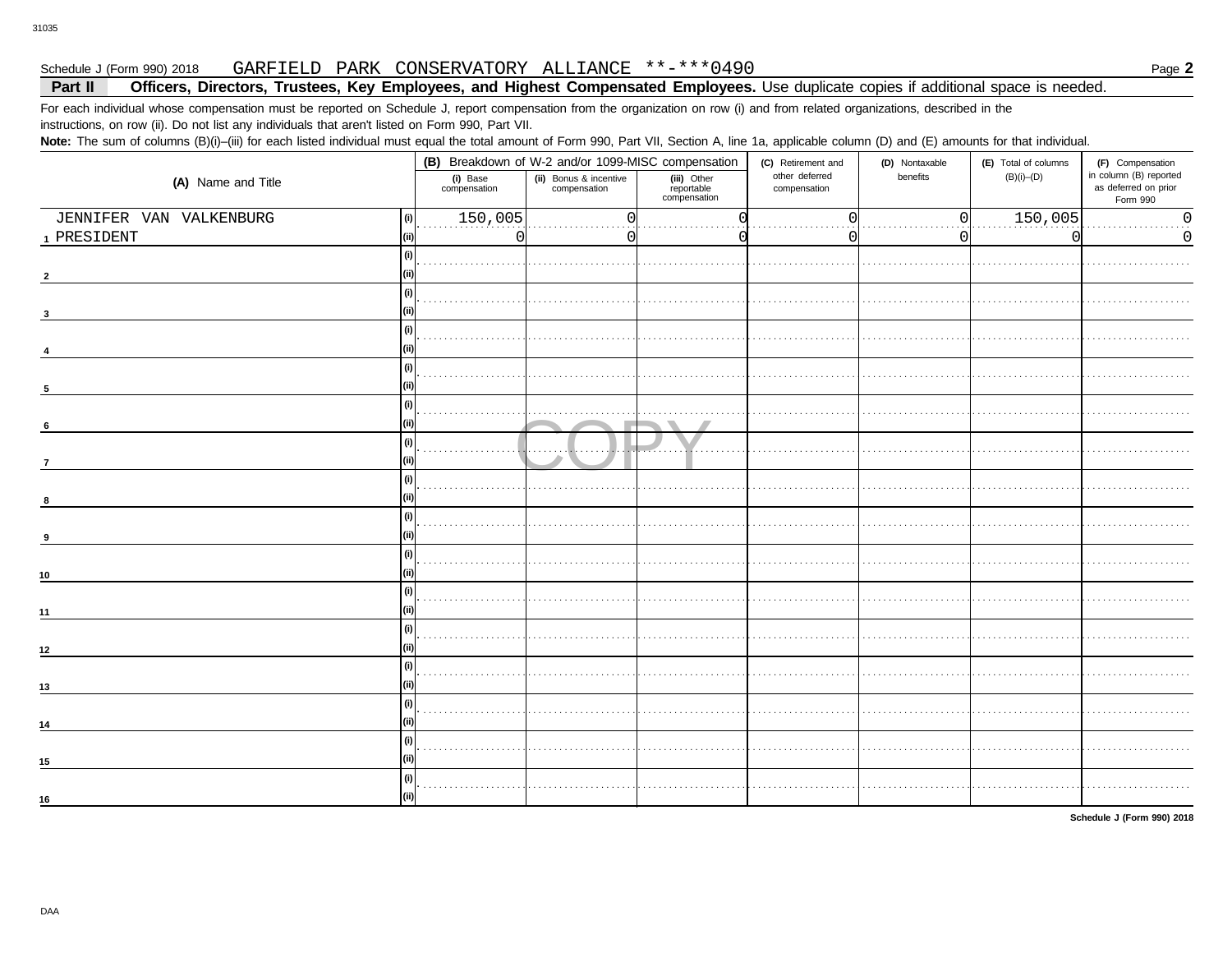| Provide the information, explanation, or descriptions required for Part I, lines 1a, 1b, 3, 4a, 4b, 4c, 5a, 5b, 6a, 6b, 7, and 8, and for Part II. Also complete this part<br>for any additional information. |
|---------------------------------------------------------------------------------------------------------------------------------------------------------------------------------------------------------------|
|                                                                                                                                                                                                               |
|                                                                                                                                                                                                               |
|                                                                                                                                                                                                               |
|                                                                                                                                                                                                               |
|                                                                                                                                                                                                               |
|                                                                                                                                                                                                               |
|                                                                                                                                                                                                               |
|                                                                                                                                                                                                               |
| <b>DEL MARIE DE LA CALENDRE DE LA CALENDRE DE LA CALENDRE DE LA CALENDRE DE LA CALENDRE DE LA CALENDRE DE LA CAL</b>                                                                                          |
|                                                                                                                                                                                                               |
|                                                                                                                                                                                                               |
|                                                                                                                                                                                                               |
|                                                                                                                                                                                                               |
|                                                                                                                                                                                                               |
|                                                                                                                                                                                                               |
|                                                                                                                                                                                                               |
|                                                                                                                                                                                                               |
|                                                                                                                                                                                                               |
|                                                                                                                                                                                                               |

Schedule J (Form 990) 2018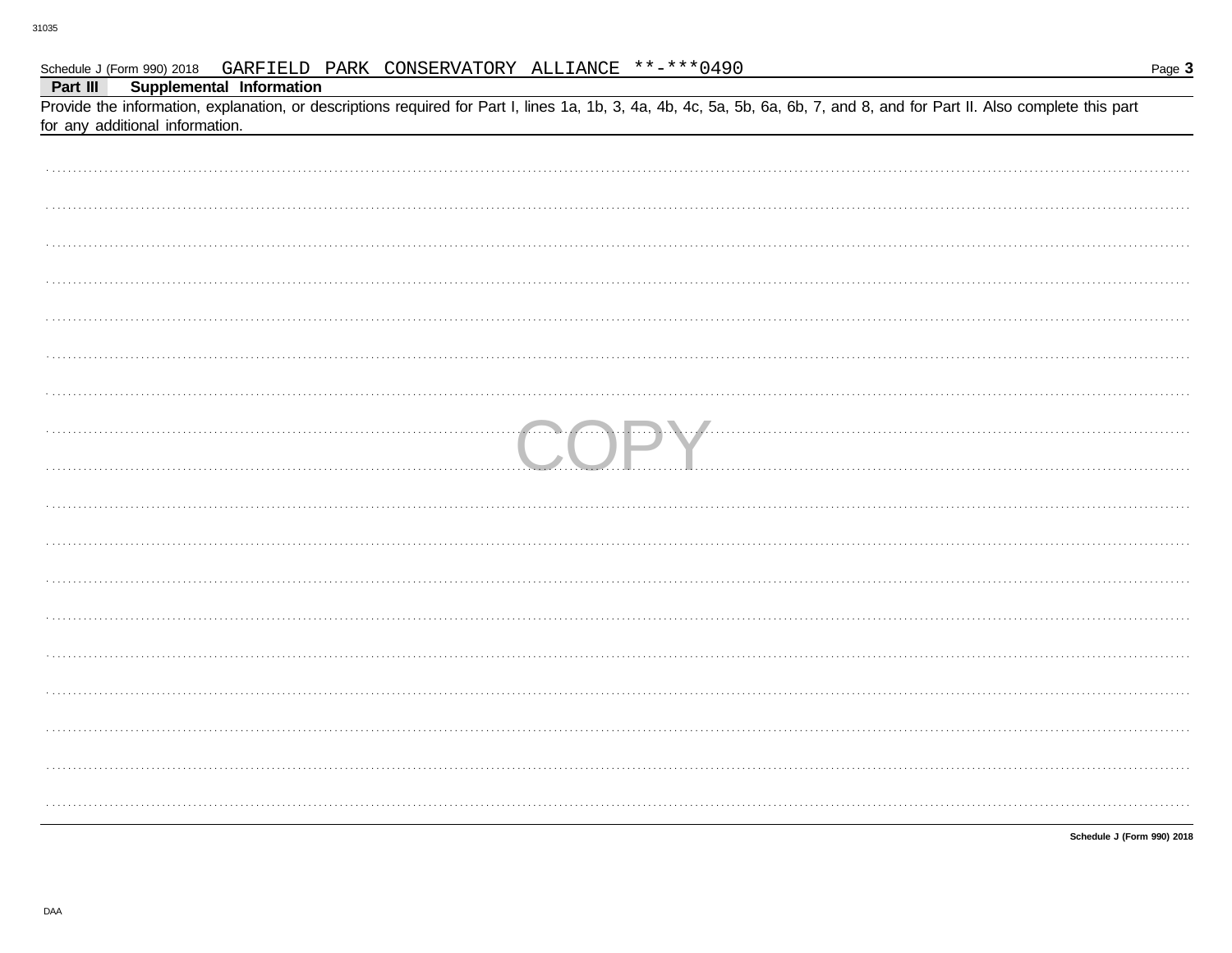| v<br>۰. | ٧<br>×<br>×<br>۰,<br>٠<br>× |
|---------|-----------------------------|

| SCHEDULE M |  |
|------------|--|
| (Form 990) |  |

## **Noncash Contributions**

OMB No. 1545-0047

| NUIICASII VUIIUIDUUUIIS<br>(Form 990) |                                                               |          |                         |                                                                                                                             |                                                                                                                    |                                                       | 2018                                |     |    |  |
|---------------------------------------|---------------------------------------------------------------|----------|-------------------------|-----------------------------------------------------------------------------------------------------------------------------|--------------------------------------------------------------------------------------------------------------------|-------------------------------------------------------|-------------------------------------|-----|----|--|
|                                       |                                                               |          |                         | <b>u</b> Complete if the organizations answered "Yes" on Form 990, Part IV, lines 29 or 30.<br><b>u</b> Attach to Form 990. |                                                                                                                    |                                                       |                                     |     |    |  |
|                                       | Department of the Treasury<br>Internal Revenue Service        |          |                         |                                                                                                                             | <b>u</b> Go to www.irs.gov/Form990 for instructions and the latest information.                                    |                                                       | <b>Open To Public</b><br>Inspection |     |    |  |
|                                       | Name of the organization                                      |          |                         |                                                                                                                             |                                                                                                                    |                                                       | Employer identification number      |     |    |  |
|                                       |                                                               | GARFIELD |                         | PARK CONSERVATORY ALLIANCE                                                                                                  |                                                                                                                    |                                                       | $***$ $***$ 0490                    |     |    |  |
|                                       | <b>Types of Property</b><br>Part I                            |          |                         |                                                                                                                             | (c)                                                                                                                |                                                       |                                     |     |    |  |
|                                       |                                                               |          | (a)                     | (b)                                                                                                                         | Noncash contribution                                                                                               | (d)                                                   |                                     |     |    |  |
|                                       |                                                               |          | Check if<br>applicable  | Number of contributions or<br>items contributed                                                                             | amounts reported on                                                                                                | Method of determining<br>noncash contribution amounts |                                     |     |    |  |
|                                       |                                                               |          |                         |                                                                                                                             | Form 990, Part VIII, line 1g                                                                                       |                                                       |                                     |     |    |  |
| 1                                     | Art - Works of art                                            |          |                         |                                                                                                                             |                                                                                                                    |                                                       |                                     |     |    |  |
| 2                                     | Art - Historical treasures                                    |          |                         |                                                                                                                             |                                                                                                                    |                                                       |                                     |     |    |  |
| 3                                     | Art - Fractional interests                                    |          |                         |                                                                                                                             |                                                                                                                    |                                                       |                                     |     |    |  |
| 4                                     | Books and publications                                        |          |                         |                                                                                                                             |                                                                                                                    |                                                       |                                     |     |    |  |
| 5                                     | Clothing and household                                        |          |                         |                                                                                                                             |                                                                                                                    |                                                       |                                     |     |    |  |
|                                       | $\mathsf{goods}\xrightarrow{\hspace{0.5cm}}$                  |          |                         |                                                                                                                             |                                                                                                                    |                                                       |                                     |     |    |  |
| 6                                     | Cars and other vehicles                                       |          |                         |                                                                                                                             |                                                                                                                    |                                                       |                                     |     |    |  |
| 7<br>8                                | Boats and planes                                              |          |                         |                                                                                                                             |                                                                                                                    |                                                       |                                     |     |    |  |
| 9                                     | Securities - Publicly traded                                  |          |                         |                                                                                                                             |                                                                                                                    |                                                       |                                     |     |    |  |
| 10                                    | Securities - Closely held stock                               |          |                         |                                                                                                                             |                                                                                                                    |                                                       |                                     |     |    |  |
| 11                                    | Securities - Partnership, LLC,                                |          |                         |                                                                                                                             |                                                                                                                    |                                                       |                                     |     |    |  |
|                                       |                                                               |          |                         |                                                                                                                             |                                                                                                                    |                                                       |                                     |     |    |  |
| 12                                    | or trust interests<br>Securities - Miscellaneous              |          |                         |                                                                                                                             |                                                                                                                    |                                                       |                                     |     |    |  |
| 13                                    | Qualified conservation                                        |          |                         |                                                                                                                             |                                                                                                                    |                                                       |                                     |     |    |  |
|                                       | contribution - Historic                                       |          |                         |                                                                                                                             |                                                                                                                    |                                                       |                                     |     |    |  |
|                                       |                                                               |          |                         |                                                                                                                             |                                                                                                                    |                                                       |                                     |     |    |  |
| 14                                    | Qualified conservation                                        |          |                         |                                                                                                                             |                                                                                                                    |                                                       |                                     |     |    |  |
|                                       |                                                               |          |                         |                                                                                                                             |                                                                                                                    |                                                       |                                     |     |    |  |
| 15                                    | Real estate - Residential                                     |          |                         |                                                                                                                             |                                                                                                                    |                                                       |                                     |     |    |  |
| 16                                    | Real estate - Commercial                                      |          |                         |                                                                                                                             |                                                                                                                    |                                                       |                                     |     |    |  |
| 17                                    | Real estate - Other                                           |          |                         |                                                                                                                             |                                                                                                                    |                                                       |                                     |     |    |  |
| 18                                    |                                                               |          |                         |                                                                                                                             |                                                                                                                    |                                                       |                                     |     |    |  |
| 19                                    | Food inventory                                                |          |                         |                                                                                                                             |                                                                                                                    |                                                       |                                     |     |    |  |
| 20                                    | Drugs and medical supplies                                    |          |                         |                                                                                                                             |                                                                                                                    |                                                       |                                     |     |    |  |
| 21                                    |                                                               |          |                         |                                                                                                                             |                                                                                                                    |                                                       |                                     |     |    |  |
| 22                                    | Historical artifacts                                          |          |                         |                                                                                                                             |                                                                                                                    |                                                       |                                     |     |    |  |
| 23                                    | Scientific specimens                                          |          |                         |                                                                                                                             |                                                                                                                    |                                                       |                                     |     |    |  |
| 24                                    | Archeological artifacts                                       | .        |                         |                                                                                                                             |                                                                                                                    |                                                       |                                     |     |    |  |
| 25                                    | Other <b>u</b> (SUPPLIES                                      |          | X                       | 1                                                                                                                           | 36,000                                                                                                             | FAIR MARKET                                           | VALUE                               |     |    |  |
| 26                                    | Other <b>u</b> (OFFICE SPACE                                  |          | $\overline{\mathrm{x}}$ | $\mathbf 1$                                                                                                                 | 15,879                                                                                                             | FAIR MARKET                                           | VALUE                               |     |    |  |
| 27                                    |                                                               |          |                         |                                                                                                                             |                                                                                                                    |                                                       |                                     |     |    |  |
| 28                                    | Other $\mathbf{u}$ (                                          |          |                         |                                                                                                                             |                                                                                                                    |                                                       |                                     |     |    |  |
| 29                                    |                                                               |          |                         | Number of Forms 8283 received by the organization during the tax year for contributions for                                 |                                                                                                                    |                                                       |                                     |     |    |  |
|                                       |                                                               |          |                         | which the organization completed Form 8283, Part IV, Donee Acknowledgement                                                  |                                                                                                                    | 29                                                    |                                     |     |    |  |
|                                       |                                                               |          |                         |                                                                                                                             |                                                                                                                    |                                                       |                                     | Yes | No |  |
| 30a                                   |                                                               |          |                         |                                                                                                                             | During the year, did the organization receive by contribution any property reported in Part I, lines 1 through     |                                                       |                                     |     |    |  |
|                                       |                                                               |          |                         |                                                                                                                             | 28, that it must hold for at least three years from the date of the initial contribution, and which isn't required |                                                       |                                     |     |    |  |
|                                       | to be used for exempt purposes for the entire holding period? |          |                         |                                                                                                                             |                                                                                                                    |                                                       | 30a                                 |     | Χ  |  |
| b                                     | If "Yes," describe the arrangement in Part II.                |          |                         |                                                                                                                             |                                                                                                                    |                                                       |                                     |     |    |  |
| 31                                    |                                                               |          |                         |                                                                                                                             | Does the organization have a gift acceptance policy that requires the review of any nonstandard                    |                                                       |                                     |     |    |  |
|                                       | contributions?                                                |          |                         |                                                                                                                             |                                                                                                                    |                                                       | 31                                  |     | Χ  |  |
| 32a                                   |                                                               |          |                         |                                                                                                                             | Does the organization hire or use third parties or related organizations to solicit, process, or sell noncash      |                                                       |                                     |     |    |  |
|                                       | contributions?                                                |          |                         |                                                                                                                             |                                                                                                                    |                                                       | 32a                                 |     | Χ  |  |
| b                                     | If "Yes," describe in Part II.                                |          |                         |                                                                                                                             |                                                                                                                    |                                                       |                                     |     |    |  |
| 33                                    |                                                               |          |                         |                                                                                                                             | If the organization didn't report an amount in column (c) for a type of property for which column (a) is checked,  |                                                       |                                     |     |    |  |
|                                       | describe in Part II.                                          |          |                         |                                                                                                                             |                                                                                                                    |                                                       |                                     |     |    |  |

**For Paperwork Reduction Act Notice, see the Instructions for Form 990. Schedule M (Form 990) 2018**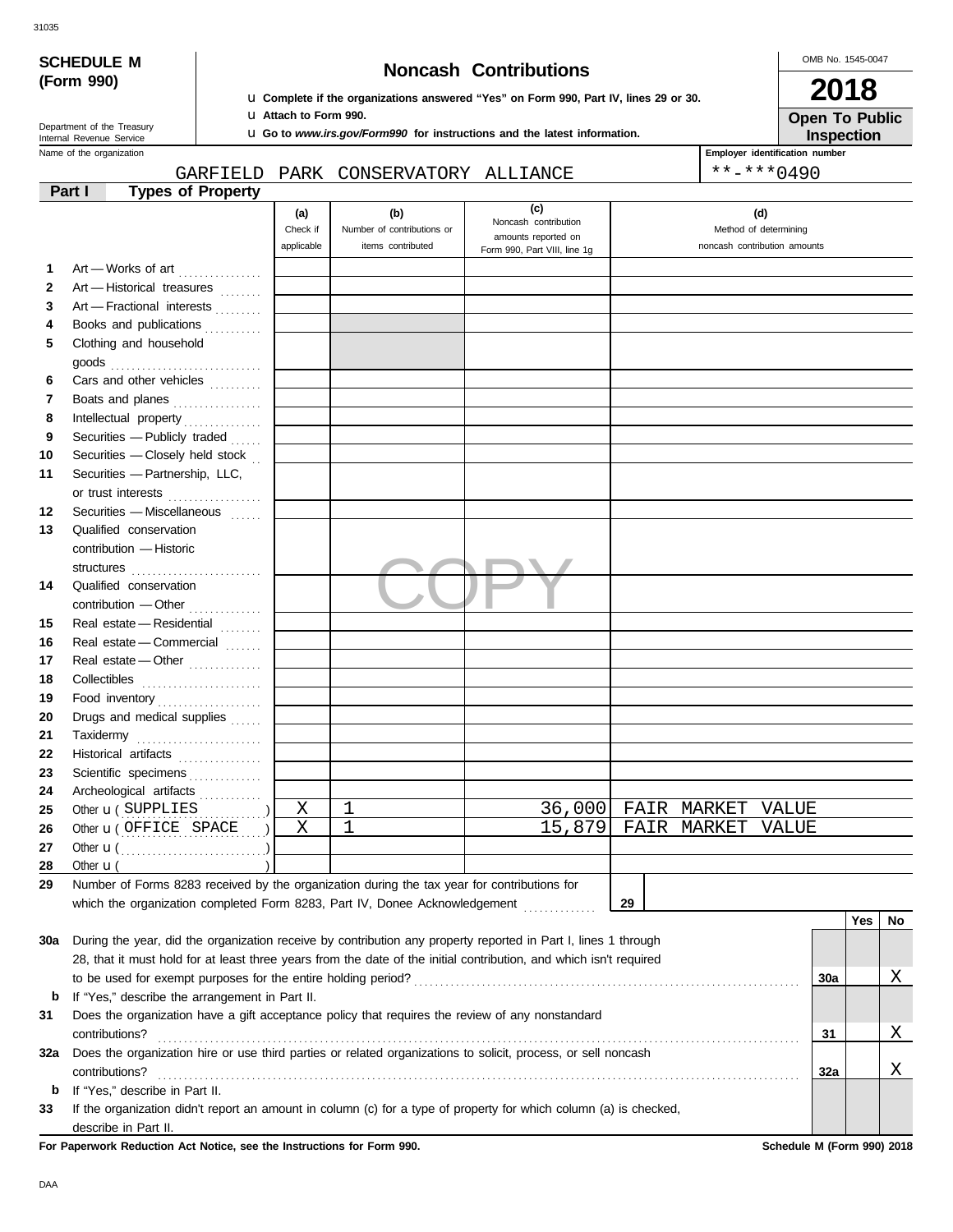| Schedule M (Form 990) 2018 GARFIELD PARK CONSERVATORY ALLIANCE **-*** 0490 |                                                                                                                                                                                                                                                                                                                   |  |  |  |  |           | Page 2 |
|----------------------------------------------------------------------------|-------------------------------------------------------------------------------------------------------------------------------------------------------------------------------------------------------------------------------------------------------------------------------------------------------------------|--|--|--|--|-----------|--------|
| Part II                                                                    | Supplemental Information. Provide the information required by Part I, lines 30b, 32b, and 33, and whether<br>the organization is reporting in Part I, column (b), the number of contributions, the number of items received,<br>or a combination of both. Also complete this part for any additional information. |  |  |  |  |           |        |
|                                                                            |                                                                                                                                                                                                                                                                                                                   |  |  |  |  |           |        |
|                                                                            |                                                                                                                                                                                                                                                                                                                   |  |  |  |  |           |        |
|                                                                            |                                                                                                                                                                                                                                                                                                                   |  |  |  |  |           |        |
|                                                                            |                                                                                                                                                                                                                                                                                                                   |  |  |  |  |           |        |
|                                                                            |                                                                                                                                                                                                                                                                                                                   |  |  |  |  |           |        |
|                                                                            |                                                                                                                                                                                                                                                                                                                   |  |  |  |  |           |        |
|                                                                            |                                                                                                                                                                                                                                                                                                                   |  |  |  |  |           |        |
|                                                                            |                                                                                                                                                                                                                                                                                                                   |  |  |  |  |           |        |
|                                                                            |                                                                                                                                                                                                                                                                                                                   |  |  |  |  |           |        |
|                                                                            |                                                                                                                                                                                                                                                                                                                   |  |  |  |  |           |        |
|                                                                            |                                                                                                                                                                                                                                                                                                                   |  |  |  |  |           |        |
|                                                                            |                                                                                                                                                                                                                                                                                                                   |  |  |  |  |           |        |
|                                                                            |                                                                                                                                                                                                                                                                                                                   |  |  |  |  |           |        |
|                                                                            |                                                                                                                                                                                                                                                                                                                   |  |  |  |  |           |        |
|                                                                            |                                                                                                                                                                                                                                                                                                                   |  |  |  |  |           |        |
|                                                                            |                                                                                                                                                                                                                                                                                                                   |  |  |  |  | <b>DV</b> |        |
|                                                                            |                                                                                                                                                                                                                                                                                                                   |  |  |  |  |           |        |
|                                                                            |                                                                                                                                                                                                                                                                                                                   |  |  |  |  |           |        |
|                                                                            |                                                                                                                                                                                                                                                                                                                   |  |  |  |  |           |        |
|                                                                            |                                                                                                                                                                                                                                                                                                                   |  |  |  |  |           |        |
|                                                                            |                                                                                                                                                                                                                                                                                                                   |  |  |  |  |           |        |
|                                                                            |                                                                                                                                                                                                                                                                                                                   |  |  |  |  |           |        |
|                                                                            |                                                                                                                                                                                                                                                                                                                   |  |  |  |  |           |        |
|                                                                            |                                                                                                                                                                                                                                                                                                                   |  |  |  |  |           |        |
|                                                                            |                                                                                                                                                                                                                                                                                                                   |  |  |  |  |           |        |
|                                                                            |                                                                                                                                                                                                                                                                                                                   |  |  |  |  |           |        |
|                                                                            |                                                                                                                                                                                                                                                                                                                   |  |  |  |  |           |        |
|                                                                            |                                                                                                                                                                                                                                                                                                                   |  |  |  |  |           |        |
|                                                                            |                                                                                                                                                                                                                                                                                                                   |  |  |  |  |           |        |
|                                                                            |                                                                                                                                                                                                                                                                                                                   |  |  |  |  |           |        |
|                                                                            |                                                                                                                                                                                                                                                                                                                   |  |  |  |  |           |        |
|                                                                            |                                                                                                                                                                                                                                                                                                                   |  |  |  |  |           |        |
|                                                                            |                                                                                                                                                                                                                                                                                                                   |  |  |  |  |           |        |
|                                                                            |                                                                                                                                                                                                                                                                                                                   |  |  |  |  |           |        |
|                                                                            |                                                                                                                                                                                                                                                                                                                   |  |  |  |  |           |        |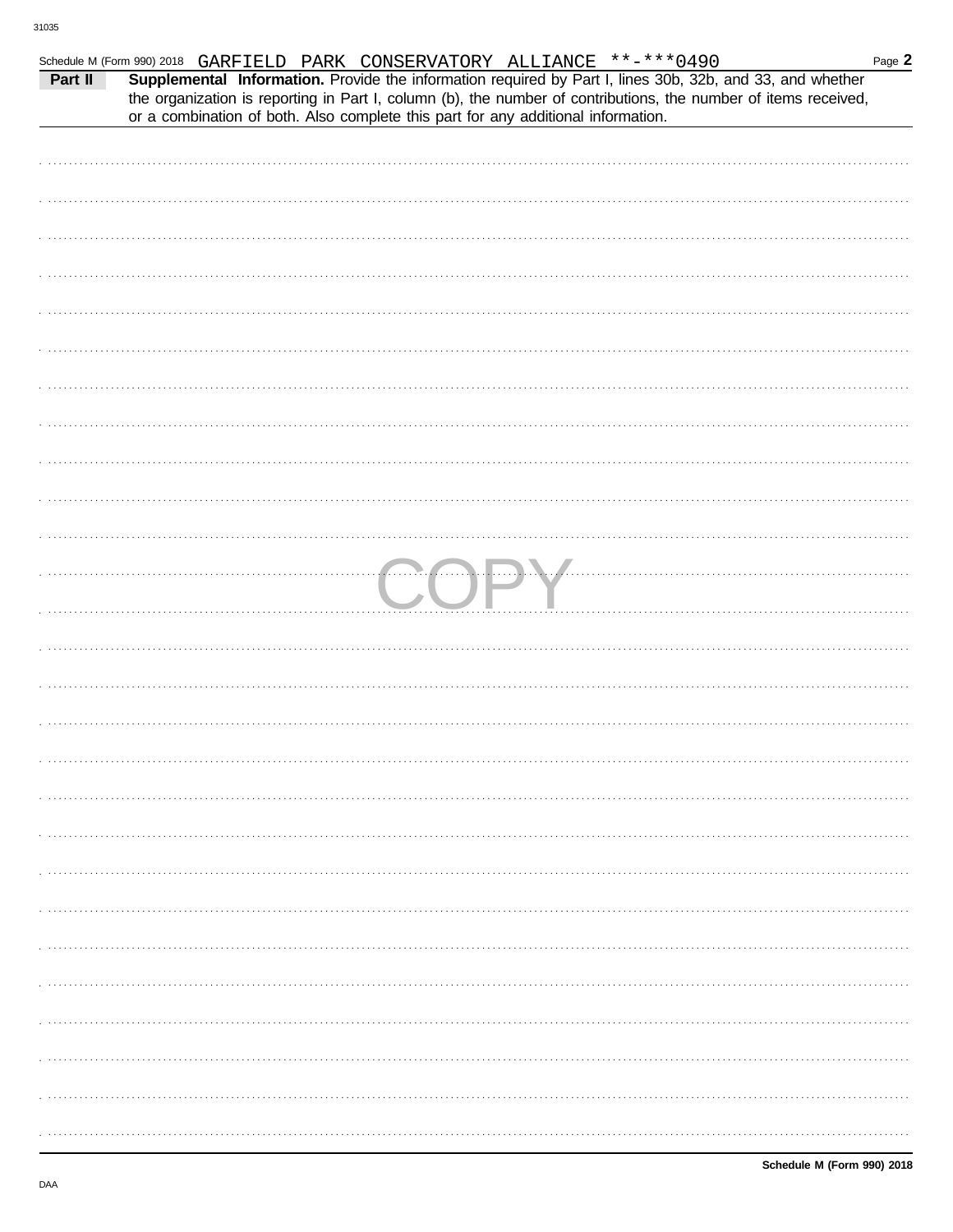**SCHEDULE O** (Form 990 or 990-EZ)

## Supplemental Information to Form 990 or 990-EZ

Complete to provide information for responses to specific questions on Form 990 or 990-EZ or to provide any additional information.

u Attach to Form 990 or 990-EZ. u Go to www.irs.gov/Form990 for the latest information. OMB No 1545-0047

2018 **Open to Public** 

Inspection

Department of the Treasury Internal Revenue Service Name of the organization

Employer identification number GARFIELD PARK CONSERVATORY ALLIANCE

 $***$   $***$  0490

FORM 990 - ORGANIZATION'S MISSION THE GARFIELD PARK CONSERVATORY ALLIANCE INSPIRES, EDUCATES AND PROVOKES EXPLORATION THROUGH INNOVATIVE PROGRAMS AND EXPERIENCES IN ONE OF THE NATION'S LARGEST AND FINEST PLANT CONSERVATORIES. THE CONSERVATORY CHANGES LIVES THROUGH THE POWER OF NATURE. THE ALLIANCE PROVIDES EDUCATIONAL PROGRAMMING, VISITOR SERVICES AND COMMUNITY ENGAGEMENT SERVICES TO THE GARFIELD PARK CONSERVATORY AND LOCAL COMMUNITY. FORM 990, PART VI, LINE 11B - ORGANIZATION'S PROCESS TO REVIEW FORM 990 THE BOARD RETAINS THE SERVICES OF AN INDEPENDENT CPA FIRM TO PREPARE THE ORGANIZATION'S FORM 990. MANAGEMENT REVIEWS THE COMPLETED FORM 990 AND PROVIDES A FULL COPY TO ALL MEMBERS OF THE GOVERNING BODY PRIOR TO FILING. FORM 990, PART VI, LINE 12C - ENFORCEMENT OF CONFLICTS POLICY OFFICERS, DIRECTORS, TRUSTEES, AND KEY EMPLOYEES ARE ANNUALY REQUIRED TO COMPLETE A CONFLICT OF INTEREST DISCLOSURE STATEMENT AS A PRECURSOR TO

THEIR SERVICE TO THE ORGANIZATION. POTENTIAL CONFLICTS ARE LOGGED WITH AND MONITORED BY THE SECRETARY OF THE BOARD.

FORM 990, PART VI, LINE 15A - COMPENSATION PROCESS FOR TOP OFFICIAL THE EXECUTIVE COMMITTEE MEETS AND DECIDES ON THE PRESIDENT'S SALARY WITHOUT THE PRESIDENT PRESENT. THE SALARY IS COMPARED TO OTHER PRESIDENT'S/EXECUTIVE DIRECTOR'S FOR REASONABLENESS. THE DECISION IS DOCUMENTED IN WRITING. THE EXECUTIVE'S RECOMMENDATION IS AFFIRMED BY THE BOARD.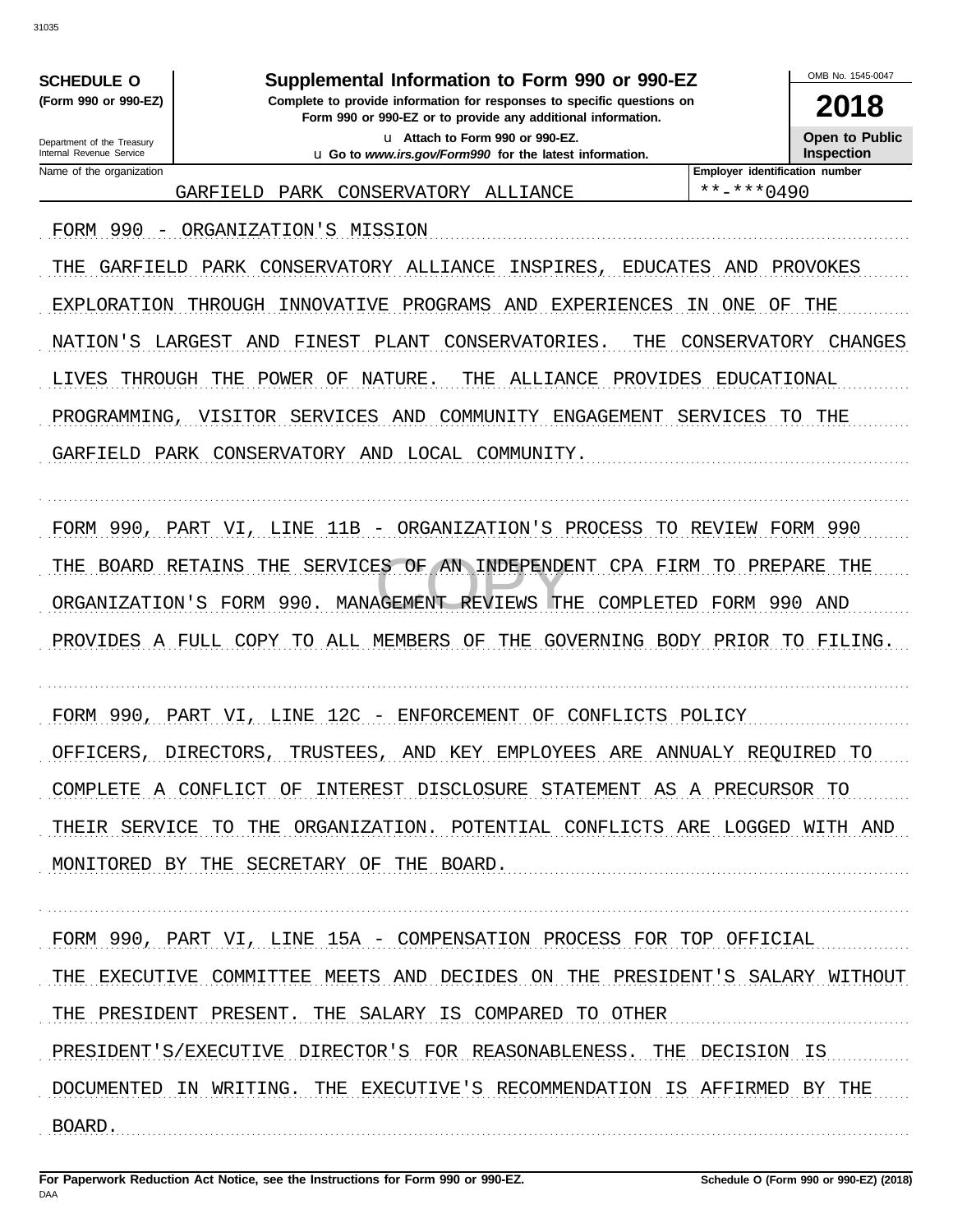| Schedule O (Form 990 or 990-EZ) (2018)<br>Name of the organization      | Page 2<br>Employer identification number |
|-------------------------------------------------------------------------|------------------------------------------|
| GARFIELD PARK CONSERVATORY ALLIANCE                                     | $***$ $***$ 0490                         |
| FORM 990, PART VI, LINE 19 - GOVERNING DOCUMENTS DISCLOSURE EXPLANATION |                                          |
| GOVERNING DOCUMENTS AND FINANCIAL STATEMENTS ARE AVAILABLE              | THROUGH                                  |
| APPLICABLE GOVERNMENTAL AGENCIES; THE                                   | CONFLICT OF INTEREST POLICY IS           |
| AVAILABLE UPON WRITTEN REQUEST TO THE ORGANIZATION.                     |                                          |
|                                                                         |                                          |
|                                                                         |                                          |
|                                                                         |                                          |
|                                                                         |                                          |
|                                                                         |                                          |
|                                                                         |                                          |
|                                                                         |                                          |
|                                                                         |                                          |
|                                                                         |                                          |
|                                                                         |                                          |
|                                                                         |                                          |
|                                                                         |                                          |
|                                                                         |                                          |
|                                                                         |                                          |
|                                                                         |                                          |
|                                                                         |                                          |
|                                                                         |                                          |
|                                                                         |                                          |
|                                                                         |                                          |
|                                                                         |                                          |
|                                                                         |                                          |
|                                                                         |                                          |
|                                                                         |                                          |
|                                                                         |                                          |
|                                                                         | PAGE 1 OF 1                              |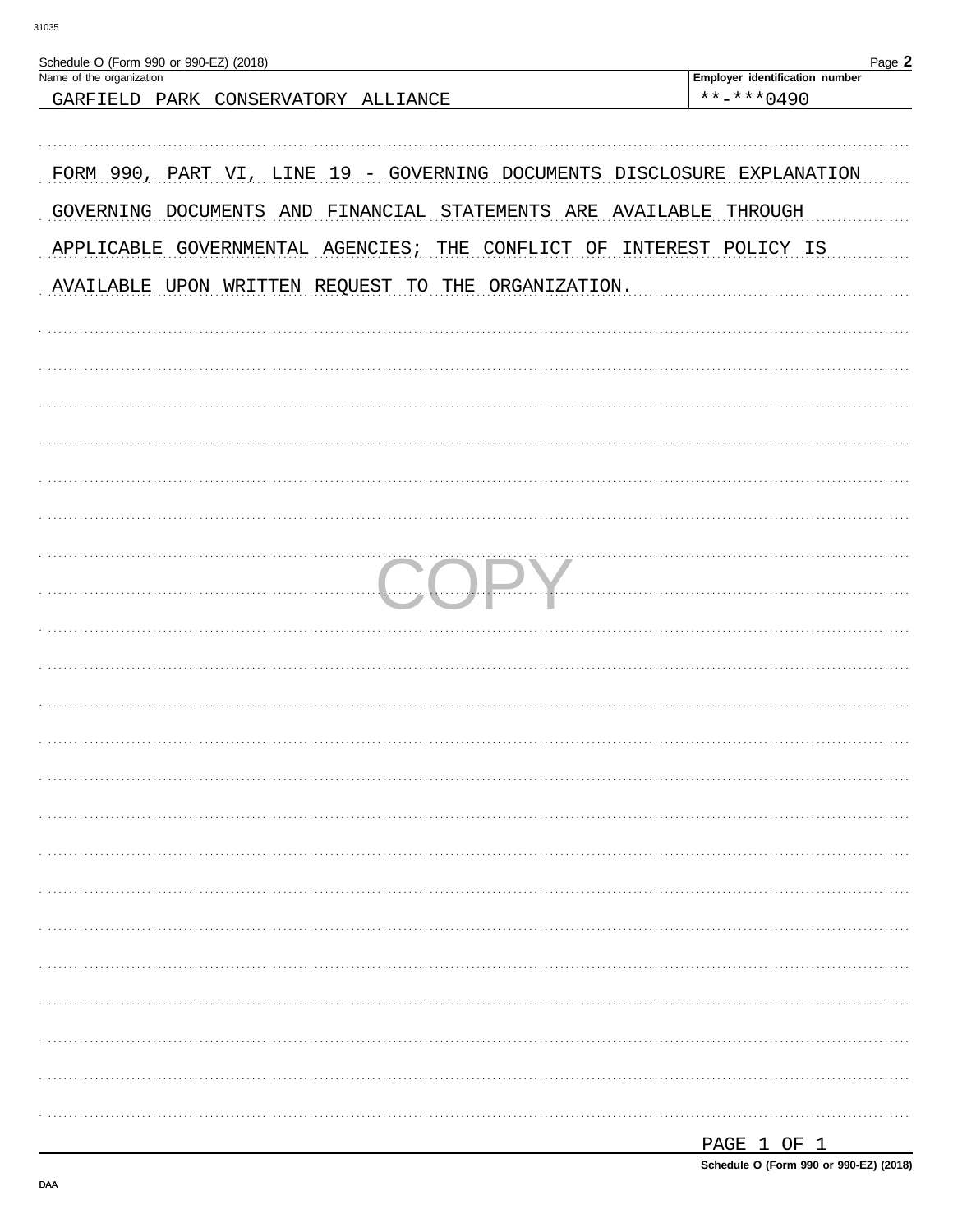|        | Form 4562<br>Department of the Treasury<br>(99)<br>Internal Revenue Service                                                             |                             | <b>Depreciation and Amortization</b><br>(Including Information on Listed Property)<br>u Go to www.irs.gov/Form4562 for instructions and the latest information. |                                                    | OMB No. 1545-0172<br>2018<br>Attachment<br>179<br>Sequence No.       |                |                  |                    |                            |
|--------|-----------------------------------------------------------------------------------------------------------------------------------------|-----------------------------|-----------------------------------------------------------------------------------------------------------------------------------------------------------------|----------------------------------------------------|----------------------------------------------------------------------|----------------|------------------|--------------------|----------------------------|
|        | Name(s) shown on return                                                                                                                 |                             |                                                                                                                                                                 |                                                    |                                                                      |                |                  | Identifying number |                            |
|        |                                                                                                                                         |                             | GARFIELD PARK CONSERVATORY ALLIANCE                                                                                                                             |                                                    |                                                                      |                |                  | $***$ $***$ 0490   |                            |
|        | Business or activity to which this form relates                                                                                         |                             |                                                                                                                                                                 |                                                    |                                                                      |                |                  |                    |                            |
|        | INDIRECT DEPRECIATION                                                                                                                   |                             |                                                                                                                                                                 |                                                    |                                                                      |                |                  |                    |                            |
|        | Part I                                                                                                                                  |                             | Election To Expense Certain Property Under Section 179<br>Note: If you have any listed property, complete Part V before you complete Part I.                    |                                                    |                                                                      |                |                  |                    |                            |
| 1      | Maximum amount (see instructions)                                                                                                       |                             |                                                                                                                                                                 |                                                    |                                                                      |                |                  | 1                  | 1,000,000                  |
| 2      | Total cost of section 179 property placed in service (see instructions)                                                                 |                             |                                                                                                                                                                 |                                                    |                                                                      |                |                  | 2                  |                            |
| 3      |                                                                                                                                         |                             |                                                                                                                                                                 |                                                    |                                                                      |                |                  | 3                  | 2,500,000                  |
| 4      | Reduction in limitation. Subtract line 3 from line 2. If zero or less, enter -0-                                                        |                             |                                                                                                                                                                 |                                                    |                                                                      |                |                  | 4                  |                            |
| 5      | Dollar limitation for tax year. Subtract line 4 from line 1. If zero or less, enter -0-. If married filing separately, see instructions |                             |                                                                                                                                                                 |                                                    |                                                                      |                |                  | 5                  |                            |
| 6      |                                                                                                                                         | (a) Description of property |                                                                                                                                                                 |                                                    | (b) Cost (business use only)                                         |                | (c) Elected cost |                    |                            |
|        |                                                                                                                                         |                             |                                                                                                                                                                 |                                                    |                                                                      |                |                  |                    |                            |
|        |                                                                                                                                         |                             |                                                                                                                                                                 |                                                    |                                                                      |                |                  |                    |                            |
| 7      | Listed property. Enter the amount from line 29                                                                                          |                             |                                                                                                                                                                 |                                                    |                                                                      | $\mathbf{7}$   |                  | 8                  |                            |
| 8<br>9 | Tentative deduction. Enter the smaller of line 5 or line 8                                                                              |                             |                                                                                                                                                                 |                                                    |                                                                      |                |                  | 9                  |                            |
| 10     |                                                                                                                                         |                             |                                                                                                                                                                 |                                                    |                                                                      |                |                  | 10                 |                            |
| 11     | Business income limitation. Enter the smaller of business income (not less than zero) or line 5. See instructions                       |                             |                                                                                                                                                                 |                                                    |                                                                      |                |                  | 11                 |                            |
| 12     | Section 179 expense deduction. Add lines 9 and 10, but don't enter more than line 11                                                    |                             |                                                                                                                                                                 |                                                    |                                                                      |                |                  | $12 \,$            |                            |
| 13     | Carryover of disallowed deduction to 2019. Add lines 9 and 10, less line 12                                                             |                             |                                                                                                                                                                 |                                                    |                                                                      | 13             |                  |                    |                            |
|        | Note: Don't use Part II or Part III below for listed property. Instead, use Part V.                                                     |                             |                                                                                                                                                                 |                                                    |                                                                      |                |                  |                    |                            |
|        | Part II                                                                                                                                 |                             | Special Depreciation Allowance and Other Depreciation (Don't include listed property. See instructions.)                                                        |                                                    |                                                                      |                |                  |                    |                            |
| 14     | Special depreciation allowance for qualified property (other than listed property) placed in service                                    |                             |                                                                                                                                                                 |                                                    |                                                                      |                |                  |                    |                            |
|        | during the tax year. See instructions                                                                                                   |                             |                                                                                                                                                                 |                                                    |                                                                      |                |                  | 14                 |                            |
| 15     | Property subject to section 168(f)(1) election <i>contract to the contract of the section</i> 168(f)(1) election                        |                             |                                                                                                                                                                 |                                                    |                                                                      |                |                  | 15                 |                            |
| 16     |                                                                                                                                         |                             |                                                                                                                                                                 |                                                    |                                                                      |                |                  | 16                 | 104,590                    |
|        | Part III                                                                                                                                |                             | <b>MACRS Depreciation (Don't include listed property. See instructions.)</b>                                                                                    |                                                    |                                                                      |                |                  |                    |                            |
|        |                                                                                                                                         |                             |                                                                                                                                                                 | <b>Section A</b>                                   |                                                                      |                |                  |                    |                            |
| 17     | MACRS deductions for assets placed in service in tax years beginning before 2018                                                        |                             |                                                                                                                                                                 |                                                    |                                                                      |                |                  | 17                 | O                          |
| 18     | If you are electing to group any assets placed in service during the tax year into one or more general asset accounts, check here       |                             |                                                                                                                                                                 |                                                    |                                                                      |                | u                |                    |                            |
|        |                                                                                                                                         |                             | Section B-Assets Placed in Service During 2018 Tax Year Using the General Depreciation System                                                                   |                                                    |                                                                      |                |                  |                    |                            |
|        | (a) Classification of property                                                                                                          |                             | placed in<br>service                                                                                                                                            | (business/investment use<br>only-see instructions) | (b) Month and year (c) Basis for depreciation (d) Recovery<br>period | (e) Convention | (f) Method       |                    | (g) Depreciation deduction |
| 19a    | 3-year property                                                                                                                         |                             |                                                                                                                                                                 |                                                    |                                                                      |                |                  |                    |                            |
| b      | 5-year property                                                                                                                         |                             |                                                                                                                                                                 |                                                    |                                                                      |                |                  |                    |                            |
| c      | 7-year property                                                                                                                         |                             |                                                                                                                                                                 |                                                    |                                                                      |                |                  |                    |                            |
| d      | 10-year property                                                                                                                        |                             |                                                                                                                                                                 |                                                    |                                                                      |                |                  |                    |                            |
| е      | 15-year property                                                                                                                        |                             |                                                                                                                                                                 |                                                    |                                                                      |                |                  |                    |                            |
| f      | 20-year property                                                                                                                        |                             |                                                                                                                                                                 |                                                    |                                                                      |                |                  |                    |                            |
| g      | 25-year property                                                                                                                        |                             |                                                                                                                                                                 |                                                    | 25 yrs.                                                              |                | S/L              |                    |                            |
|        | <b>h</b> Residential rental                                                                                                             |                             |                                                                                                                                                                 |                                                    | 27.5 yrs.                                                            | MМ             | S/L              |                    |                            |
|        | property                                                                                                                                |                             |                                                                                                                                                                 |                                                    | 27.5 yrs.                                                            | MМ             | S/L              |                    |                            |
| i.     | Nonresidential real<br>property                                                                                                         |                             |                                                                                                                                                                 |                                                    | 39 yrs.                                                              | MМ             | S/L              |                    |                            |
|        |                                                                                                                                         |                             |                                                                                                                                                                 |                                                    |                                                                      | MМ             | S/L              |                    |                            |
|        |                                                                                                                                         |                             | Section C-Assets Placed in Service During 2018 Tax Year Using the Alternative Depreciation System                                                               |                                                    |                                                                      |                |                  |                    |                            |
| 20a    | Class life                                                                                                                              |                             |                                                                                                                                                                 |                                                    |                                                                      |                | S/L              |                    |                            |
| b<br>c | 12-year<br>30-year                                                                                                                      |                             |                                                                                                                                                                 |                                                    | 12 yrs.<br>30 yrs.                                                   | МM             | S/L<br>S/L       |                    |                            |
| d      | 40-year                                                                                                                                 |                             |                                                                                                                                                                 |                                                    | 40 yrs.                                                              | мм             | S/L              |                    |                            |
|        | Part IV<br><b>Summary</b> (See instructions.)                                                                                           |                             |                                                                                                                                                                 |                                                    |                                                                      |                |                  |                    |                            |
| 21     | Listed property. Enter amount from line 28                                                                                              |                             |                                                                                                                                                                 |                                                    |                                                                      |                |                  | 21                 |                            |
| 22     | Total. Add amounts from line 12, lines 14 through 17, lines 19 and 20 in column (g), and line 21. Enter                                 |                             |                                                                                                                                                                 |                                                    |                                                                      |                |                  |                    |                            |
|        | here and on the appropriate lines of your return. Partnerships and S corporations—see instructions                                      |                             |                                                                                                                                                                 |                                                    |                                                                      |                |                  | 22                 | 104,590                    |
| 23     | For assets shown above and placed in service during the current year, enter the                                                         |                             |                                                                                                                                                                 |                                                    |                                                                      |                |                  |                    |                            |
|        | For Paperwork Reduction Act Notice, see separate instructions.                                                                          |                             |                                                                                                                                                                 |                                                    |                                                                      | 23             |                  |                    | Form 4562 (2018)           |
|        |                                                                                                                                         |                             |                                                                                                                                                                 |                                                    |                                                                      |                |                  |                    |                            |

Form **4562** (2018) THERE ARE NO AMOUNTS FOR PAGE 2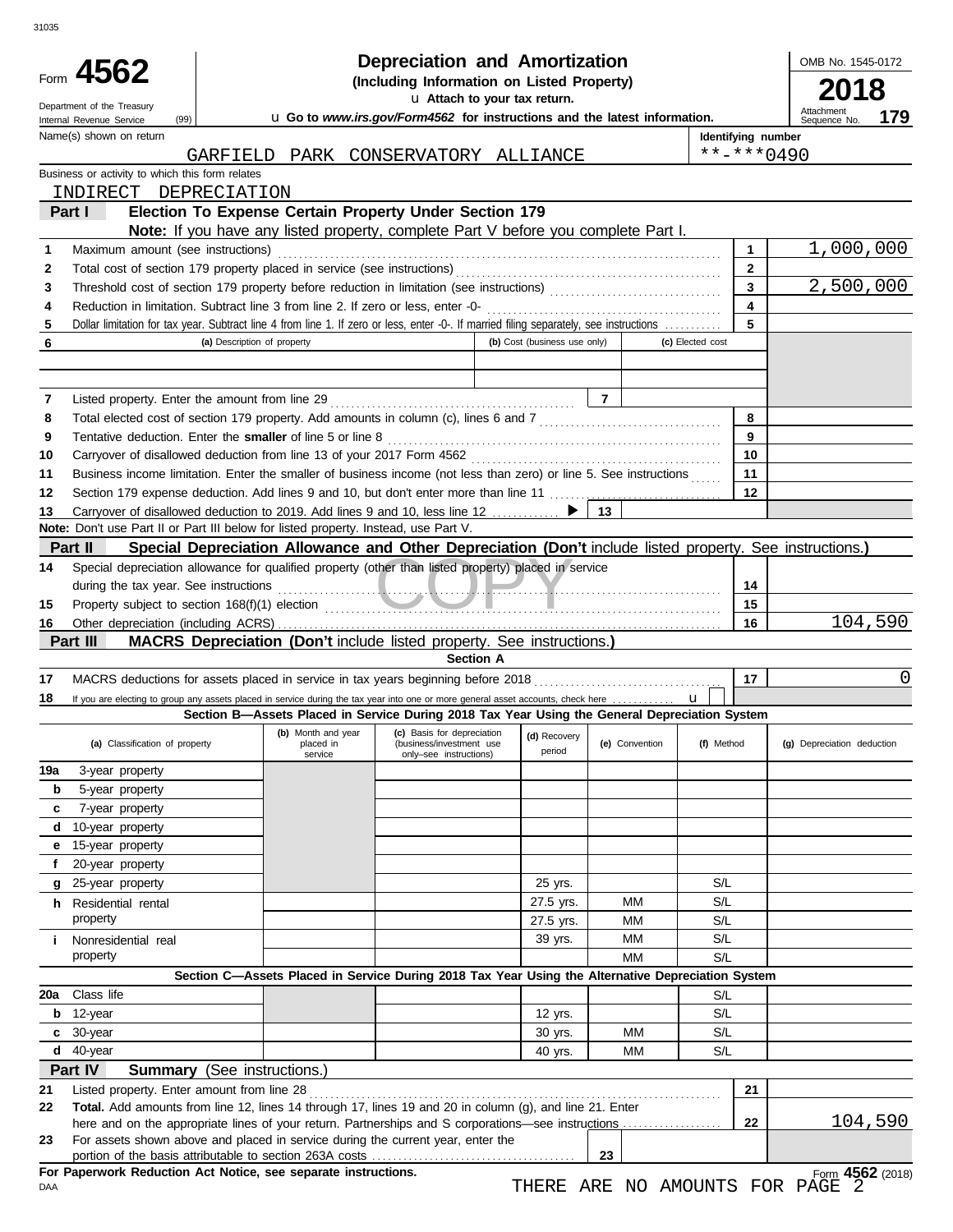| 31035 Garfield Park Conservatory Alliance<br>**-***0490<br>FYE: 6/30/2019 | <b>Federal Statements</b>                                                                                                                                           |
|---------------------------------------------------------------------------|---------------------------------------------------------------------------------------------------------------------------------------------------------------------|
|                                                                           | <b>Taxable Interest on Investments</b>                                                                                                                              |
| Description                                                               |                                                                                                                                                                     |
| INTEREST INCOME<br>TOTAL                                                  | Unrelated Exclusion Postal Acquired after<br><b>US</b><br>Code<br>Obs (\$ or %)<br>6/30/75<br>Amount<br><b>Business</b><br>Code<br>\$<br>14<br>1,957<br>1,957<br>\$ |
|                                                                           | <b>Taxable Dividends from Securities</b>                                                                                                                            |
| Description                                                               |                                                                                                                                                                     |
| <b>DIVIDENDS</b>                                                          | Unrelated Exclusion Postal Acquired after<br><b>US</b><br>Code<br>Obs (\$ or %)<br>6/30/75<br><b>Business</b><br>Code<br>Amount                                     |
| TOTAL                                                                     | \$<br>14<br>7,487<br>7,487<br>\$                                                                                                                                    |
|                                                                           | COPY                                                                                                                                                                |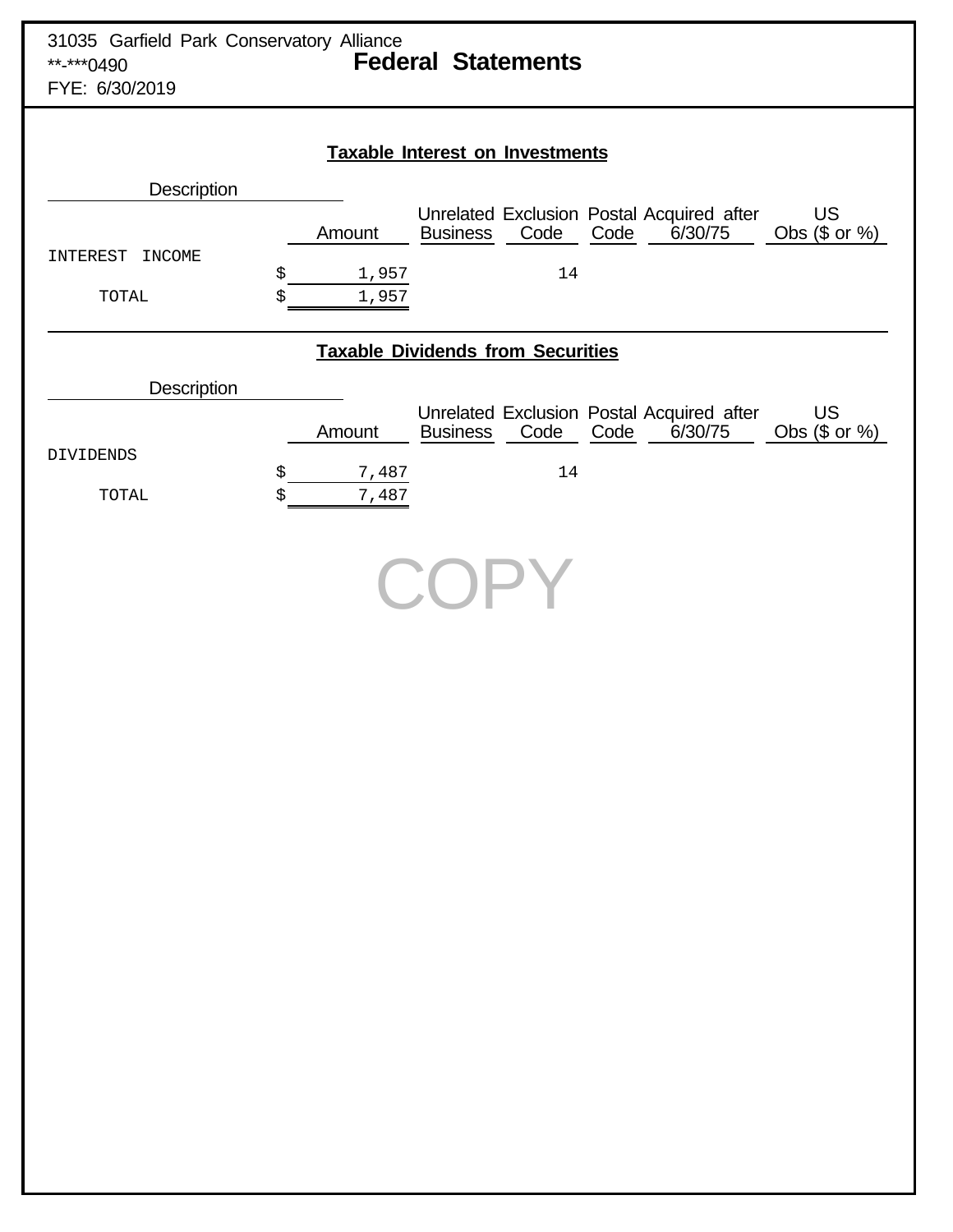# **Federal Statements**

FYE: 6/30/2019

|                                                           | Form 990, Part IX, Line 11g - Other Fees for Service (Non-employee) |                          |    |                    |                         |    |                 |
|-----------------------------------------------------------|---------------------------------------------------------------------|--------------------------|----|--------------------|-------------------------|----|-----------------|
| <b>Description</b>                                        |                                                                     | Total<br><b>Expenses</b> |    | Program<br>Service | Management &<br>General |    | Fund<br>Raising |
| PROFESSIONAL<br>FEES<br>UNDER GLASS<br>BEER<br>OTHER FEES | \$                                                                  | 26,420<br>431            | \$ | 10,660             | \$<br>15,760            | \$ | 431             |
| MUSIC UNDER GLASS<br>OTHER FEES                           |                                                                     | 74                       |    |                    |                         |    | 74              |
| EVENTS<br>OTHER<br>OTHER FEES                             |                                                                     | 58                       |    |                    |                         |    | 58              |
| FLEUROTICA<br>OTHER FEES<br>TOTAL                         | \$                                                                  | 607<br>27,590            | S. | 10,660             | 15,760                  | S  | 607<br>1,170    |

# **Form 990, Part IX, Line 24e - All Other Expenses**

| <b>Description</b>                  | Total<br><b>Expenses</b> |   | Program<br>Service | Management &<br>General | Fund<br>Raising |
|-------------------------------------|--------------------------|---|--------------------|-------------------------|-----------------|
| DOCENT STIPEND                      | 23,736                   | Ş | 23,736             |                         |                 |
| TELEPHONE                           | 16,298                   |   | 6,228              | 9,346                   | 724             |
| SUBSCRIPTIONS<br>DUES &             | 14,453                   |   | 2,130              | 5,914                   | 6,409           |
| PRINTING<br>NEWSLETTER<br>$\lambda$ | 14,278                   |   | 1,249              | 4,952                   | 8,077           |
| BANK & CREDIT CARD FEES             | 11,068                   |   |                    | 11,061                  |                 |
| MISCELLANEOUS                       | 9,794                    |   | 4,222              | 5,572                   |                 |
| POSTAGE & DELIVERY                  | 4,488                    |   | 169                | 816                     | 3,503           |
| CONFERENCES<br>SEMINARS<br>$\delta$ | 4,121                    |   | 356                | 3,765                   |                 |
| TAXES<br>OTHER                      | 115                      |   |                    | 115                     |                 |
| DIRECT<br>FUNDRAISING<br>LESS:      | $-181,895$               |   |                    |                         | $-181,895$      |
| TOTAL                               | $-83,544$                | S | 38,097             | 41,541                  | $-163, 182$     |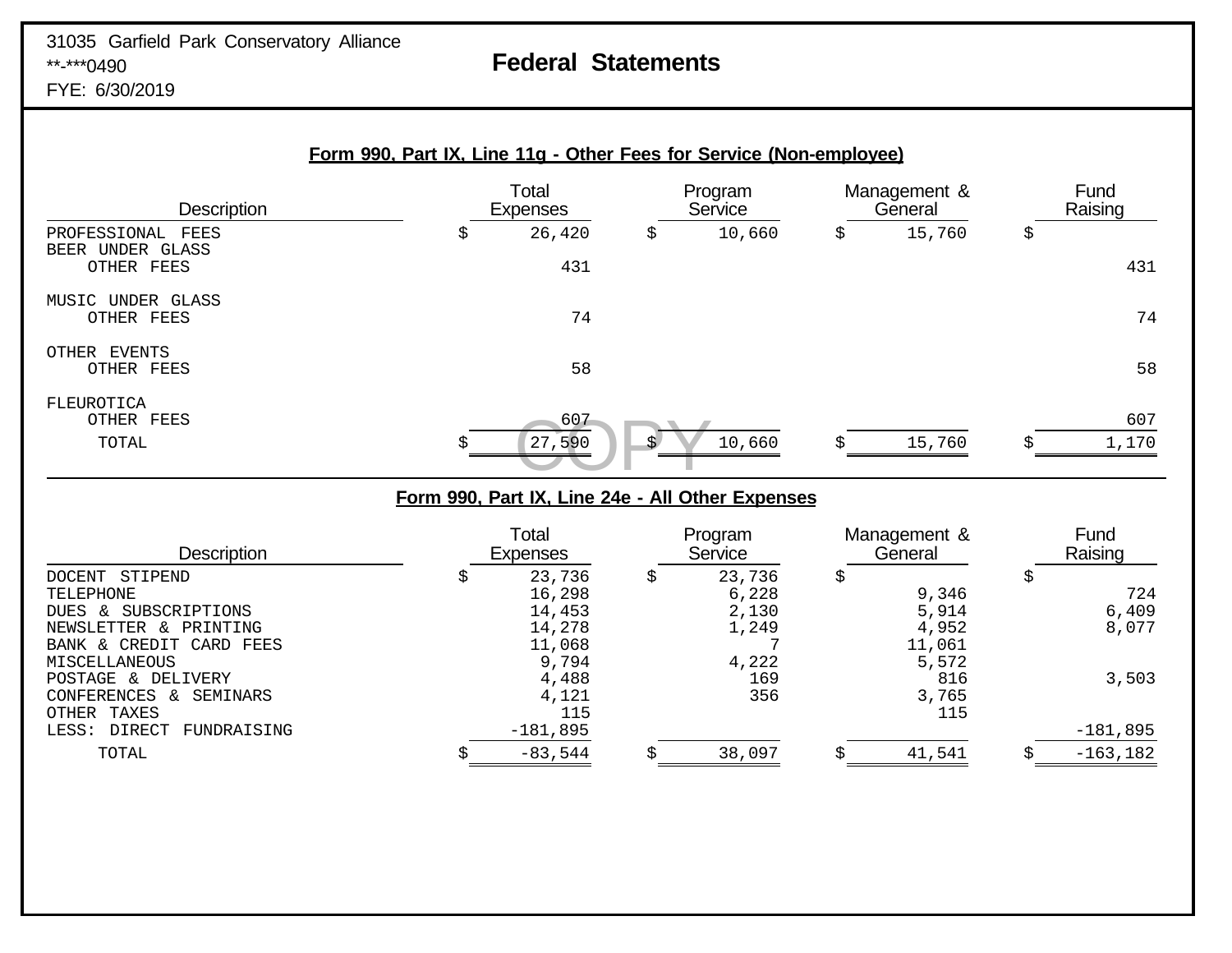# 31035 Garfield Park Conservatory Alliance<br>\*\*-\*\*\*0490

# **Federal Statements**

FYE: 6/30/2019

| Schedule A, Part II, Line 1(e)                                             |                                                      |
|----------------------------------------------------------------------------|------------------------------------------------------|
| <b>Description</b>                                                         | Amount                                               |
| MEMBERSHIP DUES AND ASSESSMENTS                                            | 65,609<br>\$<br>521,553<br>818,643                   |
| BEER UNDER GLASS                                                           | 36,000<br>15,879                                     |
| CASH CONTRIBUTION<br>FLEUROTICA                                            | 45,630                                               |
| CASH CONTRIBUTION                                                          | 164,500                                              |
| TOTAL                                                                      | 1,667,814                                            |
| Schedule A, Part II, Line 8(e)<br>Description                              | Amount                                               |
| INTEREST<br>INCOME                                                         | 1,957<br>\$                                          |
| DIVIDENDS<br>SPECIAL EVENT ROOM RENTALS                                    | 7,487<br>302,968                                     |
| TOTAL                                                                      | 312,412                                              |
| Schedule A, Part II, Line 12 - Current year                                |                                                      |
| Description                                                                | Amount                                               |
| FEES<br>GIFT SHOP<br>BEER UNDER GLASS<br>MUSIC UNDER GLASS<br>OTHER EVENTS | 9,225<br>\$<br>184,924<br>89,118<br>23,108<br>18,020 |
| FLEUROTICA<br>TOTAL                                                        | 25,397<br>349,792                                    |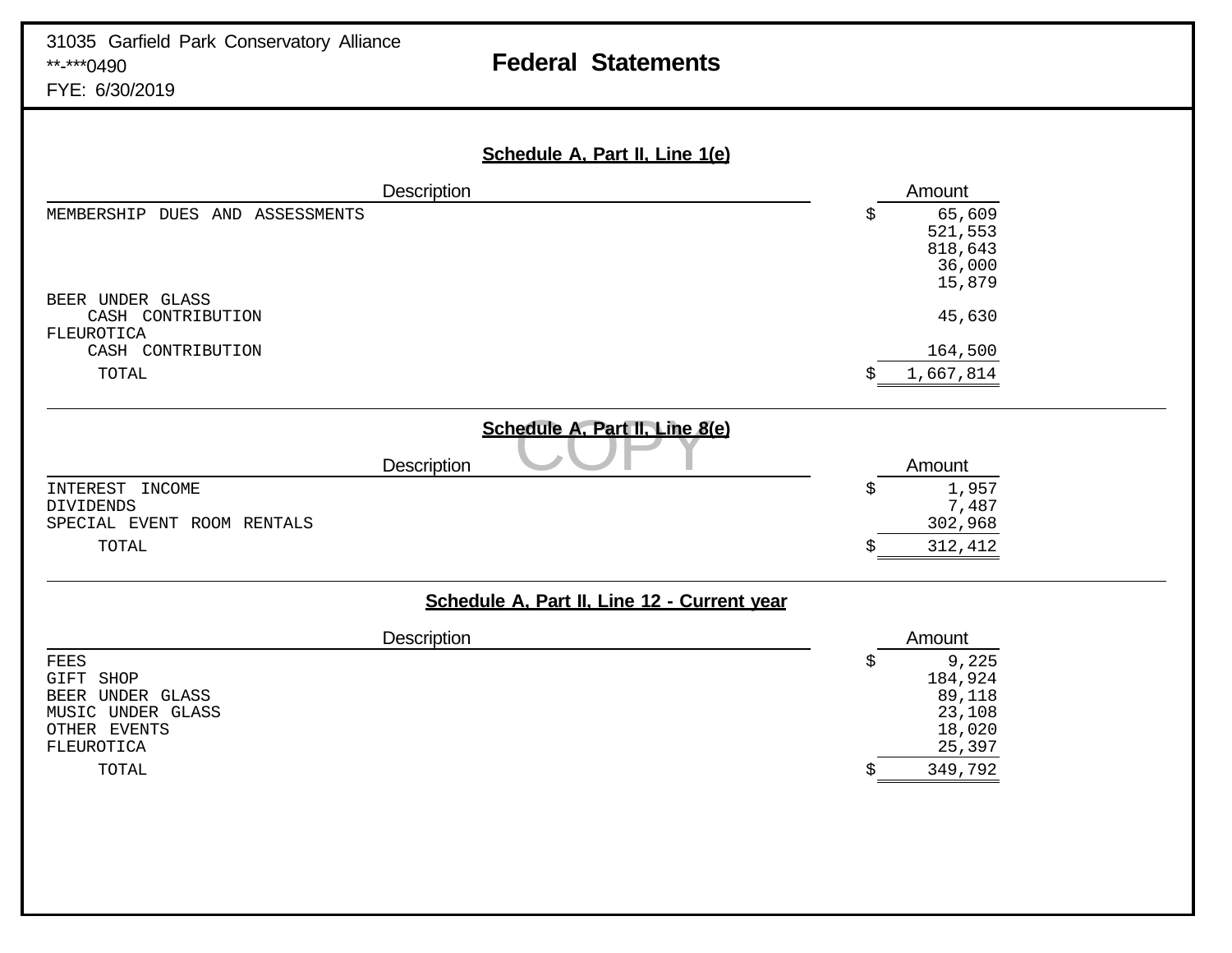FYE: 6/30/2019

## **Beer Under Glass**

## **Other Direct Fundraising or Gaming Expenses**

| <b>Description</b>                        |  |  | Amount        |
|-------------------------------------------|--|--|---------------|
| CONSULTANTS & SPEAKERS<br><b>SUPPLIES</b> |  |  | 742<br>16,755 |
| TOTAL                                     |  |  | 17.497        |

## **Music Under Glass**

# **Other Direct Fundraising or Gaming Expenses**

| <b>Description</b>                        |  |  | Amount        |
|-------------------------------------------|--|--|---------------|
| CONSULTANTS & SPEAKERS<br><b>SUPPLIES</b> |  |  | 16,563<br>724 |
| TOTAL                                     |  |  | 17,287        |

## **Fleurotica**

## **Other Direct Fundraising or Gaming Expenses**

Description  $\begin{tabular}{ll} \multicolumn{2}{c}{\text{SupPLIES}}\\ \multicolumn{2}{c}{\text{VALET}}\\ \multicolumn{2}{c}{\text{VALET}}\\ \end{tabular}$ VALET 2,325 FLOWERS/PHOTOGRAPHY, ETC. TOTAL  $\zeta$  21,2

| Amount                   |  |
|--------------------------|--|
| 140<br>$2,325$<br>18,812 |  |
| 21,277                   |  |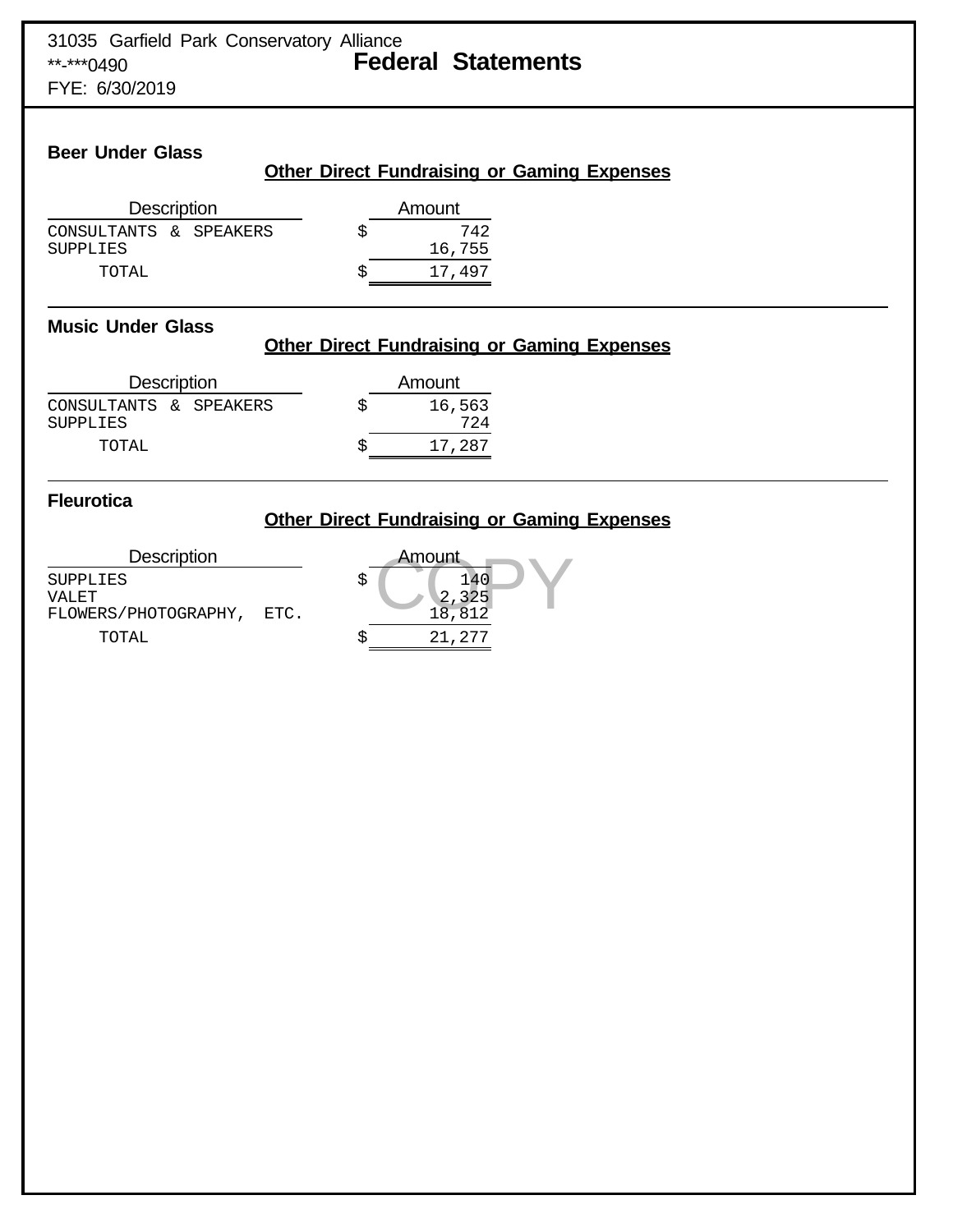| Amount you are paying (IL-990T)<br>Apportionment<br>Total sales everywhere<br>Total Illinois sales<br>Apportionment factor<br>Net income or loss<br>Investment credits<br>Net replacement tax<br>Income tax credits<br>Net income tax<br>Credit from prior year overpayment | GARFIELD PARK CONSERVATORY ALLIANCE | 0.000000% | 0 |            | For calendar year 2018, or tax year beginning $07/01/18$ , and ending $06/30/19$<br>**-***0490 |          |
|-----------------------------------------------------------------------------------------------------------------------------------------------------------------------------------------------------------------------------------------------------------------------------|-------------------------------------|-----------|---|------------|------------------------------------------------------------------------------------------------|----------|
|                                                                                                                                                                                                                                                                             |                                     |           |   |            |                                                                                                |          |
|                                                                                                                                                                                                                                                                             |                                     |           |   |            |                                                                                                |          |
|                                                                                                                                                                                                                                                                             |                                     |           |   |            |                                                                                                |          |
|                                                                                                                                                                                                                                                                             |                                     |           |   |            |                                                                                                |          |
|                                                                                                                                                                                                                                                                             |                                     |           |   |            |                                                                                                |          |
|                                                                                                                                                                                                                                                                             |                                     |           |   |            |                                                                                                |          |
|                                                                                                                                                                                                                                                                             |                                     |           |   |            |                                                                                                |          |
|                                                                                                                                                                                                                                                                             |                                     |           |   |            |                                                                                                |          |
|                                                                                                                                                                                                                                                                             |                                     |           |   |            |                                                                                                |          |
|                                                                                                                                                                                                                                                                             |                                     |           |   |            |                                                                                                |          |
|                                                                                                                                                                                                                                                                             |                                     |           |   |            |                                                                                                |          |
|                                                                                                                                                                                                                                                                             |                                     |           |   |            |                                                                                                |          |
|                                                                                                                                                                                                                                                                             |                                     |           |   |            |                                                                                                |          |
|                                                                                                                                                                                                                                                                             |                                     |           |   |            |                                                                                                |          |
| Total estimated payments                                                                                                                                                                                                                                                    |                                     |           |   |            |                                                                                                |          |
| Form IL-505-B extension payment<br>Pass-through withholding payments                                                                                                                                                                                                        |                                     |           |   |            |                                                                                                |          |
| Gambling withholding                                                                                                                                                                                                                                                        |                                     |           |   |            |                                                                                                |          |
| <b>Total payments</b>                                                                                                                                                                                                                                                       |                                     |           |   |            |                                                                                                |          |
| Overpayment                                                                                                                                                                                                                                                                 |                                     |           |   |            |                                                                                                |          |
| Amount to credit forward                                                                                                                                                                                                                                                    |                                     |           |   |            |                                                                                                |          |
| Refund                                                                                                                                                                                                                                                                      |                                     |           |   |            |                                                                                                |          |
| Tax due before penalty and interest                                                                                                                                                                                                                                         |                                     |           |   |            |                                                                                                |          |
| Late payment interest                                                                                                                                                                                                                                                       |                                     |           |   |            |                                                                                                |          |
| Failure to pay penalty                                                                                                                                                                                                                                                      |                                     |           |   |            |                                                                                                |          |
| Failure to file penalty<br><b>Total amount due</b>                                                                                                                                                                                                                          |                                     |           |   |            |                                                                                                |          |
|                                                                                                                                                                                                                                                                             |                                     |           |   |            |                                                                                                |          |
|                                                                                                                                                                                                                                                                             |                                     |           |   |            |                                                                                                |          |
| 1st quarter                                                                                                                                                                                                                                                                 | <b>Next Year's Estimates</b>        |           |   | Filing fee | <b>Charitable Registration</b>                                                                 | 15       |
| 2nd quarter                                                                                                                                                                                                                                                                 |                                     |           |   |            | Return / extended due date                                                                     | 02/28/20 |
| 3rd quarter                                                                                                                                                                                                                                                                 |                                     |           |   |            |                                                                                                |          |
| 4th quarter                                                                                                                                                                                                                                                                 |                                     |           |   |            |                                                                                                |          |

## **Miscellaneous Information**

Amended return IL-990T due date /extended date

 $05/15/20$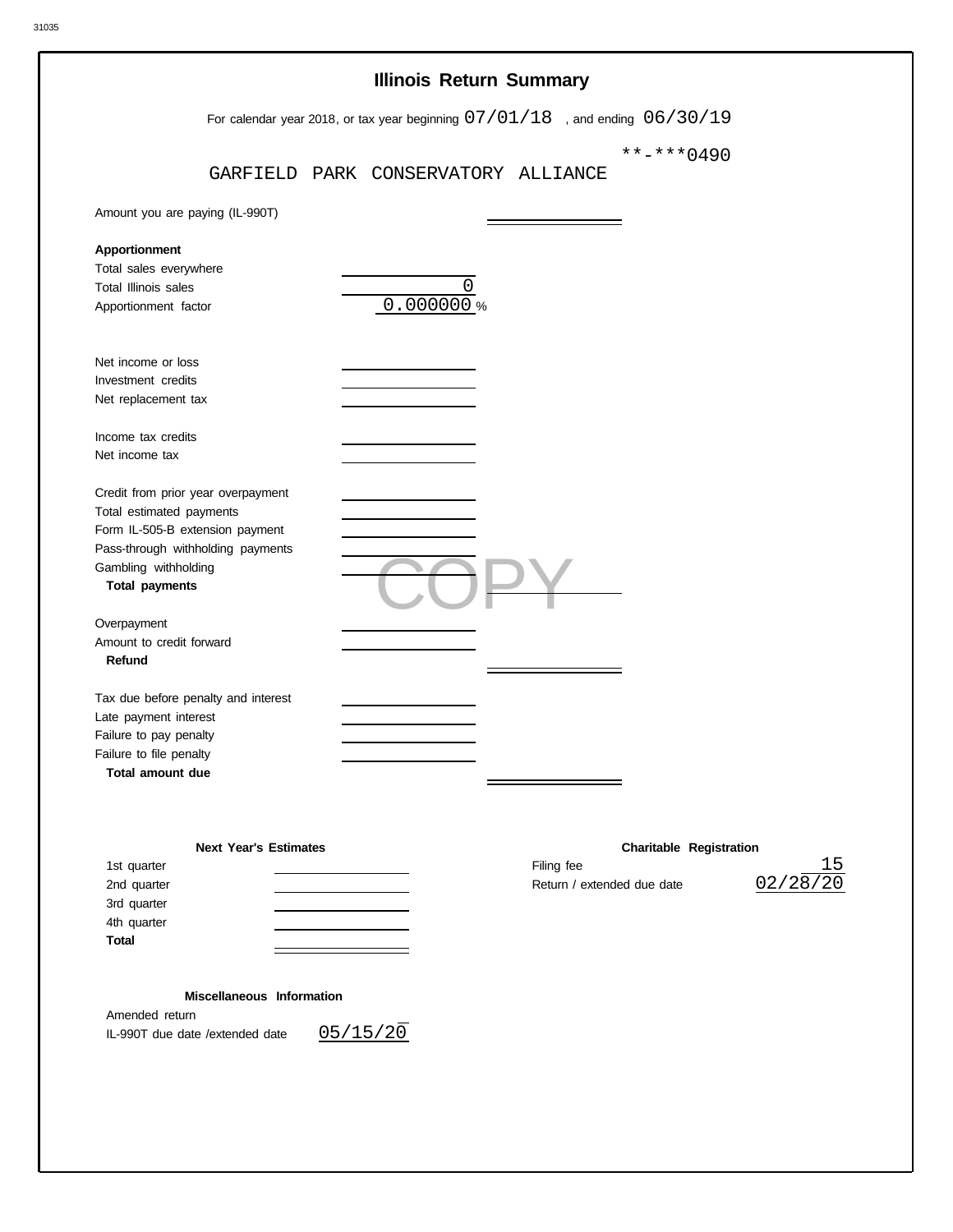| For Office Use Only<br>PMT#                                                       | <b>ILLINOIS CHARITABLE ORGANIZATION ANNUAL REPORT</b><br>Attorney General KWAME RAOUL State of Illinois<br>Charitable Trust Bureau, 100 West Randolph              |                 |                                              |                    | Form AG990-IL<br>Revised 1/19                                    |
|-----------------------------------------------------------------------------------|--------------------------------------------------------------------------------------------------------------------------------------------------------------------|-----------------|----------------------------------------------|--------------------|------------------------------------------------------------------|
|                                                                                   | 11th Floor, Chicago, Illinois 60601                                                                                                                                |                 | CO#                                          | $01 - 033 - 776$   |                                                                  |
| AMT                                                                               | Report for the Fiscal Period:                                                                                                                                      |                 | ΙX<br>ΙX<br>Make Checks                      | Copy of IRS Return | Check all items attached:<br><b>Audited Financial Statements</b> |
| <b>INIT</b>                                                                       | 07/01/2018<br>Beginning                                                                                                                                            |                 | Payable to<br>the Illinois<br> X <br>Charity | Copy of Form IFC   | \$15.00 Annual Report Filing Fee                                 |
|                                                                                   | 06/30/2019<br>& Ending<br><b>MO</b><br>DAY<br><b>YR</b>                                                                                                            |                 | <b>Bureau Fund</b>                           |                    | \$100.00 Late Report Filing Fee                                  |
| Federal ID # **-*** 0490<br>Are contributions to the organization tax deductible? | IXI<br>Yes<br>No                                                                                                                                                   |                 | Date Organization was created:               |                    | <b>MO</b><br>DAY<br>YR<br>07/01/1997                             |
|                                                                                   |                                                                                                                                                                    |                 | Year-end                                     |                    |                                                                  |
| LEGAL                                                                             |                                                                                                                                                                    |                 | amounts                                      |                    |                                                                  |
| <b>NAME</b><br><b>MAIL</b>                                                        | GARFIELD PARK CONSERVATORY ALLIANCE                                                                                                                                |                 | A) ASSETS                                    | $A)$ \$            | 2,596,194                                                        |
| 300 N.<br><b>ADDRESS</b>                                                          | CENTRAL PARK AVENUE                                                                                                                                                |                 | <b>B) LIABILITIES</b>                        | $B)$ \$            | 312,280                                                          |
| CHICAGO<br>CITY, STATE                                                            | ΙL                                                                                                                                                                 |                 |                                              |                    |                                                                  |
| 60624<br>ZIP CODE                                                                 |                                                                                                                                                                    |                 | C) NET ASSETS                                | $C)$ \$            | 2,283,914                                                        |
|                                                                                   | I. SUMMARY OF ALL REVENUE ITEMS DURING THE YEAR:                                                                                                                   |                 | PERCENTAGE                                   |                    | <b>AMOUNT</b>                                                    |
|                                                                                   | D) PUBLIC SUPPORT, CONTRIBUTIONS & PROGRAM SERVICE REV. (GROSS AMTS.)                                                                                              |                 | 61%                                          | $D)$ \$            | 1,430,444                                                        |
|                                                                                   | E) GOVERNMENT GRANTS & MEMBERSHIP DUES                                                                                                                             |                 | 26%                                          | $E)$ \$            | 587,162                                                          |
| F) OTHER REVENUES                                                                 |                                                                                                                                                                    |                 | 13%                                          | $F)$ \$            | 312,412                                                          |
|                                                                                   | G) TOTAL REVENUE, INCOME AND CONTRIBUTIONS RECEIVED (ADD D, E, & F)                                                                                                |                 | 100%                                         | $G)$ \$            | 2,330,018                                                        |
|                                                                                   | II. SUMMARY OF ALL EXPENDITURES DURING THE YEAR:                                                                                                                   |                 |                                              |                    |                                                                  |
|                                                                                   | H) OPERATING CHARITABLE PROGRAM EXPENSE                                                                                                                            |                 | 73%                                          | $H)$ \$            | 1,193,295                                                        |
|                                                                                   | I) EDUCATION PROGRAM SERVICE EXPENSE                                                                                                                               |                 | %                                            | $I)$ \$            |                                                                  |
|                                                                                   | J) TOTAL CHARITABLE PROGRAM SERVICE EXPENSE (ADD H & I)                                                                                                            |                 | 73%                                          | J) \$              | 1, 193, 295                                                      |
| J1)                                                                               | JOINT COSTS ALLOCATED TO PROGRAM SERVICES (INCLUDED IN J):                                                                                                         | \$              |                                              |                    |                                                                  |
| K)                                                                                | <b>GRANTS TO OTHER CHARITABLE ORGANIZATIONS</b>                                                                                                                    |                 | %                                            | $K)$ \$            |                                                                  |
|                                                                                   | L) TOTAL CHARITABLE PROGRAM SERVICE EXPENDITURE (ADD J & K)                                                                                                        |                 | 73%                                          | $L)$ \$            | 1,193,295                                                        |
|                                                                                   | M) MANAGEMENT AND GENERAL EXPENSE                                                                                                                                  |                 | 23%                                          | $M)$ \$            | 368,555                                                          |
| N) FUNDRAISING EXPENSE                                                            |                                                                                                                                                                    |                 | 4%                                           | $N)$ \$            | 70,283                                                           |
|                                                                                   | O) TOTAL EXPENDITURES THIS PERIOD (ADD L, M, & N)                                                                                                                  |                 | 100%                                         | $O)$ \$            | 1,632,133                                                        |
| PROFESSIONAL FUNDRAISERS:                                                         | III. SUMMARY OF ALL PAID FUNDRAISER AND CONSULTANT ACTIVITIES:<br>(Attach Attorney General Report of Individual Fundraising Campaign- Form IFC. One for each PFR.) |                 |                                              |                    |                                                                  |
|                                                                                   | P) TOTAL AMOUNT RAISED BY PAID PROFESSIONAL FUNDRAISERS                                                                                                            |                 | 100%                                         | $P$ ) \$           |                                                                  |
|                                                                                   | Q) TOTAL FUNDRAISERS FEES AND EXPENSES                                                                                                                             |                 | %                                            | $Q$ ) \$           |                                                                  |
|                                                                                   | R) NET RECEIVED BY THE CHARITY (P MINUS Q=R)                                                                                                                       |                 | $\%$                                         | $R)$ \$            |                                                                  |
|                                                                                   | PROFESSIONAL FUNDRAISING CONSULTANTS:                                                                                                                              |                 |                                              |                    |                                                                  |
|                                                                                   | S) TOTAL AMOUNT PAID TO PROFESSIONAL FUNDRAISING CONSULTANTS                                                                                                       |                 |                                              | $S)$ \$            |                                                                  |
|                                                                                   | IV. COMPENSATION TO THE (3) HIGHEST PAID PERSONS DURING THE YEAR:                                                                                                  |                 |                                              |                    |                                                                  |
|                                                                                   | T) NAME, TITLE: JENNIFER VAN VALKENBURG                                                                                                                            | PRESIDENT & CEO |                                              | $T)$ \$            | 150,005                                                          |
| U) NAME, TITLE: BARBARA CARNEY                                                    |                                                                                                                                                                    | <b>DIRECTOR</b> |                                              | $U)$ \$            | 88,650                                                           |
| V) NAME, TITLE: MATTIE WILSON                                                     |                                                                                                                                                                    |                 |                                              | $V)$ \$            | 60,725<br>List on back side of instructions                      |
|                                                                                   | V. CHARITABLE PROGRAM DESCRIPTION: CHARITABLE PROGRAM (3 HIGHEST BY \$ EXPENDED) CODE CATEGORIES                                                                   |                 |                                              |                    | CODE                                                             |
| W) DESCRIPTION:                                                                   | EDUCATIONAL MATERIALS FOR THE PUBLIC                                                                                                                               |                 |                                              | $W)$ #             | 012                                                              |
| X) DESCRIPTION:                                                                   |                                                                                                                                                                    |                 |                                              | $X)$ #             |                                                                  |
| Y) DESCRIPTION:                                                                   |                                                                                                                                                                    |                 |                                              | $Y)$ #             |                                                                  |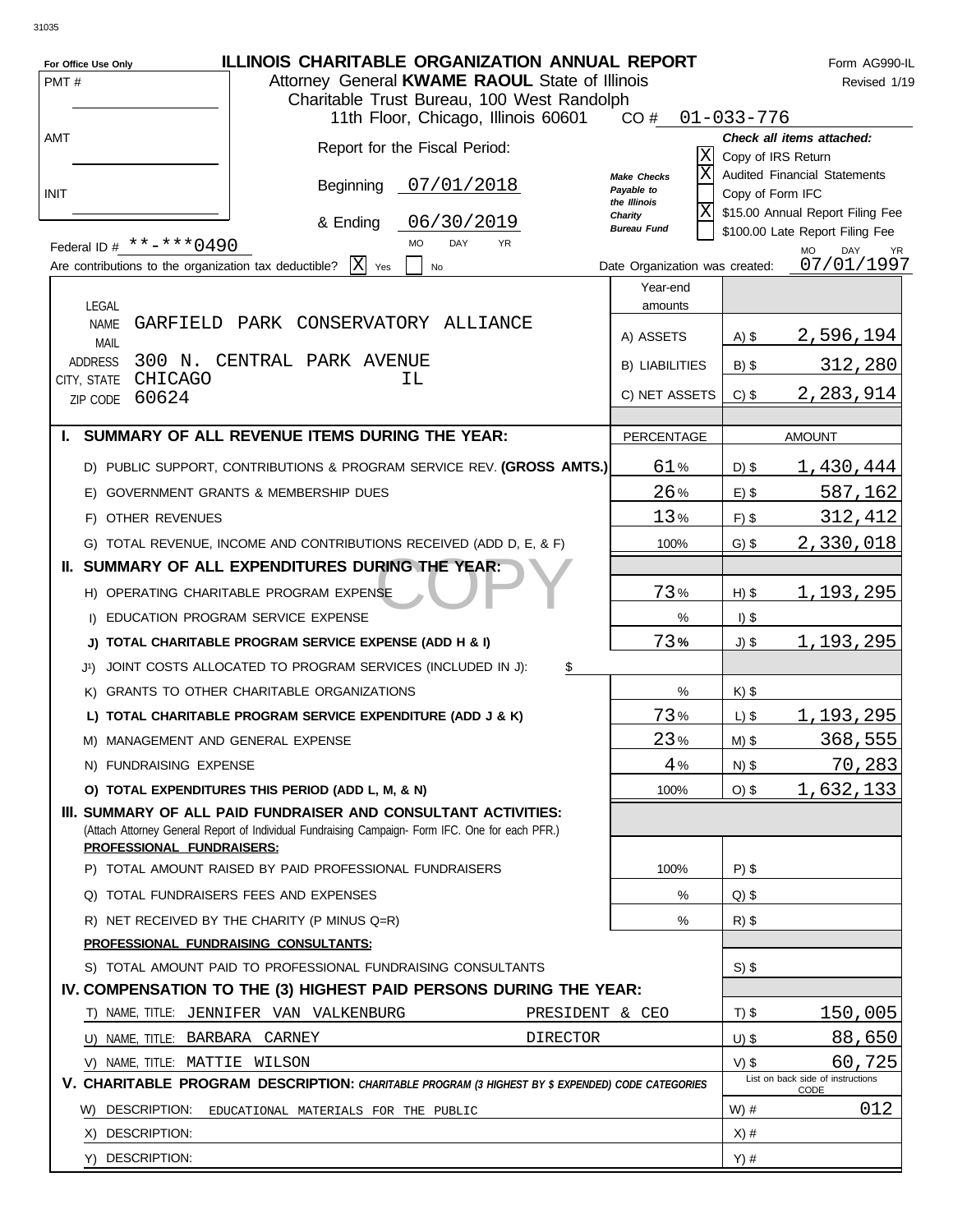| GARFIELD PARK CONSERVATORY ALLIANCE **-***0490                                                                | Form AG990-IL, Page 2 |          |
|---------------------------------------------------------------------------------------------------------------|-----------------------|----------|
| IF THE ANSWER TO ANY OF THE FOLLOWING IS YES, ATTACH A DETAILED EXPLANATION:                                  |                       | YES   NO |
| 1. WAS THE ORGANIZATION THE SUBJECT OF ANY COURT ACTION, FINE, PENALTY OR JUDGMENT?                           | 1.                    | Χ        |
|                                                                                                               |                       |          |
| 2. HAS THE ORGANIZATION OR A CURRENT DIRECTOR, TRUSTEE, OFFICER OR EMPLOYEE THEREOF,                          |                       |          |
| EVER BEEN CONVICTED BY ANY COURT OF ANY MISDEMEANOR INVOLVING THE MISUSE OR                                   | 2.                    | Χ        |
|                                                                                                               |                       |          |
| 3. DID THE ORGANIZATION MAKE A GRANT AWARD OR CONTRIBUTION TO ANY ORGANIZATION IN WHICH                       |                       |          |
| ANY OF ITS OFFICERS, DIRECTORS OR TRUSTEES OWNS AN INTEREST; OR WAS IT A PARTY TO ANY TRANSACTION             |                       |          |
| IN WHICH ANY OF ITS OFFICERS, DIRECTORS OR TRUSTEES HAS A MATERIAL FINANCIAL INTEREST; OR DID                 |                       |          |
| ANY OFFICER, DIRECTOR OR TRUSTEE RECEIVE ANYTHING OF VALUE NOT REPORTED AS COMPENSATION?                      | 3.                    | Χ        |
| 4. HAS THE ORGANIZATION INVESTED IN ANY CORPORATE STOCK IN WHICH ANY OFFICER, DIRECTOR OR                     |                       |          |
|                                                                                                               | 4.                    | Χ        |
|                                                                                                               |                       |          |
| 5. IS ANY PROPERTY OF THE ORGANIZATION HELD IN THE NAME OF OR COMMINGLED WITH THE                             |                       |          |
|                                                                                                               | 5.                    | Χ        |
|                                                                                                               |                       |          |
| 6. DID THE ORGANIZATION USE THE SERVICES OF A PROFESSIONAL FUNDRAISER? (ATTACH FORM IFC)                      | 6.                    | Χ        |
|                                                                                                               |                       |          |
| 7a. DID THE ORGANIZATION ALLOCATE THE COST OF ANY SOLICITATION, MAILING, ADVERTISEMENT OR                     |                       | Χ        |
|                                                                                                               | 7.                    |          |
| 7b. IF "YES", ENTER (i) THE AGGREGATE AMOUNT OF THESE JOINT COSTS \$ ____________________;(ii) THE AMOUNT     |                       |          |
| ALLOCATED TO PROGRAM SERVICES \$ ___________________; (iii) THE AMOUNT ALLOCATED TO MANAGEMENT                |                       |          |
| AND GENERAL \$ __________________; AND (iv) THE AMOUNT ALLOCATED TO FUNDRAISING \$                            |                       |          |
|                                                                                                               |                       |          |
| 8. DID THE ORGANIZATION EXPEND ITS RESTRICTED FUNDS FOR PURPOSES OTHER THAN RESTRICTED                        |                       |          |
|                                                                                                               | 8.                    | Χ        |
|                                                                                                               |                       |          |
| 9. HAS THE ORGANIZATION EVER BEEN REFUSED REGISTRATION OR HAD ITS REGISTRATION OR TAX EXEMPTION               |                       |          |
| SUSPENDED OR REVOKED BY ANY GOVERNMENTAL AGENCY? Mathematics and according the subsequent of the SUSPENDED OR | 9.                    | Χ        |
|                                                                                                               |                       |          |
| 10. WAS THERE OR DO YOU HAVE ANY KNOWLEDGE OF ANY KICKBACK, BRIBE, OR ANY THEFT, DEFALCATION                  |                       |          |
|                                                                                                               | 10.                   | Χ        |
| 11. LIST THE NAME AND ADDRESS OF THE FINANCIAL INSTITUTIONS WHERE THE ORGANIZATION MAINTAINS ITS              |                       |          |
| THREE LARGEST ACCOUNTS:                                                                                       |                       |          |
| SEE STATEMENT 1                                                                                               |                       |          |
|                                                                                                               |                       |          |
|                                                                                                               |                       |          |
|                                                                                                               |                       |          |
| 12. NAME AND TELEPHONE NUMBER OF CONTACT PERSON:<br>JENNIFER VAN VALKENBURG                                   |                       |          |
|                                                                                                               | 773-638-1766          |          |
| ALL ATTACHMENTS MUST ACCOMPANY THIS REPORT - SEE INSTRUCTIONS                                                 |                       |          |

UNDER PENALTY OF PERJURY, I (WE) THE UNDERSIGNED DECLARE AND CERTIFY THAT I (WE) HAVE EXAMINED THIS ANNUAL REPORT AND THE ATTACHED DOCUMENTS, INCLUDING ALL THE SCHEDULES AND STATEMENTS, AND THE FACTS THEREIN STATED ARE TRUE AND COMPLETE AND FILED WITH THE ILLINOIS ATTORNEY GENERAL FOR THE PURPOSE OF HAVING THE PEOPLE OF THE STATE OF ILLINOIS RELY THEREUPON. I HEREBY FURTHER AUTHORIZE AND AGREE TO SUBMIT MYSELF AND THE REGISTRANT HEREBY TO THE JURISDICTION OF THE STATE OF ILLINOIS.

|                                    | JENNIFER VAN VALKENBURG           |                  |      |
|------------------------------------|-----------------------------------|------------------|------|
| BE SURE TO INCLUDE ALL FEES DUE:   | PRESIDENT OF TRUSTEE (PRINT NAME) | <b>SIGNATURE</b> | DATE |
| 1.) REPORTS ARE DUE WITHIN SIX     |                                   |                  |      |
| MONTHS OF YOUR FISCAL YEAR END.    | PAUL LEVY                         |                  |      |
| 2.) FOR FEES DUE SEE INSTRUCTIONS. | TREASURER OF TRUSTEE (PRINT NAME) | <b>SIGNATURE</b> | DATE |
| 3.) REPORTS THAT ARE LATE OR       |                                   |                  |      |
| INCOMPLETE ARE SUBJECT TO A        |                                   |                  |      |
| \$100.00 PENALTY.                  | BRIAN C.<br>COUGHLIN              |                  |      |
|                                    | PREPARER (PRINT NAME)             | <b>SIGNATURE</b> | DATE |